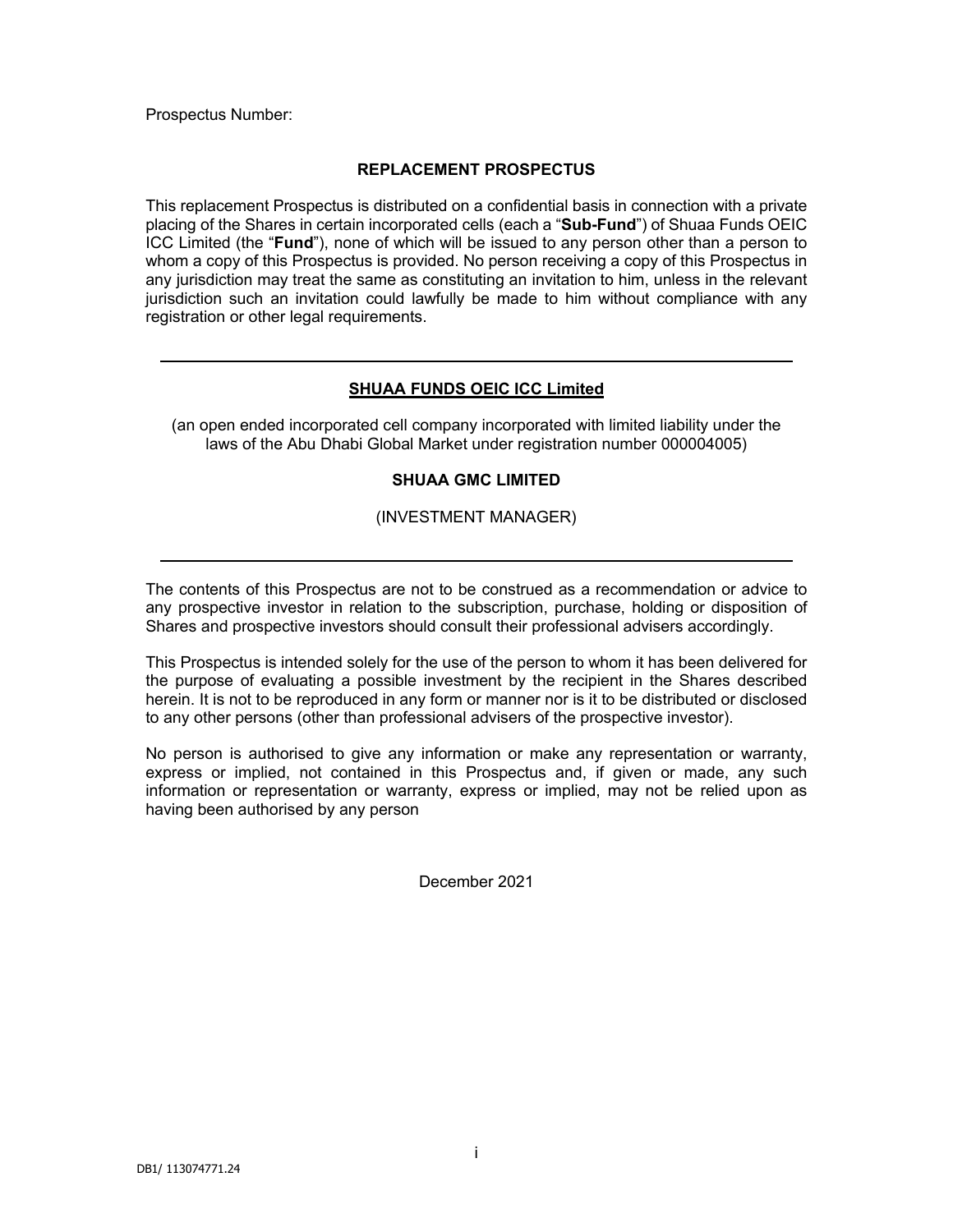### **IMPORTANT INFORMATION**

The Investment Manager and the Directors, whose names appear in the sections titled "Investment Manager" and "Directors", respectively, accept responsibility for the information contained in this Prospectus. To the best of the knowledge and belief of the Investment Manager and the Directors (who have taken all reasonable care to ensure that such is the case) the information contained in this Prospectus is in accordance with the facts and does not omit anything likely to affect the import of such information. The Investment Manager and the Directors accept responsibility accordingly.

This Prospectus is dated December 2021 and replaces the Fund's prospectus dated July 2021. This replacement Prospectus has been issued to, amongst other things:

- (A) Clarify that investment restrictions shall be applied only at the time that an investment is made and a Sub-Fund will have no obligation to sell assets or otherwise rebalance its portfolio to bring it into compliance with its investment restrictions if the Sub-Fund is out of compliance as a result of changes in value, redemption and other causes out of the Investment Manager's and the Sub-Fund's control;
- (B) Clarify that an investment in a collective investment fund which solely invests in Money Market Instruments shall be treated for all purposes of this Prospectus as an investment by a Sub-Fund in a Money Market Instrument and not as an investment in another collective investment fund; and
- (C) Update the Sub-Fund Particulars section for Shuaa Global Sukuk Fund OEIC IC, specifically the "Fees and Expenses payable by holders of the Investor Shares" section at "Management Fee Percentage" to reflect a change of the Management Fee Percentage from 1.25% per annum to 1% per annum.

### Reliance on Prospectus

The Investor Shares are offered solely on the basis of the information and representations contained in this Prospectus and any further information given or representations made by any person may not be relied upon as having been authorised by any Sub-Fund or the Directors. Neither the delivery of this Prospectus nor the allotment or issue of Investor Shares shall under any circumstances create any implication that there has been no change in the affairs of the Fund since the date hereof.

#### Abu Dhabi Global Market Fund

This Prospectus relates to an Abu Dhabi Global Market Fund in accordance with the Financial Services and Markets Regulations and the Fund Rules of the Financial Services Regulatory Authority ("**FSRA**").

The FSRA has no responsibility for reviewing or verifying any prospectus or other documents in connection with the Fund. Accordingly, the FSRA has not approved this Prospectus or any other associated documents nor taken any steps to verify the information set out in this Prospectus, and has no responsibility for it.

The Shares to which this Prospectus relates may be illiquid and/or subject to restrictions on their resale. Prospective purchasers of the Shares offered should conduct their own due diligence on the Shares. If you do not understand the contents of this Prospectus you should consult an authorised financial adviser. The Fund and each Sub-Fund are separate legal entities.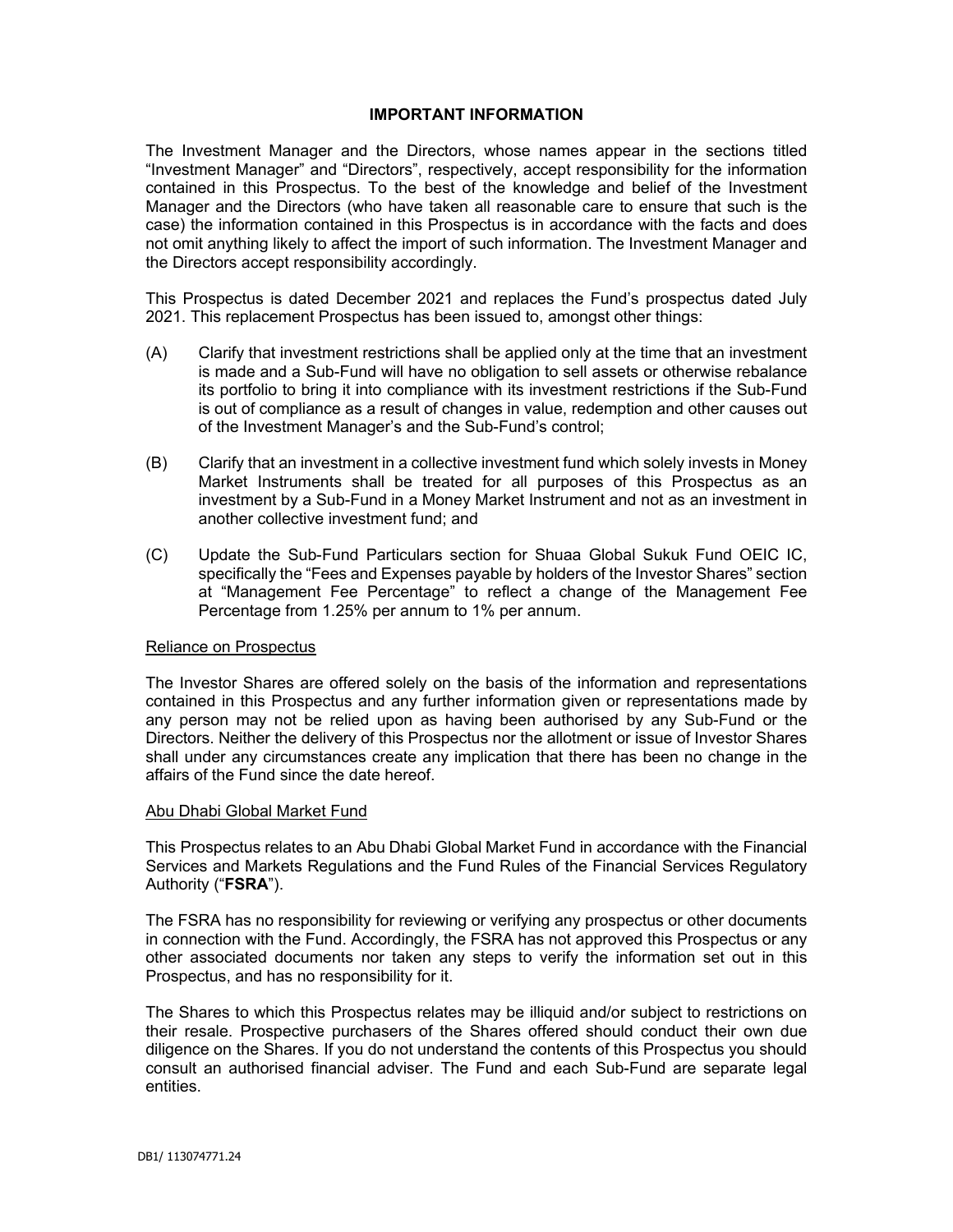# **Structure**

The Fund is organised as an incorporated cell company with limited liability in the Abu Dhabi Global Market as and regulated as an Umbrella Fund registered as a Qualified Investor Fund with the FSRA with Fund Reference Number F-0033. As an incorporated cell company, the Fund will establish multiple cells that will each operate as a Sub-Fund with distinct investment strategies. The Fund constitutes a single legal entity and each Sub-Fund is also a separate, yet linked legal entity, with its own separate assets. Consequently, the assets of each Sub-Fund will be invested for the shareholders of the corresponding Sub-Fund and the assets of a specific Sub-Fund are solely accountable for the liabilities, commitments and obligations of that Sub-Fund.

The Directors may at any time resolve to set up new Sub-Funds and/or create within each Sub-Fund one or more Classes of Shares. As at the date of this Prospectus, the Fund has the incorporated the following Sub-Funds as cells:

- (A) Shuaa Global Sukuk Fund OEIC IC;
- (B) Nujoom Aggressive Fund OEIC IC;
- (C) Nujoom Balanced Fund OEIC IC;
- (D) Shuaa Global Equity Fund OEIC IC;
- (E) Shuaa GCC Equity Fund OEIC IC; and
- (F) Shuaa North America Equity Fund OEIC IC.

The information in this Prospectus is supplemented in respect of each Sub-Fund by the details set out in the relevant Sub-Fund Particulars.

### Restrictions on Distribution

#### *General*

The Investor Shares to which this Prospectus relates may be offered only by way of private placement to persons who meet the criteria to be classified as "Professional Clients" as defined in Rule 1.2.1 of the Fund Rules and who are required to make an initial subscription for Investor Shares in a minimum amount of US\$500,000.

The distribution of this Prospectus and the offering of Investor Shares may be restricted in certain jurisdictions. The information below is for general guidance only, and it is the responsibility of any person or persons in possession of this Prospectus and wishing to make application for Investor Shares to inform themselves of, and to observe, all applicable laws and regulations of any relevant jurisdiction. Prospective applicants for Investor Shares should inform themselves as to legal requirements also applying and any applicable exchange control regulations and applicable taxes in the countries of their respective citizenship, residence or domicile.

This Prospectus does not constitute an offer or solicitation to any person in any jurisdiction in which such offer or solicitation is not authorised or to any person to whom it would be unlawful to make such offer or solicitation.

*Bahrain*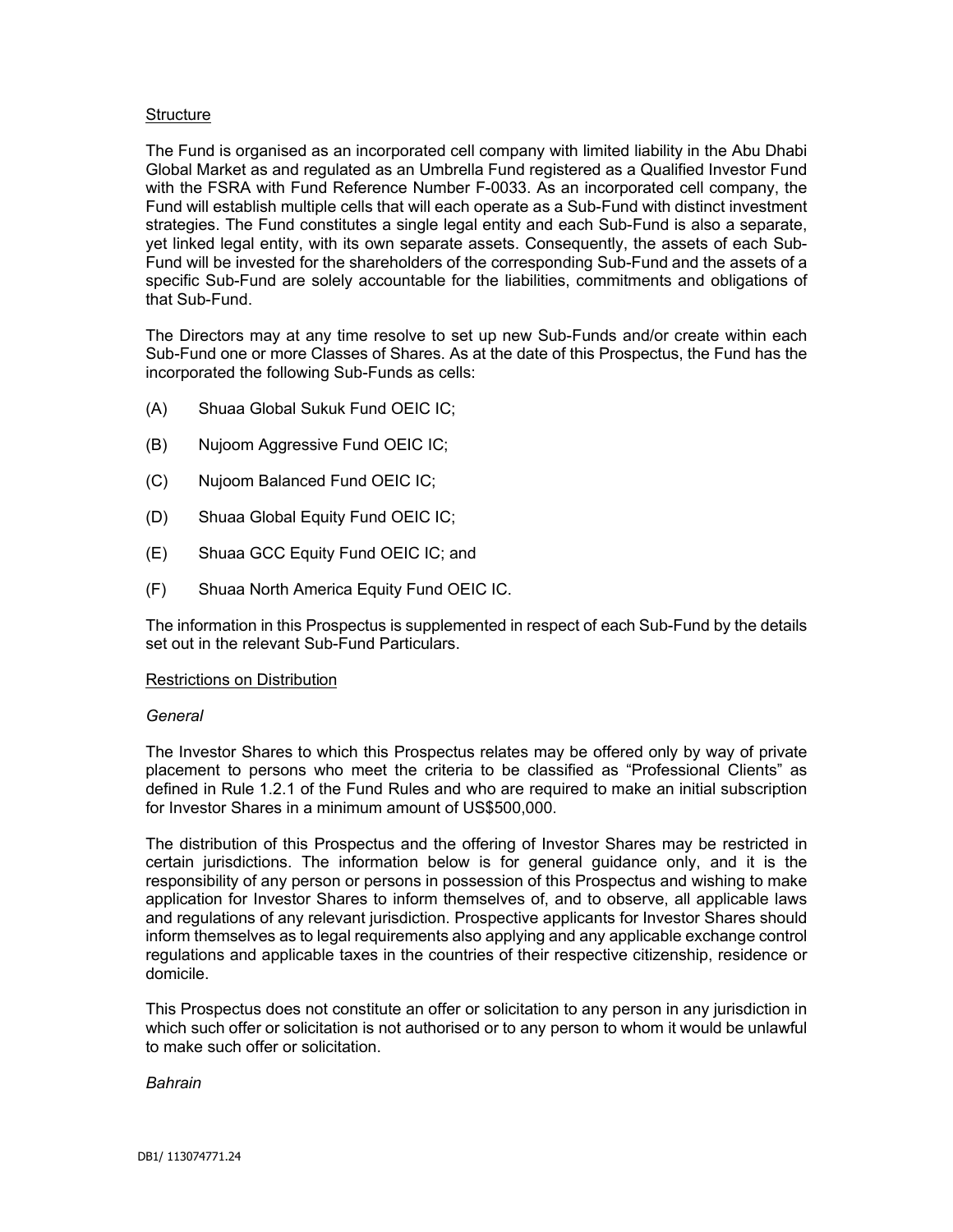Neither this Prospectus nor the interest in the Shares have been authorized by or registered or filed with the Central Bank of Bahrain ("CBB") or any other governmental authority in the Kingdom of Bahrain, nor has the Fund or any Sub-Fund received authorization from the CBB or any other governmental authority in the Kingdom of Bahrain to market or sell Shares in the Fund or any Sub-Fund within the Kingdom of Bahrain. This Prospectus does not constitute and may not be used for the purpose of an offer or invitation in the Kingdom of Bahrain. No services relating to the Shares, including the receipt of applications and the allotment or redemption of such Shares, may be rendered by the Fund or Sub-Fund within the Kingdom of Bahrain.

#### *Kuwait*

The Shares have not been licensed as a private offering in the State of Kuwait by the Capital Markets Authority in accordance with Law No. 7 of 2010 concerning Establishing Capital Markets Authority and Organising Securities Activities and its Executive Bylaws. No Shares will be marketed or offered in or from the State of Kuwait to investors.

#### *Oman*

The information contained in this Prospectus neither constitutes a public offer of securities in the Sultanate of Oman as contemplated by the Commercial Companies Law of Oman (Royal Decree No. 80 of 1998 as amended) nor does it constitute an offer to sell or the solicitation of any offer to buy non-Omani securities in the Sultanate of Oman as contemplated by the Executive Regulations of the Capital Market Law of Oman (Decision Number 1 of 2009). Additionally, this Prospectus is not intended to lead to the conclusion of any contract in the Sultanate of Oman. This Prospectus has not been and will not be registered with or reviewed or approved by the Capital Market Authority of Oman and may not be publicly distributed. This document is intended for the original recipient only and must not be provided to any other person.

#### *Qatar*

In the State of Qatar, the offer contained herein is made on an exclusive basis to the specifically intended recipients thereof for personal use only, and shall in no way be construed as a general offer for the subscription for Shares to the public or an attempt to do business, as a bank, investment company or otherwise in the State of Qatar. This Prospectus may not be reproduced or used for any other purpose.

The Fund and each Sub-Fund is not registered in the State of Qatar, and this offering has not been approved or licensed by the Qatar Central Bank, the Qatar Financial Markets Authority, the Qatar Financial Centre Regulatory Authority or any other relevant licensing authorities in the State of Qatar and does not constitute a public offer of securities in the State of Qatar under Qatari law.

### *Saudi Arabia*

Neither this Prospectus nor the Shares have been approved, disapproved or passed on in any way by the Capital Market Authority (the "CMA") or any other governmental authority in the Kingdom of Saudi Arabia, nor has the Fund or any Sub-Fund received authorisation or licensing from the CMA or any other governmental authority in the Kingdom of Saudi Arabia to market or sell Interests within the Kingdom of Saudi Arabia. No services relating to the Shares, including the receipt of applications and the allotment or redemption of such Shares, may be rendered by the Fund or any Sub-Fund within the Kingdom of Saudi Arabia.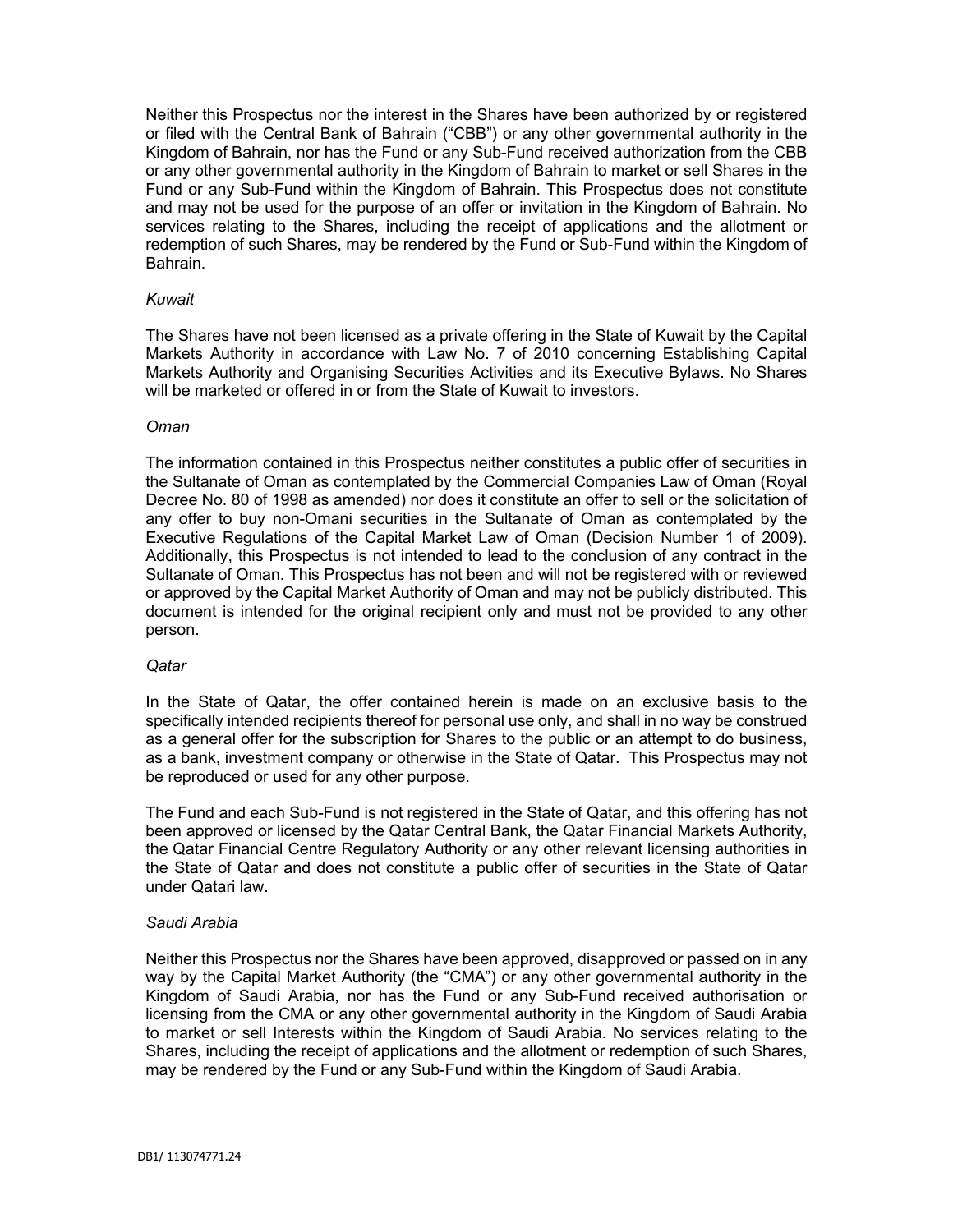This Prospectus may not be distributed in the Kingdom of Saudi Arabia except to such persons as are permitted under the Investment Funds Regulations issued by the CMA. The CMA does not take any responsibility for the contents of this document, does not make any representation as to its accuracy or completeness, and expressly disclaims any liability whatsoever for any loss arising, or incurred in reliance upon, any part of this document. Prospective purchasers of the Interests offered hereby should conduct their own due diligence on the accuracy of the information.

### *United Arab Emirates*

By receiving this Prospectus, the person or entity to whom it has been issued understands, acknowledges and agrees that neither this Prospectus nor the Shares have been approved, disapproved or passed on in any way by the Central Bank of the UAE, the UAE Securities and Commodities Authority ("SCA") or any other authorities in the UAE, nor has the entity conducting the placement in the UAE received authorisation or licensing from the UAE Central Bank, the SCA or any other authority in the UAE to market or sell Shares within the UAE. The SCA accepts no liability in relation to the Fund and is not making any recommendation with respect to an investment in the Fund or each Sub-Fund. No services relating to the Shares including the receipt of applications and/or the allotment or redemption of such Shares have been or will be rendered within the UAE by the Fund or any Sub-Fund. Nothing contained in this Prospectus is intended to constitute UAE investment, legal, tax, accounting or other professional advice. This Prospectus is for the information of prospective investors only and nothing in this Prospectus is intended to endorse or recommend a particular course of action. Prospective investors should consult with an appropriate professional for specific advice rendered on the basis of their situation.

### Risk Factors

Investment in each Sub-Fund carries substantial risk. There can be no assurance that a Sub-Fund's investment objective will be achieved and investment results may vary substantially over time. Investment in a Sub-Fund is not intended to be a complete investment programme for any investor.

**When considering investment in a Sub-Fund you should consider the fact that some fund products use leverage and other speculative investment practices that may increase the risk of investment loss, can be illiquid, may involve complex tax structures, often charge high fees, and in many cases the underlying investments are not transparent and are known only to the Investment Manager.**

**Returns from funds can be volatile and you may lose all or part of your investment. With respect to single manager products the Investment Manager has total trading authority and this could mean a lack of diversification and higher risk. Each Sub-Fund may be subject to substantial expenses that are generally offset by trading profits and other income. A portion of those fees is paid to the Investment Manager.**

Prospective investors should carefully consider whether an investment in Shares is suitable for them in light of their circumstances and financial resources (see further under "Risk Factors").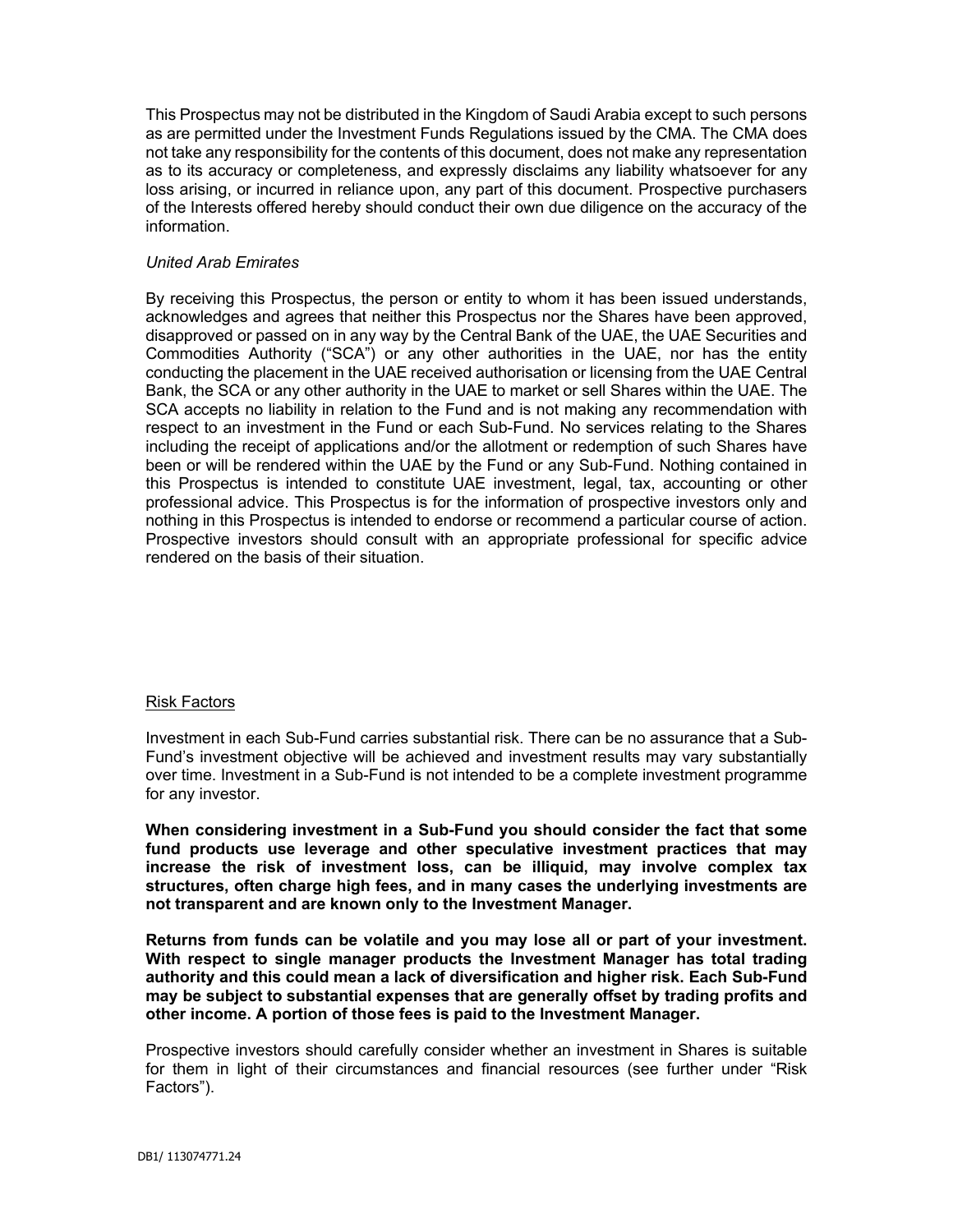If you are in any doubt about the contents of this Prospectus you should consult your professional financial adviser.

This Prospectus expires one year after the date hereof.

### **DIRECTORY**

# **SHUAA FUNDS OEIC ICC Limited**

# **Registered Office**

Al Khatem Tower, Floor 32, Abu Dhabi Global Markets, Al Maryah Island PO Box 764606 Abu Dhabi United Arab Emirates

#### **Director**

Shuaa GMC Limited

#### **Investment Manager**

Shuaa GMC Limited Al Khatem Tower, Floor 32, Abu Dhabi Global Markets, Al Maryah Island PO Box 764606 Abu Dhabi United Arab Emirates

# **Custodian to the Fund**

First Abu Dhabi Bank PJSC P.O. Box 6316, Abu Dhabi United Arab Emirates

### **Administrator to the Fund**

Apex Fund Services (AD) Limited 3508. Al, Maqam Tower Abu Dhabi Global Markets, Al Maryah Island PO Box 27925 Abu Dhabi United Arab Emirates

# **Auditor**

Deloitte & Touche (M.E.) LLP Al Sila Tower Sowwah Square PO Box 990 Abu Dhabi United Arab Emirates

### **Legal Adviser to the Fund**

Morgan, Lewis & Bockius LLP Office No.C, Floor 10 Emirates Towers Offices PO Box 504903 Dubai United Arab Emirates

### **Compliance Officer to the Investment Manager**

Vistra (Middle East) Ltd 7th Floor, Al Sila Tower Abu Dhabi Global Market Square Abu Dhabi, United Arab Emirates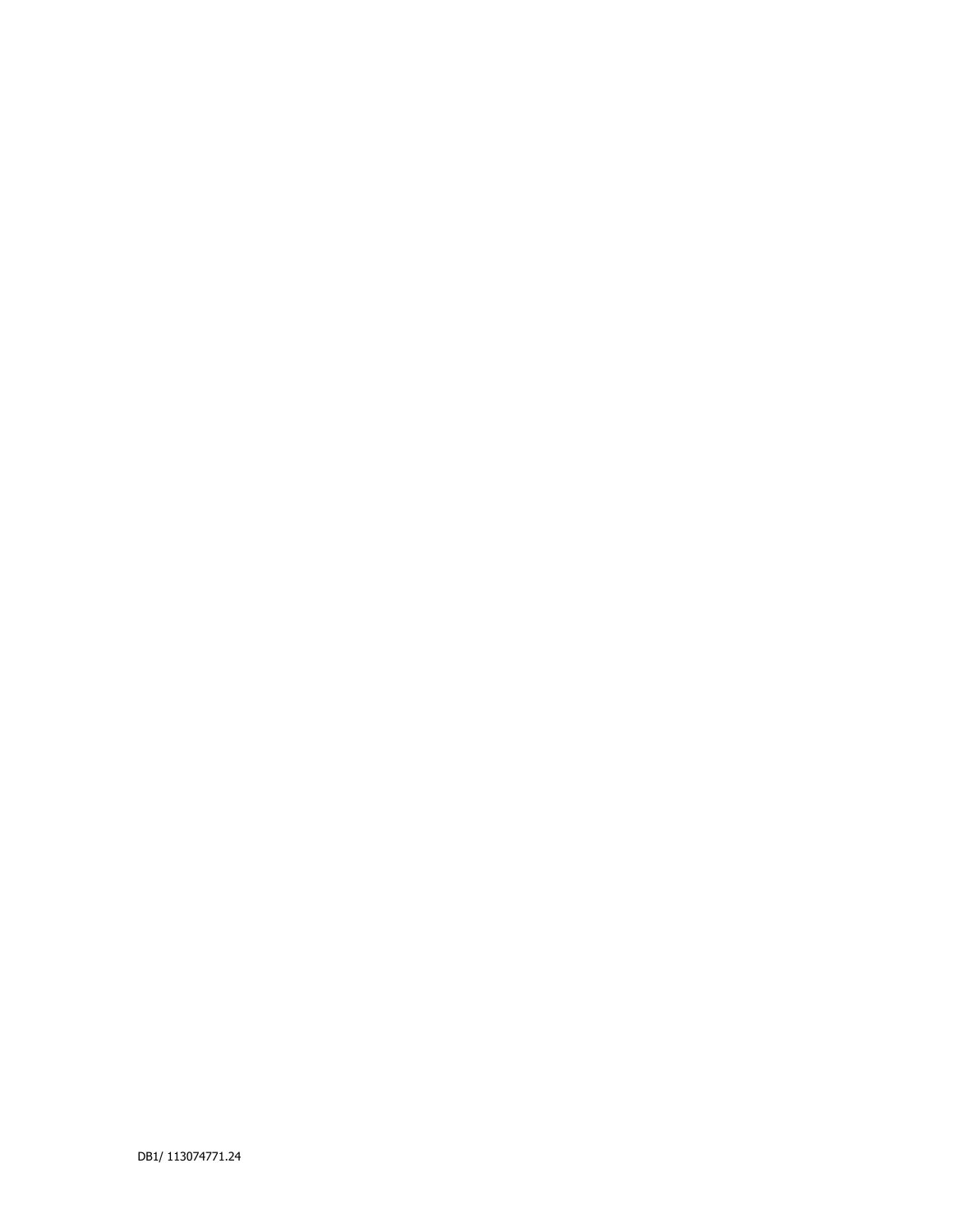# **CONTENTS**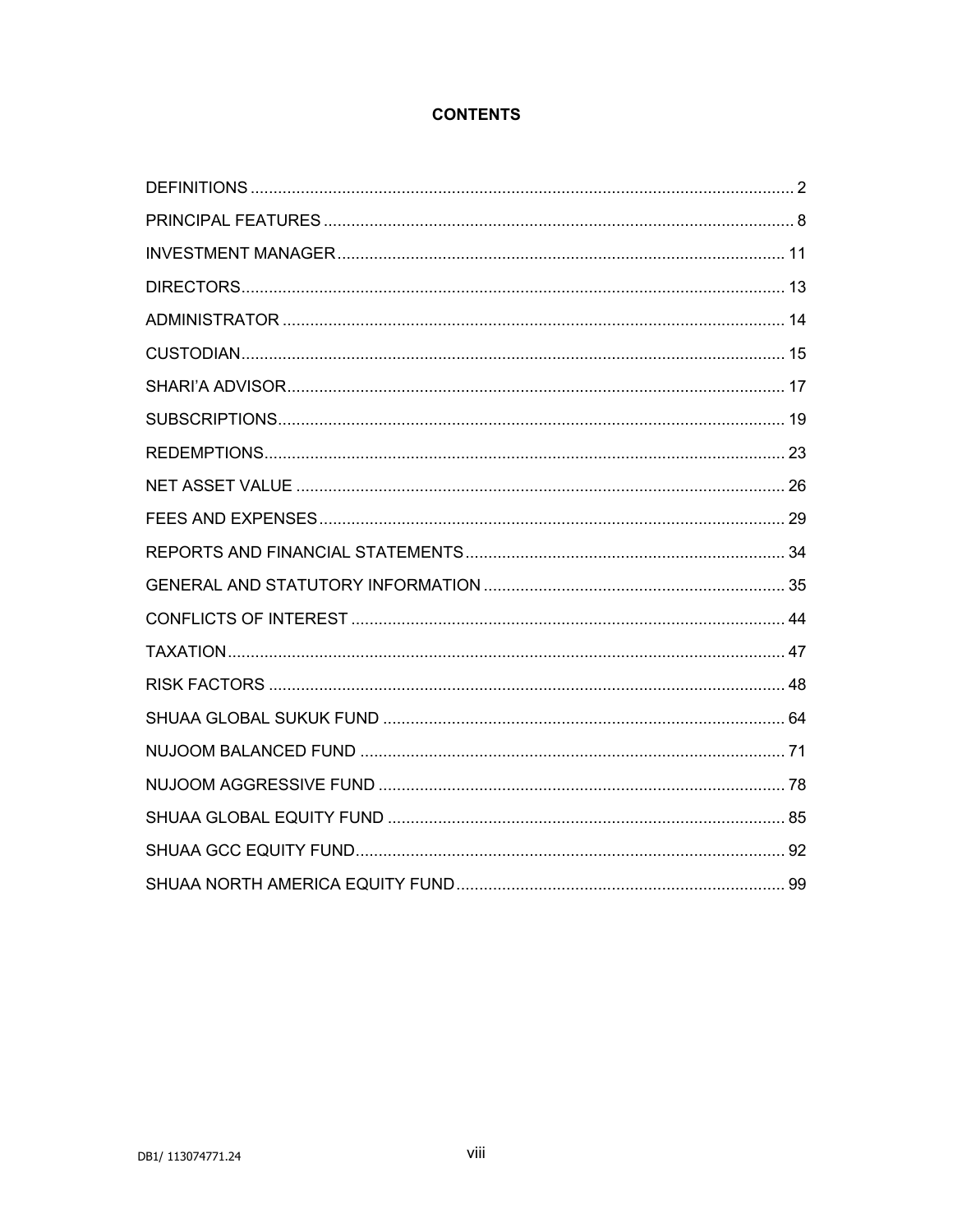# **DEFINITIONS**

| "1933 Act"                                      | the United States Securities Act of 1933, as amended;                                                                                                                                                                                                 |
|-------------------------------------------------|-------------------------------------------------------------------------------------------------------------------------------------------------------------------------------------------------------------------------------------------------------|
| "1940 Act"                                      | the United States Investment Company Act of 1940, as<br>amended;                                                                                                                                                                                      |
| "ADGM"                                          | Abu Dhabi Global Market;                                                                                                                                                                                                                              |
| "Administrator"                                 | Apex Fund Services (AD) Limited;                                                                                                                                                                                                                      |
| "Articles"                                      | in relation to a Sub-Fund, the Articles of Association of<br>that Sub-Fund;                                                                                                                                                                           |
| "Auditor"                                       | as described in the section hereof titled "General and<br>Statutory Information - Other Service Providers."                                                                                                                                           |
| "Benefit Plan Investor"                         | as defined under ERISA;                                                                                                                                                                                                                               |
| "Business Day"                                  | any day on which banks are open for business in the<br>Emirate of Abu Dhabi and/or such other place or places<br>as the Directors may from time to time determine;                                                                                    |
| "Calculation Period"                            | a calendar quarter, or such other period as the Directors<br>may determine in respect of a Sub-Fund as set out in the<br>relevant Sub-Fund Particulars;                                                                                               |
| "CFTC"                                          | the Commodity Futures Trading Commission of the<br>United States and any successor body from time to time<br>carrying out all or any part of the relevant functions<br>thereof;                                                                       |
| "Class"                                         | a class of ordinary shares in a Sub-Fund;                                                                                                                                                                                                             |
| "Class Account"                                 | in relation to Sub-Fund, a Class Account as defined in<br>the Sub-Fund Particulars;                                                                                                                                                                   |
| "Code"                                          | the United States Internal Revenue Code of 1986, as<br>amended;                                                                                                                                                                                       |
| "Companies Regulations"                         | means the Companies Regulations 2015 of the Abu<br>Dhabi Global Market as from time to time amended,<br>replaced or re-enacted and every other statute from time<br>to time in force concerning companies insofar as the<br>same applies to the Fund; |
| "Compliance Officer"                            | Vistra Solutions Ltd, and/or such other compliance<br>officer as may be appointed by the Fund from time to<br>time;                                                                                                                                   |
| "Custodian"<br>"Cut-Off Point for Subscription" | First Abu Dhabi Bank PJSC, custodian to each Sub-<br>Fund, and/or such other custodians as may be<br>appointed by the Fund from time to time;<br>means (i) during the Initial Offer Period, 5 p.m. (UAE                                               |
|                                                 | time) on the Business Day that is five Business Days                                                                                                                                                                                                  |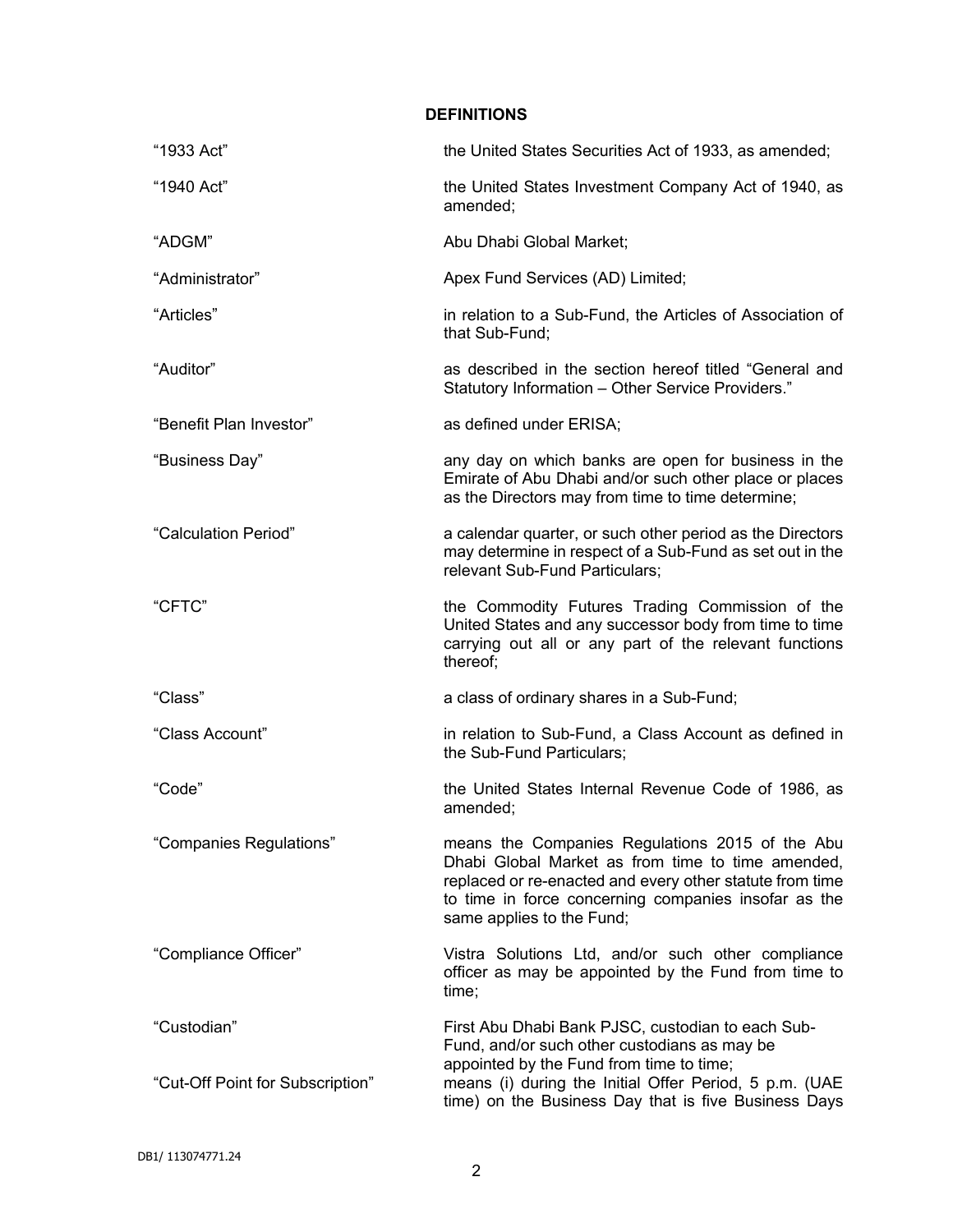|                                | prior to the last day of the Initial Offer Period, and (ii)<br>thereafter, 5 p.m. (UAE time) on the Business Day that<br>is five Business Days prior to the relevant Subscription<br>Day, provided that the Cut-off Point for Subscription for<br>additional subscriptions of Investor Shares by existing<br>Shareholders following the Initial Offer Period shall be<br>the Business Day that is one Business Day prior to the<br>relevant Subscription Day; provided, however, that (i) all<br>KYC, anti-money laundering and tax documentation<br>required by the Administrator or the Directors are<br>satisfied by the relevant Shareholder; and (ii)<br>the<br>Shareholder applicant transfers cleared funds to be<br>received by the Cell by close of business on the Business<br>Day prior to the Subscription Day; |
|--------------------------------|-----------------------------------------------------------------------------------------------------------------------------------------------------------------------------------------------------------------------------------------------------------------------------------------------------------------------------------------------------------------------------------------------------------------------------------------------------------------------------------------------------------------------------------------------------------------------------------------------------------------------------------------------------------------------------------------------------------------------------------------------------------------------------------------------------------------------------|
| "Cut-Off Point for Redemption" | in relation to Sub-Fund, as defined in the Sub-Fund<br>Particulars;                                                                                                                                                                                                                                                                                                                                                                                                                                                                                                                                                                                                                                                                                                                                                         |
| "Designated Investment"        | as described in the section hereof titled "General and<br>Statutory Information - Share Capital of each Sub-Fund<br>- (c) Designated Investment Shares."                                                                                                                                                                                                                                                                                                                                                                                                                                                                                                                                                                                                                                                                    |
| "Designated Investment Shares" | as described in the section hereof titled "General and<br>Statutory Information - Share Capital of each Sub-Fund<br>- (c) Designated Investment Shares."                                                                                                                                                                                                                                                                                                                                                                                                                                                                                                                                                                                                                                                                    |
| "Directors"                    | the members of the board of directors of the Fund and<br>each Sub-Fund for the time being and any duly<br>constituted committee thereof and any successors to<br>such members as may be appointed from time to time;                                                                                                                                                                                                                                                                                                                                                                                                                                                                                                                                                                                                        |
| "ERISA"                        | the US Employee Retirement Income Security Act of<br>1974, as amended;                                                                                                                                                                                                                                                                                                                                                                                                                                                                                                                                                                                                                                                                                                                                                      |
| "FSRA"                         | the Financial Services Regulatory Authority of the Abu<br>Dhabi Global Market and any successor body from time<br>to time carrying out all or any part of the relevant<br>functions thereof;                                                                                                                                                                                                                                                                                                                                                                                                                                                                                                                                                                                                                                |
| "Fund"                         | Shuaa Funds OEIC ICC Limited;                                                                                                                                                                                                                                                                                                                                                                                                                                                                                                                                                                                                                                                                                                                                                                                               |
| "Fund Rules"                   | means the fund rules, as amended from time to time,<br>published by the FSRA and any successor body from<br>time to time;                                                                                                                                                                                                                                                                                                                                                                                                                                                                                                                                                                                                                                                                                                   |
| "GCC"                          | <b>Gulf Cooperation Council.</b>                                                                                                                                                                                                                                                                                                                                                                                                                                                                                                                                                                                                                                                                                                                                                                                            |
| "HWM"                          | as described in the section hereof titled "Fees and<br>Expenses - Performance Fee."                                                                                                                                                                                                                                                                                                                                                                                                                                                                                                                                                                                                                                                                                                                                         |
| "ICC Shares"                   | as described in the section hereof titled "General and<br>Statutory Information - Share Capital of the Fund."                                                                                                                                                                                                                                                                                                                                                                                                                                                                                                                                                                                                                                                                                                               |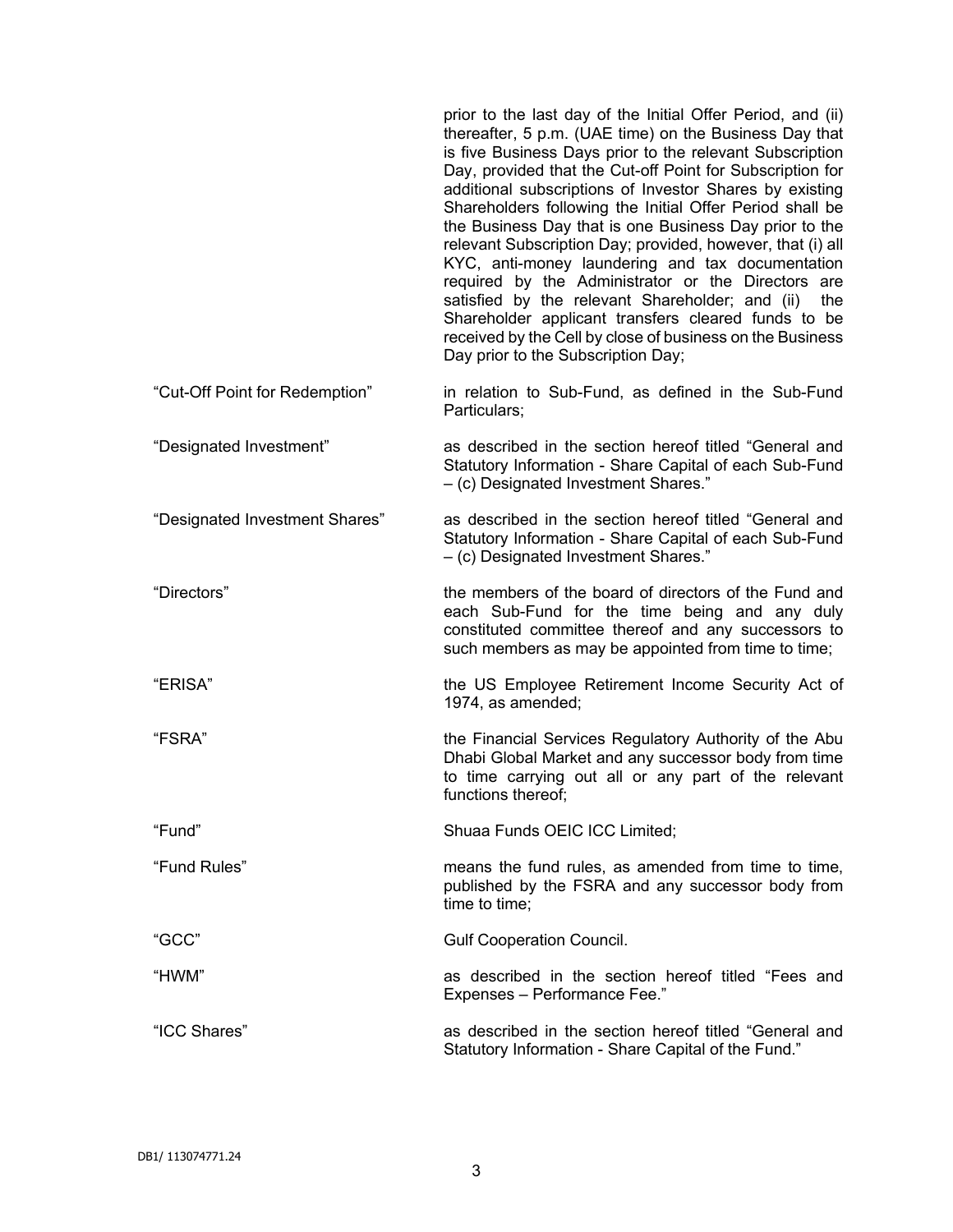| "Ineligible Applicant"            | an ineligible applicant as described in the section hereof<br>titled "Subscriptions";                                                                                                                                                                                                                                                                                                                                                                                                                                                      |
|-----------------------------------|--------------------------------------------------------------------------------------------------------------------------------------------------------------------------------------------------------------------------------------------------------------------------------------------------------------------------------------------------------------------------------------------------------------------------------------------------------------------------------------------------------------------------------------------|
| "Initial Offer Period"            | the period determined by the Directors during which<br>Shares in a Sub-Fund will first be offered for subscription,<br>as set out in the relevant Sub-Fund Particulars;                                                                                                                                                                                                                                                                                                                                                                    |
| "Initial Offer Price"             | in relation to a Sub-Fund, as set out in the relevant Sub-<br>Fund Particulars;                                                                                                                                                                                                                                                                                                                                                                                                                                                            |
| "Investment Management Agreement" | the investment management agreement entered into<br>between the Fund, each Sub-Fund and the Investment<br>Manager, as described in the section entitled "General<br>and Statutory Information";                                                                                                                                                                                                                                                                                                                                            |
| "Investment Manager"              | Shuaa GMC Limited;                                                                                                                                                                                                                                                                                                                                                                                                                                                                                                                         |
| "Investment Vehicle"              | a special purpose vehicle established under the laws of<br>any jurisdiction for investment purposes to which a Sub-<br>Fund may have a direct or indirect exposure, and which<br>may have a direct or indirect exposure to other<br>investment vehicles, and "Investment Vehicles" and<br>"Investment Vehicle(s)" shall be construed accordingly;                                                                                                                                                                                          |
| "Investor Shares"                 | the shares of each Sub-Fund offered identified as<br>"Investor Shares" in the Sub-Fund Particulars;                                                                                                                                                                                                                                                                                                                                                                                                                                        |
| "Investor Shareholders"           | a holder of Investor Shares;                                                                                                                                                                                                                                                                                                                                                                                                                                                                                                               |
| "Legal Adviser"                   | Morgan, Lewis & Bockius LLP;                                                                                                                                                                                                                                                                                                                                                                                                                                                                                                               |
| "Management Fee"                  | the management fee payable by each Sub-Fund to the<br>Investment Manager;                                                                                                                                                                                                                                                                                                                                                                                                                                                                  |
| "Management Fee Rate"             | in relation to a Sub-Fund, as set out in the relevant Sub-<br><b>Fund Particulars;</b>                                                                                                                                                                                                                                                                                                                                                                                                                                                     |
| "Management Shares"               | means in relation to a Sub-Fund the shares indicated as<br>"Management Shares" in the Sub-Fund Particulars;                                                                                                                                                                                                                                                                                                                                                                                                                                |
| "Minimum Holding"                 | US\$500,000 or such lesser amount as the Directors may<br>in any particular case determine subject always to the<br>minimum criteria to be met under the Fund Rules for<br>each Sub-Fund to be constituted as a Qualified Investor<br>Fund;                                                                                                                                                                                                                                                                                                |
| "Money Market Instruments"        | means money market instruments, treasury instruments,<br>deposits and other cash or near cash equivalents which<br>are liquid or can be liquidated in a reasonable period, or<br>units in collective investment funds which solely invest in<br>the foregoing, provided that, in respect of any Shari'a<br>compliant Sub-Fund, such instruments are in compliance<br>with the Shari'a Guidelines and are reasonably<br>determined by the Investment Manager in its discretion<br>to be low-risk. For the avoidance of doubt, an investment |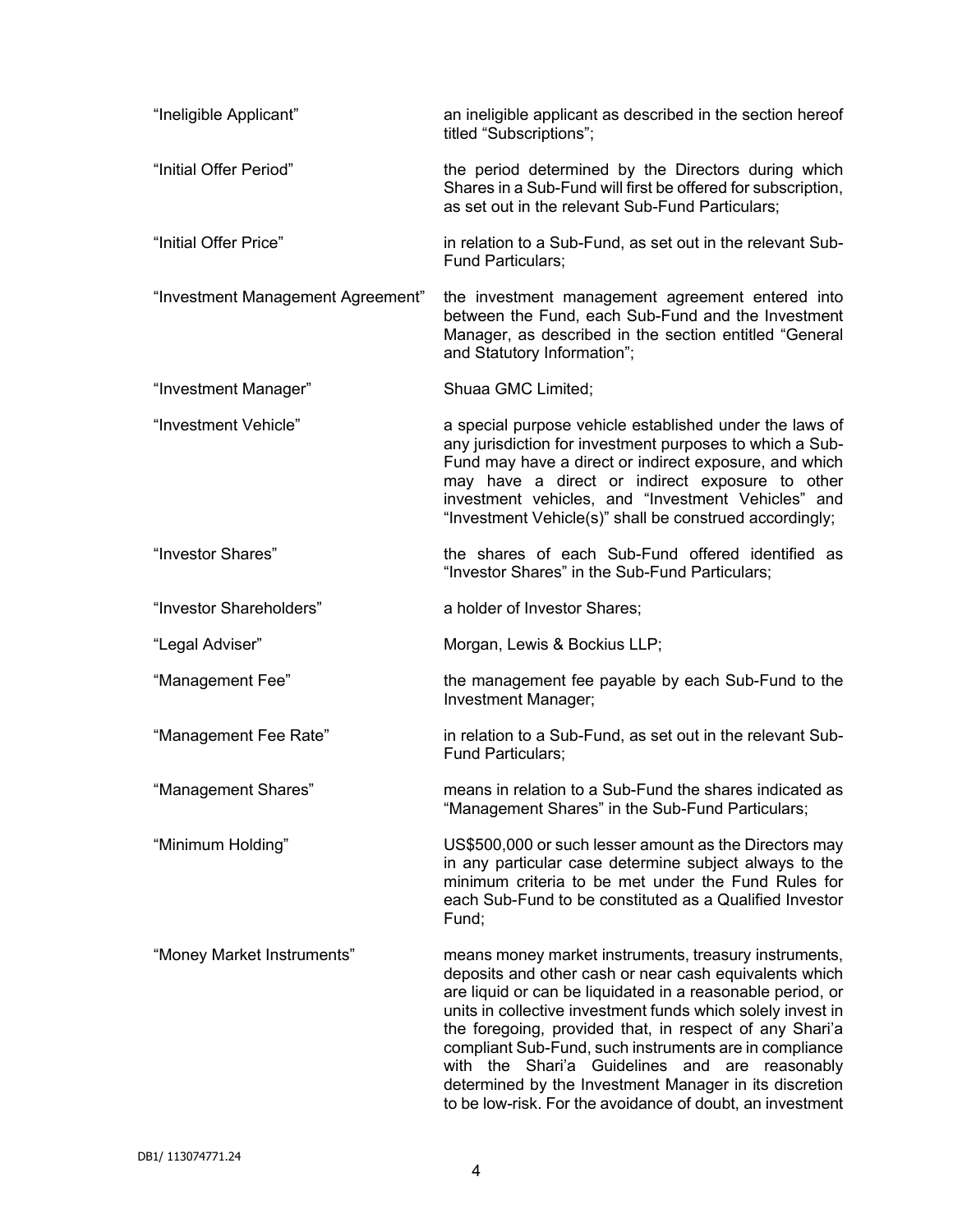|                                                   | in a collective investment fund which solely invests in<br>Money Market Instruments shall be treated for all<br>purposes of this Prospectus as an investment by a Sub-<br>Fund in a Money Market Instrument and not as an<br>investment in another collective investment fund;                                                                                         |
|---------------------------------------------------|------------------------------------------------------------------------------------------------------------------------------------------------------------------------------------------------------------------------------------------------------------------------------------------------------------------------------------------------------------------------|
| "Net Asset Value"                                 | the net asset value of a Sub-Fund or a Class Account,<br>as the case may be, as determined in accordance with<br>the Articles;                                                                                                                                                                                                                                         |
| "Net Asset Value per Share" or "NAV<br>per Share" | the Net Asset Value of the relevant Class Account<br>divided by the number of Shares of the relevant Class in<br>issue or deemed to be in issue;                                                                                                                                                                                                                       |
| "NFA"                                             | the National Futures Association of the United States<br>and any successor body from time to time carrying out<br>all or any part of the relevant functions thereof;                                                                                                                                                                                                   |
| "Performance Fee"                                 | the performance fee payable by a Sub-Fund to the<br>Investment Manager;                                                                                                                                                                                                                                                                                                |
| "Performance Fee Date"                            | as described in the section hereof titled "Fees and<br>Expenses - Performance Fee."                                                                                                                                                                                                                                                                                    |
| "Performance Fee Percentage"                      | in relation to a Sub-Fund, as set out in the relevant Sub-<br><b>Fund Particulars;</b>                                                                                                                                                                                                                                                                                 |
| "Realization Event"                               | (i) a full or partial realization of a Designated Investment,<br>including, without limitation, a sale, exchange, or other<br>disposition or receipt of cash, property, securities or the<br>like, or (ii) the Directors' determination, in consultation<br>with the Investment Manager, that such investment need<br>no longer be treated as a Designated Investment. |
| "Redemption Day"                                  | in relation to a Sub-Fund, as set out in the relevant Sub-<br><b>Fund Particulars;</b>                                                                                                                                                                                                                                                                                 |
| "Redemption Form"                                 | means a redemption request in the form available from<br>the Administrator;                                                                                                                                                                                                                                                                                            |
| "Redemption Price"                                | the price per Share at which Shares are redeemed<br>calculated in the manner described in the section of this<br>Prospectus titled "Redemptions";                                                                                                                                                                                                                      |
| "Service Providers"                               | the Compliance Officer, Investment Manager, the<br>Custodian, the Auditors, the Legal Adviser, the Shari'a<br>Advisor, the Administrator and any other service provider<br>which provides services to the Fund;                                                                                                                                                        |
| "Shareholder"                                     | in relation to a Sub-Fund, a person recorded as a holder<br>of Shares in a Sub-Fund's register of shareholders;                                                                                                                                                                                                                                                        |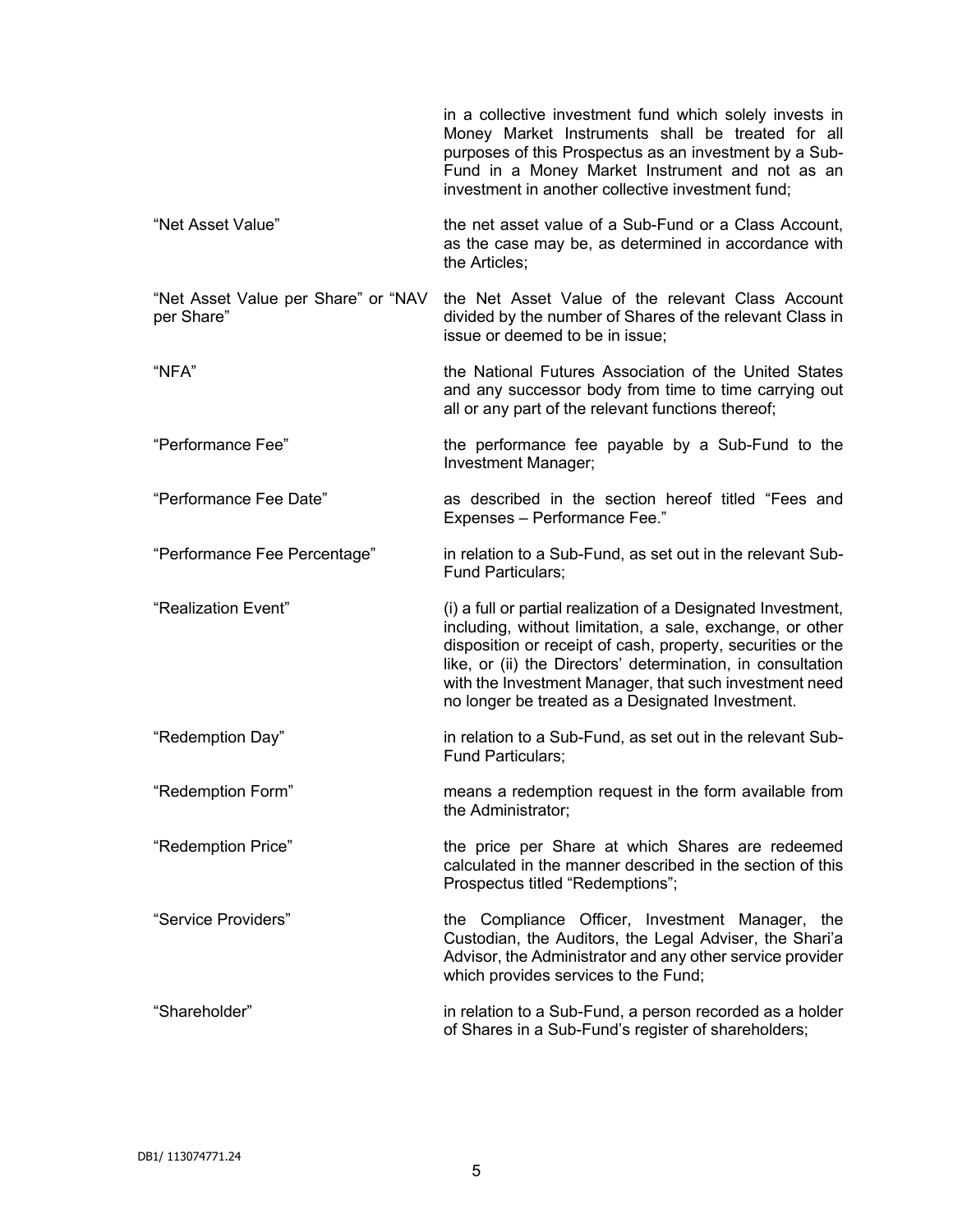| "Shares"                | any Class of Shares in the Fund or any Sub-Fund as the<br>context requires (including for the avoidance of doubt<br>any Investor Shares);                                                                                                                                                                                                                                                                                          |
|-------------------------|------------------------------------------------------------------------------------------------------------------------------------------------------------------------------------------------------------------------------------------------------------------------------------------------------------------------------------------------------------------------------------------------------------------------------------|
| "Shari'a Advisor"       | Dar Al Sharia Limited, Shari'a Advisor to such Sub-<br>Funds as noted in the relevant Sub-Fund Particulars,<br>and/or such other Shari'a advisor as may be appointed<br>by the Fund from time to time;                                                                                                                                                                                                                             |
| "Shari'a Guidelines"    | as set out in the Sub-Fund Particulars in respect of each<br>Shari'a-compliant Sub-Fund;                                                                                                                                                                                                                                                                                                                                           |
| "Side Arrangement"      | means separate contractual arrangements agreed to by<br>a Shareholder with a Sub-Fund and/or the Fund;                                                                                                                                                                                                                                                                                                                             |
| "Sub-Fund"              | each cell incorporated by the fund, which at the time of<br>this Prospectus includes:                                                                                                                                                                                                                                                                                                                                              |
|                         | Shuaa Global Sukuk Fund OEIC IC;                                                                                                                                                                                                                                                                                                                                                                                                   |
|                         | Nujoom Aggressive Fund OEIC IC;                                                                                                                                                                                                                                                                                                                                                                                                    |
|                         | Nujoom Balanced Fund OEIC IC;                                                                                                                                                                                                                                                                                                                                                                                                      |
|                         | Shuaa Global Equity Fund OEIC IC;                                                                                                                                                                                                                                                                                                                                                                                                  |
|                         | Shuaa GCC Equity Fund OEIC IC; and                                                                                                                                                                                                                                                                                                                                                                                                 |
|                         | Shuaa North America Equity Fund OEIC IC.                                                                                                                                                                                                                                                                                                                                                                                           |
| "Sub-Fund Particulars"  | in relation to a Sub-Fund, the section of this Prospectus<br>titled "Sub-Fund Particulars" in respect of such Sub-<br>Fund;                                                                                                                                                                                                                                                                                                        |
| "Subscription Day"      | in relation to a Sub-Fund, as set out in the relevant Sub-<br><b>Fund Particulars:</b>                                                                                                                                                                                                                                                                                                                                             |
| "Subscription Price"    | means (i) during such period as the Directors may notify<br>to investors as the initial offer period in respect of any<br>class of shares in a Sub-Fund, the Initial Offer Price; and<br>(ii) thereafter, NAV per Share on the relevant Dealing<br>Day for Subscriptions (calculated immediately before the<br>relevant allotment), in each case as further described in<br>the section of this Prospectus titled "Subscriptions"; |
| "United States" or "US" | the United States of America (including the states and<br>District of Colombia) and any of its territories, and other<br>areas subject to its jurisdiction;                                                                                                                                                                                                                                                                        |
| "US Dollars" or "US\$"  | the currency of the United States;                                                                                                                                                                                                                                                                                                                                                                                                 |
| "US Person"             | an individual or an entity that is a "US person" as defined<br>in Regulation S promulgated under the 1933 Act;                                                                                                                                                                                                                                                                                                                     |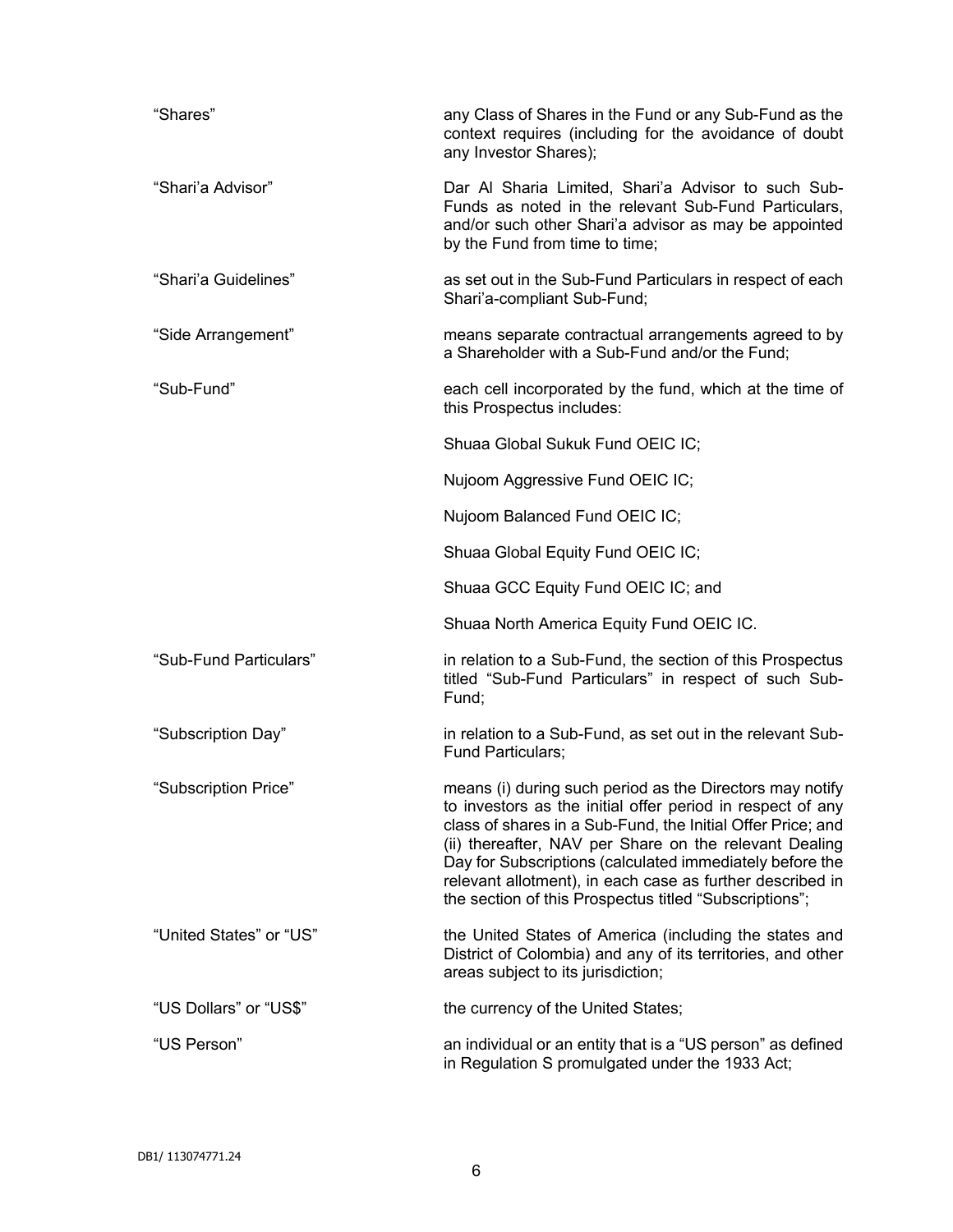"US Tax-Exempt Investor" a US person within the meaning of the Code that is subject to ERISA or is otherwise exempt from payment of US federal income tax; and

"Valuation Day" the Business Day immediately prior to each Subscription Day, Redemption Day, Performance Fee Date and/or such other day or days as the Directors may from time to time determine, provided that if any security (i) listed or quoted on any securities exchange or similar electronic system and regularly traded thereon, or (ii) dealt in or traded through a clearing firm or an exchange or through a financial institution, is traded or dealt in on a day which is not a Business Day (a "Trading Day") then (x) such security may be valued (as described in the section hereof titled "Net Asset Value") and (y) transactions in such security taken into account, in each case on the Trading Day immediately prior to the relevant Subscription Day, Redemption Day, Performance Fee Date and/or such other day or days as the Directors may from time to time determine.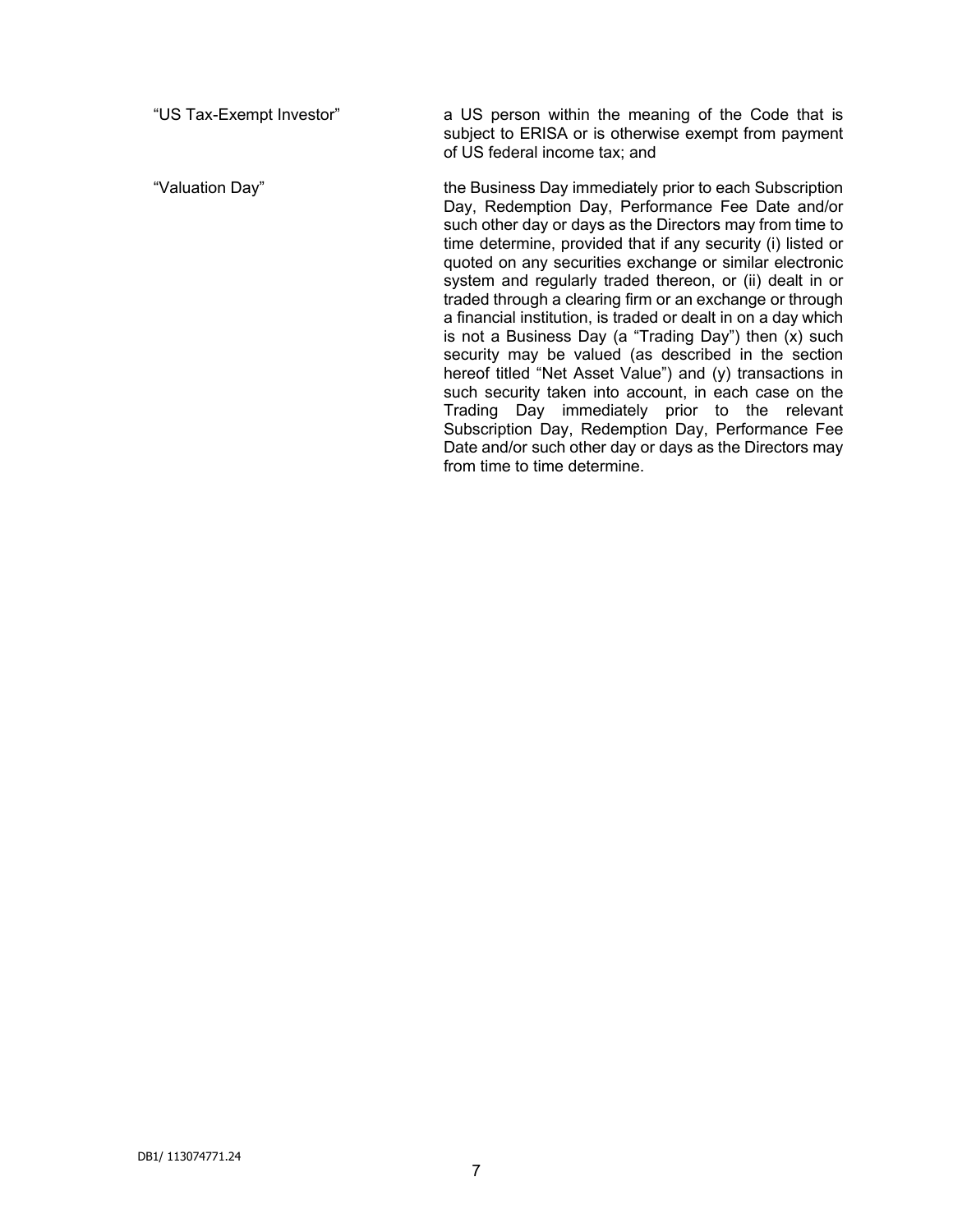# **PRINCIPAL FEATURES**

The following is a summary of the principal features of the Fund and should be read in conjunction with the full text of this Prospectus and, for each Sub-Fund, the relevant Sub-Fund Particulars.

#### **Structure**

The Fund is a company incorporated with limited liability in the Abu Dhabi Global Market on 29 May 2020 as an incorporated cell company and, as such, has the power to incorporate cells which shall each operate as a Sub-Fund. No application has been made to list the Shares on any stock exchange. The Fund and each Sub-Fund has been registered as an Umbrella Fund regulated as a Qualified Investor Fund with the FSRA.

Further detail on the structure of each Sub-Fund is provided in the Sub-Fund Particulars.

#### Base Currency

The base currency of each Sub-Fund is detailed in the relevant Sub-Fund Particulars.

#### Investment Objective

The investment objective of each Sub-Fund is detailed in the relevant Sub-Fund Particulars.

#### Investment Approach

The investment approach and related investment restrictions of each Sub-Fund is detailed in the Sub-Fund Particulars.

#### Investment Manager

Shuaa GMC Limited has been appointed as the Investment Manager of the Fund. It is regulated by the FSRA to, inter alia, manage collective investment funds and its business address is located at Al Khatem Tower, Floor 32, Abu Dhabi Global Markets, Al Maryah Island, PO Box 764606, Abu Dhabi, United Arab Emirates.

### **Offer**

The limit to the number of Shares available to be issued by each Sub-Fund is detailed in the Sub-Fund Particulars.

### Initial Offer

In relation to each Sub-Fund, Investor Shares may be subscribed for during the Initial Offer Period at the Initial Offer Price per Share as detailed in the relevant Sub-Fund Particulars. The Directors may extend or shorten the Initial Offer Period at their discretion.

#### Subsequent Subscriptions

Following the close of the relevant Initial Offer Period, Investor Shares will be available for subscription on each Subscription Day at the Subscription Price.

The Directors may adjust the Subscription Price in their absolute discretion to reflect any additional costs and expenses in relation to the offering of the relevant Investor Shares.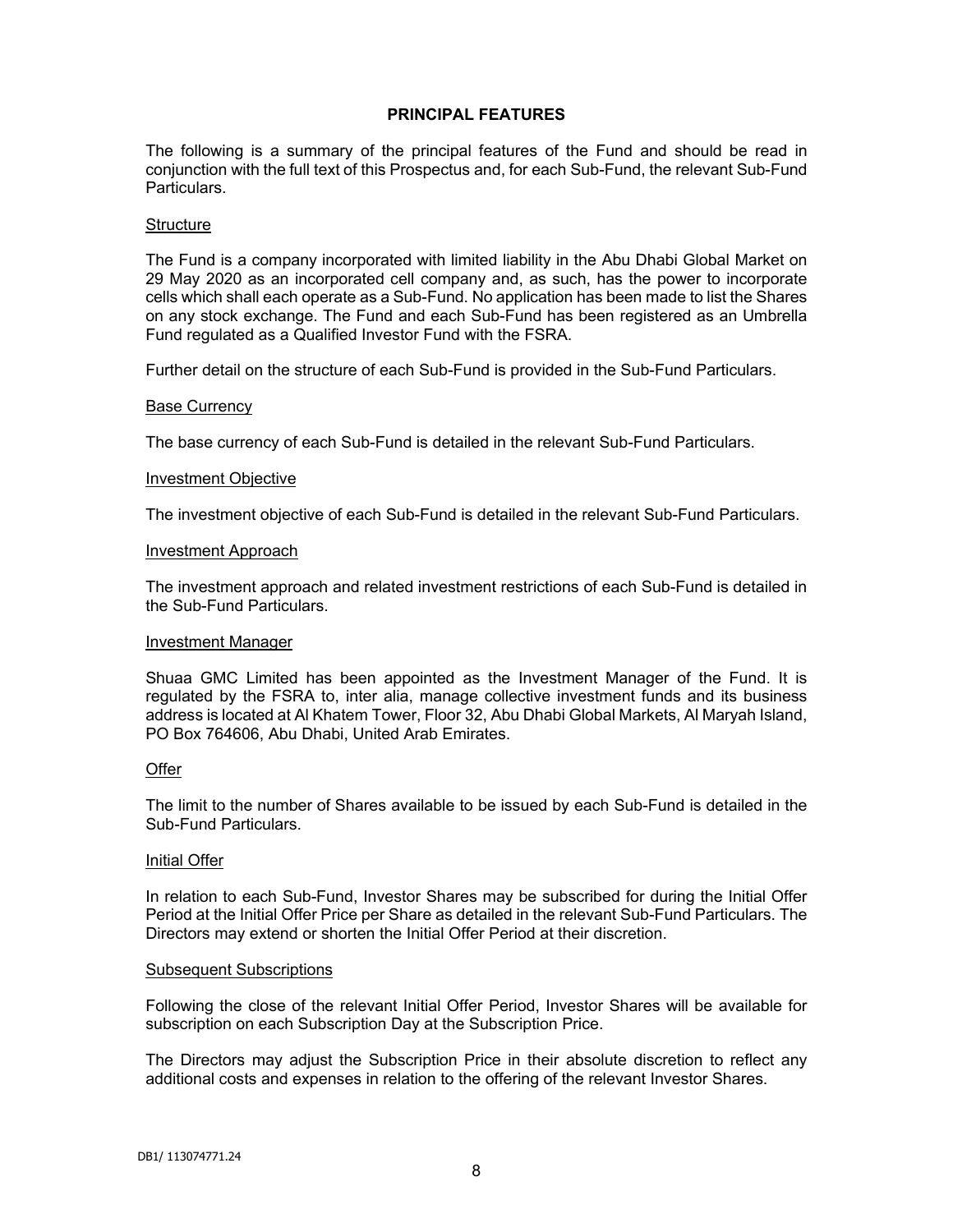The Directors may from time to time close the Fund or any Class of Shares to new subscriptions on such basis and on such terms as the Directors may in their absolute discretion determine.

Further detail on the specific process for subscription of Investor Shares is detailed in the section hereof titled "Subscriptions".

#### Minimum Investment

The minimum initial investment per subscriber is US\$500,000, or such other amount as the Directors may in any particular case determine subject always to the minimum criteria to be met under the Fund Rules for the Fund and each Sub-Fund to be constituted as a Qualified Investor Fund. The minimum additional investment is US\$1 or in each case such amount as the Directors may in any particular case determine. These requirements do not apply to direct or indirect subscriptions by the Investment Manager (or its members, directors, employees, related entities and connected persons).

#### Restrictions on Sale and Transfer

Shares may only be offered, sold or transferred to investors who are not Ineligible Applicants as described under "Subscriptions" in the Sub-Fund Particulars below.

#### **Exchanges**

Investor Shareholders may, by consent of the Directors, convert their holdings from one class of Investor Share in a particular Sub-Fund to another class of Investor Share in the same or another Sub-Fund, provided that: (i) they are eligible to invest in the other class of Investor Share, as determined by the Directors in their discretion; and (ii) the Directors consent to such exchange.

### **Redemptions**

Redemptions in respect of a Sub-Fund may only be effected on the Dealing Day for Redemptions for such Sub-Fund, and for the Redemption Price, in each case as set out in the Sub-Fund Particulars relating to such Sub-Fund.

A request for a partial redemption of Investor Shares may be refused, or the holding may be redeemed in its entirety, if, as a result of such partial redemption, the Net Asset Value of the Investor Shares retained by the Shareholder would be less than the Minimum Holding, as applicable to each Sub-Fund.

Further detail on the specific process for redemption of Investor Shares is detailed in the section hereof titled "Redemptions".

#### Fees and Expenses

Details on the specific fees and expenses (if any) of each Sub-Fund is detailed in the Sub-Fund Particulars. Further detail on fees and expenses generally is set out in the section hereof titled "Fees and Expenses".

#### Dividend Policy

The dividend policy for each Sub-Fund is detailed in a Sub-Fund Particulars.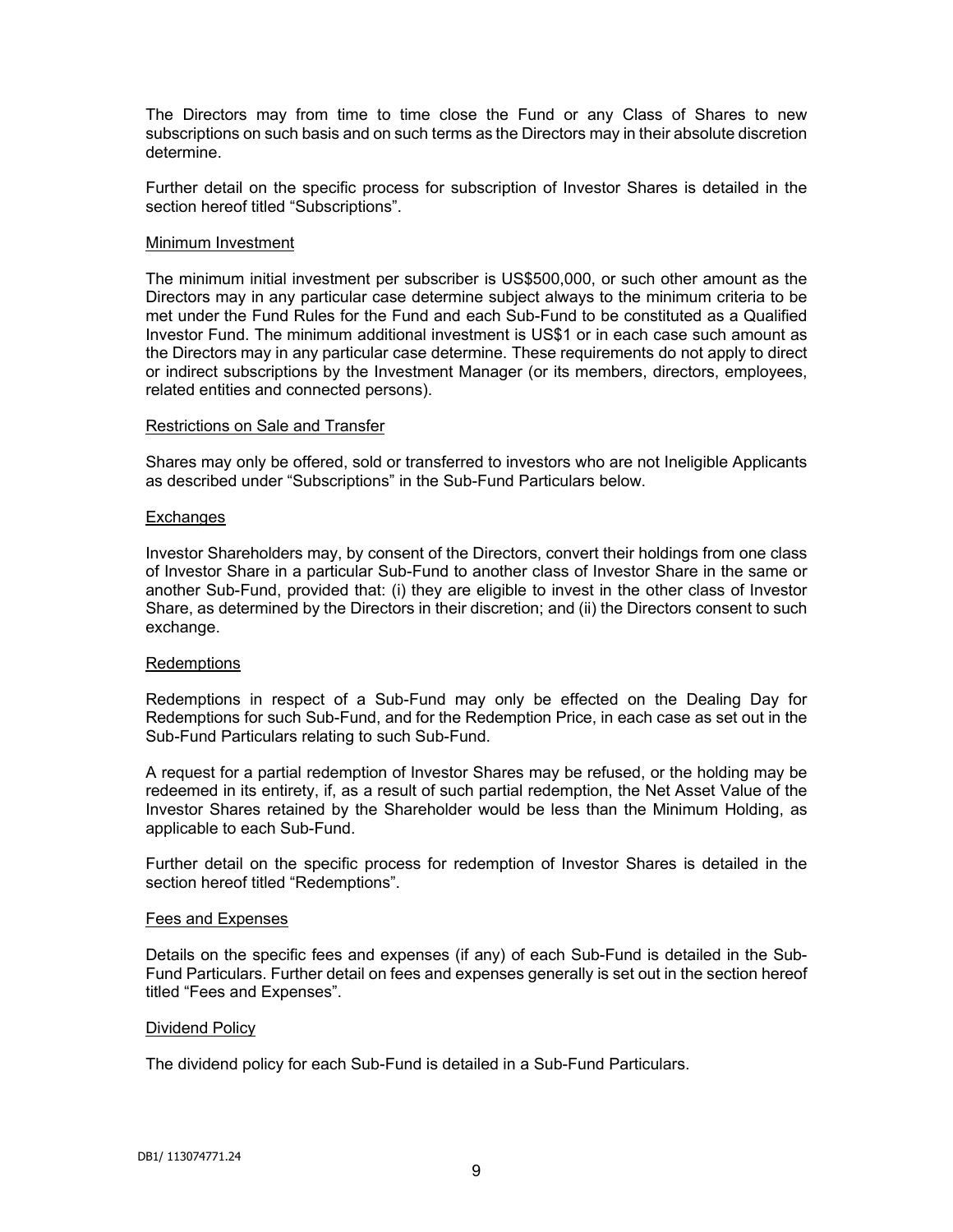### Reports and Financial Statements

Annual financial statements of the Fund and each Sub-Fund will be made up to 31 December in each year. An annual report and the audited financial statements of each Sub-Fund will be sent to Shareholders as soon as practicable and in any event within six months of the financial year end.

To the extent there has been a material change relating to a Sub-Fund in the six-month period following the end of an accounting period, the Investment Manager shall procure the preparation of an interim report to be distributed to the Investor Shareholders of such Sub-Fund within three months of the end of such period.

Certain periodic reports will also be delivered to Shareholders as detailed in the section hereof titled "Reports and Financial Statements".

### Taxation

On the basis of current Abu Dhabi Global Markets law and practice, each Sub-Fund will may be liable to Value Added Tax in the United Arab Emirates at such rate as implement by the Federal Tax Authority (being, at the date of this Prospectus, 5%).

Prospective applicants for Shares should consult their own advisers as to the particular tax consequences of their proposed investment in each relevant Sub-Fund.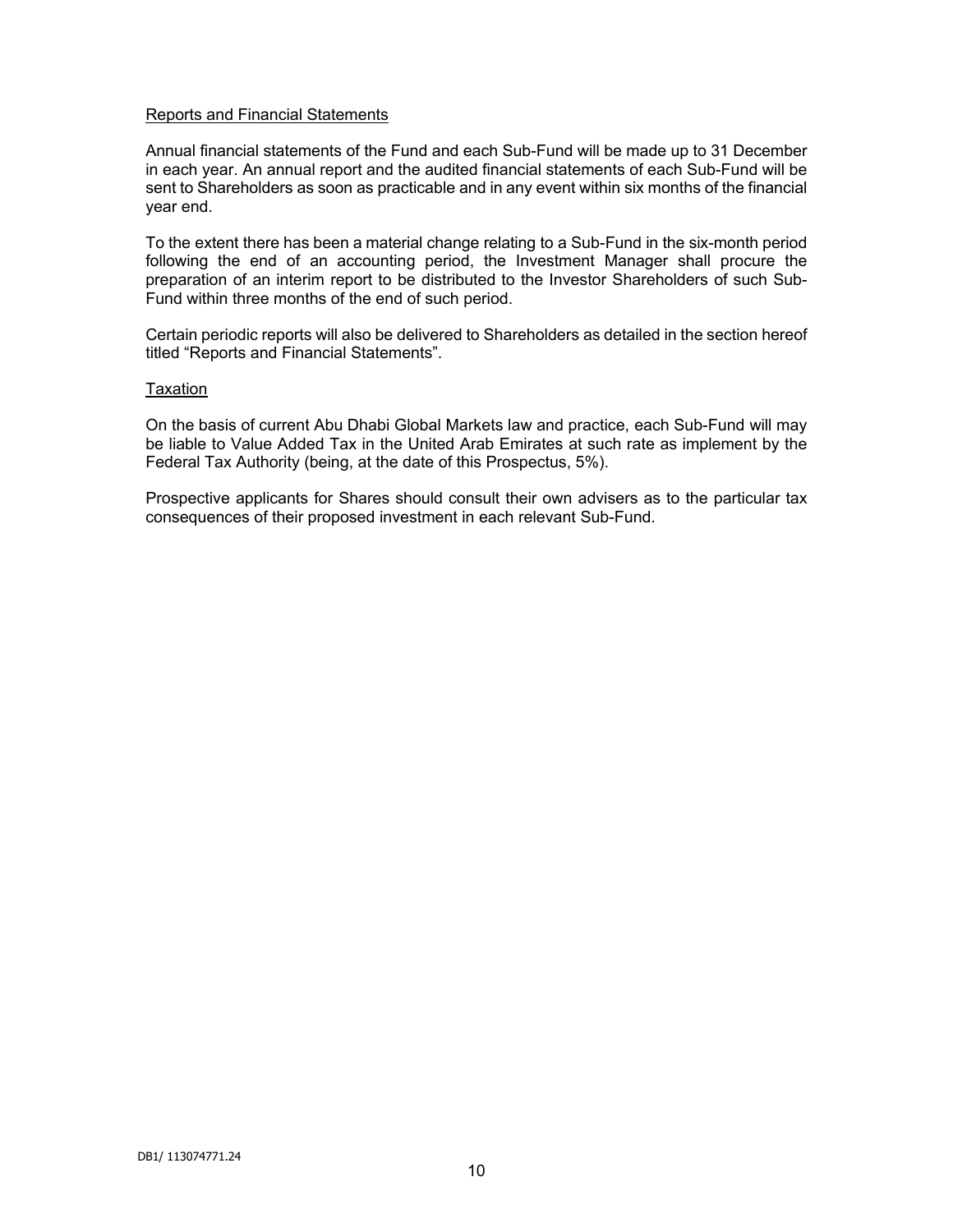#### **INVESTMENT MANAGER**

Shuaa GMC Limited (the "**Investment Manager**") has, with the consent of the Fund, been appointed as Investment Manager to manage and invest the assets of each Sub-Fund. The Investment Manager was incorporated as a limited company in the Abu Dhabi Global Market on 19 April 2018 and is authorised and regulated by the FSRA including, inter alia, to manage collective investment funds.

The Investment Manager is a wholly-owned subsidiary of SHUAA Capital psc ("**SHUAA Capital**") located in Abu Dhabi Global Market and regulated by the Financial Services Regulatory Authority for an array of financial services activities, which includes management of collective investment funds as well as an Islamic window for fund management. Its parent, SHUAA Capital, is a UAE publicly listed financial services firm offering a broad range of asset management, corporate finance advisory, and capital markets services. Established in 1979 and listed on the Dubai Financial Market, SHUAA Capital has an established record of fund management on behalf of investors. The depth of fund management capabilities is enhanced by the transformational merger with Abu Dhabi Financial Group in 2019. The Investment Manager is the group's fund management platform and houses the experience and capabilities of industry-leading fund management from SHUAA Capital and Abu Dhabi Financial Group.

The Investment Manager was appointed pursuant to an investment management agreement with the Fund and each Sub-Fund dated 3 August 2020 as amended (the "**Investment Management Agreement**"). Pursuant to the Investment Management Agreement the Investment Manager has full discretion, subject to the overall control and supervision of the Directors, the Articles and the Fund Rules or as otherwise stipulated by the Directors from time to time, to invest the assets of each Sub-Fund in pursuit of such Sub-Fund's investment objective and approach and subject to the investment restrictions described in the relevant Sub-Fund Particulars. The Investment Manager may delegate any of its functions, powers and duties under the Investment Management Agreement to any person and may delegate the exercise of investment discretion with the written consent of the Directors. Prospective investors should understand that Investor Shareholders will have no power to remove or change the Investment Manager.

Under the Investment Management Agreement, each Sub-Fund has appointed the Investment Manager to be responsible for, amongst others, (a) the proper valuation of the assets of each Sub-Fund, (b) the calculation and publication of the Net Asset Value of each Sub-Fund, the Net Asset Value per Share of each Class, and (c) ensuring the safekeeping of the assets of each Sub-Fund.

As at the date of this Prospectus, the Investment Manager has appointed (a) the Administrator to calculate the Net Asset Value of each Sub-Fund and the Net Asset Value per Share of each Class, as described in more detail in the Sub-Fund Particulars, and (b) the Custodian with regard to the provision of safekeeping services.

In consideration for services provided to the Sub-Funds, the Investment Manager will receive from each Sub-Fund, to the extent set out in the relevant Sub-Fund Particulars, a Management Fee and a Performance Fee.

The Investment Manager and its members, employees, related entities and connected persons may subscribe, directly or indirectly, for Shares.

Additional terms of the Investment Management Agreement are detailed in the section hereof titled "General and Statutory Information – Material Contracts".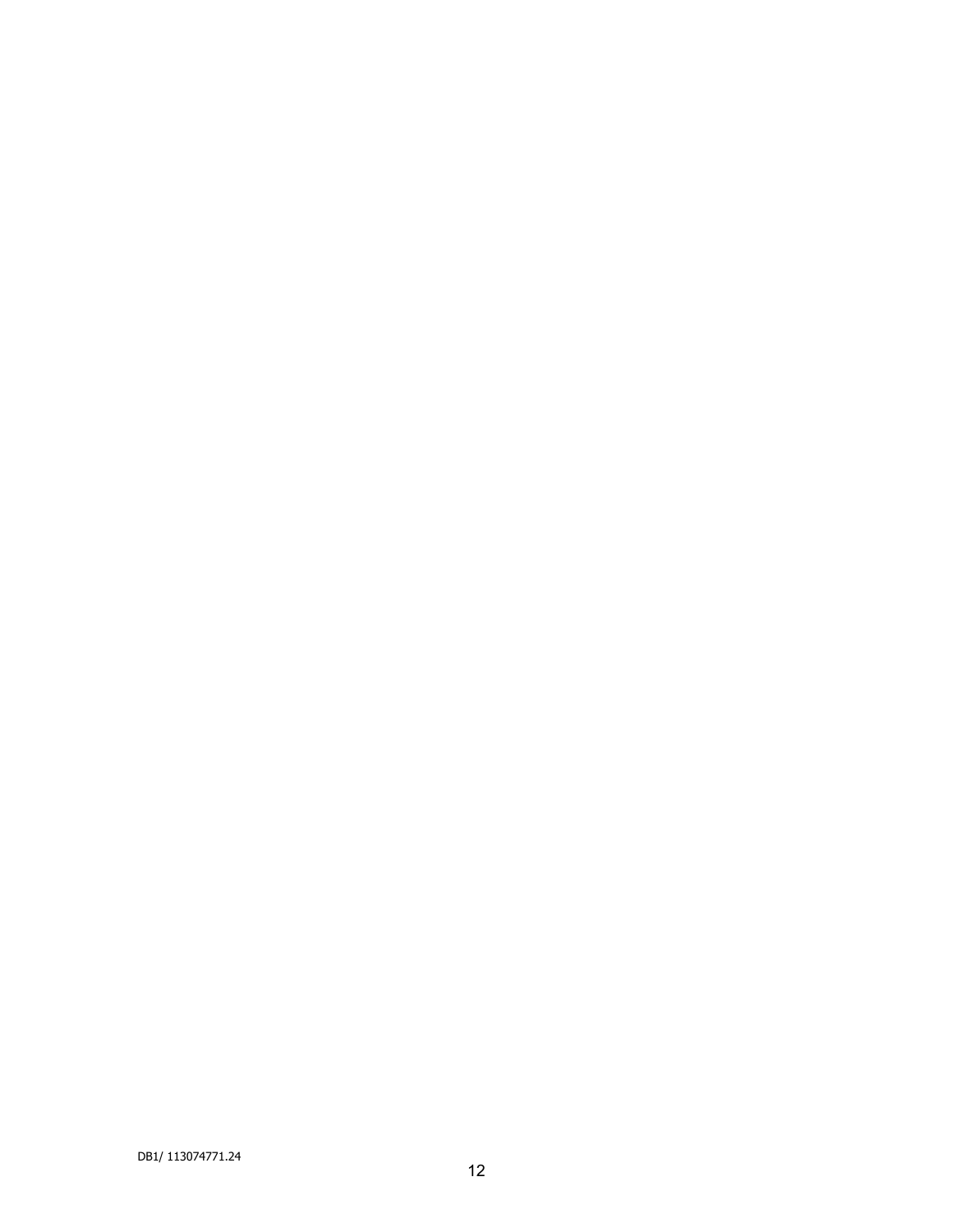# **DIRECTORS**

### Directors' Functions

The Fund and each Sub-Fund have the same directors. The Directors are responsible for the overall management and control of the Fund and each Sub-Fund in accordance with their respective Articles. The Directors will review the operations of each Sub-Fund at regular meetings and it is the current intention of the Directors to meet at least quarterly. For this purpose, the Directors will receive periodic reports from the Investment Manager detailing the performance of each Sub-Fund and providing an analysis of its investment portfolio. The Investment Manager will provide such other information as may from time to time be reasonably required by the Directors for the purpose of such meetings.

#### Directors of the Fund and each Sub-Fund

As at the date of this Prospectus, the Investment Manager has been appointed as the sole corporate Director of the Fund and each Sub-Fund, in accordance with the Fund Rules and the Companies Regulations.

Further information on the directors of the Investment Manager is available from the Investment Manager on request.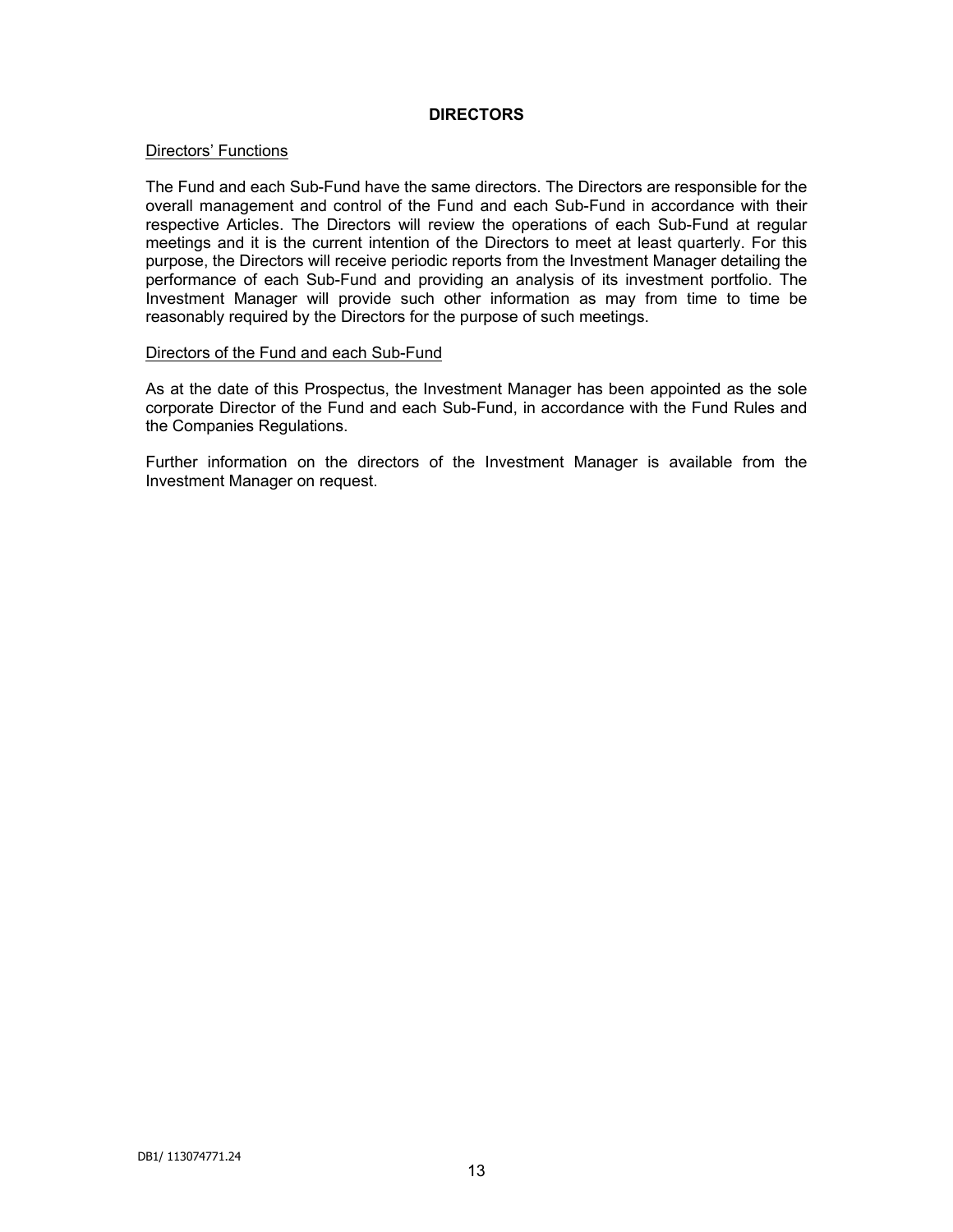#### **ADMINISTRATOR**

The Investment Manager has appointed Apex Fund Services (AD) Limited to act as each Sub-Fund's administrator, registrar and transfer agent, pursuant to an administration agreement between the Investment Manager, and the Administrator (the "**Administration Agreement**").

The Administrator is a private company limited by shares and incorporated under the Companies Regulations 2015 of the Abu Dhabi Global Market and licensed by the FSRA to act as the administrator of a collective investment fund. The Administrator is part of the Apex Group, a global provider of fund administration services with 40 offices across the globe, ISAE 3402/SSAE18 audited, independently owned with around US\$650 billion under administration. Apex Group provides specialist fund administration, share registrar, corporate secretarial services and directors to funds and collective investment schemes globally

The Administrator has been appointed to administer the day to day operations and business of each Sub-Fund, including processing subscriptions and redemptions, calculating Management Fee and Performance Fee, maintaining books and records, disbursing payments, and any other matters usually performed for the administration of a fund. The Administrator has also been appointed by the Investment Manager to calculate the Net Asset Value of each Sub-Fund and the Net Asset Value per Share of each Class.

The Administrator is a service provider to the Investment Manager, each Sub-Fund and the Fund and does not have any responsibility or authority to make investment decisions, nor render investment advice, with respect to the assets of the Fund. The Administrator has no responsibility for monitoring compliance by the Investment Manager or the Fund with its investment policies or restrictions. The Administrator accepts no responsibility or liability for any losses suffered by a Sub-Fund as a result of any breach of such policies or restrictions by a Sub-Fund.

The Investment Manager, the Fund and each Sub-Fund reserve the right to change the arrangements described above by agreement with the Administrator and/or in their joint discretion to appoint an alternative administrator without notice to Shareholders. Shareholders will be notified in due course of any such change or the appointment of an alternative administrator.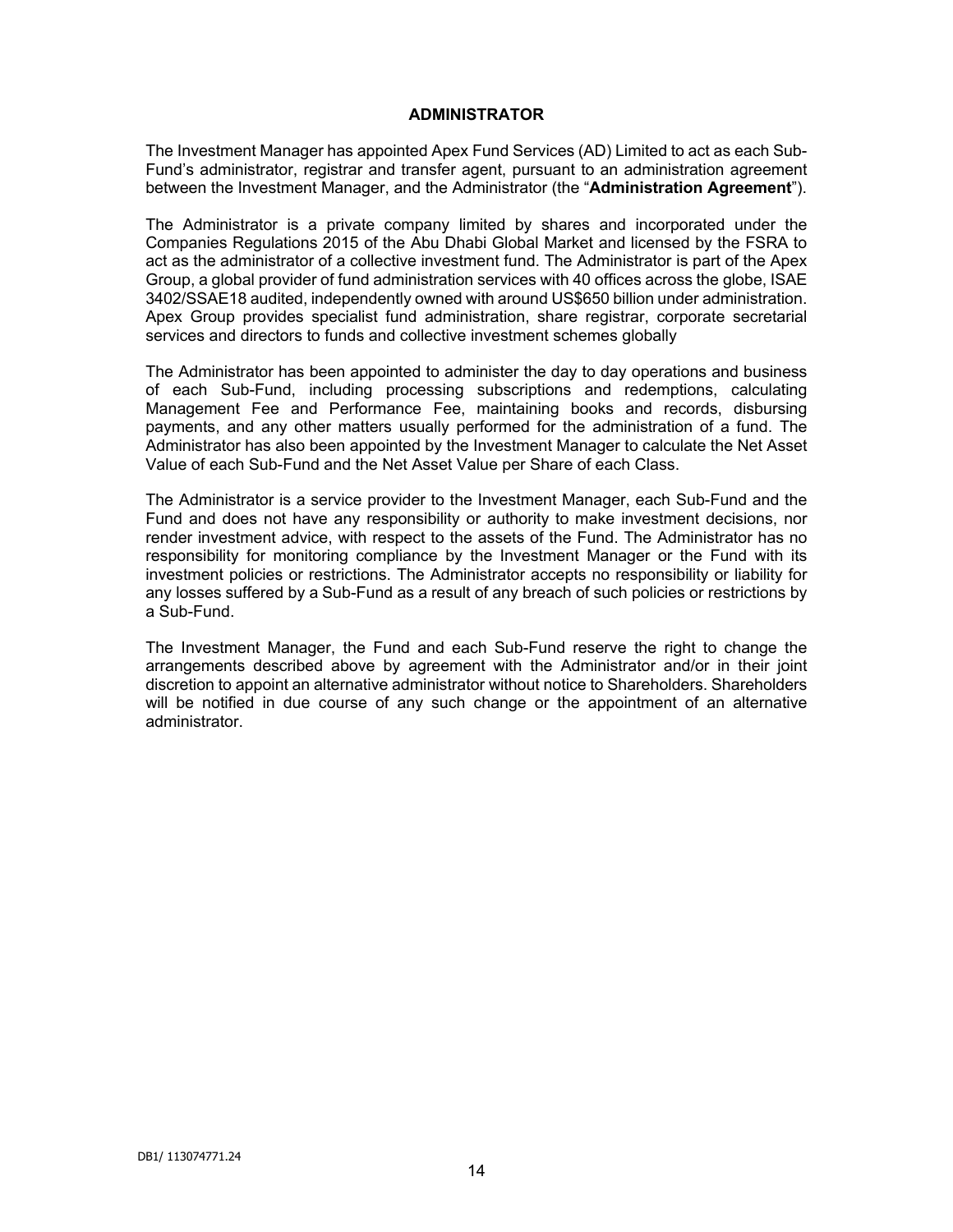### **CUSTODIAN**

The Investment Manager has appointed First Abu Dhabi Bank PJSC to act as custodian and to provide safekeeping services to each Sub-Fund upon the terms and conditions of a custody agreement entered into between the Investment Manager and the Custodian dated 3 August 2020 (the "**Custody Agreement**").

The Custodian will open or arrange for the opening of one or more cash accounts for all such cash as the Custodian or its sub-custodians may receive in any currency arising out of or in connection with the custody of each Sub-Fund's property pursuant to the terms of the Custody Agreement. Acceptance of any cash into the accounts opened or arranged to be opened by the Custodian will be at the Custodian's discretion and the Custodian will hold cash in its capacity as banker.

The Custodian will open or arrange for the opening of one or more securities accounts for all such securities of each Sub-Fund ("**Securities**") as the Custodian or any of its sub-custodians may from time to time hold in custody. Acceptance of any Securities into the accounts opened or arranged to be opened by the Custodian will be at the Custodian's discretion. Securities shall be identified as belonging to each Sub-Fund, as the Investment Manager may nominate. The Custodian will not pool the Securities with its own property. Subject to applicable laws and market practice, the Custodian may pool the Securities with securities held for other clients. Where pooling takes place, each Sub-Fund shall be treated as the owner of such proportion of the relevant securities as the number of the relevant Sub-Fund's Securities bears to the total number of securities held and neither a Sub-Fund nor the Investment Manager shall be entitled to require that the specific Securities deposited with the Custodian be returned. Each Sub-Fund shall be entitled, on re-delivery, to securities of the same quantity, class and issue as the Securities originally deposited with the Custodian. Securities represented by an account in a physical or dematerialised book entry system may be held in such an account in the name of the Custodian or the sub-custodian, nominee or agent of the Custodian.

The Custodian is authorised to delegate from time to time any of its duties under the Custody Agreement to such sub-custodians, nominees and agents as the Custodian may think fit including, without limitation, the safe keeping, deposit, transfer or delivery of a Sub-Fund's property to a sub-custodian, nominee or agent. In a case where the Custodian delegates to a sub-custodian, nominee or agent, the Custodian may only have contractual rights against such sub-custodian, nominee or agent. The Custodian will act in good faith and with reasonable skill and care in the selection, use and monitoring of agents (including sub-custodians) but shall, subject to terms of the Custody Agreement, otherwise have no responsibility for performance by such persons of any of the duties delegated to them under the Custody Agreement or their solvency.

Subject to the terms of the Custody Agreement, the Custodian will carry out its duties under the Custody Agreement with the skill and care reasonably expected of a professional custodian. The Custodian will be liable to each Sub-Fund for losses, liabilities, costs, expenses and demands arising directly from: (a) the performance of its duties and obligations under the Custody Agreement; and (b) the exercise or non-exercise of any discretions granted to it under the Custody Agreement, in each case which are suffered by or occasioned to the Investment Manager but only to the extent that the Custodian has been negligent, fraudulent or in wilful default in respect of its duties under the Custody Agreement. Negligence, fraud or wilful default will be judged by reference to standards prevailing in the jurisdiction of the Custodian. Notwithstanding the foregoing, the Custodian shall be responsible for any claim resulting from: (a) the insolvency of any sub-custodian which is a subsidiary of the Custodian; or (b) the negligence, wilful misconduct or fraud of any sub-custodian which is a subsidiary of the Custodian. The Custodian's liability for any claim caused by any act or omission of the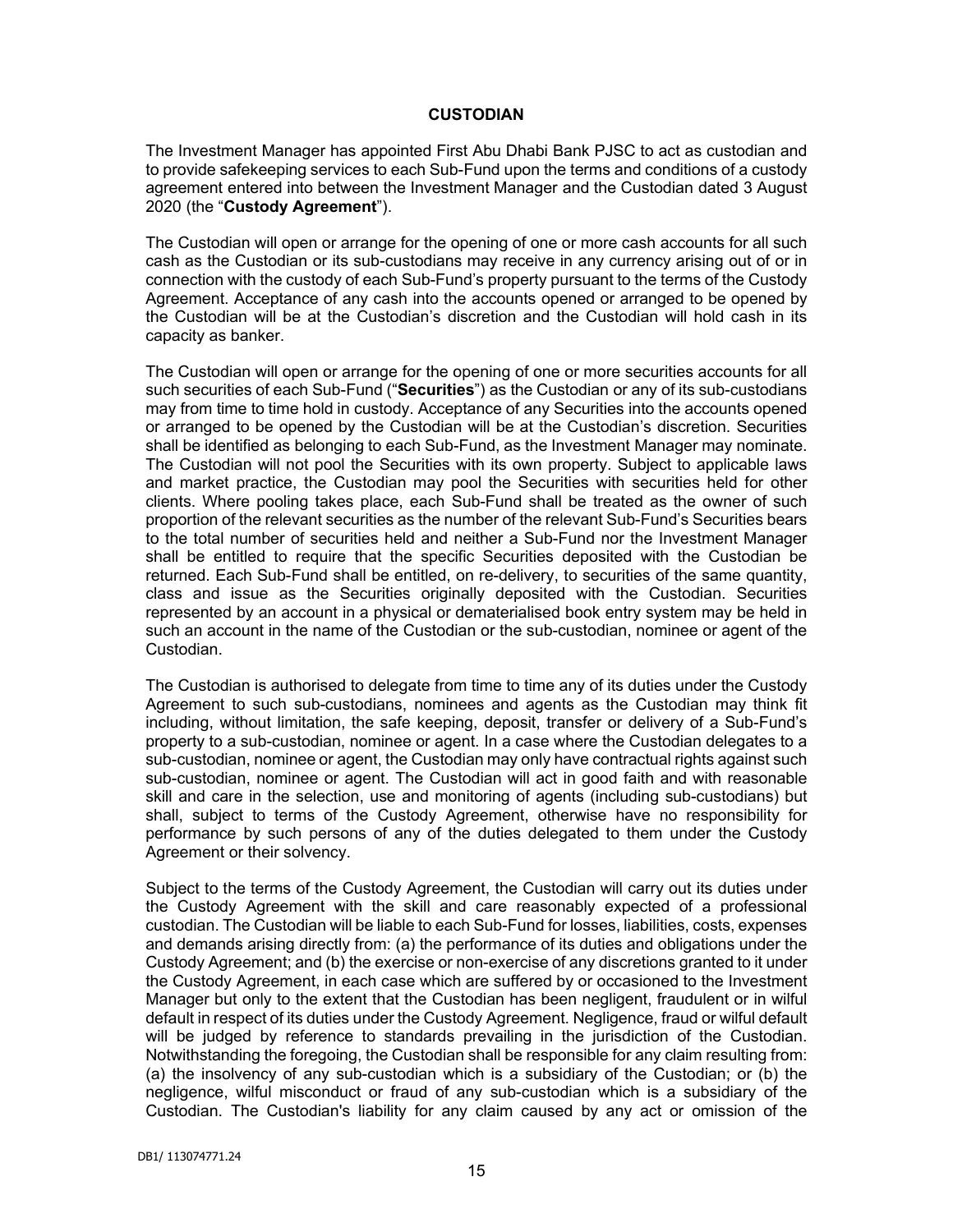Custodian (or any sub-custodian which is a subsidiary of the Custodian) in connection with any Securities will not exceed the market value of such Securities immediately prior to the date that a loss, liability, cost, expense or demand has been suffered by the Sub-Fund and will not include any special, general or consequential damages.

Except insofar as the same may result from the negligence, wilful default or fraud of the Custodian, its sub-custodians and their respective nominees, directors, officers, agents and employees, each Sub-Fund will indemnify the Custodian, its sub-custodians and their respective nominees, directors, officers, agents and employees in respect of all actions, claims, losses, liabilities, costs, charges, fees (including but not limited to legal fees), expenses, demands, taxes, levies, imposts or duties (including but not limited to value added tax and stamp duties) and all income or other taxes or duties of any kind levied or assessed in respect of Sub-Fund property on the Custodian, its sub-custodians and their respective nominees, directors, officers, agents and employees arising directly or indirectly from: (a) the performance of their duties under the Custody Agreement; or (b) in consequence of any breach by the relevant the Investment Manager of the Custody Agreement.

The Custody Agreement will continue for an initial term of 12 months. Thereafter, unless either party serves written notice of its desire to terminate at least 30 days prior to the end of a term, the term shall be automatically renewed for successive periods of 12 months. Notwithstanding the foregoing the Investment Manager may terminate the Custody Agreement by giving not less than 90 days' notice to the Custodian to expire at any time and the Custodian may terminate the Custody Agreement by giving not less than 90 days' notice to the Investment Manager to expire at any time. The Custody Agreement may also be terminated automatically without notice in certain circumstances including, but not limited to, in the event that the Investment Manager fails to remedy any breach by it of the terms of the Custody Agreement within 30 days of receiving a written notice requiring it to do so.

### General

The Custodian is a service provider to the Investment Manager and each Sub-Fund and is not responsible for the activities of the Investment Manager, each Sub-Fund or the Fund or for any information contained in this Prospectus. The Custodian does not participate in the investment decision-making process.

The Investment Manager reserves the right, in its discretion, to change the custodian arrangements described above by agreement with the Custodian and/or in their joint discretion to appoint additional or alternative custodian(s) without notice to Shareholders. Shareholders will be notified in due course of any change to, or appointment of additional custodian(s).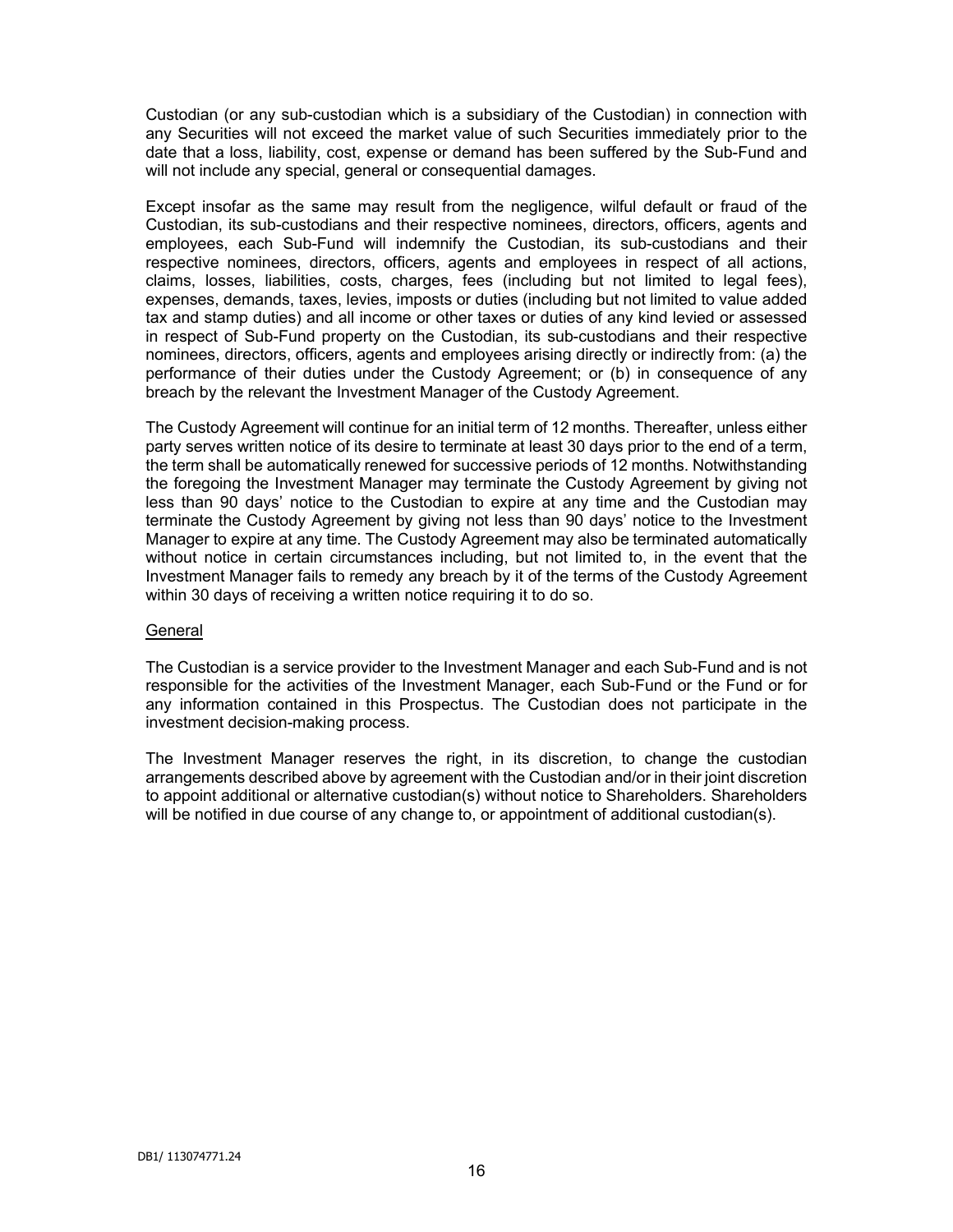# **SHARI'A ADVISOR**

Certain Sub-Funds (to the extent noted in the relevant Sub-Fund Particulars) have been structured to comply with the principles of Shari'a as determined by the Shari'a Advisor. Each Shari'a compliant Sub-Fund will only invest in Investments that meet the Shari'a Guidelines and will be prohibited from investing or co-investing in a manner inconsistent with the principles of Shari'a. The resolutions of the Shari'a Advisor will be binding upon each Shari'a compliant Sub-Fund. All activities and operations of each Shari'a compliant Sub-Fund will be conducted in accordance with Shari'ah principles.

The Shari'a compliant Sub-Funds are certified by the Shari'a Advisor on the date set out in the relevant Sub-Fund Particulars to be in compliance with applicable Shari'a principles which compliance shall be confirmed on an annual basis, with respect to Investments, following Shari'a audits to be conducted annually by the Shari'a Advisor at the request of the Directors or the Investment Manager.

In order to be Shari'a-compliant, each Shari'a compliant Sub-Fund will be managed by the Directors and Investment Manager in accordance with the Shari'a Guidelines as set out in the relevant Sub-Fund Particulars.

The Shari'a Advisor has reviewed this Memorandum and each Shari'a compliant Sub-Fund's investment objectives and will review the various implementing agreements, documents and instruments to advise the Shari'a compliant Sub-Funds on compliance with Shari'a precepts.

The Directors will arrange for an annual Shari'a audit of each Shari'a compliant Sub-Fund by the Shari'a Advisor. The Shari'ah Advisor will not have responsibility for the day-to-day management of the Fund or any Sub-Fund.

Currently, the Shari'a Supervisory Board supervising the Shari'a compliance of each Shari'a compliant Sub-Fund (the "**Shari'a Board**") consists of the following members, whose profiles and summary qualifications are set out below:

# **Dr. Adnan Aziz, Chairman, Shari'a Supervisory Board**

Dr Adnan Aziz is an established expert in the field of Islamic banking and finance (IBF) with rigorous academic training and hands on experience in IBF. He brings with him over 23 years of academically enriched industry experience that cuts across all areas of industry practices including investment banking (syndication and capital markets), retail banking (including consumer, SME and wealth), corporate banking, treasury, asset management and microfinance. Enabling Shari'ah advisory, innovative product ideas, customized structuring solutions to complex problems and dedicated focus on sustainability are among the strengths Dr Adnan is particularly proud of. Dr Adnan has worked for projects and clients in Europe, USA, Middle East, Africa and Asia alongside some of the top names in industry including Islamic Development Bank, Deutsche Bank, Societe Generale, Allianz Global Investors, F&C Investments, Morgan Stanley Capital International, Rand Merchant Bank, and RHB Islamic Bank (to name a few). He has also been a member of and/or secretary to a number of Shari'ah boards internationally.

Dr Adnan is currently serving as Professor and Director 'Center of Excellence in Islamic Banking and Finance' at Ajman University in UAE. Prior to that, Dr Adnan was a Senior Vice President and Head of Shari'ah at Noor Bank in Dubai. Previously, he served as Head of Product Development and Shari'ah Coordination at Abu Dhabi Islamic Bank in UAE.

Dr. Adnan holds a Ph.D. in Corporate Finance from the School of Business and Economics of Loughborough University in the UK. He also earned an M.Phil. degree in Applied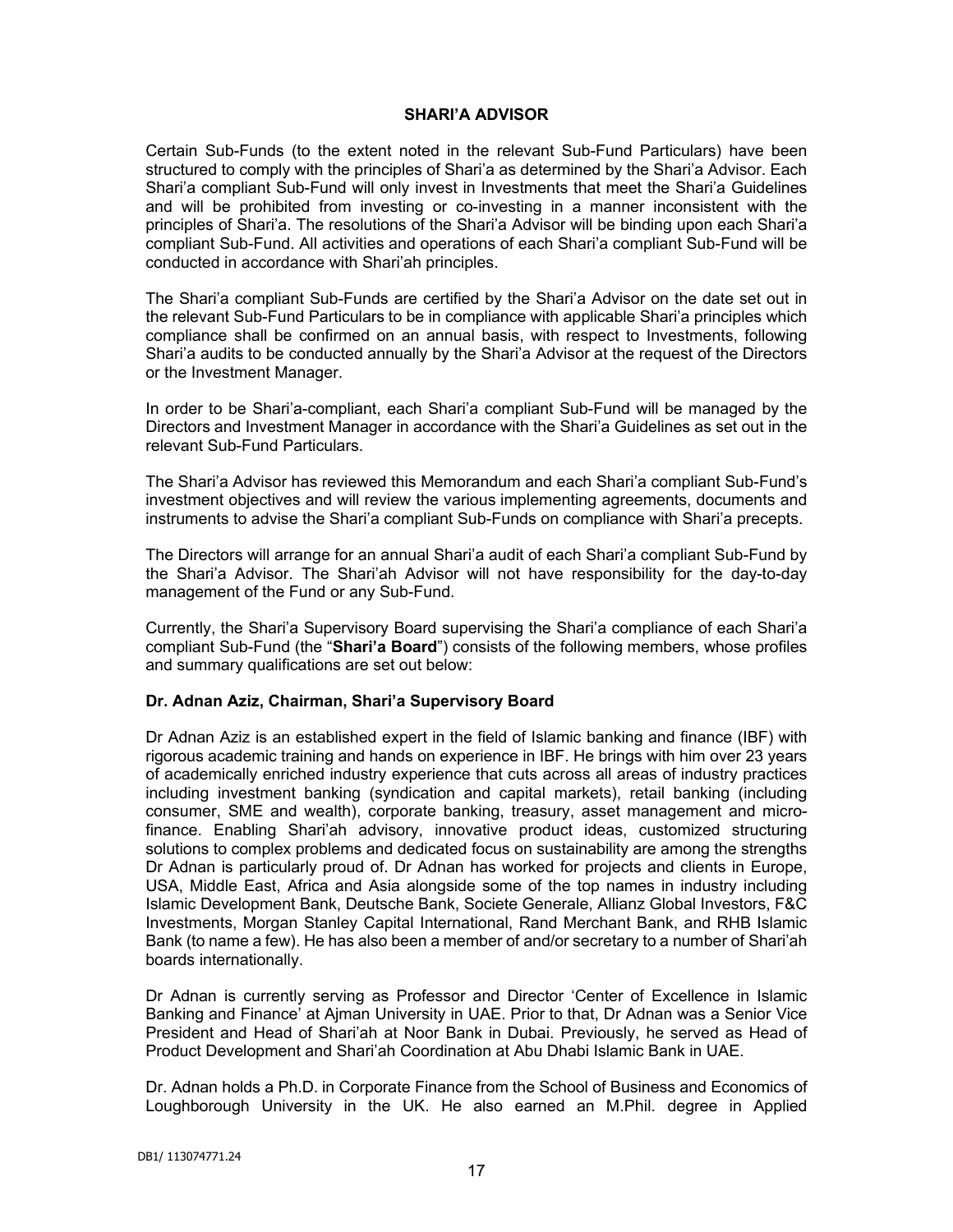Macroeconomics from Quid-e-Azam University in Pakistan, after graduating in Islamic economic, banking and finance from the International Islamic University of Pakistan where he received M.Sc. and B.Sc. (Hons) degrees.

# **Fazal Rahim**, Member, Shari'a Supervisory Board

Fazal Rahim is a renowned scholar in the field of Islamic banking and finance (IBF) with hands on experience on all facets of Islamic banking and finance. Fazal holds a M.A. in economics from University of Karachi, Pakistan, a B.A. in Islamic Studies & Arabic from the University of Karachi, Pakistan and a PGD in Islamic Banking and Insurance from IIBI, London. He has also been certified as a Shari'a Adviser and Auditor by AAOIFI, Bahrain.

Fazal is an accomplished Shari'a practitioner in the field of Islamic banking and finance with more than 20 years of experience in local and regional banks. He has vast experience in structuring, developing and documenting Islamic products, services and transactions across the Islamic banking and finance industry and has worked closely with regional Shari'a scholars.

Fazal has also undertaken and produced extensive research on many contemporary Islamic finance and banking topics. He is a member to the Islamic Banking Committee of the UAE Central Bank (the UAECB), Islamic Banking Committee of the UAE Banking Federation (the UAEBF) and Islamic Banking Coordination Committee of UAE Islamic banks.

# **Zafar Abedeen**, Member, Shari'a Supervisory Board

Zafar Abedeen is a qualified Shari'a scholar, holds MSc in Islamic Banking and Finance from International Islamic University of Malaysia. He has also been certified as a Shari'a Adviser and Auditor by AAOIFI, Bahrain. Zafar is an accomplished Shari'a practitioner in the field of Islamic banking and finance with around 8 years of experience on Shari'a advisory and governance. He has vast experience in structuring, developing and documenting Islamic products, services and transactions across the Islamic banking and finance industry and has worked closely with Shari'a scholars.

Zafar has also delivered executive level trainings to Shari'a board members and top management of Islamic banks on various topics related to Islamic banking products and services. He has also worked with asset management firm and helped build Shari'a indexes and manage Islamic asset management. Zafar is a member of Islamic Fiqh Academy (India).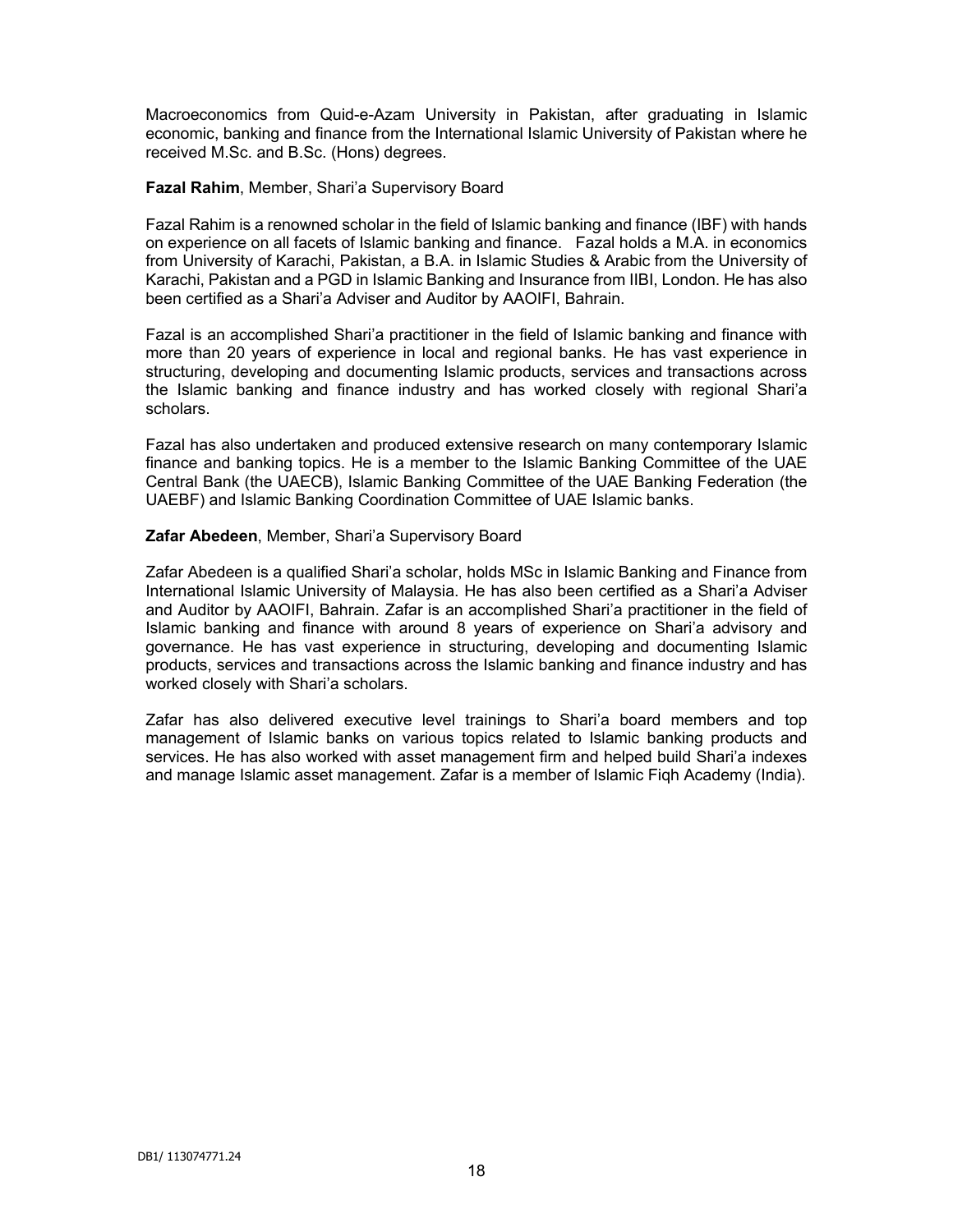# **SUBSCRIPTIONS**

### Subscription Price

Investor Shares of each Class in a Sub-Fund will be available for subscription on each Subscription Day at (i) during the Initial Offer Period, the Initial Offer Price, and (ii) thereafter, NAV per Investor Share on the relevant Subscription Day. Directors may adjust the Initial Offer Price or the Subscription Price in their absolute discretion to reflect any additional costs, fees and expenses in relation to the offering of the relevant Investor Shares.

The Directors may from time to time close a Sub-Fund or any Class of Shares to new subscriptions on such basis and on such terms as the Directors may in their absolute discretion determine.

#### Procedure

Applicants for Investor Shares must:

- (A) send their completed and executed subscription undertaking (together with any KYC, anti-money laundering and tax documentation required by the Directors or the Administrator) to the Administrator by fax or by .pdf attachment to an email so as to be received by the Administrator by the Cut-Off Point for Subscription, with the original copy to follow if sent by fax or as a .pdf attachment to an email; and
- (B) transfer cleared funds to be received by the Sub-Fund by close of business on the Business Day prior to the Subscription Day,

failing either of which the application will, subject to the discretion of the Directors, be held over to the following Subscription Day for the relevant Sub-Fund and Investor Shares will be issued at the relevant Subscription Price on that Subscription Day. The Directors and the Administrator reserve the right to require application forms to be submitted by original copy, generally or in any particular case.

The Directors may, in their sole discretion, arrange for a Sub-Fund to issue Investor Shares at a price equal to the Initial Offer Price or the Offer Price (as applicable) in exchange for assets other than cash, provided that the Directors are comfortable that such asset falls within the Investment Strategy of such Sub-Fund and that such in-kind contribution does not prejudice such Sub-Fund, the Fund or the Shareholders.

Fractions of Investor Shares will, if necessary, be issued. Interest or profit (as applicable) derived from subscription monies will accrue to the relevant Sub-Fund.

The Directors reserve the right to reject any application in whole or part in their absolute discretion, in which event the amount paid on application or the balance thereof (as the case may be) will be returned, without interest or any return of profit (as applicable), as soon as practicable in the currency of subscription, at the risk and cost of the applicant to the account from which the monies were originally debited.

The Administrator will issue a written confirmation in the form of a contract note to successful applicants confirming acceptance of their application. Once completed applications have been received by the Administrator, they are irrevocable.

Applications for Investor Shares will not be dealt with and Investor Shares will not be issued until receipt of notification that an applicant's funds have been cleared in the full amount of the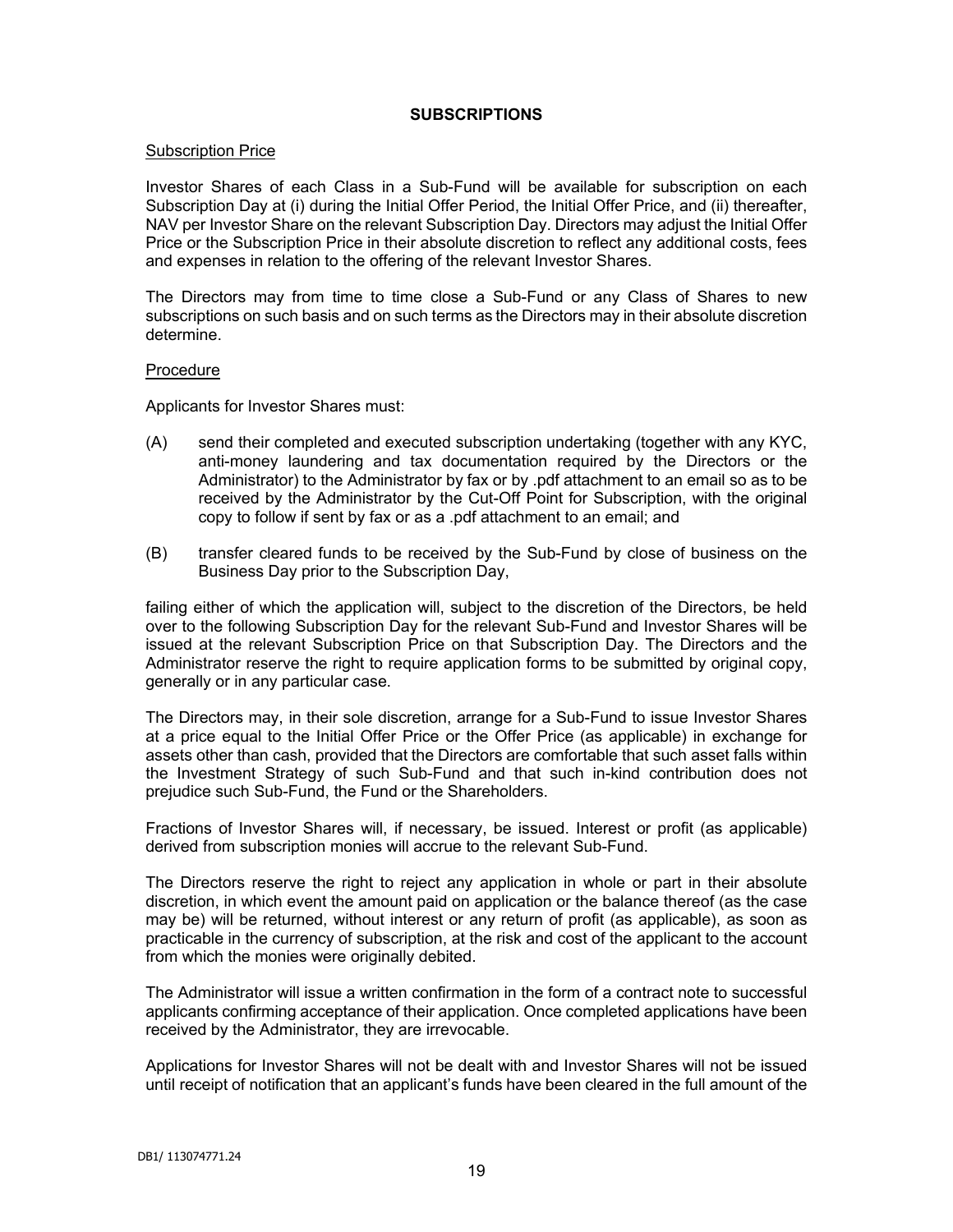subscription. Subject thereto, Investor Shares are deemed to be issued on the relevant Subscription Day.

Subscription monies will be at risk in the relevant Sub-Fund from the relevant Subscription Day.

#### Minimum Investment

The minimum initial investment per subscriber is US\$500,000, or in each case such other amount as the Directors may in any particular case determine subject always to the minimum criteria to be met under the Fund Rules for the relevant Sub-Fund to be constituted as a Qualified Investor Fund. The minimum additional subscription is US\$100,000, or such lesser amount as the Directors may in any particular case determine. These requirements do not apply to direct or indirect subscriptions by the Investment Manager (or its members, directors, employees, related entities and connected persons) provided the aggregate initial investment is not less than US\$500,000.

#### Ineligible Applicants

Each Sub-Fund's subscription undertaking requires each prospective applicant for Shares to represent and warrant to the relevant Sub-Fund that, among other things, it is able to acquire and hold Shares without violating applicable laws.

Shares may not be offered, issued or transferred to any person in circumstances which, in the opinion of the Directors, might result in the relevant Sub-Fund (i) ceasing to be constituted as a Qualified Investor Fund pursuant to Rule 3.3.4 of the Fund Rules, or (ii) incurring any liability to taxation or suffering any other pecuniary disadvantage which the relevant Sub-Fund might not otherwise incur or suffer, or would result in the relevant Sub-Fund being required to register under any applicable US securities laws.

Shares may generally not be issued or transferred to any US Person, except that the Directors may authorise the issue or transfer of Shares to or for the account of a US Person provided that:

- (A) such US Person is a US Tax-Exempt Investor which certifies that it is an "accredited investor" and a "qualified purchaser", in each case as defined under US federal securities laws;
- (B) such issue or transfer does not result in a violation of the 1933 Act or the securities laws of any of the states of the United States;
- (C) such issue or transfer will not require the relevant Sub-Fund to register under the 1940 Act or to file a prospectus with the CFTC or the NFA pursuant to regulations under the CEA;
- (D) such issue or transfer will not cause any assets of the relevant Sub-Fund to be "plan assets" for the purposes of ERISA or Section 4975 of the Code; and
- (E) such issue or transfer will not result in any adverse regulatory or tax consequences to the relevant Sub-Fund or its Shareholders as a whole.

In certain circumstances the Directors may in their absolute discretion determine to allow a US Person who is not a US Tax-Exempt Investor to invest in a Sub-Fund, provided that in doing so the requirements of (A) to (E) above are met.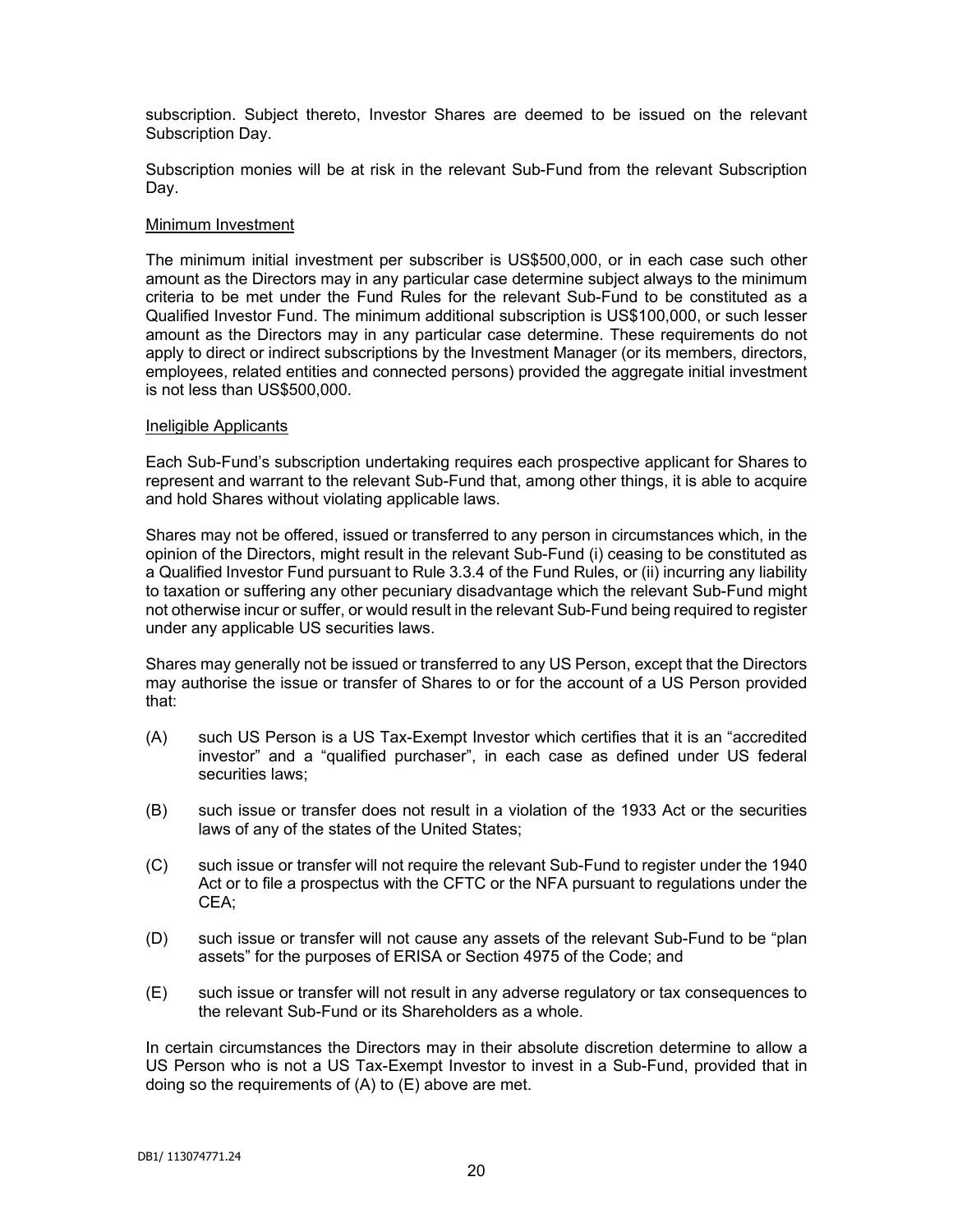Each applicant for, and transferee of, Shares who is a US Person will be required to provide such representations, warranties or documentation as may be required by the Directors to ensure that these requirements are met prior to the issue or the registration of any transfer of Shares. If the transferee is not already a Shareholder, it will be required to complete the appropriate subscription undertaking.

Investors must warrant on the subscription undertaking that they have the knowledge, expertise and experience in financial matters to evaluate the risks of investing in a Sub-Fund, are aware of the risks inherent in investing in the assets in which the relevant Sub-Fund will invest and the method by which these assets will be held and/or traded, and can bear the loss of their entire investment in the relevant Sub-Fund. Any transferee of Shares will be required to warrant in like terms before any transfer is registered.

### Form of Shares

All the Shares will be registered shares and will only be issued in bookstock form, meaning that a Shareholder's entitlement will be evidenced by an entry in the relevant Sub-Fund's register of Shareholders, as maintained by the Administrator, and not by a share certificate.

# Suspension

The Directors may declare a suspension of the determination of Net Asset Value and hence the issue of Investor Shares in certain circumstances as described under "Net Asset Value - Suspensions". No Investor Shares will be issued during any such period of suspension.

# Anti-Money Laundering

The FSRA's AML Rulebook, Federal Law No. 4 of 2002 regarding Criminalisation of Money, Laundering, Federal Decree Law No. 1 of 2004 regarding Combating Terrorism Offences, and Federal Law No. 7 of 2014 regarding Combating Terrorist Crimes (the "**Regulations**") will apply to each Sub-Fund. In order to comply with the Regulations or equivalent legislation or regulations aimed at the prevention of money laundering, each Sub-Fund is required to adopt and maintain anti-money laundering procedures, and may require subscribers to provide evidence to verify their identity and source of funds. Where permitted, and subject to certain conditions, each Sub-Fund may also delegate the maintenance of its anti-money laundering procedures (including the acquisition of due diligence information) to a suitable person.

Measures aimed at the prevention of money laundering will require an applicant for Shares to verify his identity and/or the source of funds to the Compliance Officer.

The Compliance Officer will request the proof of identity required. By way of example, an individual may be required to produce a copy of a passport or identification card duly certified by a public authority such as a notary public, the police or the ambassador in his country of residence, together with evidence of his address such as a utility bill or bank statement. In the case of corporate applicants this may require production of a certified copy of the certificate of incorporation (and any change of name) and of the memorandum and articles of association (or equivalent), and of the names and residential and business addresses of all directors and beneficial owners.

The details given above are by way of example only and the Compliance Officer will request such information and documentation as it considers is necessary to verify the identity or source of funds of an applicant including, in order to ensure full compliance with the provisions of the Regulations. In the event of delay or failure by the applicant to produce any information required for verification purposes, the Compliance Officer may refuse to accept the application (or process the application, as the case may be) and the subscription monies relating thereto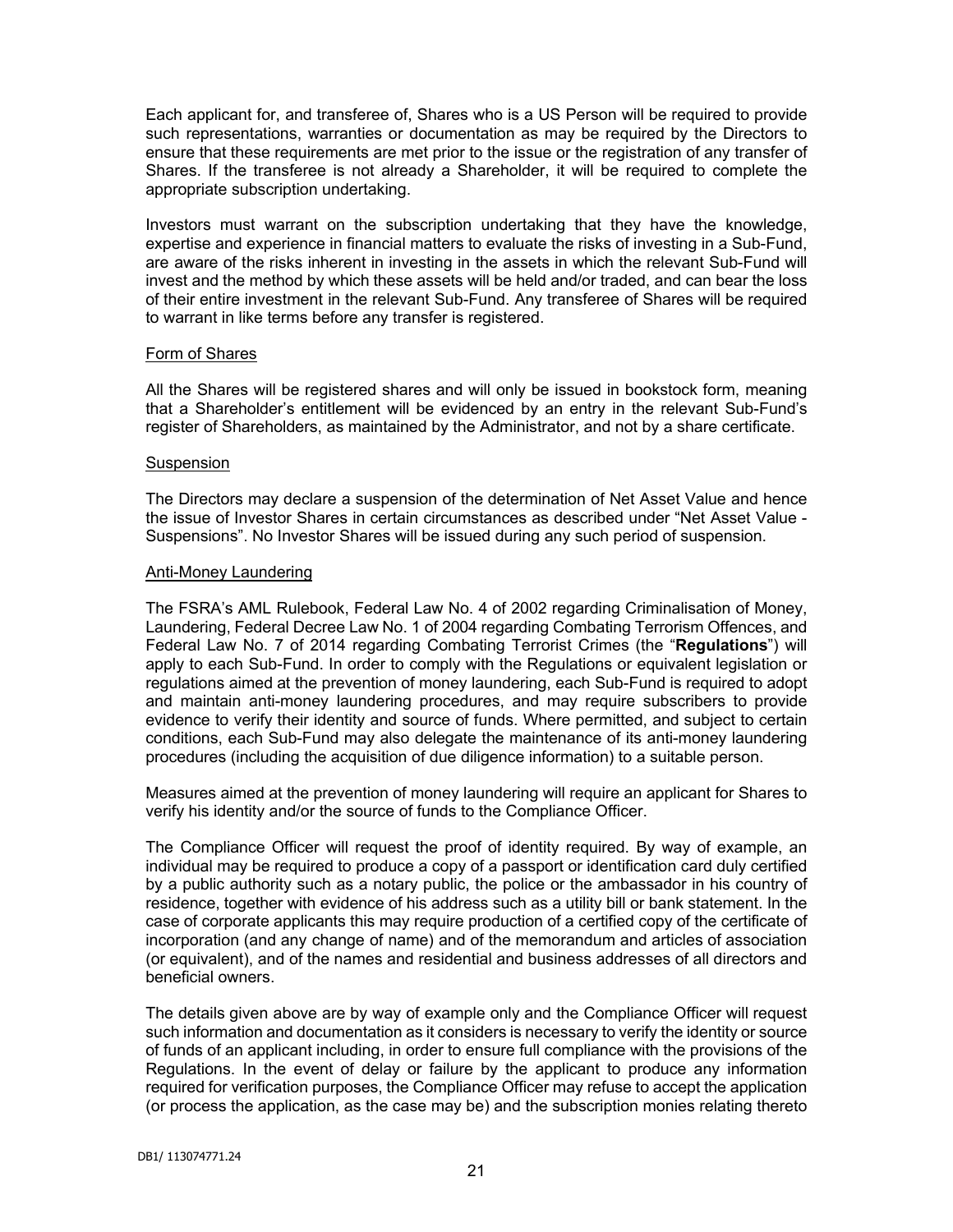or may refuse to process a redemption request until proper information has been provided. Any subscription monies received in respect of a rejected application will be promptly returned without interest or return of any profit (as applicable), at the risk and cost of the applicant, to the account from which the subscription monies were originally debited. Investors should note specifically that where redemption proceeds are requested to be remitted to an account other than that from which the subscription monies were originally debited, the Compliance Officer reserves the right to request such information as may be reasonably necessary in order to verify the identity of the investor to which the redemption proceeds will be paid. The redemption proceeds will not be paid to such other account if the investor fails to provide such information.

Each applicant for Shares acknowledges that the Compliance Officer shall be held harmless against any loss arising as a result of a failure to process his application for, or request for the redemption of, Shares if such information and documentation as has been requested by the Administrator has not been provided by the applicant.

Each applicant for Shares will be required to make such representations as may be required by the Directors and/or the Compliance Officer in connection with anti-money laundering programmes, including, without limitation, representations that such applicant is not a prohibited country, territory, individual or entity listed on the United States Department of Treasury's Office of Foreign Assets Control ("**OFAC**") website and that it is not directly or indirectly affiliated with any country, territory, individual or entity named on an OFAC list or prohibited by any OFAC sanctions programmes. Each applicant will also be required to represent that subscription monies are not directly or indirectly derived from activities that may contravene applicable laws and regulations, including anti-money laundering laws and regulations.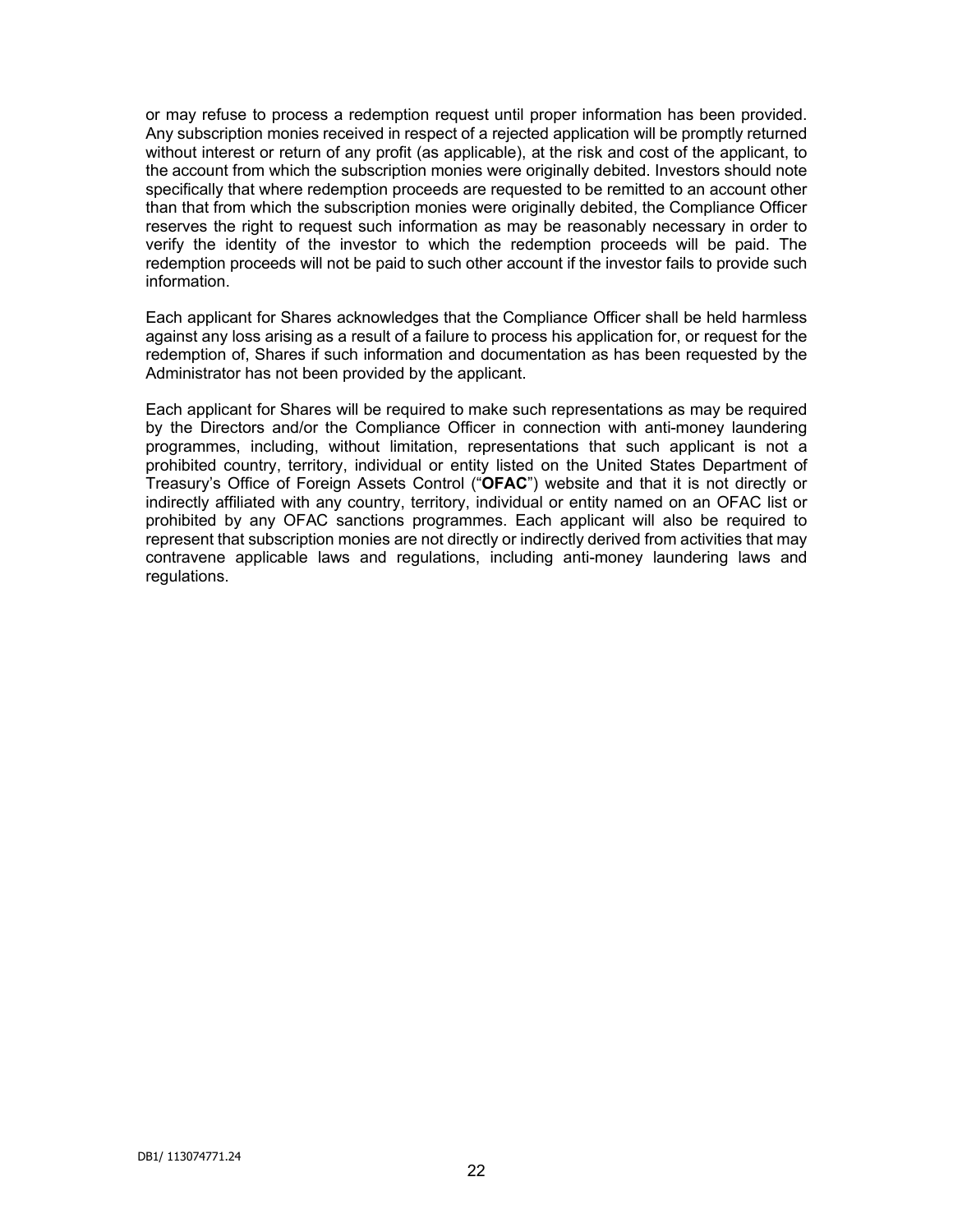### **REDEMPTIONS**

### Redemption Process

Shareholders should send a completed and executed redemption request in the form available from the Administrator (a "**Redemption Form**") so as to be received by the Administrator no later than the Cut-Off Point for Redemption, or such other time as the Directors may in any particular case determine, failing which the redemption request will be held over until the next Redemption Day and Investor Shares will be redeemed at the relevant Redemption Price applicable on that Redemption Day.

Redemption Forms may be sent by fax or by .pdf attachment to an email (with the original to follow by post), but the Redemption Price will not be remitted until the Administrator has received the original of the Redemption Form except as the Directors may determine in their sole discretion.

A request for a partial redemption of Investor Shares may be refused, or the holding redeemed in its entirety, if, as a result of such partial redemption, the Net Asset Value of the Investor Shares retained by the Shareholder would be less than the Minimum Holding.

A Redemption Form, once given, is irrevocable save with the consent of the Directors (having sought the advice of the Investment Manager) or as specified under "General and Statutory Information". An Investor Shareholder who withdraws a Redemption Form will be liable to pay the reasonable costs and expenses incurred by the Sub-Fund or the Investment Manager up to the date of withdrawal of the Redemption Form. Once a Redemption Form has been delivered, a Shareholder cannot sell the Investor Shares to be redeemed or otherwise deal with them unless the request to redeem has been validly withdrawn.

Investor Shares will be redeemed on a first-in, first-out basis unless the Directors otherwise agree.

### Redemption Price

The Redemption Price for a Class will be equal to the Net Asset Value per Share of that Class as at the Redemption Day (calculated on the relevant Redemption Day or, in the case of a compulsory redemption, the date of redemption), as may be reduced by the Directors to the extent (i) the relevant Sub-Fund is required by applicable law or regulation to withhold in respect of a payment of redemption proceeds to such Shareholder, (ii) any tax, loss, cost, expense or liability suffered by the Investment Manager or the relevant Sub-Fund is attributable to such Shareholder, (iii) there is any accrued Management Fee or Performance Fee payable in respect of the redeemed Shares, or (iv) to create a reserve for expenses (including Management Fee) where such Shareholder continues to hold Designated Investment Shares.

### **Settlement**

Payment of redemption proceeds will generally be made within 15 calendar days following the relevant Redemption Day. No interest or profit (as applicable) will accrue on the redemption proceeds pending the payment date. Payment will be made in the currency of denomination of the Shares being redeemed by direct transfer in accordance with instructions given by the redeeming Shareholder to the Administrator and at the Shareholder's risk and cost to the account from which the monies were originally debited (unless otherwise agreed upon by the relevant Sub-Fund and the Administrator).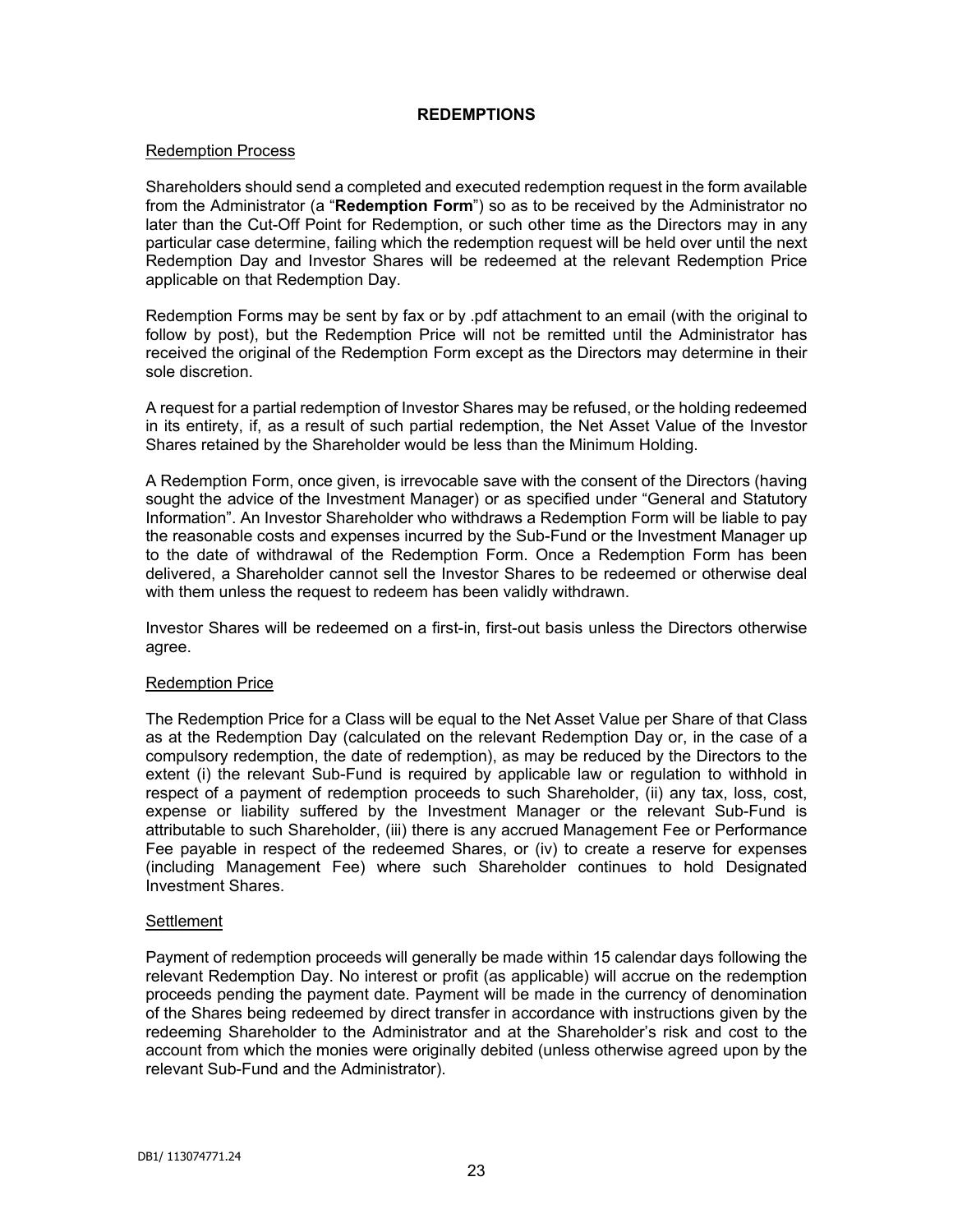Where an Investor Shareholder redeems all of their Investor Shares, the relevant Sub-Fund shall be entitled to retain up to 5% of the Redemption Price for the purpose of addressing any audit adjustment as well as satisfying any future or accrued but unpaid liabilities of the redeeming Investor Shareholder to the Sub-Fund and/or the Investment Manager, including to establish reserves for anticipated expenses if an Investor Shareholder still owns Designated Investment Shares (for Designated Investments, if any) after redeeming all of their Investor Shares, which payments will subject to the annual audit of the Sub-Fund's financial statements. Any such retention shall be for no longer than the period from the date of redemption until the date falling 30 days from the date the audit for the financial year of the effective date of redemption is completed, and after the expiry of such period any amounts retained but not applied to any liabilities of the redeeming Investor Shareholder shall be paid to the Investor Shareholder or former Investor Shareholder (as the case may be) unless the Investment Manager has notified the Investor Shareholder or former Investor Shareholder (as the case may be) of the existence of a liability prior to the expiry of such period, in which case the Sub-Fund may continue to retain such amounts until such liability has been satisfied.

Subject to the Companies Regulations, redemptions may, at the discretion of the Directors but subject to the agreement of the redeeming Shareholder, be affected in kind by the appropriation of assets of the relevant value (which shall conclusively be determined by the Directors in good faith) in satisfaction or part satisfaction of the redemption proceeds, provided any such appropriation does not materially prejudice the interests of the remaining Shareholders as a whole.

Shareholders will generally be removed from the register of Shareholders prior to or upon redemption proceeds being paid. Insofar as investors remain as Shareholders until such time as the relevant Net Asset Value per Share has been calculated and the register of Shareholders is updated, investors will be treated as creditors for the redemption proceeds and any dividend which has been declared in respect of their Shares prior to the relevant Redemption Day, rather than Shareholders, from the relevant Redemption Day, and as such will rank accordingly in the priority of the creditors of the relevant Sub-Fund. Furthermore, during this period, investors will not have rights as a Shareholders, save the right to receive the Redemption Price and any dividend which has been declared in respect of their Shares prior to the relevant Redemption Day and, in particular, will not have the right to receive notice of, attend or vote at any meetings of the relevant Sub-Fund.

### **Suspension**

The Directors may declare a suspension of the determination of Net Asset Value and hence the redemption of Investor Shares in certain circumstances as described under "Net Asset Value – Suspensions" below. No Investor Shares will be redeemed during any such period of suspension.

### Redemption Gate and Deferred Redemptions

There may be limits on redemptions of Shares of any Class in a Sub-Fund on any Redemption Day as noted in the Sub-Fund Particulars for the relevant Sub-Fund. Shares that are not redeemed upon the initial redemption request by reason of any such limit will be redeemed on the next Redemption Day as specified in the relevant Sub-Fund Particulars (and subsequent Redemption Days if the unsatisfied portion represents more than percentage limit of such Investor Shareholder's total holding), until the redemption request has been satisfied in full.

### Compulsory Redemptions

The Directors have the right to compulsorily redeem all or part of the Investor Shares held by or for the benefit of an Investor Shareholder at any time without giving any reason therefor,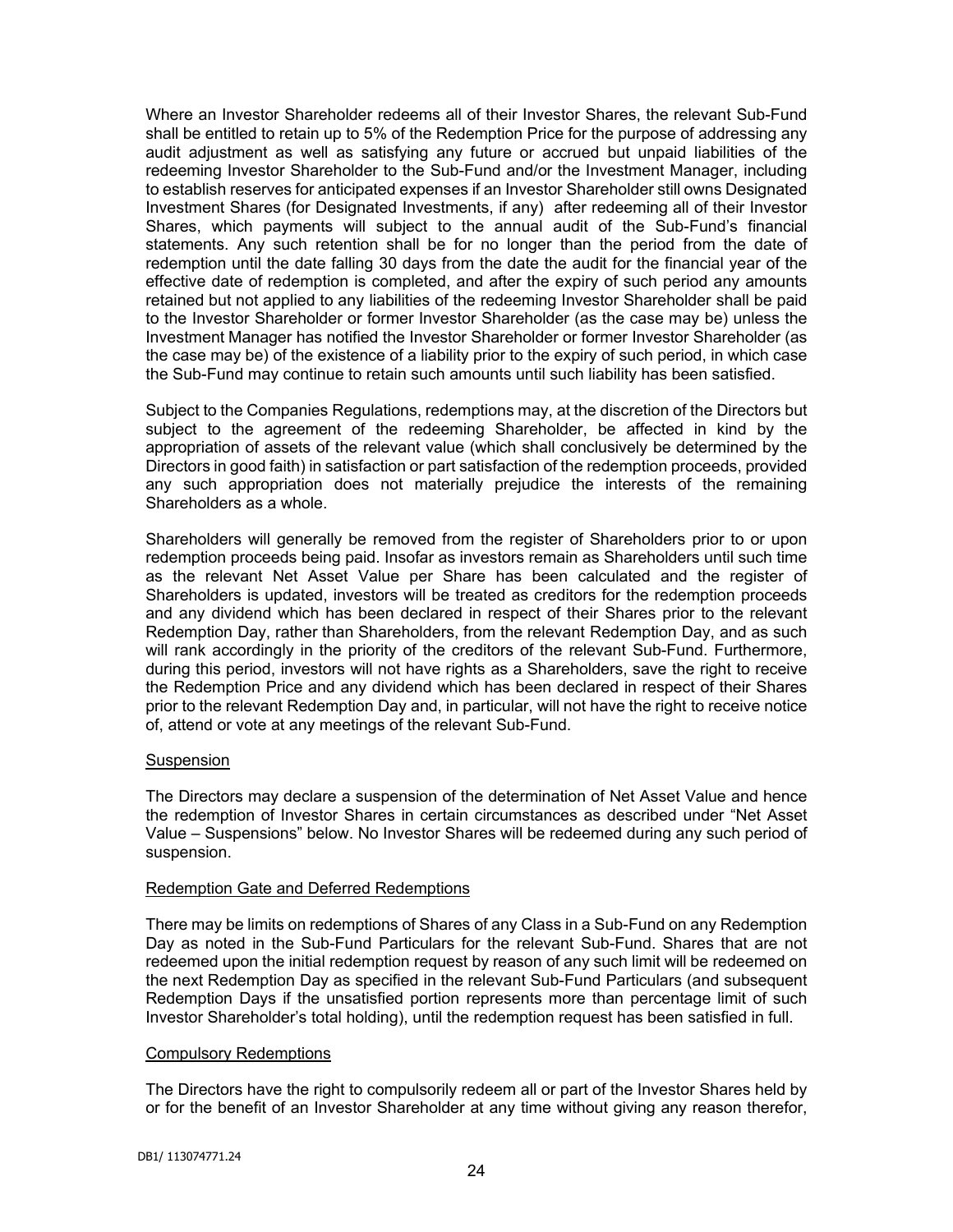which right is provided for under the subscription undertaking. Without limiting the generality of the foregoing, the Directors may require compulsory redemption of all Investor Shares held by an Investor Shareholder:

- (A) if the Net Asset Value of the Investor Shares held by the Investor Shareholder is less than the Minimum Holding. Where the Net Asset Value of the Investor Shares held by an Investor Shareholder is less than the Minimum Holding and a Sub-Fund decides to exercise its right to compulsorily redeem, the relevant Sub-Fund will generally notify the Investor Shareholder in writing and allow such Investor Shareholder thirty days to subscribe for additional Investor Shares to meet the Minimum Holding requirement;
- (B) where during a period of two years no cheque in respect of any dividend on the Investor Shares has been cashed and no acknowledgement has been received in respect of any confirmation of ownership of the Investor Shares sent to the Shareholder. In such case the Directors may require the redemption proceeds to be held in a separate interest-paying account or profit-paying account (as applicable) or a non-interestbearing or non-profit-paying account (as applicable), as the Directors may determine. The Articles also provide that any unclaimed dividends will be forfeited after two years and, on forfeiture, form part of the assets of the relevant Sub-Fund;
- (C) when the Directors become aware that a Shareholder (i) has become an Ineligible Applicant; (ii) is holding Shares in breach of any law or regulation or otherwise in circumstances having or which may have adverse regulatory, tax, legal, pecuniary or material administrative disadvantages for a Sub-Fund or its Shareholders including, but not limited to, a situation in which investment in the relevant Sub-Fund by Benefit Plan Investors is significant; or (iii) has failed to provide any information or declaration required by the Directors within ten days of being requested to do so, the Directors may either direct such Shareholder to redeem or to transfer the relevant Shares to a person who is qualified or entitled to own or hold such Shares; or redeem the relevant Shares;
- (D) on a Performance Fee Date in order to pay any applicable Performance Fee.

Where a compulsory redemption or transfer takes place with regard to an Investor Shareholder then such Investor Shareholder's Investor Shares shall be redeemed or transferred (as the case may be) at the Redemption Price.

### Anti-Money Laundering

The Directors, and/or Compliance Officer may refuse to accept and/or process a redemption request if it is not accompanied by such additional information as they may reasonably require. This power may, without limitation to the generality of the foregoing, be exercised where proper information has not been provided for money laundering verification purposes as described under "Subscriptions".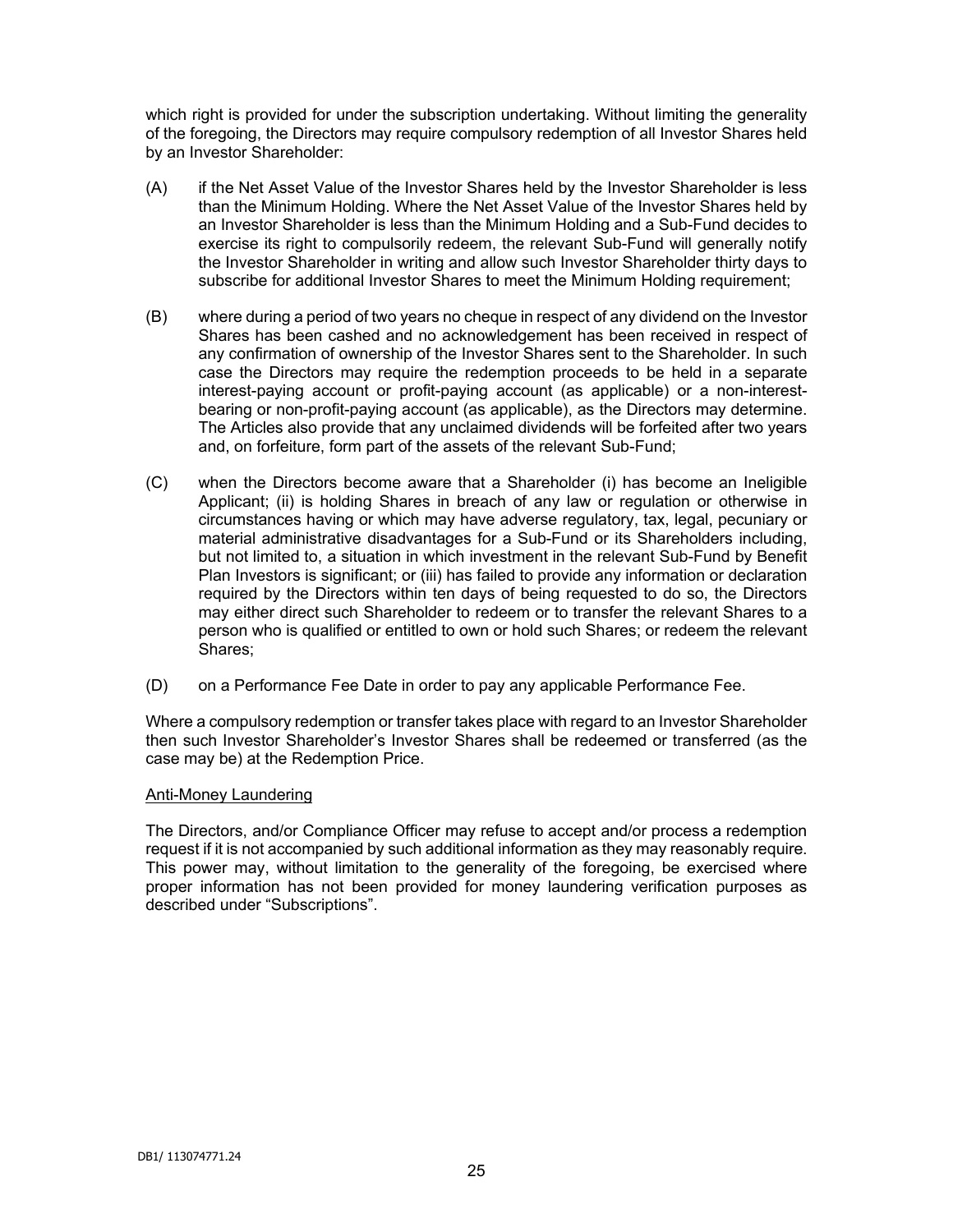# **NET ASSET VALUE**

### **General**

The Net Asset Value of each Sub-Fund and the Net Asset Value per Share of each Class of Shares, will be determined as at close of business on each Valuation Day. The Net Asset Value of each Sub-Fund will be equal to the total value of its assets less its total liabilities.

In respect of each Class of Shares, a separate Class Account (a "**Class Account**") will be established in the books of each Sub-Fund. An amount equal to the proceeds of issue of each Share will be credited to the relevant Class Account. Any increase or decrease in the Net Asset Value of the portfolio of assets of each Sub-Fund attributable to the Shares (disregarding for these purposes any increase in the Net Asset Value due to new subscriptions or decreases due to redemptions or any designated Class adjustments (as defined below)) will be allocated to the relevant Class Account based on the previous relative Net Asset Values of each such Class Account. There will then be allocated to each Class Account the "designated Class Adjustments" being those costs, pre-paid expenses, losses, dividends, profits, gains and income which the Directors determine in their sole discretion relate to a single Class (for example those items relating to any foreign exchange transactions in respect of each Class).

Assets of each Sub-Fund are valued in accordance with the following principles:

- (A) any security which is listed or quoted on any securities exchange or similar electronic system and regularly traded thereon will be valued at its official closing price on the relevant Valuation Day or, if no trades occurred on such day, either (1) at the average of the closing bid price and the closing offer price, as at the relevant Valuation Day; or (2) at the official closing price on the Valuation Day upon which the most recent trade occurred, and as adjusted in such manner as the Directors, in their sole discretion, think fit, having regard to the size of the holding and the period of time that has elapsed since the most recent trade. Any security that is listed or quoted on any securities exchange or similar electronic system that has not traded thereon for an extended period of time (such period of time as the Directors, in their sole discretion, determine) will be valued in accordance with the principles set out under (B) below. Where prices are available on more than one exchange or system for a particular security the price will be the official closing price or closing bid or offer price, as the case may be, on the exchange which constitutes the main market for such security or the one which the Directors in their sole discretion determine provides the fairest criteria in ascribing a value to such security;
- (B) any security which is not listed or quoted on any securities exchange or similar electronic system or if, being so listed or quoted, is not regularly traded thereon or in respect of which no prices as described above are available, will be valued at its probable realisation value as of the close of business on the relevant Valuation Day as determined by the Directors in good faith having regard to its cost price, the price at which any recent transaction in the security may have been effected, the size of the holding having regard to the total amount of such security in issue, and such other factors as the Directors in their sole discretion deem relevant in considering a positive or negative adjustment to the valuation;
- (C) investments, other than securities, which are dealt in or traded through a clearing firm or an exchange or through a financial institution will be valued by reference to the most recent official settlement price quoted by that clearing house, exchange or financial institution as at the relevant Valuation Day. If there is no such price, then the average will be taken between the lowest offer price and the highest bid price at the close of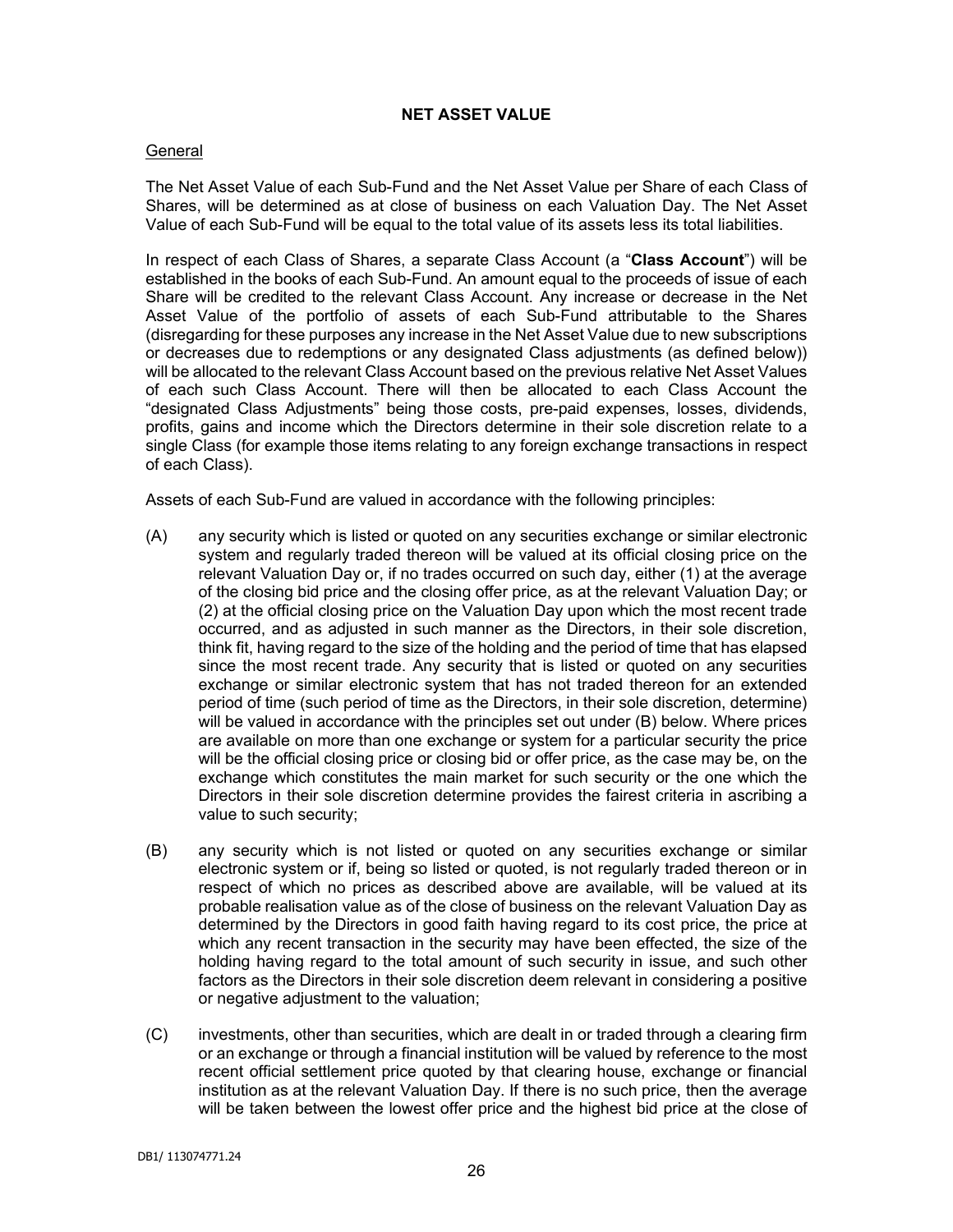business on any market on which such investments are or can be dealt in or traded, provided that where such investments are dealt in or traded on more than one market, the Directors may determine at their discretion which market shall prevail;

- (D) investments, other than securities, including over-the-counter derivative contracts, which are not dealt in or traded through a clearing firm or an exchange or through a financial institution will be valued on the basis of the latest available valuation provided by the relevant counterparty or an independent valuation agent, which may be the Administrator, as of the close of business on the relevant Valuation Day; and
- (E) deposits will be valued at their cost plus accrued interest or profit (as applicable) as of the close of business on the relevant Valuation Day.

The Directors may, at their discretion, permit any other method of valuation to be used if they consider that such method of valuation better reflects value generally or in particular markets or market conditions and is in accordance with good accounting practice.

Any value (whether of an investment or cash) in any currency other than in US Dollars will be converted into US Dollars at the rate (whether official or otherwise) which the Directors in their absolute discretion deem applicable as at the close of business on the relevant Valuation Day, having regard, among other things, to any premium or discount which they consider may be relevant and to costs of exchange.

The Net Asset Value per Share of each Class on any Valuation Day will be calculated by dividing the Net Asset Value of the relevant Class Account by the number of Shares of that Class in issue or deemed to be in issue as at the close of business on that Valuation Day.

#### **Suspensions**

The Directors may declare a temporary suspension of the determination on any Valuation Day of the Net Asset Value (and hence the Net Asset Value per Share) in respect of any one or more Sub-Funds during any period when:

- (A) any market is closed (other than ordinary holiday or customary weekend closings) which is the main market for a significant part of the relevant Sub-Fund's investments, or when trading thereon is restricted or suspended;
- (B) any emergency exists as a result of which disposal by the relevant Sub-Fund of some or all of the investments of the Sub-Fund would not be reasonably practicable or cannot be completed in a timely fashion to meet redemption requirements and might seriously prejudice the Shareholders or the Sub-Fund;
- (C) for any reason the prices of some or all of the investments of the Sub-Fund cannot be reasonably, promptly or accurately ascertained by such Sub-Fund;
- (D) due to conditions of market turmoil or market illiquidity it is not possible, in the opinion of the Directors, to determine the fair value of the assets of the Sub-Fund;
- (E) remittance of monies which will, or may be, involved in the realisation of, or in the payment for, investments of the Sub-Fund cannot, in the opinion of the Directors, be carried out at normal rates of exchange;
- (F) proceeds of the issue or redemption of the Shares cannot be transmitted to or from the Sub-Fund's account;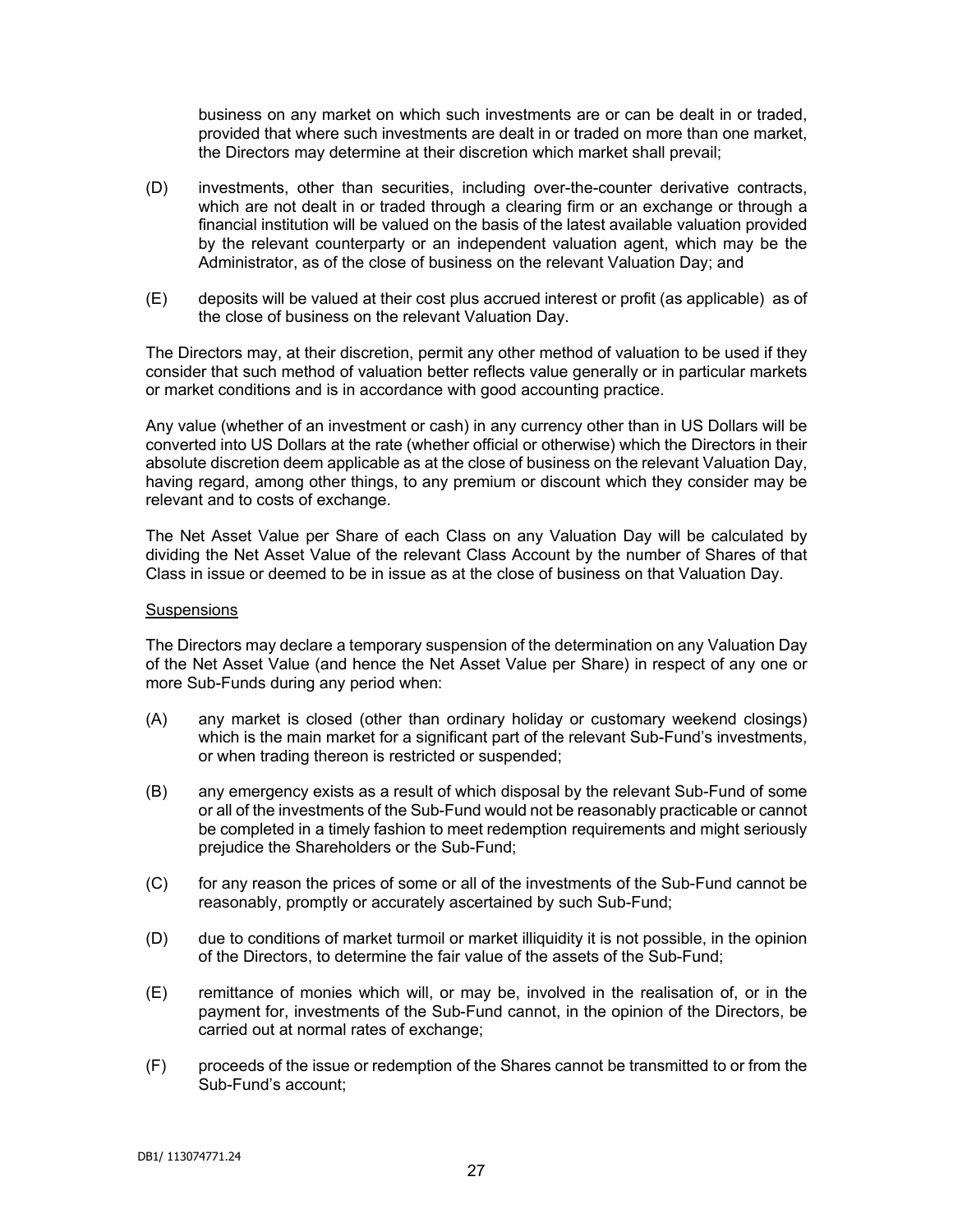- (G) any requests for redemption that have been made cannot be lawfully satisfied by the Sub-Fund in U.S. dollars;
- (H) the Directors determine, in their sole discretion, acting in good faith, that a material adverse change or disruption has occurred in the financial, banking or capital markets generally, which has had or could reasonably be expected to have a material adverse effect on the Sub-Fund; or
- (I) in their sole discretion, acting in good faith, the Directors deem such to be in the interests of the Sub-Fund or the Shareholders

No Investor Shares in a Sub-Fund will be issued or redeemed on any Subscription Day or Redemption Day when the determination of Net Asset Value is suspended. In such a case, a Shareholder may withdraw its application for Investor Shares or redemption request provided that a withdrawal notice is actually received by the Administrator before the suspension is terminated, except that an application for Investor Shares may not be withdrawn if issues of Investor Shares are deemed to be effective. Unless withdrawn, Share applications and redemption requests will be acted upon on the first Subscription Day or Redemption Day (as the case may be) after the suspension is lifted at the relevant Subscription Price or Redemption Price prevailing on that Subscription Day or Redemption Day.

Notice of the suspension and its termination will be given to all persons who have applied for or requested redemption of Investor Shares. Where possible, all reasonable steps will be taken to bring any period of suspension to an end as soon as possible.

#### Publication of prices

The Directors may apply to newspapers or periodicals for publication of the Net Asset Value per Share of any Sub-Fund at their discretion. The most recent Net Asset Value per Share is available from the Administrator on request.

The Net Asset Value of a Sub-Fund and the Net Asset Value per Share, together with details of the historical performance of the relevant Sub-Fund, will be sent to all Shareholders in such Sub-Fund by the Administrator on a quarterly basis.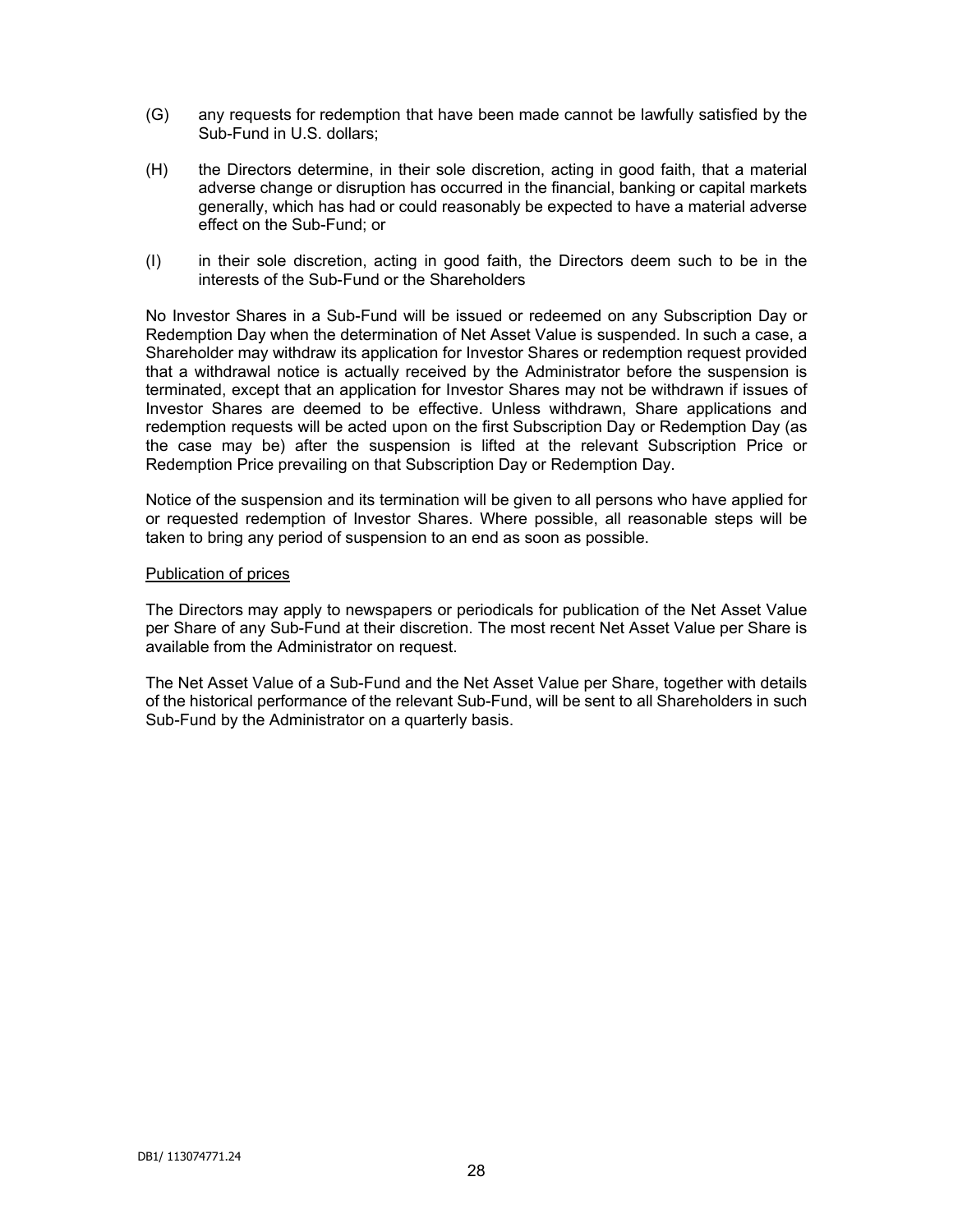# **FEES AND EXPENSES**

#### Management Fee

Each Sub-Fund will pay the Investment Manager a management fee (the "**Management Fee**") equal to the Management Fee Percentage per annum of the Net Asset Value of the Investor Shares and Designated Investment Shares (based on the value of the relevant Designated Investment) on each Business Day (before deduction of any Management Fee or Performance Fee, if any, accrued or paid), provided that the Management Fee shall be appropriately prorated in respect of incomplete months, as set out in the Investment Management Agreement. The Management Fee accrues daily and is payable quarterly in arrears on the fifteenth Business Day of each calendar quarter.

Such portion of each of the Management Fee as the Investment Manager may request shall be payable in cash and the balance in kind through the issue of Shares to the Investment Manager.

Any portion of the Management Fee attributable to Shares converted to Designated Investment Shares will be paid from (i) the corresponding series of Shares held by each Shareholder having an interest in such series of Designated Investment Shares (in proportion to each Shareholder's interest in such Designated Investment Shares), or (ii) if a Shareholder owns Designated Investment Shares but no longer owns Shares, any management fee reserve (so long as it exists) attributable to such Designated Investment Shares.

Subject to any applicable law, the Investment Manager may from time to time and at its sole discretion and out of its own resources decide to rebate to intermediaries and/or Shareholders part or all of the Management Fee. Any such rebate may be applied in paying up additional Shares to be issued to the Shareholder, or may (at the discretion of the Investment Manager) be paid in cash or otherwise.

### Performance Fees

A Sub-Fund may pay the Investment Manager a performance fee (the "**Performance Fee**"). Unless stated otherwise in the relevant Sub-Fund Particulars, the Performance Fee will be calculated quarterly, based on a high watermark ("**HWM**") principle. The HWM is assessed on the relevant Sub-Fund's Net Asset Value of the last Business Day ("**Performance Fee Date**") of the Calculation Period. The first Calculation Period for any Sub-Fund begins on the first day following the closing of the Initial Offer Period and ends on the next Performance Fee Date thereafter. The HWM used for the purpose of the Performance Fee calculation is the highest NAV of any previous Performance Fee Date. The HWM for each Sub-Fund will reset to the then current Net Asset Value of that Sub-Fund on 31 December 2023 (and if that is not a Business Day, the immediately preceding Business Day) and shall reset on 31 December every three years thereafter (and if that is not a Business Day, the immediately preceding Business Day).

The Performance fee is accrued at each Valuation Day and paid within 25 days following each Performance Fee Date. In case of redemptions requested during a Calculation Period, the corresponding Performance Fee will be crystalized and paid at the Redemption Day (including by way of withholding from the Redemption Price).

Such portion of the Performance Fee as the Investment Manager may request shall be payable in cash and the balance in kind through the issue of Shares to the Investment Manager.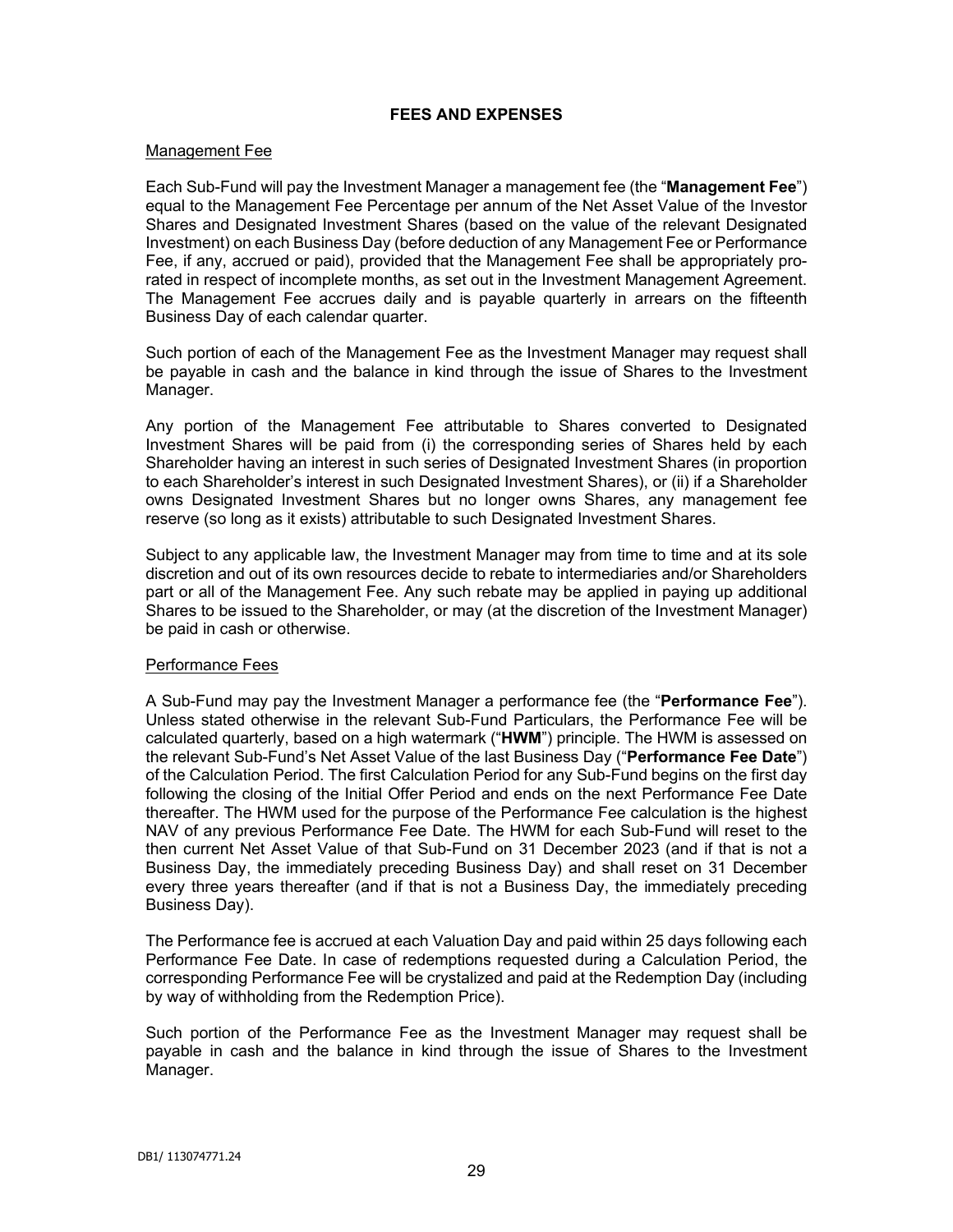Subject to any applicable law, the Investment Manager may from time to time and at its sole discretion and out of its own resources decide to waive and/or rebate to intermediaries and/or Shareholders part or all of the Performance Fee. Any such rebate may be applied in paying up additional Shares to be issued to the Shareholder, or may (at the discretion of the Investment Manager) be paid in cash or otherwise.

## *Performance Fee Formula*

Performance Fees are only payable if the NAV per Share (before accruing for Performance Fees) exceeds the HWM (as may be adjusted as described below). In such case, Performance Fees will be calculated and accrued as follows:

# **Performance Fees = (P \* Performance Fee Rate) \* Shares**

Where:

NAVw: is the value of the NAV per Share before accruing for Performance Fees

HWMa: is the adjusted High Water Mark per share

P: is the difference between the NAVw and HWMa

Performance Fee Rate: in relation to a Sub-Fund, as set out in the relevant Sub-Fund Particulars.

Shares: is the number of outstanding shares

# *Adjustments*

The NAV per Share and HWM for each Class will be adjusted to reflect rebates, redemptions and subscriptions in such Class and will be reduced by the NAV of Designated Investment Shares issued to the holder of such Investor Shares, in each case during a Calculation Period, which seeks to ensure that the relevant Class is only charged a Performance Fee in respect of such Shares for the period during which those Shares are in issue. Therefore, although the Class will be charged a Performance Fee which is proportionate to the performance of the Class as a whole, the adjustments to the HWM as a result of subscriptions, redemptions and issuance of Designated Investment Shares during a Calculation Period to achieve this may result in individual Shareholders within a Class paying disproportionately higher amounts in respect of Performance Fee while others pay commensurately lower amounts. These adjustments may also, in certain circumstances, result in a Class being charged a Performance Fee in circumstances where the Net Asset Value per Share of its Shares has not increased over the Calculation Period as a whole.

The Directors may make such adjustments as they determine necessary to reduce or avoid inequities that could otherwise result to subscribing, existing or redeeming Shareholders, which may include such equalization methods as may be determined by the Directors from time to time.

### *Designated Investments*

Performance Fee will not be calculated with respect to a Designated Investment until a Realization Event, whereupon the proceeds or value of such Designated Investment, or the relevant portion thereof, shall be: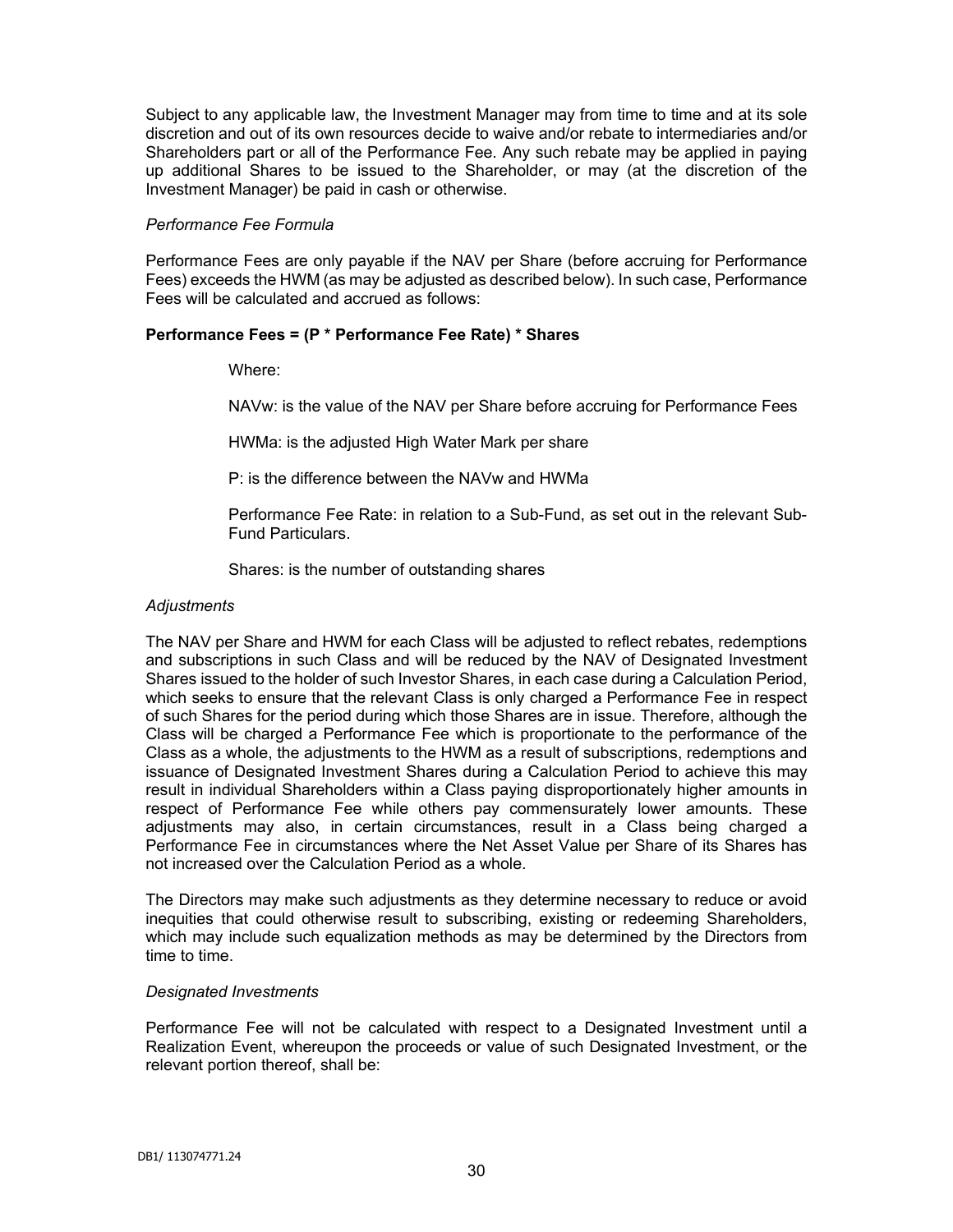(a) if the holder of Designated Investment Shares also still holds Investor Shares, converted into such series of Investor Shares, and Performance Fee will accrue and be paid at the end of the relevant Calculation Period; or

(b) if the holder of Designated Investment Shares has redeemed all of its Investor Shares, paid out to the holder of Designated Investment Shares by way of a redemption of the Designated Investment Shares and Performance Fee will be calculated and deducted from the redemption proceeds accordingly.

As of any Valuation Day, appreciation relating to Designated Investments will not be included in the calculation of the Net Asset Value of the Investors Shares held by an Investor Shareholder also holding Designated Investment Shares for purposes of determining the Performance Fee and Management Fee with respect to such Member until a Realization Event with respect to such Designated Investment. If unrealized losses attributable to any decrease of the Designated Investment's value have been utilized to offset the Performance Fee with respect to an Investor Shareholder, the HWM, if any, attributable to the corresponding Designated Investment Shares shall be reduced by the amount of such unrealized losses so utilized. In addition, if there have been unrealized losses attributable to any decrease of the value of a Designated Investment, then the "cost basis" of that Designated Investment will be reduced to reflect such decrease when determining subsequent net profits or net losses attributable to such Designated Investment.

# **Entry & Exit Fees**

Sub-Funds are authorized to charge entry and exit fees. Details of any entry fee and exit fee payable to the Company will be set out in the relevant Sub-Fund Particulars.

## Establishment Expenses

The formation expenses of the Fund and initial Sub-Funds ("**Establishment Expenses**") subject to an overall cap of US\$200,000 will be borne by, or re-charged to (where these costs are discharged by the Investment Manager), the initial Sub-Funds. Formation expenses of any additional Sub-Funds will be borne by such Sub-Funds, subject to any caps as set out in the relevant Sub-Fund Particulars. These costs and expenses may, in each case, at the discretion of the Directors be amortised on a straight line basis over a period of up to 5 years from the date on which the initial Sub-Funds commence business. While the Directors recognize that this may not be consistent with IFRS, they have taken this approach to achieve equity and not impose undue establishment expenses on early-subscribed investors.

If a Shareholder redeems Shares prior to the end of the five-year period during which a Sub-Fund is amortizing Establishment Expenses, a Sub-Fund may, but is not required to, accelerate a proportionate share of the unamortized Establishment Expenses based upon the number of Shares being redeemed and reduce redemption proceeds by the amount of such accelerated Establishment Expenses.

Establishment Expenses will be borne by the Sub-Funds existing at the date of this Prospectus, pro rata by reference to their respective Net Asset Values as at the end of each financial year in which the Directors determine to charge Establishment Expenses, unless the Directors determine in their reasonable discretion that it would be more equitable for such Establishment Expenses to be borne by such Sub-Funds in a different proportion.

### Operating Expenses

Each Sub-Fund will pay all costs and expenses incurred in its operation ("**Operating Expenses**"), including but not limited to,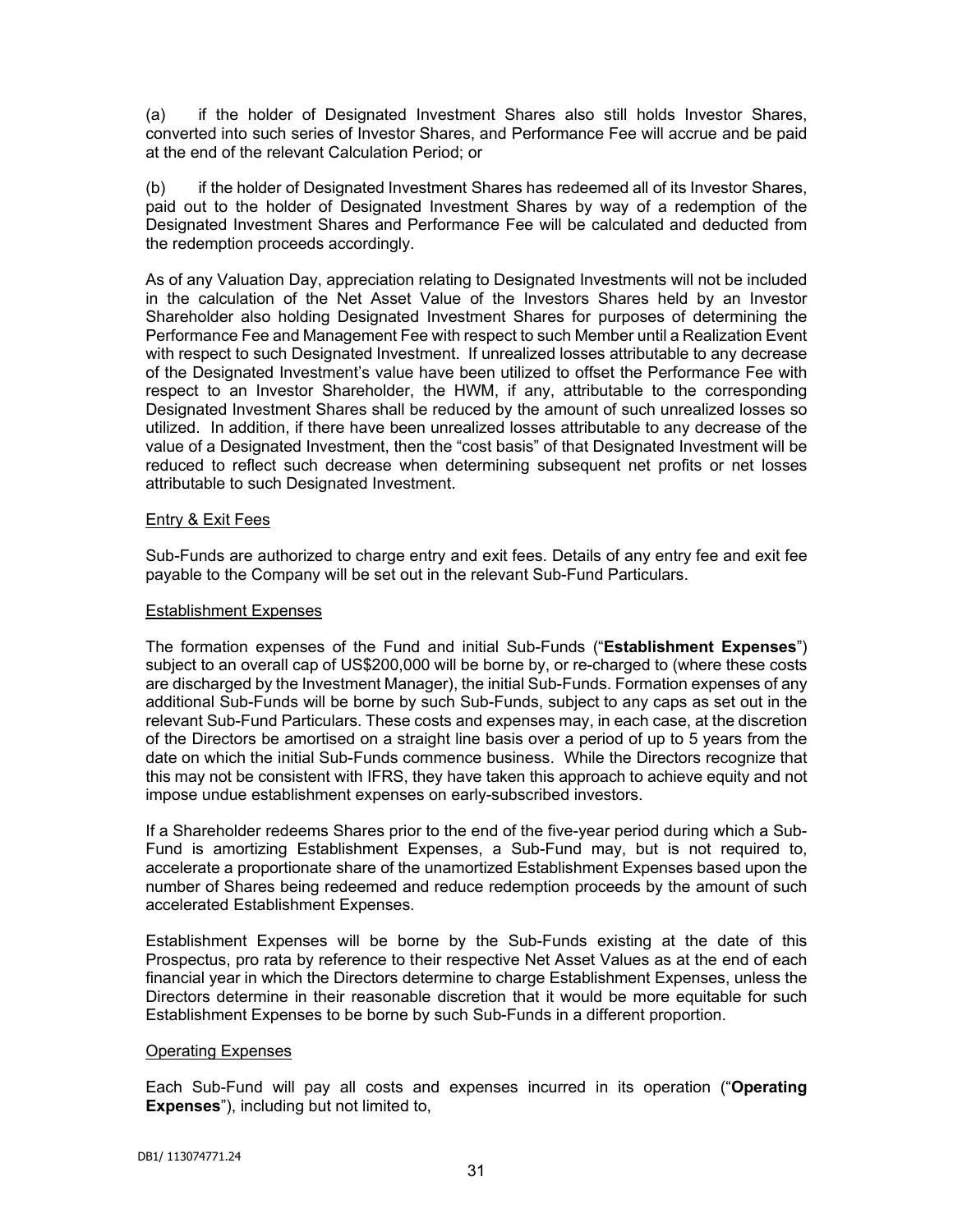1. such Sub-Fund's pro rata share of costs, expenses and liabilities that are incurred in relation to the operations, activities and administration of the Fund that are not otherwise attributable to a particular Sub-Fund (as determined by the Directors in their reasonable discretion), which "pro rata share" will be the proportion which the Net Asset Value of the Sub-Fund bears to the total Net Asset Value of all Sub-Funds of the Fund as at the date that such costs, expenses or liabilities are incurred, or in such other manner as shall, in the opinion of the Directors in their sole discretion, be most equitable;

2. costs, expenses and liabilities that are incurred by or arise out of the operations, activities and administration of such Sub-Fund, including but not limited to (i) legal, tax, advisory, accounting, compliance outsourcing, auditors' and valuers' fees, (ii) independent directors' fees (if any), (iii) all taxes and corporate fees payable to governments or agencies, (iv) communication expenses with respect to investor services and all expenses of preparing, printing and distributing financial and other reports (including audited financial statements and regulatory reporting), proxy forms, offering memoranda and similar documents, (v) the cost of insurance (if any) including for the benefit of the Directors, (vi) litigation and indemnification expenses and extraordinary expenses not incurred in the ordinary course of business, (vii) all fees and expenses incurred in relation to any custodian or nominee of such Sub-Fund's assets (if relevant), (viii) expenses of the investment committee of such Sub-Fund (if any), (ix) the cost of obtaining and maintaining the listing of the Shares on any stock exchange (if applicable) and (x) annual licensing fees and expenses of such Sub-Fund;

3. fees and expenses, direct or indirect, in connection with transactions made or proposed to be made by the Investment Manager on behalf of such Sub-Fund, including but not limited to (i) legal, tax, advisory, accounting, auditors', and valuers' fees, (ii) brokers' fees, expenses of research providers directly or through commission sharing arrangements and commissions (if any), subscriptions for market intelligence resources, interest or profit (as applicable) on margin and other funding including funding from the Custodian, (iii) all fees and expenses incurred in relation to any depositary, custodian or nominee of such Sub-Fund's assets (if relevant), (iv) other professional fees and expenses, (v) research, evaluation, and appraisal fees, (vi) any issue or transfer taxes chargeable in connection with any securities transactions, and (vii) all other costs and expenses in connection with acquiring, holding, monitoring and disposing of investments. Such expenses shall include any and all fees incurred in connection with any transactions that are not consummated; and

4. the Management Fee, Performance Fee and expenses incurred by the Investment Manager in connection with the provision of its investment management services to the relevant Sub-Fund including, without limitation, research, investment advice, data, execution, risk management and related technology costs.

Operating Expenses are generally shared by all Shareholders, provided however that certain expenses relating solely to a Class of Shares will only be borne by such Class (such as the Management Fee, which will only be borne by Investor Shareholders).

### Shari'a Advisory Expenses

The fees of the Shari'a Advisor will not exceed US\$40,000 p.a. for so long as there are five Shari'a-compliant Sub-Funds or fewer, and thereafter will increase by US\$3,000 p.a. for each additional Shari'a-compliant Sub-Fund.

The Shari'a Advisor's fees will be borne by the Shari'a-compliant Sub-Funds, pro rata by reference to their respective Net Asset Values at the time such fees are payable, unless the Directors determine in their reasonable discretion that it would be more equitable for such fees to be borne by the Shari'a-compliant Sub-Funds in a different proportion.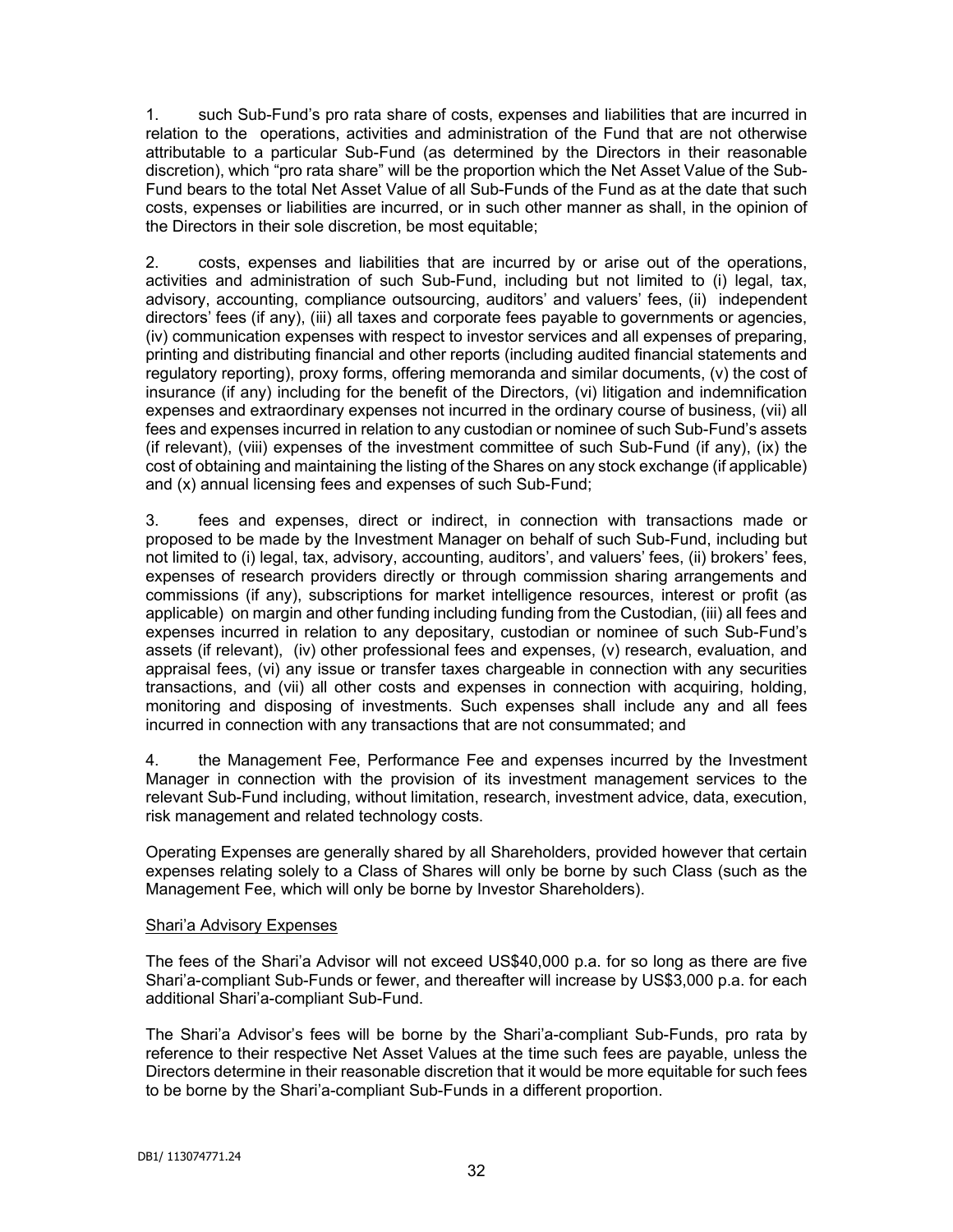# **General**

The maximum amount of fees, charges and expenses that will be borne (directly or indirectly) by Shareholders in each Sub-Fund will depend on a number of factors including, without limitation, portfolio turnover, the level of funding obtained and the operational and organisational requirements of the relevant Sub-Fund.

The maximum aggregate fees paid to the Service Providers in respect of any financial year of the relevant Sub-Fund will be set out in the financial statements of the relevant Sub-Fund for that financial year.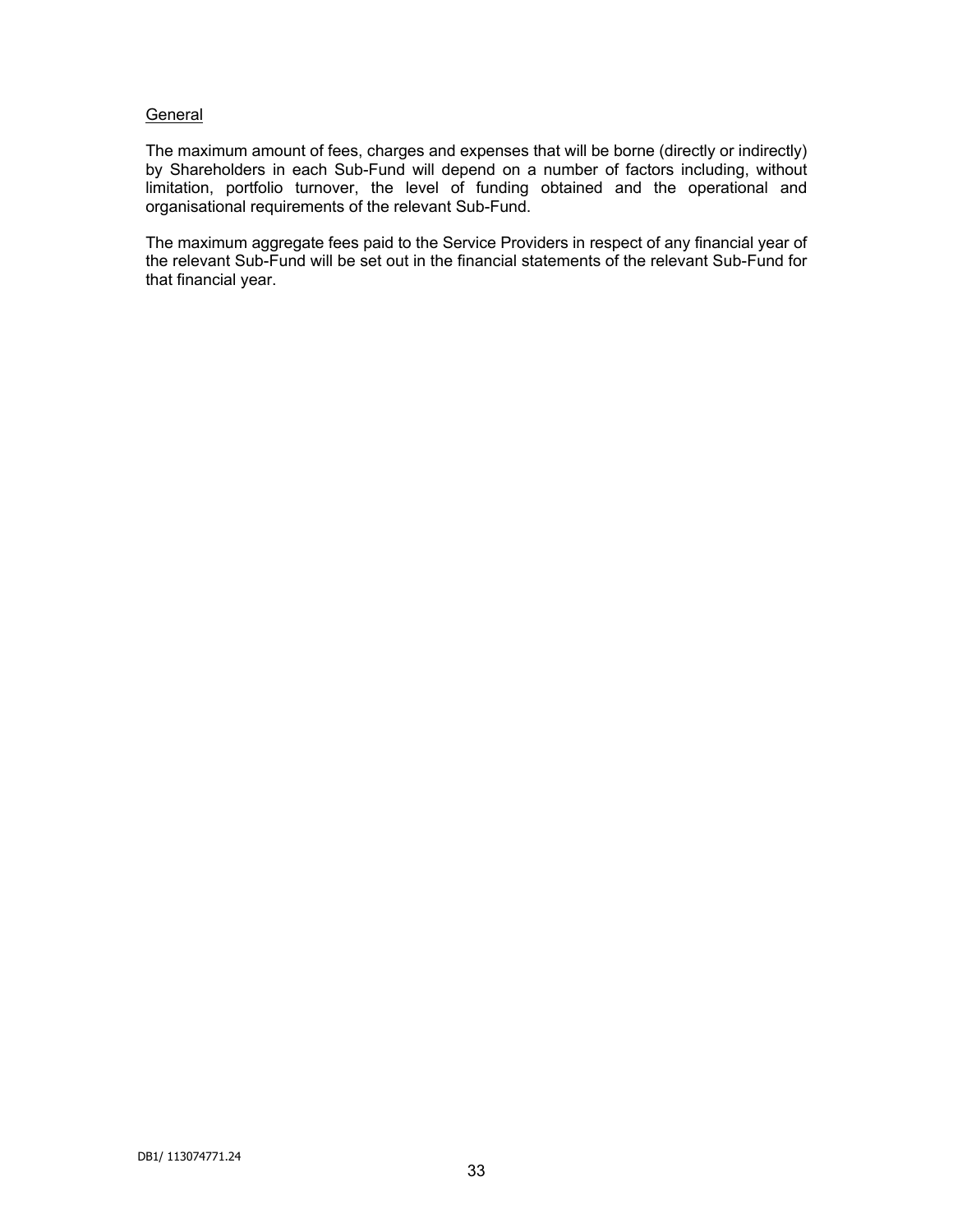# **REPORTS AND FINANCIAL STATEMENTS**

#### Annual Report and Financial Statements

The financial year of the Fund and each Sub-Fund will end on 31 December in each year.

An annual report and audited financial statements for the Fund and each Sub-Fund in respect of each financial year prepared in accordance with International Financial Reporting Standards ("**IFRS**") will be sent to Shareholders as soon as practicable and in any event within six months of the end of each Sub-Fund's financial year. The first audited financial statements will cover the period from the date of the Fund and each Sub-Fund's incorporation until 31 December 2020 and the annual report will be prepared, and the relevant financial information therein audited. The latest such annual report will be available to prospective investors on request from the Administrator. No audited financial statements have been prepared in respect of any Sub-Fund to date.

To the extent there has been a material change relating to a Sub-Fund in the six-month period following the end of an accounting period, the Investment Manager shall procure the preparation of an interim report to be distributed to the Investor Shareholders of such Sub-Fund within three months of the end of such period.

Audited annual financial statements of each Sub-Fund will be emailed to each Shareholder or, if so requested by a Shareholder, posted to its registered address, and will be made available for inspection at the offices of the Administrator.

### Periodic and regular disclosure

The following information will be disclosed to Investor Shareholders in respect of each Sub-Fund in which they hold Shares by way of the quarterly report sent to Shareholders by the Investment Manager:

- (A) a quarterly Net Asset Value per Share;
- (B) quarterly progress report on the Sub-Fund's portfolio;
- (C) the percentage of the Sub-Fund's assets that are subject to special arrangements arising from their illiquid nature (including, but not limited to, deferrals of redemptions and suspensions);
- (D) any new arrangements for managing the liquidity of the Sub-Fund including, but not limited to, any material changes to the liquidity management systems and procedures employed by the Investment Manager;
- (E) the current risk profile of the Sub-Fund and the risk management systems employed by the Investment Manager to manage those risks; and
- (F) the total amount of leverage employed by the Sub-Fund.

A summary of the Investment Manager's order execution policy will be made available to investors on request from the Investment Manager. Shareholders will be notified of any material changes to such policy in accordance with applicable law.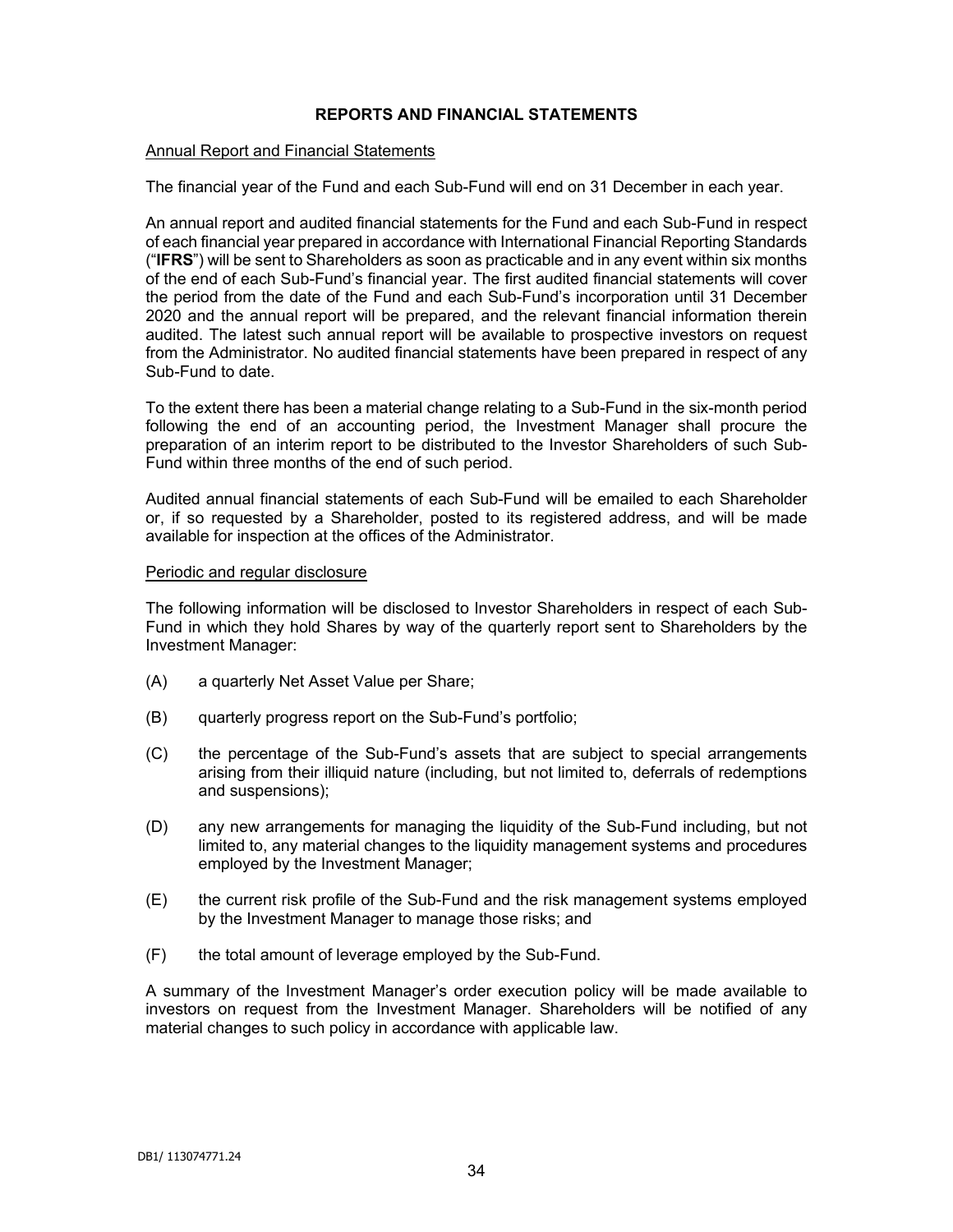# **GENERAL AND STATUTORY INFORMATION**

The information in this section includes a summary of some of the provisions of the Articles of Association of the Fund and each Sub-Fund and material contracts described below and is qualified in its entirety by the provisions of each of such documents and, in respect of any Sub-Fund, is supplemented by the information set out in the relevant Sub-Fund Particulars.

### The Fund

The Fund was incorporated with limited liability in the ADGM on 29 May 2020 as an openended incorporated cell company and an investment company under the provisions of the Companies Regulations 2015. It is governed by its Articles of Association.

The Fund has been registered as an Umbrella Fund and Qualified Investor Fund under the provisions of the Fund Rules and will comply with the provisions of those rules. The fact that it has been registered should not, however, be taken to imply that any authority in the Abu Dhabi Global Market accepts any responsibility for overseeing or regulating its investment activities.

## Share capital of the Fund

All of the issued shares in the Fund, being ordinary shares of US\$1.00 each (the "**ICC Shares**") are held by the Investment Manager.

Subject to the Companies Regulations and to the provisions of the Articles, the unissued shares of the Fund (whether forming part of the original or any increased capital) shall be at the disposal of the Directors, who may offer, allot, grant options over or otherwise dispose of them to such persons, at such times and for such consideration and upon such terms and conditions as the Directors may determine. All ordinary shares will be issued in registered form only.

No capital of the Fund is under option or agreed conditionally or unconditionally to be put under option.

### Share Capital of each Sub-Fund

Each Sub-Fund will has share capital divided into one Management Share of US\$1.00 par value each, and Investor Shares of US\$0.01 par value each. A Sub-Fund may also issue Designated Investment Shares if such Sub-Fund acquires Designated Investments, to separately account for Designated Investments (as defined below) from the other assets of the Sub-Fund. A different series of Designated Investment Shares shall be issued in respect of each Designated Investment should there be more than one such Designated Investment at any given time).

Subject to the Companies Regulations and to the provisions of the Articles, the unissued Shares of each Sub-Fund (whether forming part of the original or any increased capital) shall be at the disposal of the Directors, who may offer, allot, grant options over or otherwise dispose of them to such persons, at such times and for such consideration and upon such terms and conditions as the Directors may determine, including, without limiting the generality of the foregoing, different levels of fees and expenses (including Management Fee and Performance Fee), different minimum and additional subscription levels (subject always to any applicable legal and regulatory requirements), different dividend or redemption rights, and such other features as the Board may determine to be applicable. All Shares will be issued in registered form only.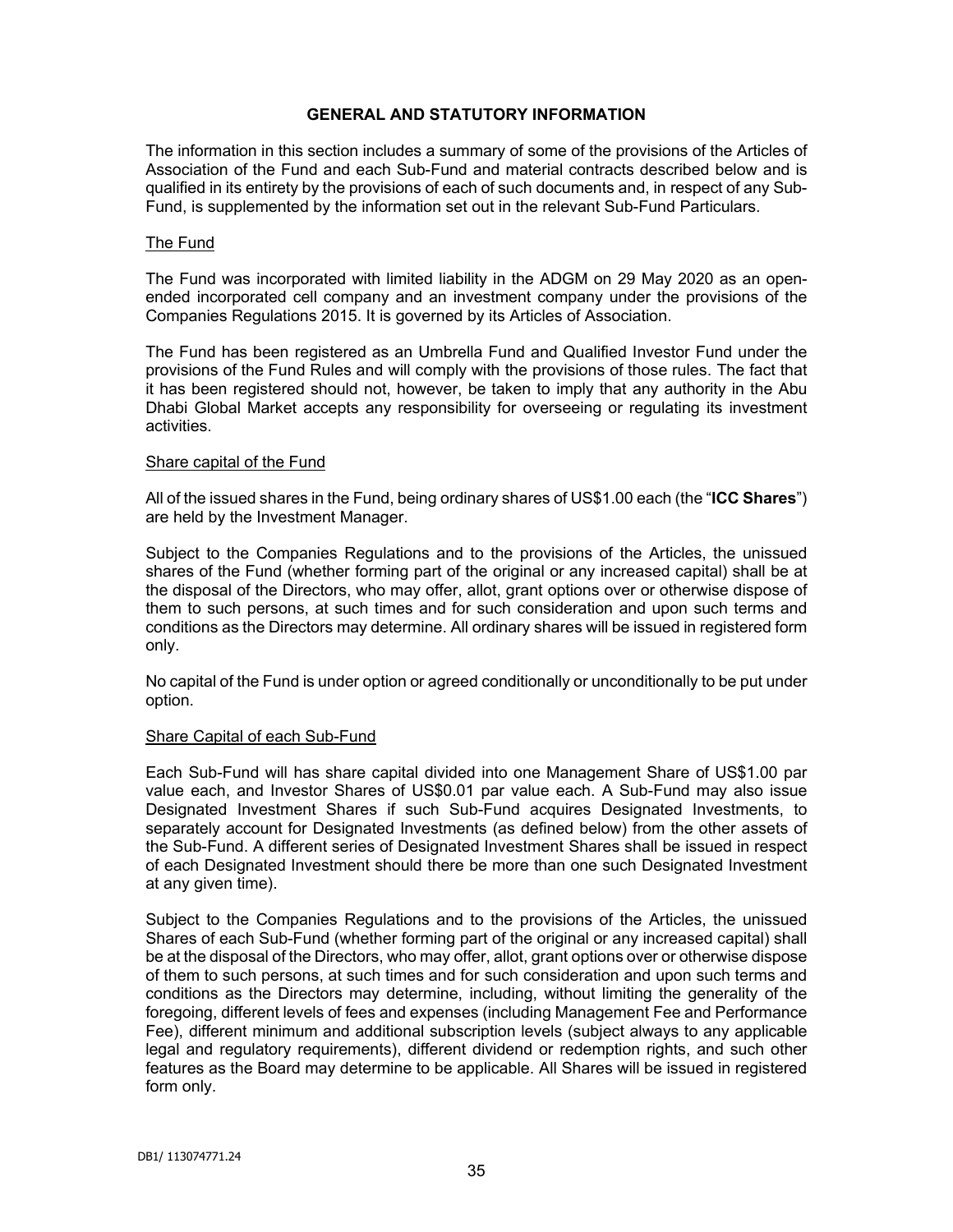No capital of any Sub-Fund will be under option or agreed conditionally or unconditionally to be put under option.

## *(a) Rights of the Management Shares*

The Management Shares are held by the Investment Manager.

The Management Shares carry no right to dividends and on a winding up rank only for the return of the capital paid up thereon after the return of the capital paid up on the Investor Shares. Management Shares are not redeemable.

The holder(s) of the Management Shares have the exclusive right to vote (to the exclusion of the holders of the Investor Shares), including in respect of each of the following matters:

- (i) any alteration to or amendment of the authorised share capital of the Fund;
- (ii) the appointment and removal of Directors;
- (iii) any change in the name of the Fund;

(iv) any amendment to the Articles to conform them to the terms of this Prospectus, being the prospectus issued in respect of the first issue of Investor Shares in a Sub-Fund;

(v) the creation of one or more additional classes of Shares of such number, par value and denomination, whether by means of conversion or by way of cancellation or otherwise of all or any of the authorised but unissued Shares and the creation of fresh authorised shares or otherwise, and carrying such rights, as the holders of the Management Shares may determine, provided always that in case of a Sub-Fund that complies with the principles of Shari'a there shall be no class of shares within such Sub-Fund which will provide for any special economic preference in relation to distribution of profit or in the redemption or liquidation proceeds; and

(vi) any amendment to the Articles to provide for the creation of one or more additional classes of Shares pursuant to paragraph (v) above and all matters incidental thereto as the holder(s) of the Management Shares may determine, provided that no such amendments may adversely affect the rights attaching to the Shares in issue on the date they are made.

Each holder of Management Shares is entitled, on a poll, to one vote for each such Management Share held by him.

### *(b) Rights of the Investor Shares*

The Investor Shares carry an equal right to such dividends and other distributions as the Directors may declare. If and for so long as there are Management Shares in issue and outstanding, the holders of Investor Shares are not entitled to any votes in respect of the Investor Shares by them, except in relation to any material and adverse variation of the rights attaching to the Investor Shares, in which event each holder of Investor Shares is entitled to one vote for each such Investor Share held by him. On a winding-up, the Investor Shares rank pari passu to the Management Shares for the return of the capital paid up thereon and the surplus assets of the relevant Sub-Fund attributable to each Class of Shares will be distributed among the holders of shares of that Class according to the number of such shares held by each of them.

Subject to the Companies Regulations, the rights attached to any Class may be varied (unless otherwise provided by the terms of issue of the Shares of that Class) from time to time (whether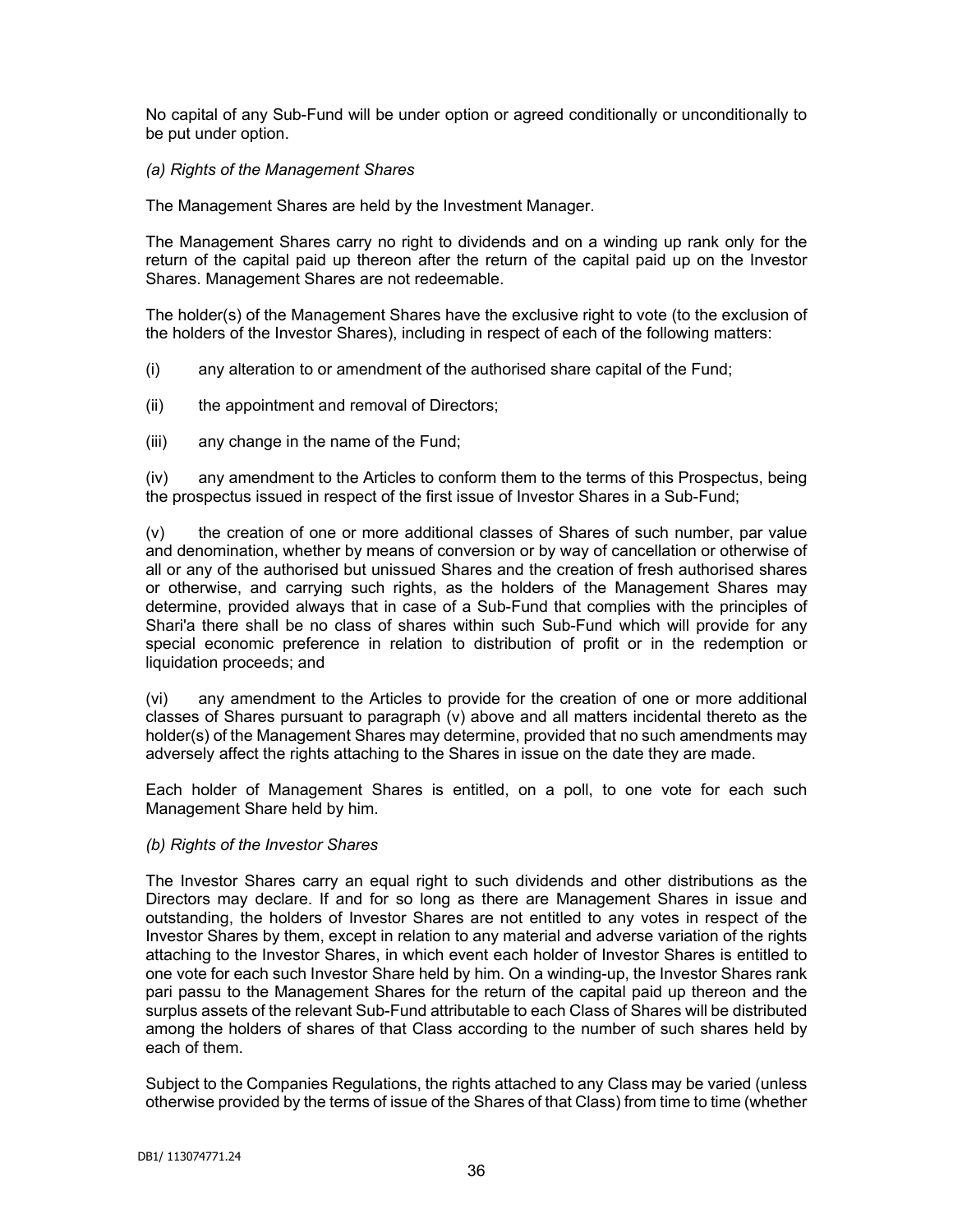or not the Company is being wound up) by consent in writing of not less than three quarters of the issued shares of that class or with the sanction of a resolution of the Shareholders passed by a majority of not less than 75 per cent passed at a general meeting of the holders of such Shares at the date on which notice of such general meeting is given.

## *(c) Designated Investment Shares*

Although each Sub-Fund will generally invest in Shari'a compliant securities that the Investment Manager reasonably believes will be liquid, or achieve liquidity in the medium term, the Investment Manager may target investments that have less liquidity or are subject to certain strategic initiatives or conditions that limit transferability ("**Designated Investments**"). Further, in certain circumstances general economic or market conditions may adversely affect the liquidity of, or ability to value, certain investments held by a Sub-Fund to such a degree that previously liquid assets are rendered illiquid, restricted or difficult to value and thus will also be valued as Designated Investments. The decision to treat an investment as a Designated Investment is made by the Directors in consultation with the Investment Manager.

When an investment is designated a Designated Investment the Directors will issue "**Designated Investment Shares**" to separately account for such assets from the other assets of the Sub-Fund for the benefit of the holders of Shares at the date of issuance of such Designated Investment Shares as follows: a pro rata portion of each series of Investor Shares (based on the Net Asset Value of each such series as of the beginning of the month in which such Designated Investment is designated) will be exchanged for Designated Investment Shares of a series, so that such series of Designated Investment Shares will have an initial Net Asset Value equal to the cost (or, in the event that an existing investment is designated as a Designated Investment, the fair value at the time of designation) of such Designated Investment. A different series of Designated Investment Shares shall be issued in respect of each Designated Investment should there be more than one such Designated Investment at any given time. Investor Shareholders will not have the right to opt in or out of participation in a Designated Investment and generally all Investor Shareholders holding Investor Shares in a Sub-Fund at the time a Designated Investment is made or designated will receive their pro rata share of such Designated Investment.

Designated Investment Shares (including any series thereof) are not permitted to be redeemed and the holders of such Designated Investment Shares (or any series thereof) shall continue to participate in the gains and losses attributable to such Designated Investments until such assets are realised or the determination by the Directors that such assets should no longer be treated as Designated Investments.

The value of any Designated Investment will be held at cost or market value (as reasonably determined by the Directors, in consultation with the Administrator).

### Change in share capital

*The Fund:* Subject to the provisions of the Companies Regulations, the Fund may from time to time by a resolution passed by the holder(s) of the ICC Shares in accordance with the Fund's Articles, increase or reduce its share capital, divide all or any of the Fund's share capital into shares of smaller amount or combine all or any of the Fund's share capital into shares of larger amount.

*Each Sub-Fund:* Subject to the provisions of the Companies Regulations, a Sub-Fund may from time to time by a resolution passed by the holder(s) of the Management Shares in accordance with the relevant Sub-Fund's Articles, increase or reduce its share capital, divide all or any of the Sub-Fund's share capital into shares of smaller amount or combine all or any of the Sub-Fund's share capital into shares of larger amount.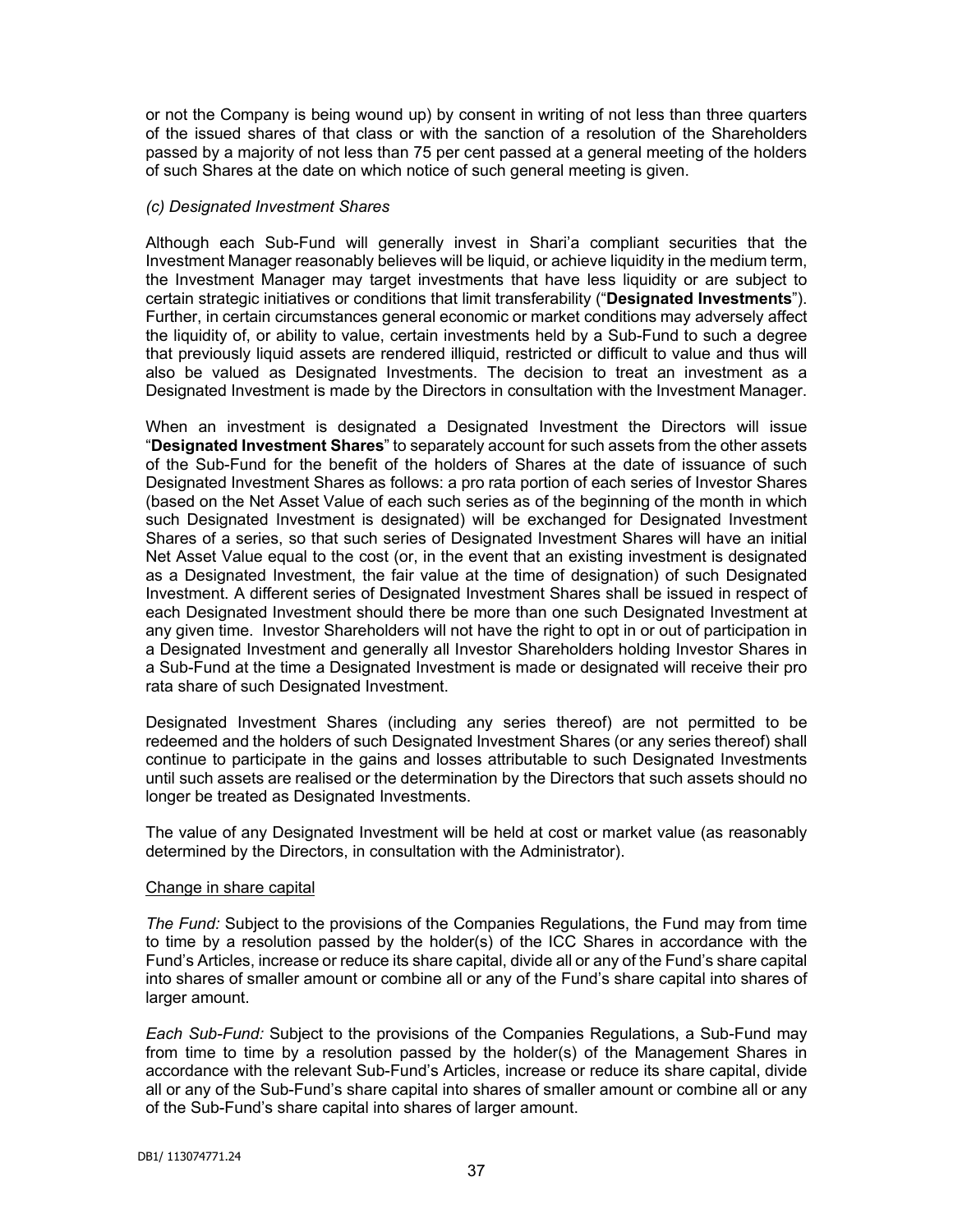# Transfer of Investor Shares

Subject to the restrictions set out in this section and under "Subscriptions" above, Investor Shares in each Sub-Fund are transferable by written instrument of transfer signed by (or in the case of a transfer by a body corporate, signed on behalf of or sealed by) the transferor and containing the name and address of the transferor and the transferee. The instrument of transfer shall be in such form as the Directors approve.

In the case of the death of any one of joint Shareholders, the survivor(s) will be the only person or persons recognised by the relevant Sub-Fund as having any title to the interest of the deceased joint Shareholder in the Investor Shares registered in the names of such joint Shareholders.

Shareholders wishing to transfer Investor Shares must sign the transfer in the exact name or names in which the Investor Shares are registered, indicate any special capacity in which they are signing and supply all other required details. The completed form of transfer, duly stamped if applicable, together with such other evidence as the Directors may reasonably require to show the right of the transferor to make the transfer, must be sent to the Administrator. The transfer shall take effect upon the registration of the transferee in the register of Shareholders. If the transferee is not already a Shareholder, he will be required to complete an application form.

The Directors may decline to register a transfer of Investor Shares for any reason.

### Notification of change of investor status

Shareholders are required to notify the Sub-Fund in which they hold Shares and the Administrator immediately in writing if at any time they become US Persons or hold Shares for the account or benefit of US Persons or if they become a Benefit Plan Investor as defined under ERISA or an Ineligible Applicant.

Any person who becomes aware that he is holding Shares in contravention of any of the above provisions and who fails to transfer or, where possible, redeem his Shares shall indemnify and hold harmless each of the Directors, the relevant Sub-Fund, the Investment Manager, the Administrator and the Shareholders from any claims, demands, proceedings, liabilities, damages, losses, costs and expenses directly or indirectly suffered or incurred by such person arising out of or in connection with the failure of such person to comply with his obligations pursuant to any of the above provisions.

### Legal implications of investment in a Sub-Fund

The main legal implications of the contractual relationship entered into for the purpose of investment in a Sub-Fund are as follows:

- (A) By submitting a subscription undertaking to the Administrator, the investor makes an offer to subscribe for Investor Shares which, once it is accepted by the Sub-Fund, has the effect of a binding contract. The terms of this contract are governed by the application form, read together with the Prospectus.
- (B) Upon the issue of Investor Shares, an investor becomes a member of the Sub-Fund, and the Articles of the Sub-Fund take effect as a statutory contract between the Shareholders and the relevant Sub-Fund.
- (C) The Articles of the Sub-Fund may only be amended by way of a special resolution in accordance with the provisions of the Companies Regulations 2015.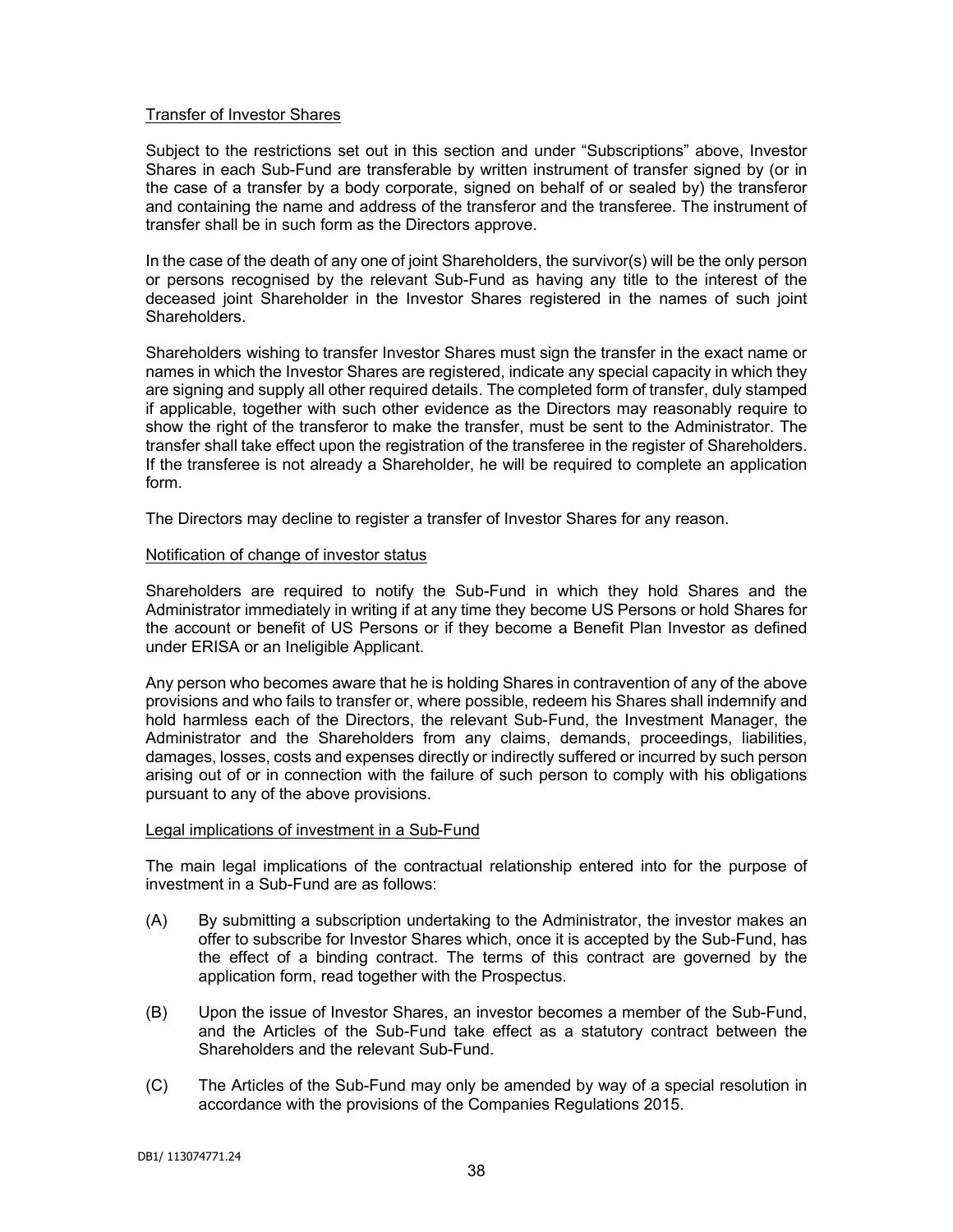- (D) Subject to any Side Arrangements and/or other separate contractual arrangements agreed to by a Shareholder with the Sub-Fund, a Shareholder's liability to the Sub-Fund will generally be limited to the amount, if any, unpaid on the Investor Shares held by that Shareholder.
- (E) The Articles of the Sub-Fund and the subscription undertaking are each governed by and construed in accordance with the laws as apply in the Abu Dhabi Global Market.
- (F) The rights and restrictions that apply to a Shareholder's Investor Shares may be modified and additional terms may be agreed with a Shareholder by way of Side Arrangements (subject to such terms being consistent with the Articles). In certain cases these Side Arrangements may be governed by the laws of a different jurisdiction. However, such Side Arrangements may not contravene the terms of the Articles of the Fund or the laws of the Abu Dhabi Global Market generally.

None of the agreements appointing the Investment Manager, the Administrator, the Custodian, the Auditor, the Legal Adviser or any Sub-Fund's other service providers provides for any third party rights for investors.

### Fair treatment of investors

As a general matter, the Directors owe certain fiduciary duties to each Sub-Fund which require them to, among other things, act in good faith and in what they consider to be the best interests of such Sub-Fund, and in doing so the Directors act in a manner that ensures the fair treatment of Shareholders. In exercising their discretions (including in determining to cause a Sub-Fund to enter into any Side Arrangements), the Directors will act in accordance with these fiduciary duties. This requires them to ensure that their actions (including, without limitation, in entering into Side Arrangements) do not result in the unfair treatment of Shareholders.

As a general matter of the laws of the Abu Dhabi Global Market, the Investment Manager owes a duty to the Fund and each Sub-Fund only and not directly to Shareholders.

Under Rule 12.2 of the Fund Rules, the Investment Manager must treat all Shareholders fairly. The Investment Manager ensures the fair treatment of Shareholders through its decisionmaking procedures and organisational structure which (i) identify any preferential treatment, or the right thereto, accorded to Shareholders and (ii) ensure that any such preferential treatment does not result in an overall material disadvantage to other Shareholders.

In addition, the Investment Manager monitors the terms of Side Arrangements entered into with Shareholders in relation to their investment in a Sub-Fund to seek to ensure the fair treatment of Shareholders. In so doing, the Investment Manager takes into consideration whether such Side Arrangements are in accordance with Side Arrangements previously entered into.

### Preferential treatment of investors

Any Shareholder may be granted preferential treatment in relation to the terms of its investment in a Sub-Fund by such Sub-Fund, the Investment Manager and/or any other service provider to the Sub-Fund.

The Sub-Funds and/or the Investment Manager may enter into Side Arrangements with certain investors that include terms that contain certain clarifications in respect of the relevant investor's investment in the relevant Sub-Fund and/or grant that investor preferential treatment or the right thereto.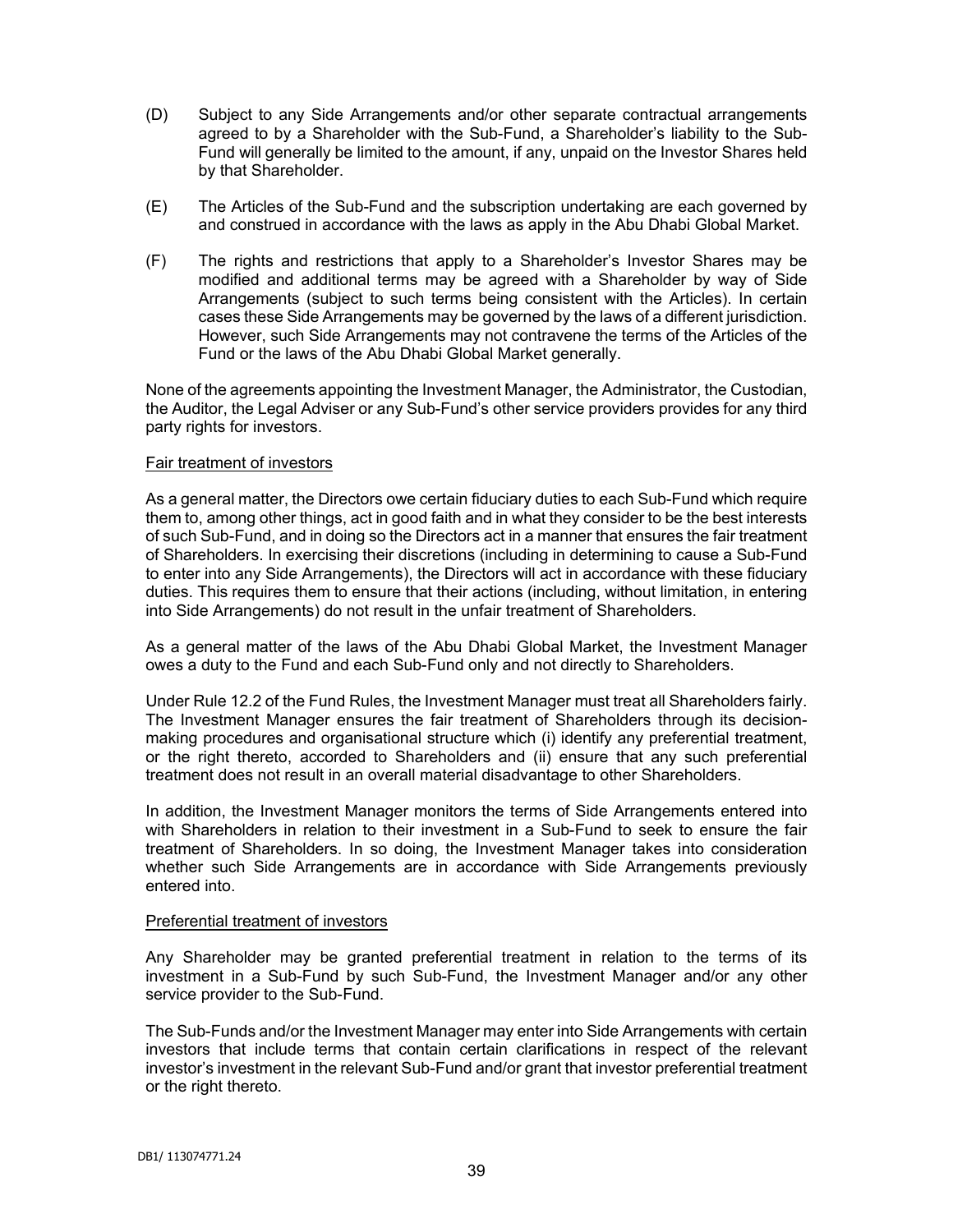Notwithstanding the foregoing, there shall be no special economic preference in relation to distribution of profit or in the redemption or liquidation proceeds provided to certain Shareholders to the exclusion of other Shareholders in any Sub-Fund that complies with the principles of Shari'a.

### Directors' interests

The interests of the Directors and their interests in companies associated with the management, administration, promotion and marketing of each Sub-Fund and the Shares are set out below:

- (A) Each of the Directors is also a director of other investment funds and vehicles whose assets are managed by the Investment Manager and its affiliates.
- (B) There are no existing or proposed service agreements between any Sub-Fund and any of the Directors.
- (C) No shareholding qualification for Directors is required under the laws of the Abu Dhabi Global Market. The Directors or companies of which they are officers or employees, including the Investment Manager, may, however, subscribe for Shares. Their applications for Shares will rank equally with all other applications.
- (D) Save as disclosed herein, no Director has any interest, direct or indirect, in the promotion of or in any assets which are proposed to be acquired, disposed of by or leased to any Sub-Fund and no Director has a material interest in any contract or arrangement entered into by a Sub-Fund which is unusual in nature or conditions or significant in relation to the business of a Sub-Fund, nor has any Director had such an interest since each Sub-Fund was incorporated.

### Directors' remuneration

The Articles of each Sub-Fund provide that the remuneration of the Directors in respect of services rendered or to be rendered to such Sub-Fund shall be determined from time to time by a resolution of the Directors. The Directors may also be paid all travelling, hotel and other expenses properly incurred by them in attending and returning from meetings of the Directors or any committee of the Directors or general meetings of the Sub-Fund or in connection with the business of such Sub-Fund.

### Transactions with Directors

- (A) No agreement or transaction between a Sub-Fund and one or more of its Directors or any person in which any Director has a financial interest or to whom any Director is related, including as a director of that other person, is void or voidable for that reason only or by reason only that the Director is present at the meeting of Directors or at the meeting of the committee of Directors that approves the agreement or transaction, or that the vote or consent of that Director is counted for that purpose, provided that the material facts of the interest of each relevant Director in the agreement or transaction, and his interest in or relationship to any other party to the agreement or transaction, are disclosed in good faith to or known by the other Directors.
- (B) A Director who has an interest in any particular business to be considered at a meeting of the Directors or Shareholders may be counted for the purpose of determining whether the meeting is duly constituted.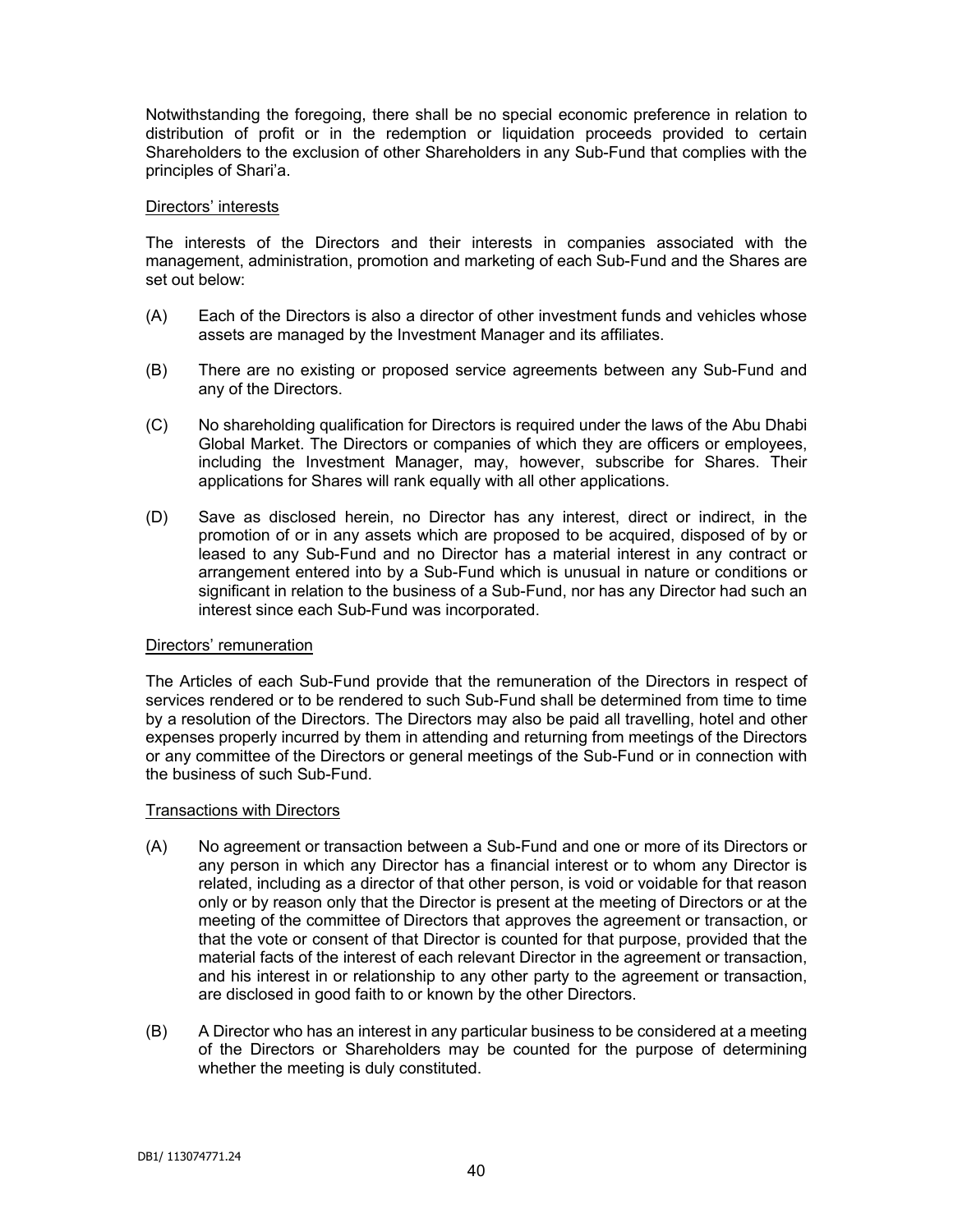# Retirement of Directors

There is no provision for the retirement of Directors on their attaining a certain age and the Articles do not provide for retirement of Directors by rotation.

### **Meetings**

The Directors may convene meetings of each Sub-Fund at such time and in such manner and place as the Directors consider necessary or desirable, and they shall convene such a meeting upon the written request of Shareholders holding not less than 5 per cent of the paid up capital of the Sub-Fund. At least fourteen clear days' notice specifying the place, day and time of the meeting and the general nature of the business to be transacted shall be given. No business shall be transacted at any meeting of Shareholders unless a quorum is present. A quorum shall (if the Sub-Fund has more than one Shareholder) consist of at least two Shareholders entitled to attend and vote at the meeting present in person or by proxy. If within 30 minutes from the time appointed for the meeting a quorum is not present, the meeting, if convened upon the request of the Shareholders, shall be dissolved; in any other case it shall stand adjourned to the same day in the next week. If at such adjourned meeting a quorum of two Shareholders entitled to attend and vote at the meeting present in person or by proxy is not present within thirty minutes from the time appointed for the meeting, the Shareholders present shall be a quorum.

Shares carry voting rights as specified above. The vote of the person first named in the register of Shareholders shall be accepted as the vote of joint Shareholders, to the exclusion of the votes of the other joint holders. Votes may be cast in person or by proxy.

#### Directors and Officers Insurance

- (A) The Directors shall have the power to purchase and maintain insurance for or for the benefit of any persons who are or were at any time Directors or Officers of the Fund and any Sub-Fund, including (without prejudice to the generality of the foregoing) insurance against any liability incurred by such persons in respect of any act or omission in the actual or purported execution and/or discharge of their duties and/or in the exercise or purported exercise of their powers and/or otherwise in relation to their duties, powers or offices in relation to the Fund and any Sub-Fund.
- (B) Subject to paragraph (C) below, but without prejudice to any indemnity to which any person referred to in this paragraph (B) may otherwise be entitled, each Sub-Fund may indemnify a relevant director or other officer (excluding any auditor) of such Sub-Fund or of an associated company out of such Sub-Fund's assets against any liability sustained or incurred by such person in or about their activities for and/or on behalf of such Sub-Fund, unless such action or omission results from such person's fraud, willful default or gross negligence (as ultimately determined by a court of competent jurisdiction).
- (C) Subject to the Companies Regulations, each Sub-Fund may provide any relevant director or other officer (excluding any auditor) of such Sub-Fund or of an associated company with funds to meet expenditure incurred or to be incurred by him or her in connection with any proceedings or application relating to a liability referred to in paragraph (B) above and otherwise may take any action to enable any such person to avoid incurring such expenditure.
- (D) The Articles do not authorise any indemnity which would be prohibited or rendered void by any provision of the Companies Regulations or by any other provision of law.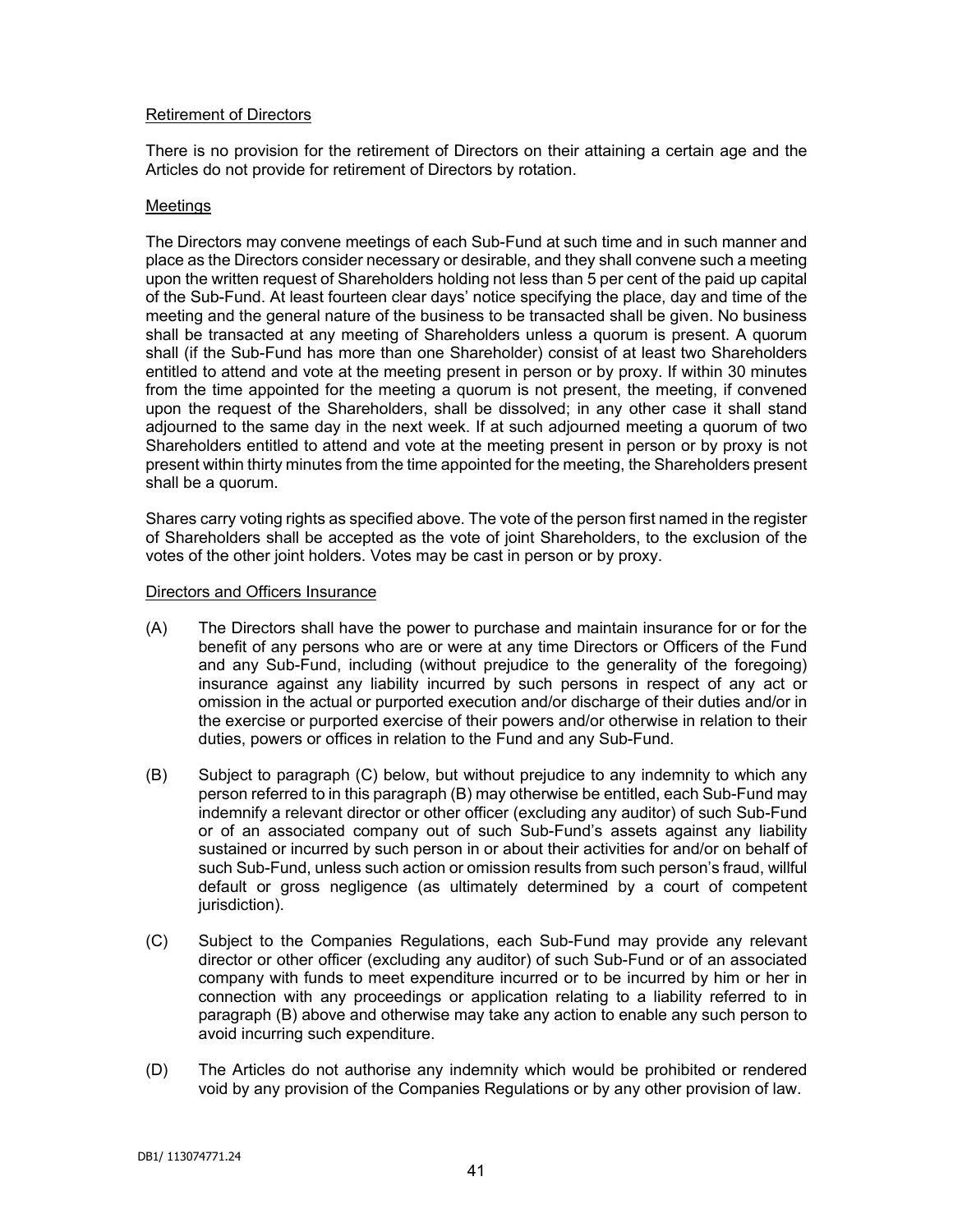For the purposes of the foregoing, companies are associated if one is a subsidiary of the other or both are subsidiaries of the same body corporate; and a "relevant director" means any director or former director of a Sub-Fund or an associated company.

### Other Service Providers

## *Auditor*

Each Sub-Fund will enter into an engagement letter with Deloitte & Touche (M.E.) LLP (the "**Auditor**"), whereby the Auditor agrees to provide annual audit services to such Sub-Fund and to audit the Sub-Fund's financial statements.

# *Legal Adviser*

Morgan, Lewis & Bockius LLP is legal adviser to the Investment Manager, the Fund and each Sub-Fund as to matters of UAE law and the laws of the ADGM. In connection with the offering of Shares and subsequent advice to the Fund, and, where applicable, the Investment Manager, Morgan, Lewis & Bockius LLP has not been representing or will represent investors in any Sub-Fund in that capacity.

# *Counterparties, Brokers and Execution and Settlement Agents*

A list of each Sub-Fund's trading counterparties, brokers and execution and settlement agents is available from the Investment Manager.

# Material contracts

The following contracts, not being contracts entered into in the ordinary course of business, have been entered into by the each Sub-Fund, prior to the date of this Prospectus and are, or may be, material:

- (A) An Investment Management Agreement 3 August 2020 between (1) the Fund, (2) each Sub-Fund and (3) the Investment Manager whereby each Sub-Fund appoints the Investment Manager, subject to the overall control and supervision of the Directors, to manage the Sub-Fund in accordance with the Sub-Fund's Articles and this Prospectus. The Investment Management Agreement will continue in force until terminated by any party on 90 days' notice in writing to the other parties. It may be terminated forthwith by any party on immediate written notice if another party commits any material breach of its obligations and fails to remedy the breach within 30 days of receipt of written notice requiring the same, or if any other party is dissolved or otherwise enters into insolvency proceedings. The Investment Manager and its shareholders, partners, directors, officers, employees, agents, advisors and affiliates (the "**Indemnified Persons**") will not be liable for any loss suffered by any Sub-Fund in connection with the performance or non-performance by it of its obligations and duties under the Investment Management Agreement in the absence of gross negligence, wilful default or fraud (as ultimately determined by a court of competent jurisdiction) on the part of such Indemnified Person. Each Sub-Fund has agreed to indemnify each Indemnified Person against all liabilities incurred by or asserted against it in the performance of its obligations and duties in respect of such Sub-Fund under the Investment Management Agreement other than liabilities arising out of the gross negligence, wilful default or fraud on the part of such Indemnified Person. The satisfaction of any indemnification obligation shall be from and limited to the assets of the relevant Sub-Fund.
- (B) An Administration Agreement dated 12 August 2020 between (1) the Administrator and (2) the Investment Manager, in respect of each Sub-Fund, whereby the Administrator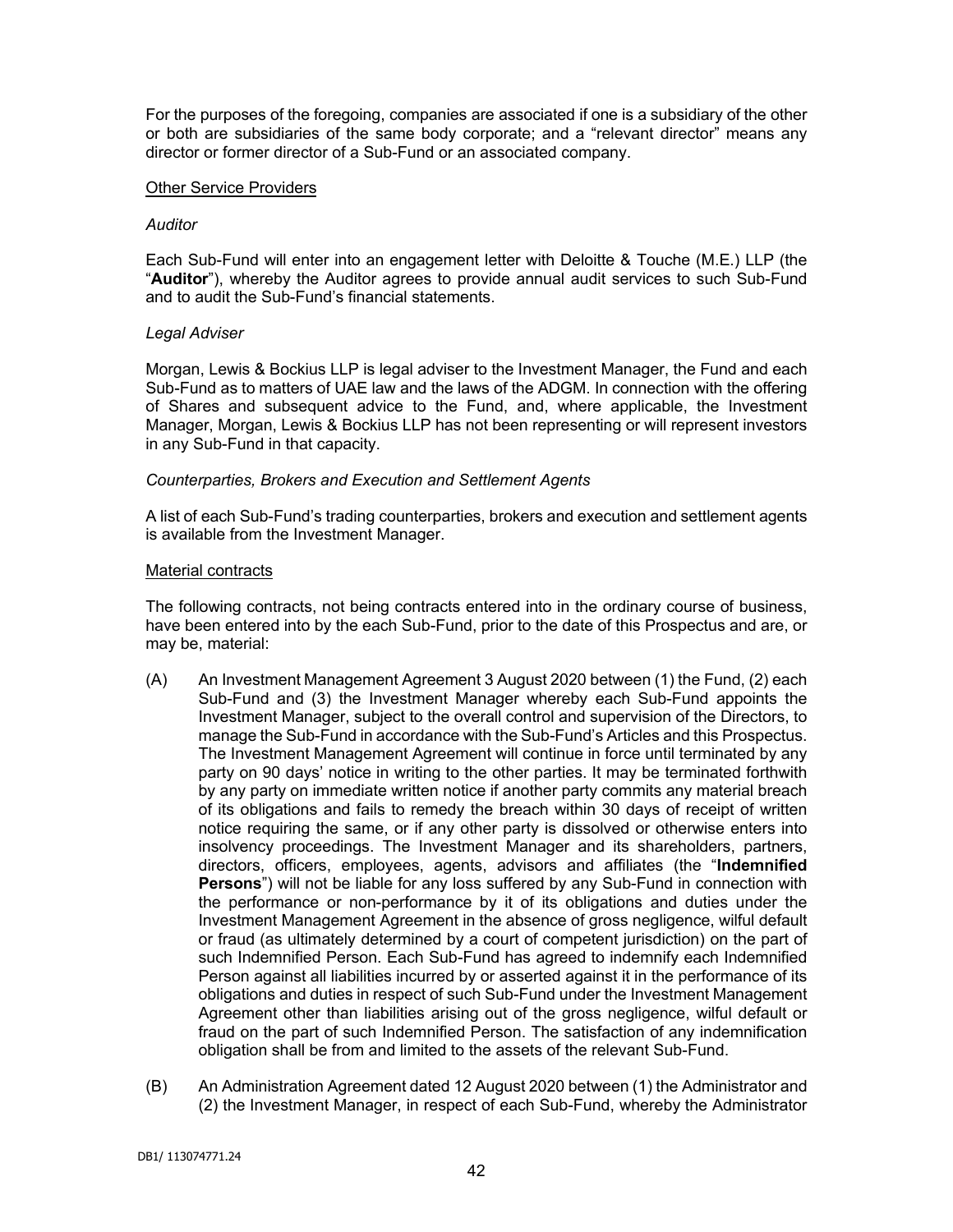has agreed to administer the day to day operations and business of each Sub-Fund, including processing subscriptions and redemptions, maintaining books and records, disbursing payments, and any other matters usually performed for the administration of a fund. The Administrator has also been appointed by the Investment Manager and each Sub-Fund to calculate the Net Asset Value of each Sub-Fund and the Net Asset Value per Share of each Class of each Sub-Fund. Each Sub-Fund has agreed to indemnify the Administrator and hold it harmless from and against all liabilities, damages, costs, claims and expenses (including and without limitation reasonable legal fees and amounts reasonably incurred in settlement with the agreement of each Sub-Fund, such agreement not to be unreasonably withheld) incurred by the Administrator, its directors, officers, employees, servants, or agents in the performance of any of their individual obligations or duties under the Administration Agreement (including and without limitation complying with instructions given to the Administrator by or on behalf of the relevant Sub-Fund) save where such liabilities, damages, costs, claims and expenses arise from the Administrator's own gross negligence, wilful misconduct, default, fraud, bad faith or breach of the Administration Agreement. The Administrator shall exercise reasonable care in the performance of its duties under the Administration Agreement and shall not be liable for any loss of any nature whatsoever suffered by the Investment Manager or the relevant Sub-Fund in connection with the performance by the Administrator of its obligations under the Administration Agreement, except a loss resulting directly from gross negligence, wilful misconduct, default, fraud, bad faith or breach of the Administration Agreement on the part of the Administrator in the performance of its obligations and duties under the Administration Agreement. The Administration Agreement may be terminated by any party by an instrument in writing delivered or posted, postage pre-paid to the other party, such termination to take effect upon the expiration of 90 days from receipt of such notice. A party shall be entitled to terminate with immediate effect in certain circumstances including should any party commit any material breach of the provisions of the Administration Agreement and fail to remedy such breach within 30 days of the nonbreaching party's written notification thereof, or in the event a party has become insolvent or gone into liquidation (other than a voluntary liquidation for the purpose of reconstruction or amalgamation forthwith to be carried into effect).

- (C) A Custody Agreement dated 3 August 2020 between (1) the Investment Manager and (2) First Abu Dhabi Bank.
- (D) A directors and officers liability insurance policy.
- (E) A compliance agreement dated 11 August 2020 between the (1) Investment Manager and (2) Vistra (Middle East) Ltd.

#### Winding up

Each Sub-Fund may voluntarily commence to wind up and dissolve either by a special resolution of the Management Shareholders or a resolution of the Directors to that effect.

#### Documents available for inspection

Copies of the Prospectus, the Articles of Association of each Sub-Fund and the latest annual report of each Sub-Fund may be obtained, free of charge, upon request of a Shareholder in such Sub-Fund at the registered office of such Sub-Fund.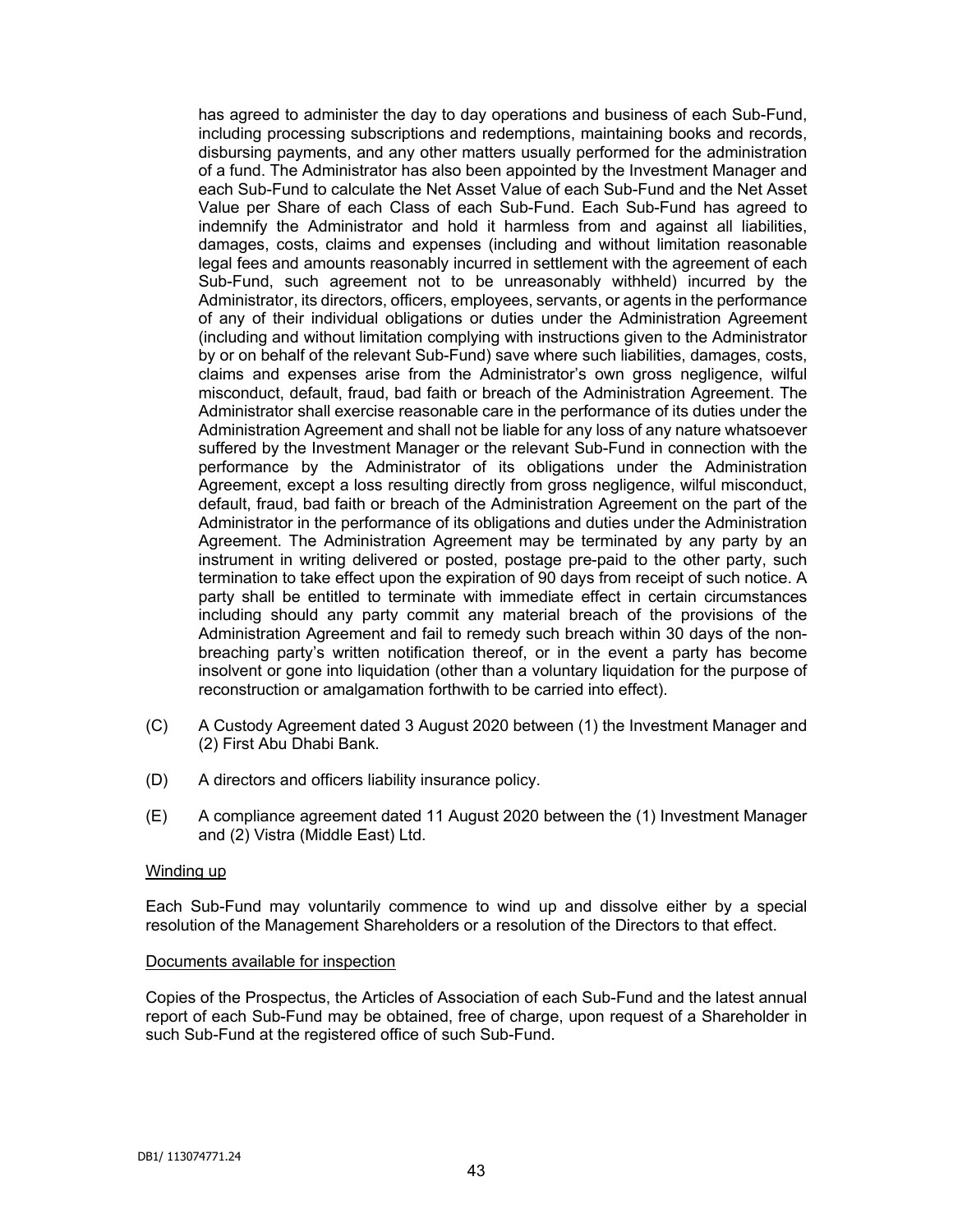### **CONFLICTS OF INTEREST**

There may be occasions when the Investment Manager and/or its affiliates may encounter potential or actual conflicts of interest in connection with the Sub-Funds. The Funds can give no assurance that conflicts of interest will be resolved in favour of the Investor Shareholders. Whenever an actual conflict of interest exists or arises the Investment Manager will endeavour to ensure that it is resolved fairly and may take such actions as may be necessary or appropriate to diminish or avoid the conflict. **By acquiring Investor Shares, each Investor Shareholder will be deemed to have acknowledged the existence of such actual and potential conflicts of interest, to have consented thereto, and to have waived any claim in respect of the existence of any such conflict of interest. The discussion below enumerates certain potential conflicts of interest but does not purport to be a complete list of all potential conflicts of interest involved in an investment in the Sub-Funds.**

The Directors, the Investment Manager, the Custodian, the Compliance Officer and the Administrator, and any of their affiliates and any person connected to them, will from time to time act as director, manager, distributor, investment manager, custodian, registrar, broker, administrator, investment advisor or dealer in relation to, or be otherwise involved in, investment funds other than the Fund or a Sub-Fund which have similar objectives to those of, or invest in similar securities to those held by, a Sub-Fund. It is, therefore, possible that any of them or their respective partners, shareholders, members, directors, officers, agents or employees may, in the course of business, have potential conflicts of interest with a Sub-Fund. Each will, at all times, have regard in such event to its obligations to each Sub-Fund and will endeavour to ensure that such conflicts are resolved fairly. In addition, subject to applicable law, any of the foregoing may deal, as principal or agent, with each Sub-Fund, provided that such dealings are carried out as if effected on normal commercial terms negotiated on an arm's length basis.

The Investment Manager and any of its affiliates or any persons connected with them may invest in, directly or indirectly, or manage or advise other investment funds or accounts (including, but not limited to, investment funds and accounts which may have different liquidity and other rights) which invest in assets which may also be purchased or sold by a Sub-Fund. None of the Investment Manager nor any of its affiliates or any person connected with them is under any obligation to offer investment opportunities of which any of them becomes aware to a Sub-Fund or to account to a Sub-Fund in respect of (or share with a Sub-Fund or inform a Sub-Fund of) any such transaction or any benefit received by any of them from any such transaction, but will allocate such opportunities on an equitable basis between a Sub-Fund and other clients.

The Investment Manager may, without notice to the Investor Shareholders, effect transactions in which the Investment Manager or an affiliate, or another client of the Investment Manager or an affiliate, has, directly or indirectly, a material interest or a relationship of any description with another party in such transaction. It is the policy of the Investment Manager that all conflicts of interest are identified, mitigated and where it determines necessary disclosed to Investor Shareholders. In particular, a Sub-Fund may acquire interests directly or through the secondary market in another investment vehicle managed by the Investment Manager or its affiliates (other than any other Sub-Fund of the Fund), or in one or more of the investments then held directly or indirectly by such an investment vehicle. If a Sub-Fund invests in an underlying investment fund established or managed by the Investment Manager or its affiliates, investors in the Sub-Fund will generally pay the fees (including management fee and performance fee) and expenses of the Sub-Fund and will also indirectly pay the fees and expenses of such underlying investment fund established or managed by the Investment Manager or its affiliates.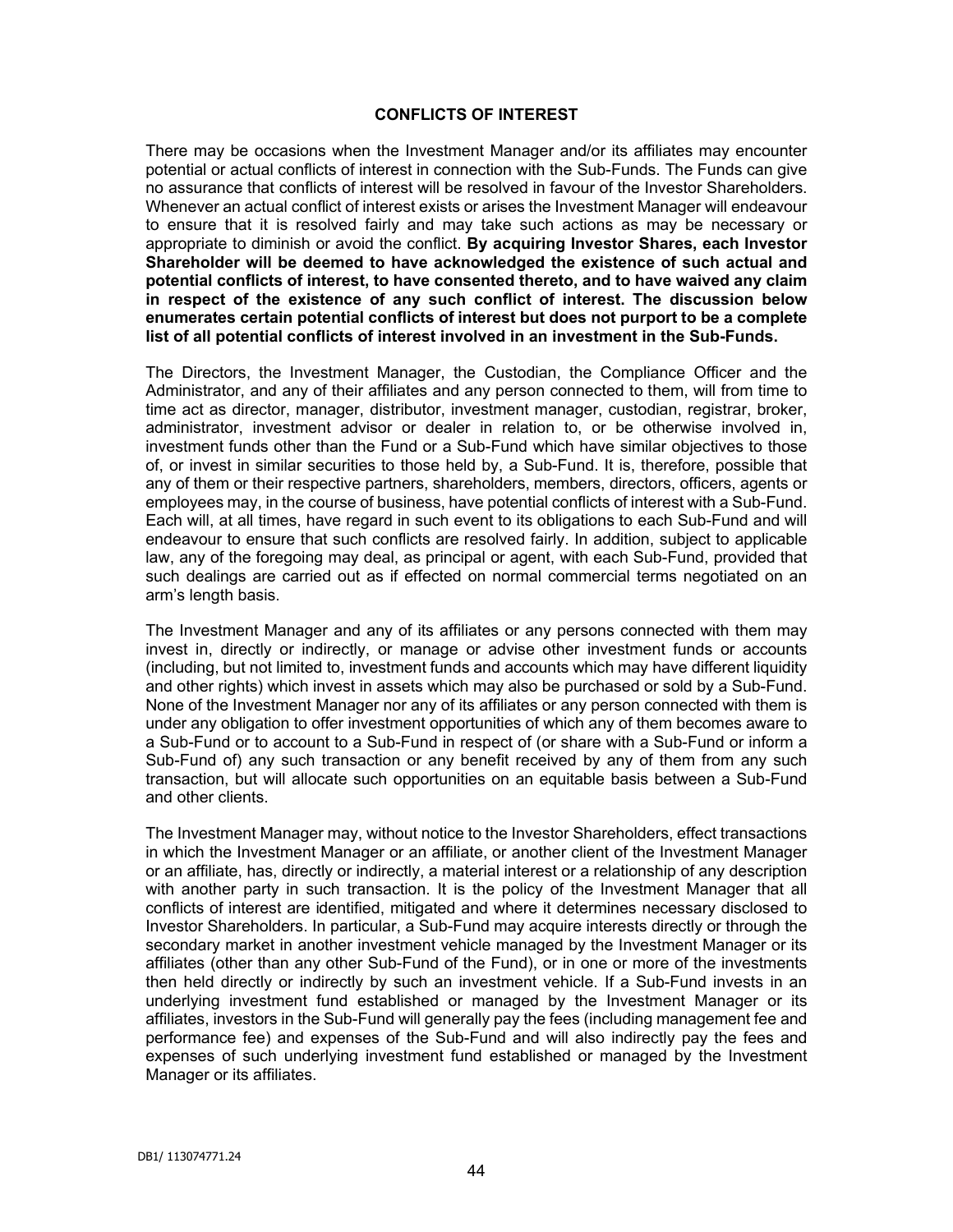In addition, if a Sub-Fund invests in an underlying investment fund established or managed by the Investment Manager or its affiliates, or if another client of the Investment Manager or its affiliates is (or proposes) to directly or indirectly acquire or dispose of an interest in the Sub-Fund, the Investment Manager or its affiliates (as applicable) might have a potentially conflicting division of loyalties and responsibilities in respect of such underlying investment fund, other clients and the Sub-Fund and certain other conflicts of interest would be inherent in the situation. There can be no assurance that the interests of the Sub-Fund would not be subordinated to those of the underlying investment fund or to those of the other clients of the Investment Manager or its affiliates or to other interests of the Investment Manager or its affiliates.

Orders for investment funds and accounts pursuing an investment strategy similar to that of a Sub-Fund may occur contemporaneously. There is no specific limit under the Investment Management Agreement as to the number of investment funds and accounts which may be managed or advised by the Investment Manager or any of its affiliates or any persons connected with them. The Investment Manager may vary the investment strategy or approach employed on behalf of each Sub-Fund from that used for other clients. No assurance can be given that the results of the trading by the Investment Manager on behalf of each Sub-Fund will be similar to those of other funds and/or accounts concurrently managed by it. It is possible that such funds and accounts and any additional funds and accounts to which the Investment Manager provide such services in the future may compete with each Sub-Fund for the same or similar positions in the markets.

The Investment Manager will have a conflict of interest between its responsibility to maximise profits from trading, and the possible desire of the Investment Manager to avoid taking risks that might reduce the Net Asset Value and consequently reduce the Management Fee. Conversely, the fact that the Performance Fee is based on the performance of a Sub-Fund may create an incentive for the Investment Manager to cause a Sub- Fund to make investments that are more speculative than would be the case in the absence of performancebased fees. In addition, because the Performance Fee is calculated on a basis which includes unrealised appreciation, it may be greater than if such compensation were based solely on realised gains However, this incentive may be tempered by the fact that losses will reduce a Sub-Fund's performance and thus the Performance Fee. Because the Investment Manager will provide valuations of illiquid and hard to value assets to the Administrator in connection with the calculation of Net Asset Value, the Investment Manager will have a conflict of interest between its responsibility to provide fair valuation advice to the Administrator and its interest in maximising the Net Asset Value and thus maximising the Management Fee and Performance Fee.

Investor Shareholders may have conflicting investment, tax or other interests with respect to their investments in one or more Sub-Funds. The conflicting interests of individual Investor Shareholders may relate to or arise from, among other things, the nature of Investments made by the Sub- Funds, the structuring or the acquisition of investments, the timing of disposition of investments, and the tax status of each of the Investor Shareholders. As a consequence, conflicts of interest may arise in connection with decisions made by the Investment Manager, including with respect to the nature or structuring of investments, which may be more beneficial for one Investor Shareholder than for another Investor Shareholder. In selecting and structuring investments appropriate for each Sub-Fund, the Investment Manager will consider the investment and tax objectives of the Shareholders as a whole, and not the investment, tax, or other objectives of any Investor Shareholder individually.

The Investment Manager shall determine the manner in which any voting rights, rights to consent to corporate actions, conversion rights, subscription rights, tender rights, appraisal rights and any other rights pertaining to any portfolio securities held by each Sub-Fund shall be exercised.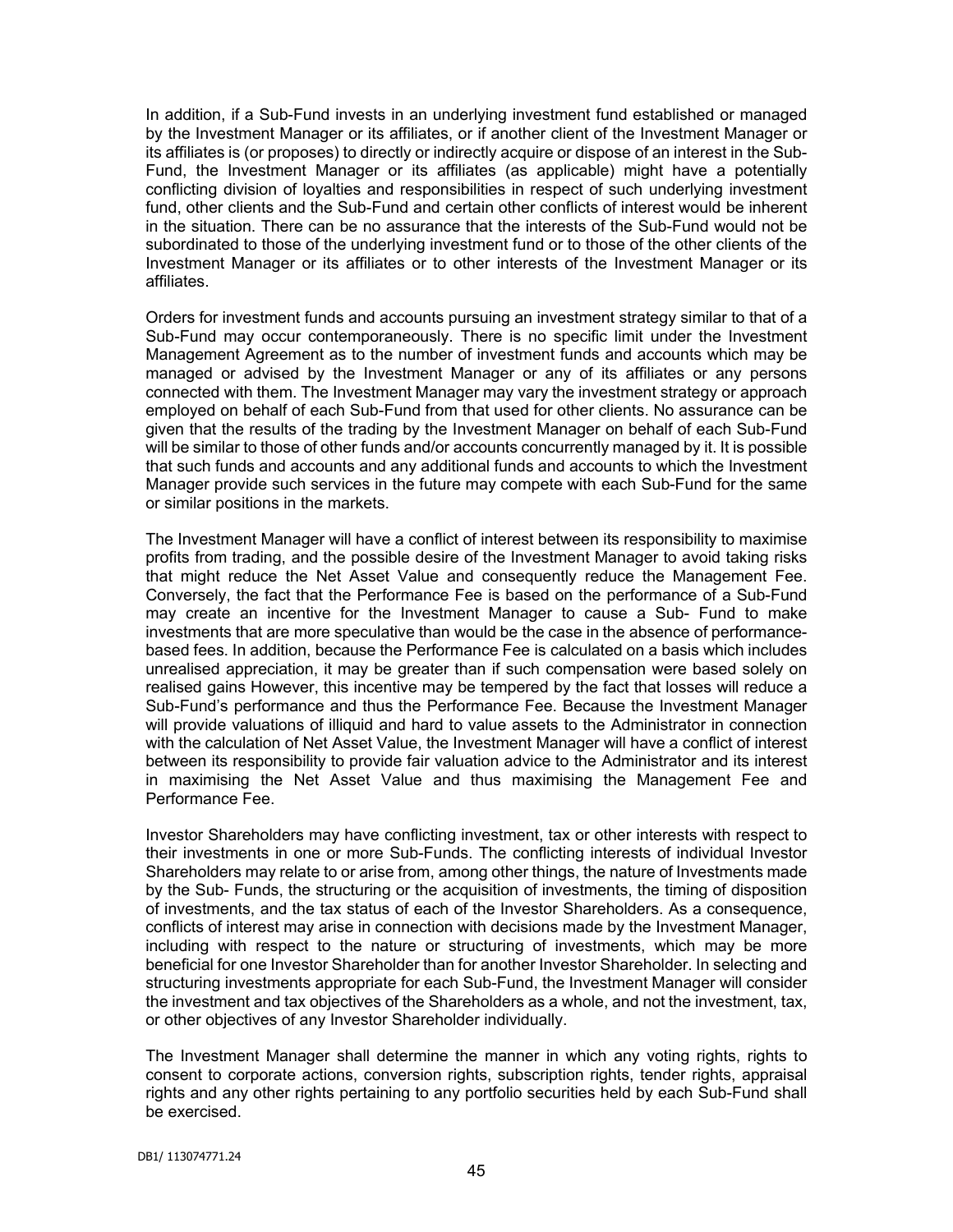Documents relating to the Sub-Funds, including the subscription undertaking to be completed by each investor as well as this Prospectus, the Articles of the Fund and each Sub-Fund and the Investment Management Agreement are detailed and often technical in nature. Morgan, Lewis & Bockius LLP acts as international legal counsel to the Fund, each Sub-Fund and the Investment Manager and represents the interests solely of the Fund, each Sub-Fund and the Investment Manager (as applicable) and will not represent the interests of any Investor Shareholder. No independent counsel has been retained to represent the Investor Shareholders. Accordingly, each prospective Investor Shareholder is recommended to consult with its own legal counsel before investing in a Sub-Fund. Finally, in advising as to matters of law (including matters of law described in this Prospectus), legal counsel has relied, and will rely, upon representations of fact made by the Investment Manager and other persons in this Prospectus and other documents. Such advice may be materially inaccurate or incomplete if any such representations are themselves inaccurate or incomplete, and legal counsel generally will not undertake independent investigation with regard to such representations. Morgan, Lewis & Bockius LLP is not responsible for any acts or omissions of the Investment Manager, the Fund or any Sub-Fund (including their compliance with any guidelines, policies, restrictions or applicable law, or the selection, suitability or advisability of their investment activities) or any administrator, accountant, custodian, prime broker or other service provider to the Investment Manager, the Fund or any Sub-Fund.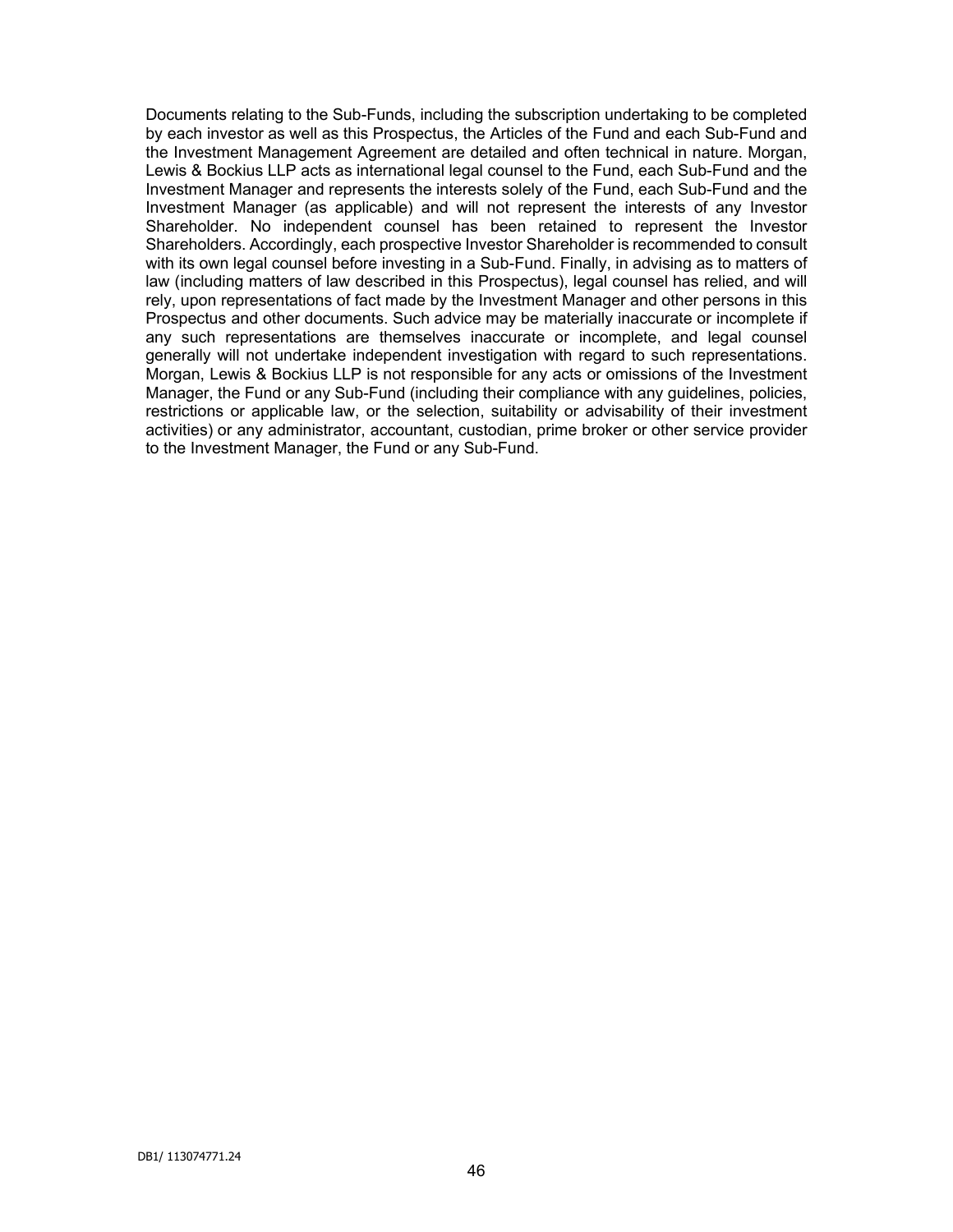# **TAXATION**

The following is based on each Sub-Fund's understanding of certain aspects of the law and practice currently in force in the jurisdictions outlined below. There can be no guarantee that the tax position or proposed tax position at the date of this Prospectus or at the time of an investment will endure indefinitely.

#### Abu Dhabi Global Market

No taxes currently apply to the holders of the Shares in the ADGM, including dividend tax, capital gains tax, stamp duty or other tax, save for Value Added Tax that may be applicable.

As a cell of an incorporated cell company domiciled in the ADGM, each Sub-Fund is subject to a zero rate of corporate income tax for 50 years commencing from the date of establishment of the ADGM, including the income tax relating to each Sub-Fund's business operations in the ADGM. This zero tax rate also applies to transfers of assets, profits or salaries in any currency to any party outside the ADGM for 50 years beginning from the date of establishment of the ADGM.

#### Other Jurisdictions

Income and capital gains received by each Sub-Fund from sources outside the Abu Dhabi Global Market may give rise to withholding or other taxes imposed by other jurisdictions.

#### General

The receipt of dividends (if any) by Shareholders, the redemption, exchange, redesignation or transfer of Shares and any distribution on a winding-up of any Sub-Fund may result in a tax liability for the Shareholders according to the tax regime applicable in their various countries of residence, citizenship or domicile. Shareholders resident in or citizens of certain countries which have anti-offshore fund legislation may have a current liability to tax on the undistributed income and gains of a Sub-Fund. The Directors, the Fund, each Sub-Fund, each of the Fund's agents and each Sub-Fund's Agent shall have no liability in respect of the individual tax affairs of Shareholders.

**THE TAX AND OTHER MATTERS DESCRIBED IN THIS PROSPECTUS DO NOT CONSTITUTE, AND SHOULD NOT BE CONSIDERED AS, LEGAL OR TAX ADVICE TO PROSPECTIVE INVESTORS. PROSPECTIVE INVESTORS SHOULD CONSULT LEGAL AND TAX ADVISORS IN THE COUNTRIES OF THEIR CITIZENSHIP, RESIDENCE AND DOMICILE TO DETERMINE THE POSSIBLE TAX OR OTHER CONSEQUENCES OF PURCHASING, HOLDING AND REDEEMING SHARES UNDER THE LAWS OF THEIR RESPECTIVE JURISDICTIONS.**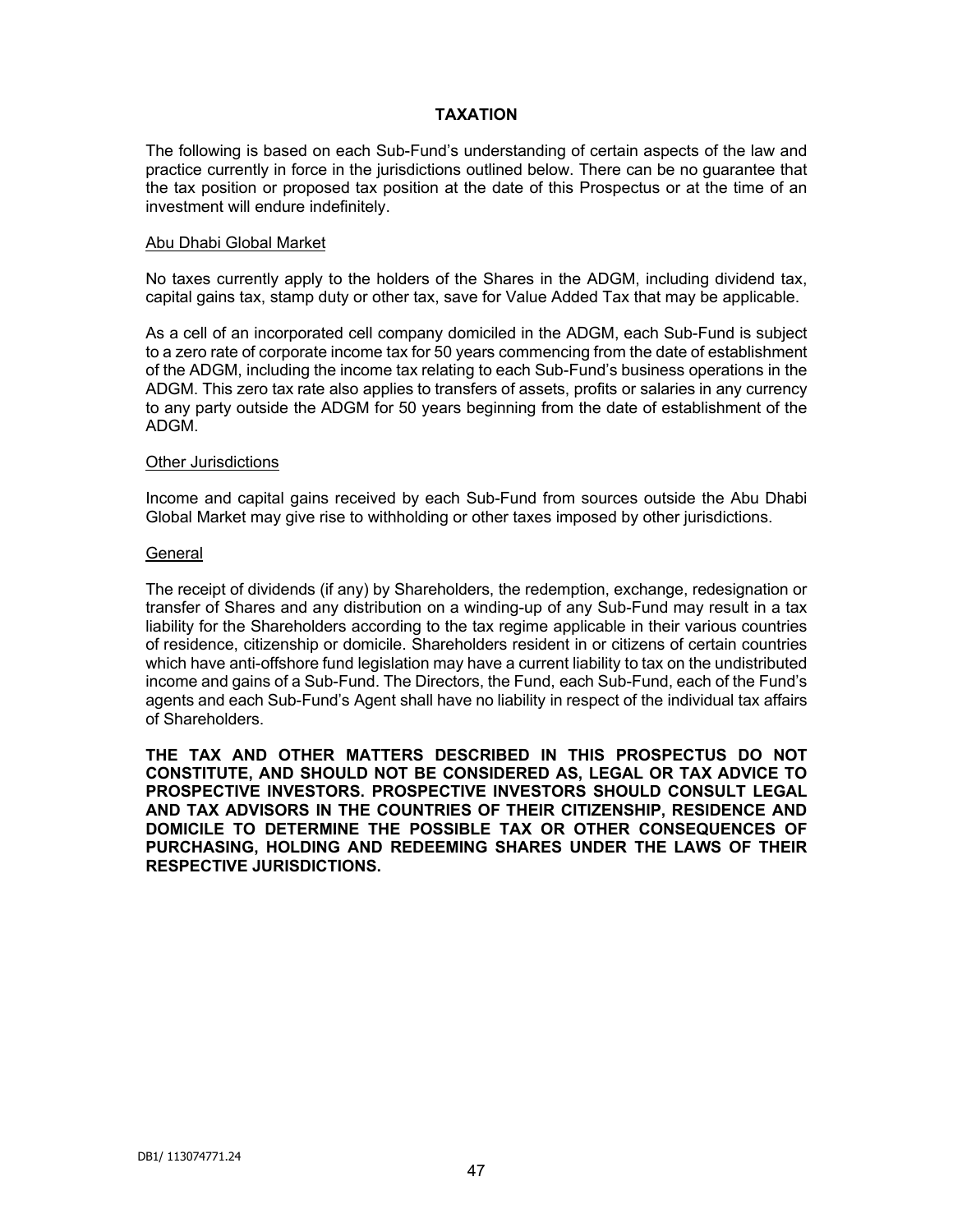## **RISK FACTORS**

The nature of each Sub-Fund's investments involves certain risks and each Sub-Fund utilises investment techniques (such as leverage, short selling and the use of derivatives) which may carry additional risks. An investment in Shares therefore carries substantial risk and is suitable only for persons which can assume the risk of losing their entire investment.

This list of risk factors does not purport to be complete. Nor does it purport to be an entire explanation of the risks involved in an investment in a Sub-Fund. A potential investor should read this Prospectus in its entirety as well as consult with its own legal, tax and financial advisors before deciding to invest in a Sub-Fund. Additional risk factors in respect of a particular Sub-Fund may be included in the relevant Sub-Fund Particulars.

Prospective investors should consider, among others, the following factors before subscribing for Shares:

#### General Investment Risks

### *Middle East Securities Markets*

The stock exchanges and markets in the Middle East have experienced significant fluctuations in the prices of securities, and no assurance can be given that such volatility will not continue in the future. Certain governing bodies of stock exchanges can impose restrictions on trading in certain securities, limitations on price movements and margin requirements. The securities markets in the Middle East are undergoing a period of growth and change which may lead to difficulties in the settlement and recording of transactions and in interpreting and applying the relevant regulations. Certain regulatory authorities have only recently been given the power and duty to prohibit fraudulent and unfair trade practices relating to securities markets, including insider trading and market abuse, and to regulate substantial acquisitions of shares and takeovers of companies. Accordingly, the regulation of unfair trade practices may not be as efficient as in more developed countries as these practices are less well understood or not regulated as effectively. Certain securities markets in the Middle East are not subject to such restrictions. A disproportionately large percentage of market capitalisation and trade volume in the stock exchanges and markets in the Middle East is represented by a relatively small number of issuers. Significant delays have been common in settling trades on certain stock exchanges and registering transfers of securities.

### *Business Risk*

There can be no assurance that each Sub-Fund will achieve its investment objective. The investment results of each Sub-Fund are reliant upon the success of the Investment Manager which has limited operating history by which to evaluate its likely future performance, although the principals of the Investment Manager have substantial experience in selecting, evaluating and monitoring the types of investment to be made by each Sub-Fund.

### *Economic Conditions*

The success of any investment activity is affected by general economic conditions, which may affect the level and volatility of interest rates and inflation rates, and the liquidity of the markets for both equities and interest-rate-sensitive securities. Certain market conditions, including unexpected volatility or illiquidity in the markets in which a Sub-Fund directly or indirectly holds positions, could impair a Sub-Fund's ability to achieve its objectives and/or cause it to incur losses. None of these conditions are within the control of any Sub-Fund and no assurances can be given that a Sub-Fund will anticipate these developments.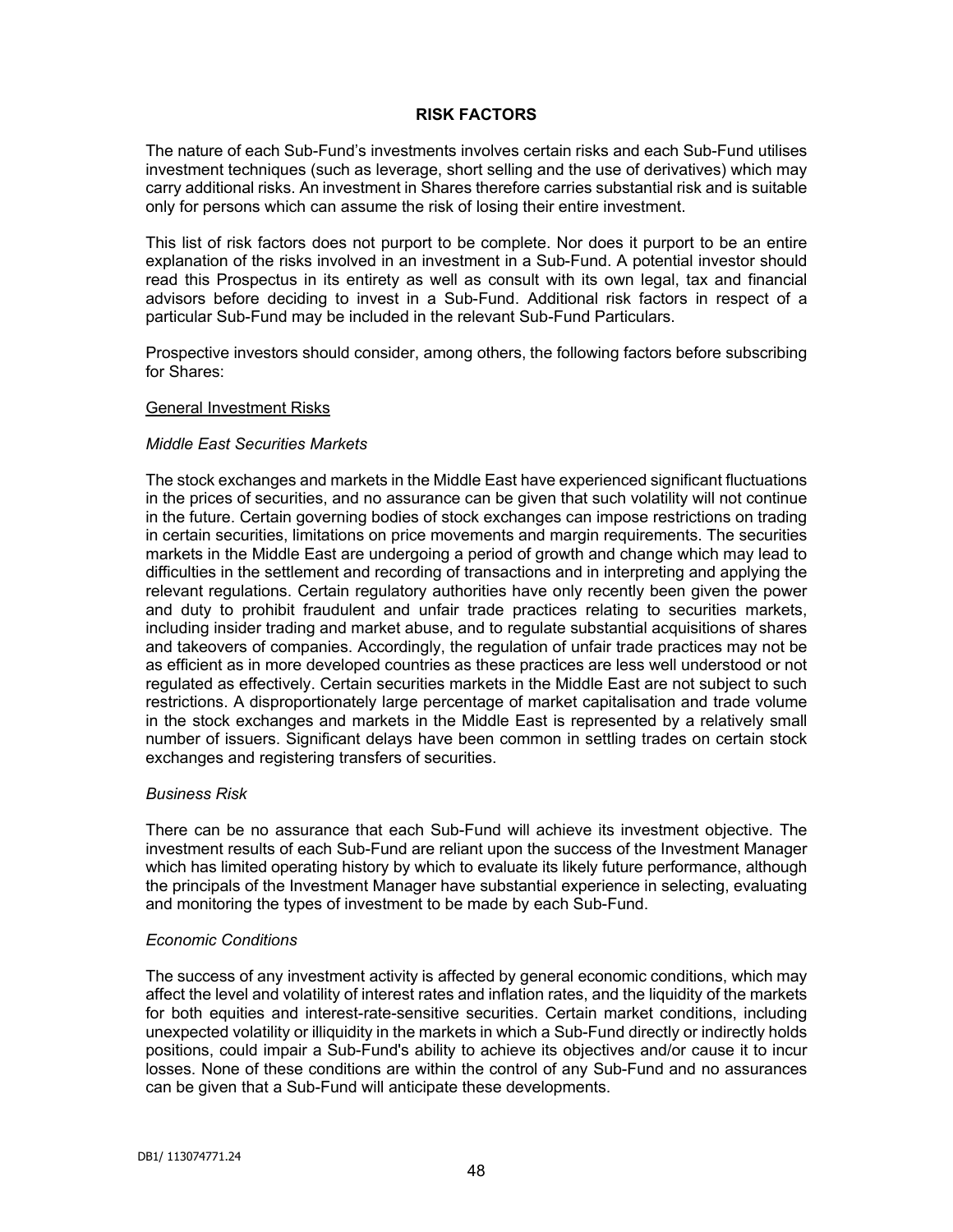# *Regulatory Risks*

Legal, tax and regulatory changes could occur during the term of each Sub-Fund that may adversely affect it. The regulatory environment for funds in the Middle East is evolving, and changes in the regulation of alternative investment funds may adversely affect the value of investments held by each Sub-Fund and the ability of each Sub-Fund to obtain the leverage it might otherwise obtain or to pursue its trading strategies. In addition, the securities and futures markets are subject to comprehensive statutes, regulations and margin requirements. The regulation of derivatives transactions and funds that engage in such transactions is an evolving area of law and is subject to modification by government and judicial action. The effect of any future regulatory change on a Sub-Fund could be substantial and adverse.

# *Epidemics and Other Health Risks*

Many countries have experienced outbreaks of infectious illnesses in recent decades, including swine flu, avian influenza, SARS and the 2019-nCoV (the "**Coronavirus**"). In December 2019, an initial outbreak of the Coronavirus was reported in Hubei, China. Since then, a large and growing number of cases have been confirmed around the world and the World Health Organization has declared the Coronavirus outbreak a pandemic. The Coronavirus outbreak has resulted in numerous deaths and the imposition of both local and more widespread "work from home" and other quarantine measures, border closures and other travel restrictions, causing social unrest and commercial disruption on a global scale. Consumer, corporate and financial confidence is being materially adversely affected by this pandemic. Such erosion of confidence may lead to or extend a localized or global economic downturn. Further, current market stressors, as well as current or future tensions around the world, fear of terrorist activity and/or military conflicts could exacerbate political, social, and economic risks and result in significant breakdowns, delays, and other disruptions to the economy, with potential corresponding material adverse effect on the ability of a Sub-Fund to execute its investment strategy and to receive an attractive return on its investments. Such delays may also result in a violation of applicable laws and regulations, provided that it is anticipated that guidance will be provided in this regard. The Coronavirus pandemic has already led to certain governmental interventions that were implemented on an "emergency" basis, suddenly and substantially eliminating market participants' ability to continue to implement certain strategies or manage the risk of their outstanding positions. Additional governmental intervention is likely to occur and the impact on a Sub-Fund and its investments cannot be predicted.

However, the climate of uncertainty, including the contagion of infectious viruses or diseases, has created disruption in the global markets that, in turn, has presented Sub-Funds with investment opportunities that would not have been available under normal market conditions. On the other hand, this market disruption and the opportunities it engenders may be shortlived and a Sub-Fund will have to move quickly to benefit from such opportunities. However, moving too quickly to invest in these market opportunities may create additional risks for a Sub-Fund given the current difficulty of modelling market conditions, potentially reducing the accuracy of financial projections, which could negatively affect the a Sub-Fund's performance. As a result, it may not be possible for the Investment Manager to judge the impact of these crises and assess the long-term value of distressed investment opportunities with the same degree of accuracy that the Investment Manager would have been able to achieve under normal market conditions.

In addition, while the Investment Manager has a business continuity plan in place and will always work to minimise any disruption, there are no guarantees that the operations of the Investment Manager (including those relating to a Sub-Fund) will not be adversely impacted, including, without limitation, as a result of quarantine measures and travel restrictions imposed on the Investment Manager's work force or service providers based or temporarily located in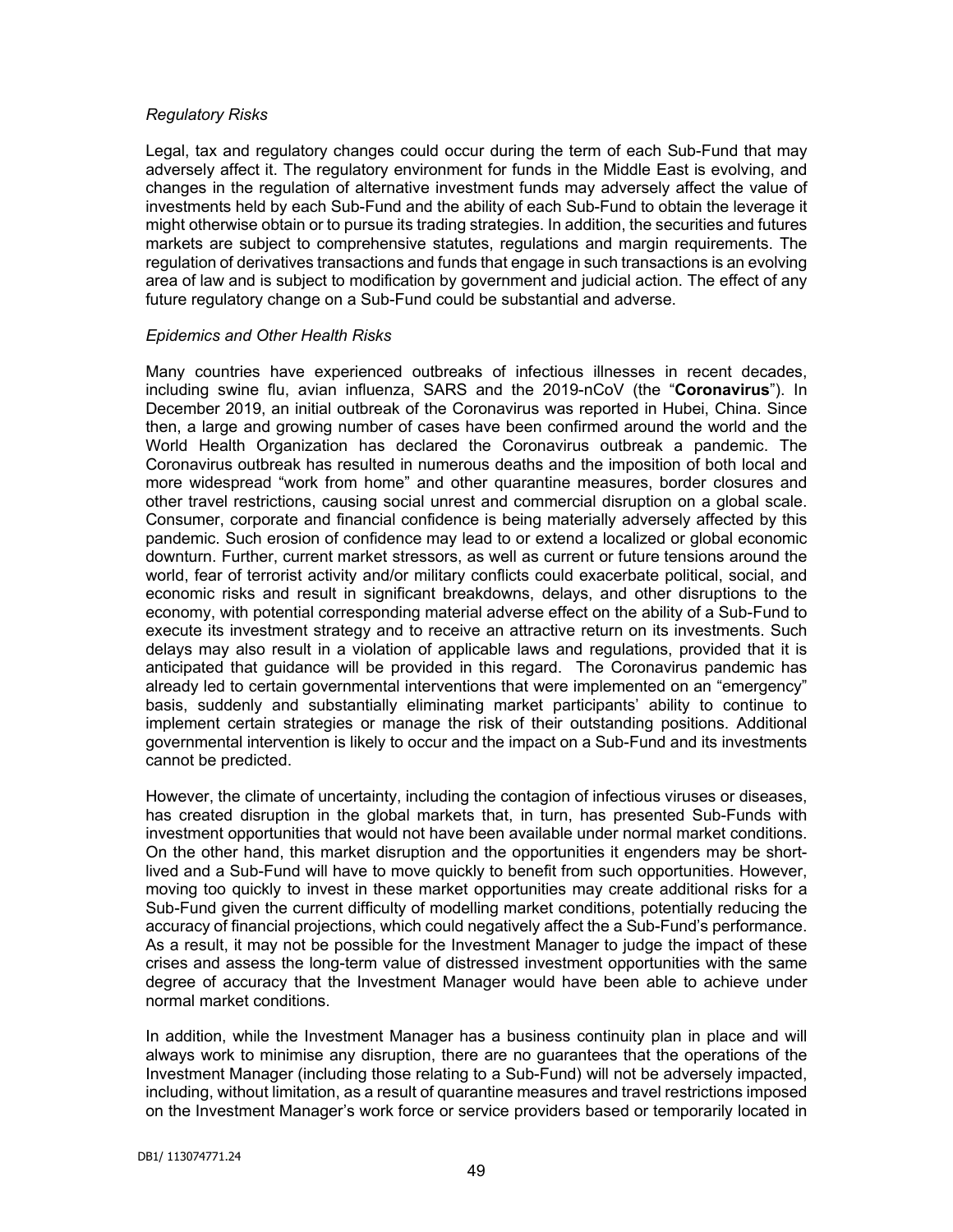affected countries, or any related health issues of such personnel or service providers. The foregoing could, without limitation, materially and adversely affect a Sub-Fund's ability to source and/or realise its investments as well as the value and performance of a Sub-Fund's investments, and a Sub-Fund's ability to fulfil its investment objectives. Similar consequences could rise with respect to other comparable infectious diseases.

### *Interest Rate Risks*

Prospective investors should be aware that an investment in the Shares may involve interest rate risk in that there may be fluctuations in the currency of denomination of securities or other eligible assets in which a Sub-Funds invests.

Interest rates are determined by factors of supply and demand in the international money markets which are influenced by macro-economic factors, speculation and central bank and government intervention. Fluctuations in short term and/or long term interest rates may affect the value of the Shares. Fluctuations in interest rates of the currency in which the Shares are denominated and/or fluctuations in interest rates of the currency or currencies in which the securities or other eligible assets in which a Sub-Fund invests are denominated may affect the value of the Shares.

### *Legal Risks*

Each Sub-Fund may make investments based on, or enter into contracts described by, significant legal documents. Such documents may include (but not limited to) prospectuses and other offering documents as well as OTC derivative contracts, including contracts for differences and credit default swaps. Whilst the Fund will generally seek advice on material matters, there can be no guarantee that any advice given will be accurate, that a contract will be validly executed by the relevant counterparty or that a contract will ultimately prove to be enforceable against the relevant counterparty. Furthermore, the expected outcome of these contracts or investments may not be realised in practice. If these contracts or investments do not produce the expected result, a Sub-Fund could suffer significant losses.

#### *Market Liquidity and Leverage*

Each Sub-Fund may be adversely affected by a decrease in market liquidity for the instruments in which it invests which may impair a Sub-Fund's ability to adjust its positions. The size of a Sub-Fund's positions may magnify the effect of a decrease in market liquidity for such instruments. Changes in overall market leverage, deleveraging as a consequence of a decision by the Custodian, or other counterparties with which a Sub-Fund enters into repurchase/reverse repurchase agreements or derivative transactions, to reduce the level of leverage available, market liquidity and leverage or the liquidation by other market participants of the same or similar positions, may also adversely affect the Fund's portfolio.

#### Risks Associated with an Investment in a Sub-Fund

### *Concentration of Investments*

Each Sub-Fund may hold relatively few investments. Each Sub-Fund could be subject to significant losses if it holds a large position in a particular investment that declines in value or is otherwise adversely affected, including default of the issuer.

### *Contingent Liabilities*

Each Sub-Fund has the power to establish such reserves for unknown or contingent liabilities as the Directors, in consultation with the Investment Manager, deem advisable. This could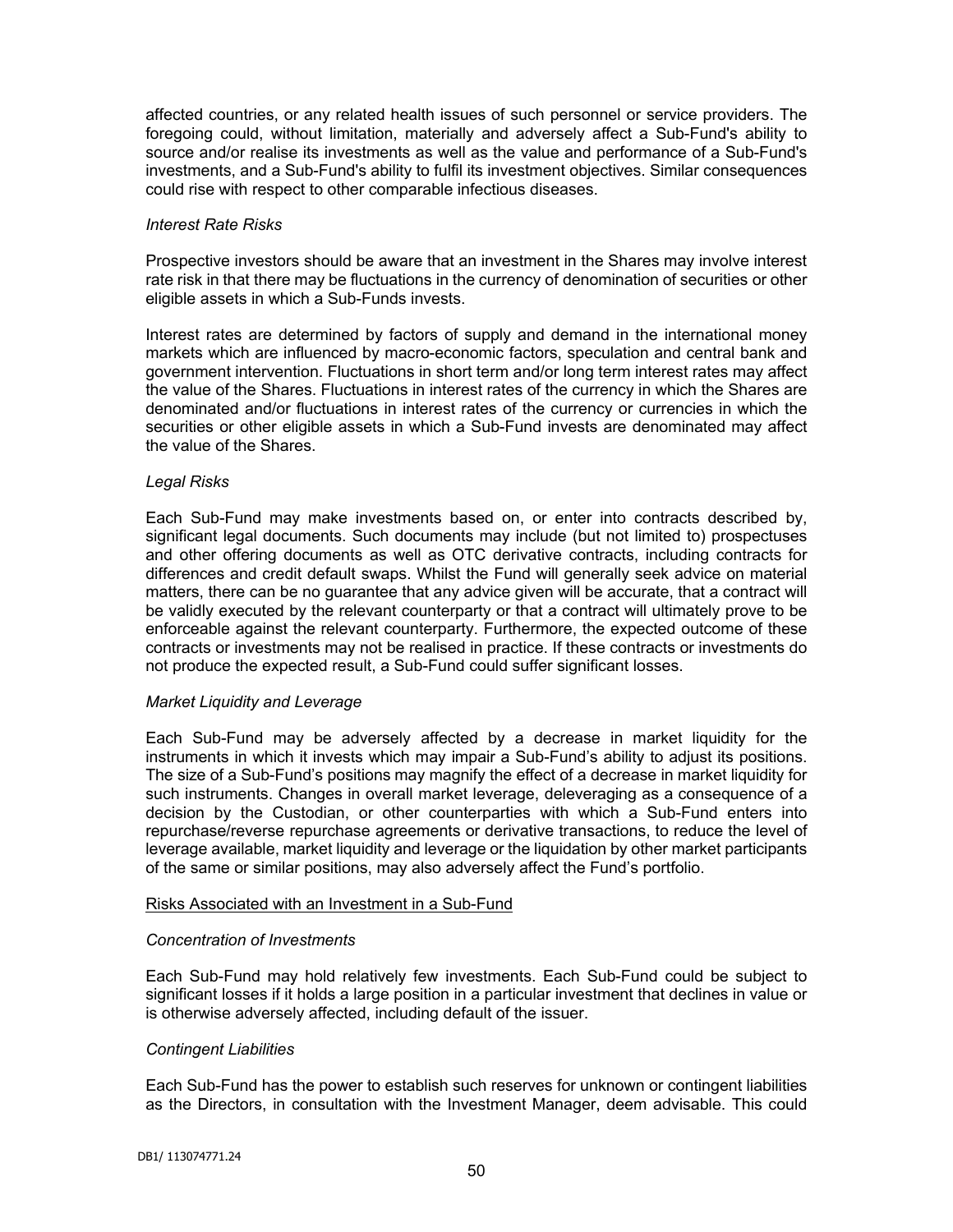occur, for example, in the event some of a Sub-Fund's positions were illiquid, if there are any assets that cannot be properly valued on the relevant Redemption Day, or if there is any pending transaction or claim by or against the Sub-Fund involving or that may affect the value of the Shares of a redeeming Shareholder or the obligations of a redeeming Shareholder which cannot be then ascertained.

## *Cross Class Liabilities*

Although the Articles of some Sub-Funds require the establishment of separate Class Accounts for each Class of Shares and the attribution of assets and liabilities to the relevant Class Account (please see the Sub-Fund Particulars for more detail), if the liabilities of a class exceed its assets, creditors of a Sub-Fund may have recourse to the assets attributable to the other Classes. As at the date of this document, the Directors are not aware of any such existing or contingent liability.

# *Payment Of Redemption Proceeds*

Calculation and payment of redemption proceeds will generally be based on estimated and unaudited data. Accordingly, adjustments and revisions may be made following the year-end audit of a Sub-Fund. The Directors have the discretion to decide whether to pay a redeeming Shareholder the whole amount of its redemption proceeds prior to the year-end audit of the Fund, in which case such adjustments and revisions to a Sub-Fund's accounts may either increase or decrease the amount payable.

# *Currency Exposure*

Certain of the assets of a Sub-Fund may, however, be invested in securities and other investments which are denominated in currencies other than the denomination of such Sub-Fund's Shares. Accordingly, the value of such assets may be affected favourably or unfavourably by fluctuations in currency rates. A Sub-Fund may seek to hedge its foreign currency exposure but will necessarily be subject to foreign exchange risks. In addition, prospective investors whose assets and liabilities are predominantly in other currencies should take into account the potential risk of loss arising from fluctuations in value between such currencies.

# *Risk Control Framework*

No risk control system is fail-safe, and no assurance can be given that the risk control framework designed and maintained by the Investment Manager for each Sub-Fund will achieve its objective. To the extent that risk limits will be based upon historical trends for the investments which the Sub-Funds make and upon valuation models for the behavior of such investments in response to various changes in market conditions, no assurance can be given that such historical trends will accurately predict future trends or that such valuation models will necessarily accurately predict the manner in which such Investments are valued in markets in the future.

To the extent that the Investment Manager or other third parties underestimate or fail to identify risks and liabilities associated with the investment in question, this may cause the Investment Manager to make inappropriate investment decisions, which may have a material adverse effect on the performance of each Sub-Fund and their business, financial condition and the results of their operations.

# *Unspecified Use of Proceeds*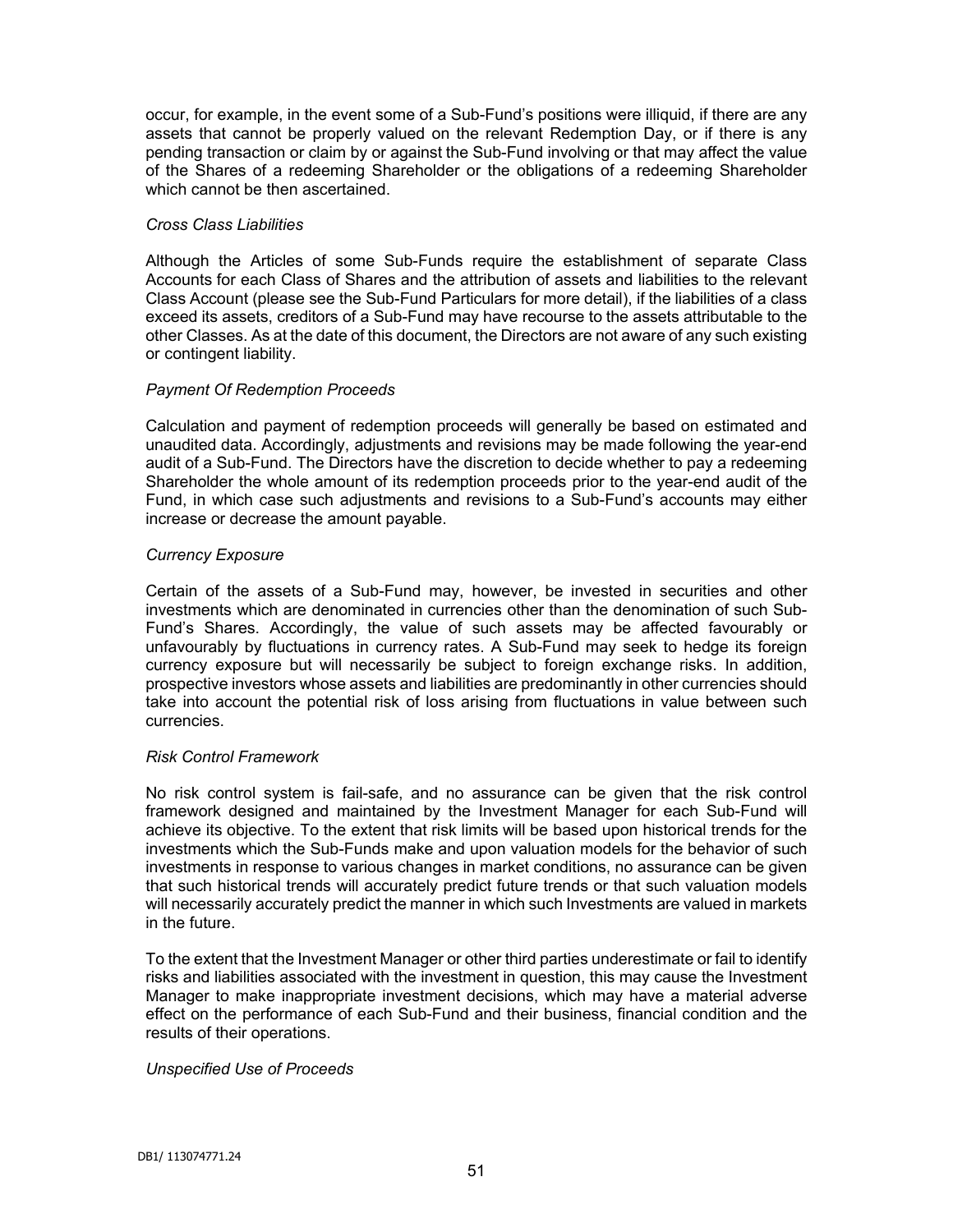The investments that the Sub-Funds will make have not been selected as at the date of this Prospectus. Investors acquiring Investor Shares during an Initial Offer Period of a Sub-Fund will not have an opportunity to evaluate for themselves the relevant economic, financial and other information regarding investments and, accordingly, will be dependent upon the judgement and ability of the Investment Manager in investing and managing the capital of such Sub-Fund.

# *Illiquidity*

Shareholders will only be able to realise their investment in a Sub-Fund by redeeming their Shares or by a transfer to an eligible person. Transfers of Shares are restricted and are subject to the prior approval of a Sub-Fund. It is not anticipated that there will be an active secondary market for the Shares. Redemptions in certain Sub-Funds can only be effected quarterly and for any Sub-Fund are subject to the restrictions and limitations set out under the section headed "Redemptions" in the Sub-Fund Particulars for such Sub-Fund. Under certain circumstances, such redemption procedures may entail a significant delay in redemptions. A Sub-Fund may not distribute regular profits and/or dividends. Each Sub-Fund may invest part of its assets in securities which may become illiquid. Each Sub-Fund may not be able to readily dispose of such securities which become illiquid and, in some cases, may be contractually prohibited from disposing of such securities for a specified period of time. Directors have power to defer or suspend redemptions in accordance with the provisions set out in this Prospectus.

# *Net Asset Value Considerations*

The Net Asset Value per Share for each Sub-Fund will fluctuate over time with the performance of such Sub-Fund's investments. A Shareholder may not fully recover his initial investment when he chooses to redeem his Shares or upon compulsory redemption if the Net Asset Value per Share at the time of such redemption is less than the Subscription Price paid by such Shareholder or if there remain any unamortised costs and expenses of establishing a Sub-Fund.

# *Subscription Price*

The Directors may, in their absolute discretion, allow a subscriber to subscribe for shares at a Subscription Price that is either higher or lower than the Net Asset Value per Share at the time of such subscription ("Subscription NAV"). Whereas a subscriber for Shares at a Subscription Price which is higher than the Subscription NAV is expected to result in an increase in the net asset value of a Sub-Fund or any Class of Shares, if the Directors allow a subscriber for Shares at a Subscription Price which is lower than the Subscription NAV, this is expected to result in a corresponding decrease in the net asset value of a Sub-Fund or any Class of Shares, to the detriment of existing Shareholders. There are no limits on the amount of any subscription discount which may be offered by the Directors nor on the frequency with which such subscription discounts may be offered. Any decrease in the net asset value of a Sub-Fund, or any Class of Shares, resulting from such subscription discounts could be very significant and may cancel out or exceed any increase in the net asset value of the Fund, or any Class of Shares, resulting from the positive performance of a Sub-Fund's assets.

Although it is expected that the Directors will only allow a subscriber to subscribe for shares at a Subscription Price that is either higher or lower than the Subscription NAV, in rare circumstances and where they consider such subscriptions to be in the best interests of a Sub-Fund, there can be no assurance that the benefits of such subscription discounts will be successfully recognised.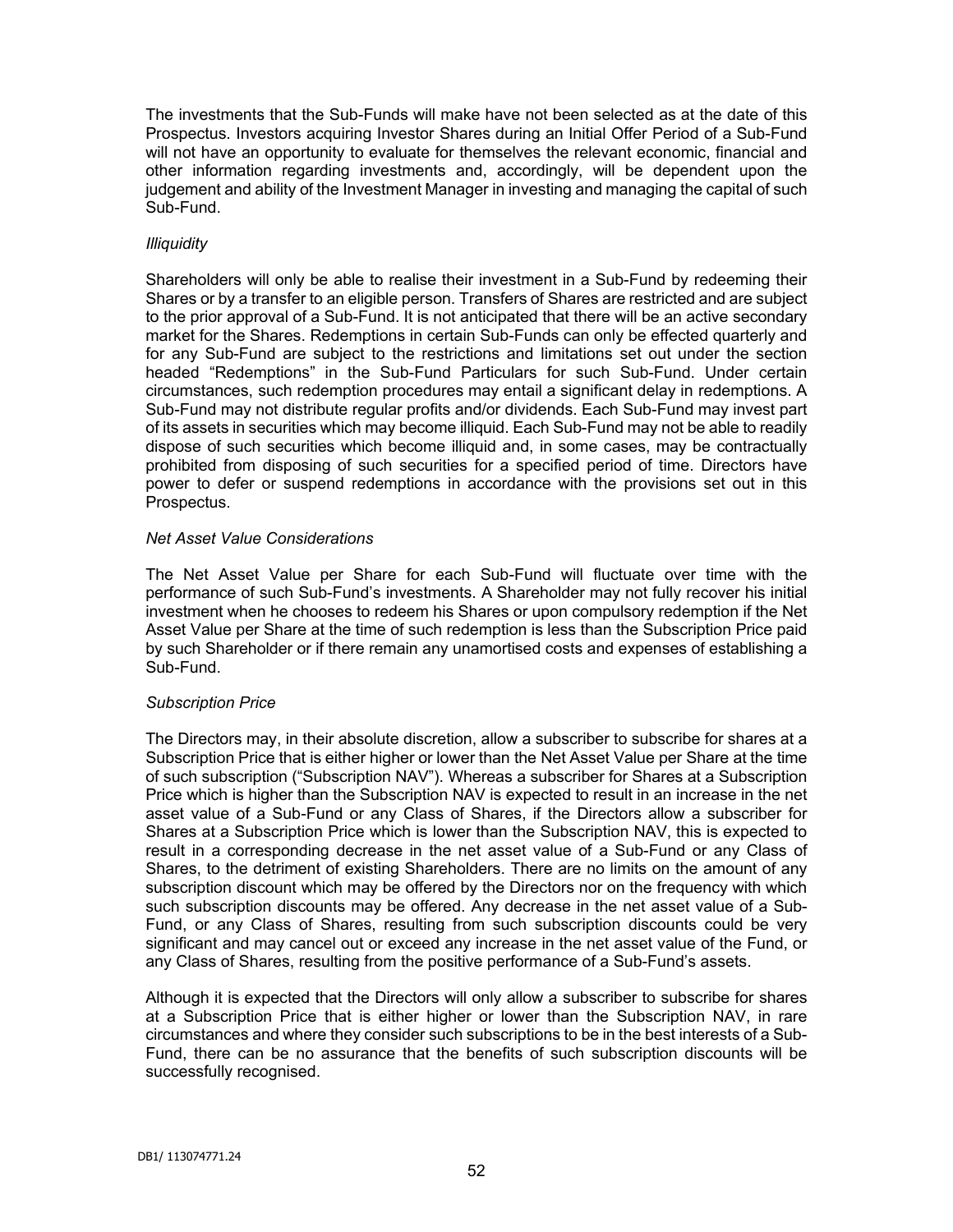In particular, there are no automatic investment restrictions on subscribers who are permitted to subscribe for shares at a Subscription Price that is lower than the Subscription NAV. Such Shareholders will, amongst others, be entitled to redeem their Shares at the relevant Redemption Price (which will not be subject to any discounts) and before the expected benefits of the discounted share subscription are fully realised, or realised at all, by a Sub-Fund.

Furthermore, in the event that the benefits of such subscription discounts are not successfully recognised, there is an increased risk that a Sub-Fund and the Investment Manager will be subject to increased risk of litigation.

### *Price Fluctuations*

It should be remembered that the value of Shares and the income (if any) derived from them can go down as well as up.

### *Illiquid Securities; Designated Investments*

In certain circumstances, general economic or market conditions may adversely affect the liquidity of, or ability to value, certain investments held by a Sub-Fund to such a degree that such previously liquid assets are rendered illiquid or difficult to value. In such event, the Directors may designate such securities as "Designated Investments", and all Shareholders at the date of such designation will participate on a pro rata basis in such Designated Investments. Such Designated Investments may have to be held for a substantial period of time before they can be liquidated, if at all. Market prices for such Designated Investments are often volatile and may not be ascertainable. Designated Investments may represent capital not available for redemption by Shareholders. Such investments may be difficult to value.

# *Officers of the Investment Manager Not Full Time*

Although the officers of the Investment Manager will devote as much time to each Sub-Fund as they believe is necessary to assist each Sub-Fund in achieving their investment objective and to administer each Sub-Fund's operations, some of them will devote part of their working time to the affairs affiliates of the Investment Manager. The principals of the Investment Manager may not have employment agreements and the loss of the services of one or more of them may have a material adverse effect on a Sub-Fund.

### *Other Clients of the Investment Manager*

The Investment Manager and/or its affiliates and/or connected persons that provide investment management services to each Sub-Fund may in the future manage other funds and/or accounts and each will remain free to provide such services to additional funds and accounts, including for their own accounts, in the future. The Investment Manager may vary the investment strategies employed on behalf of a Sub-Fund from those used for itself and/or for other clients. No assurance is given that the results of the trading by the Investment Manager on behalf of any Sub-Fund will be similar to that of other funds and/or accounts concurrently managed by the Investment Manager or its affiliates and/or connected persons. It is possible that such funds and accounts and any additional funds and accounts to which the Investment Manager and/or its affiliates and/or connected persons in the future provide such services may compete with a Sub-Fund for the same or similar positions in the markets. Certain such other clients may invest in the same, or substantially the same, assets as any Sub-Fund. In certain circumstances, realisations of the assets of such clients, including but not limited to, to meet redemptions of holdings by investors in such clients (which may be on shorter notice than Shareholders may redeem their Shares) and/or as a result of the termination of such clients' management and/or investment management arrangements may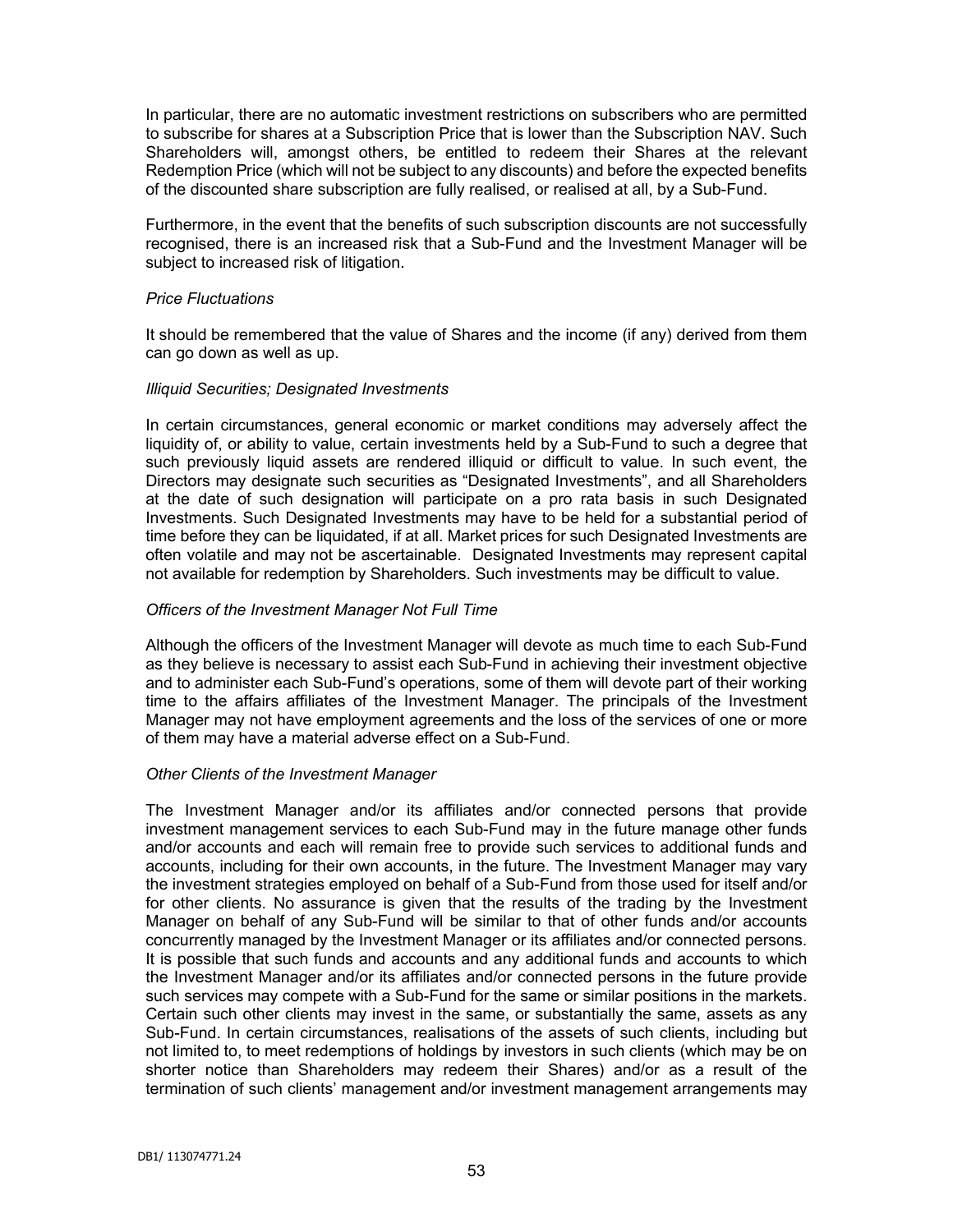adversely affect the value, diversity and/or volatility of positions held by a Sub-Fund and hence the Net Asset Value per Share of the relevant Shares.

# *Investor Shareholders will not Participate in Management*

A Shareholder has no right to participate in the management of the Fund or any Sub-Fund or in the conduct of their business. There exists broad discretion to expand, revise, or contract the business of any Fund or Sub-Fund without the consent of the Shareholders. Any decision to engage in a new activity could result in the exposure of a Sub-Fund's capital to additional risks which may be substantial.

# *Dependence on Directors and the Investment Manager*

The Sub-Funds will be particularly dependent on the Directors and the Investment Manager. If a member, employee or officer of the Directors and the Investment Manager were to resign or become unable to perform his or her duties on behalf of a Sub-Fund, including the ability to identify future investment opportunities for a Sub-Fund, the performance of a Sub-Fund may be negatively impacted, which in turn may have a negative impact upon returns to the Shareholders. Furthermore, the members, employees or officers of the Directors and the Investment Manager might be involved in other businesses, including in similar projects or investment structures, and not be able to devote all of their time to the Sub-Funds. In addition, the involvement in similar projects or investment structures may create a source for potential conflicts of interest.

# *Custody Risk*

There are risks involved in dealing with custodians or nominees who hold assets of a Sub-Fund. Securities and other assets deposited with custodians or nominees may not be clearly identified as being assets of a Sub-Fund, and hence a Sub-Fund may be exposed to a credit risk with regard to such parties. Further, there may be practical or time problems associated with enforcing a Sub-Fund's rights to its assets in the event of the insolvency of any such party (including sub-custodians or agents appointed by the custodian in jurisdictions where subcustodians are not available).

### *Compulsory Redemption*

The Directors have the right compulsorily to redeem the Investor Shares. The Shares are not registered or qualified under the securities laws of any jurisdiction or traded on any stock exchange. There is no public market for the Shares. Such mandatory redemption may create adverse tax and/or economic consequences to the Shareholder depending on the timing thereof. Further details on the ability of the Directors to compulsorily redeem Investor Shares is provided in the section hereof titled "Redemptions".

# *Third-Party Litigation*

Each Sub-Funds' investment activities may subject it to the risks of becoming involved in litigation by third parties. The expense of defending against claims by third parties and paying any amounts pursuant to settlements or judgments would be borne by a Sub-Funds, would reduce net assets. The Investment Manager and others are entitled to be indemnified by the Sub-Funds in connection with such litigation, subject to certain limitations.

### *Indemnities*

The Directors, Investment Manager and certain other service providers to each Sub-Fund and their directors, partners, officers and employees may benefit from an indemnification under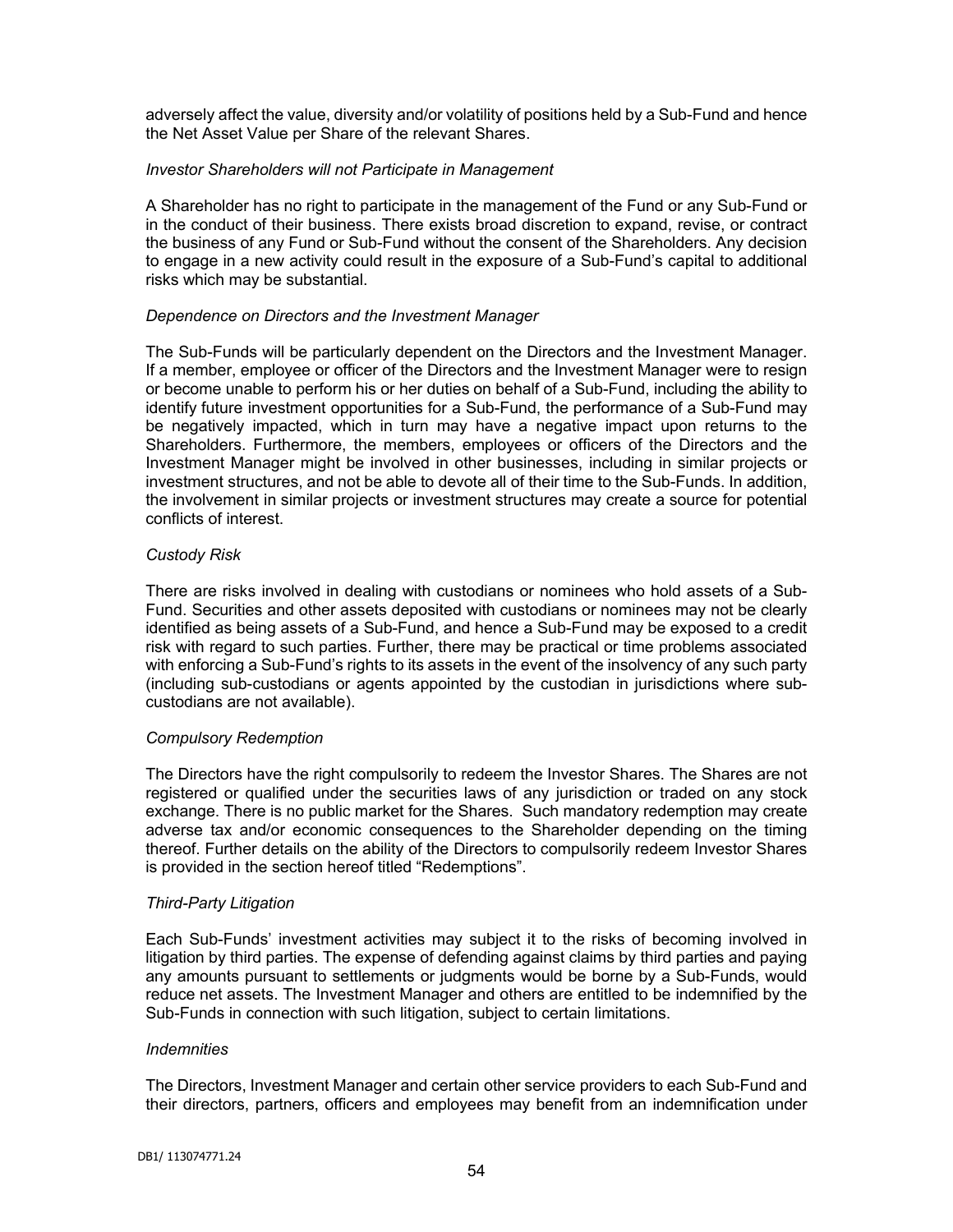the articles of each relevant Sub-Fund, or the relevant service agreement (as applicable) and could therefore, in certain circumstances, be indemnified out of a Sub-Funds' assets against liabilities, costs, expenses (including, e.g., legal expenses) incurred by reason of such person or entity providing services to the Sub-Funds. In principle, however, indemnification clauses will generally contain carve outs in relation to acts or omissions that incur, e.g., gross negligence, fraud, or wilful default.

## *Dilution from Subsequent Subscriptions*

Shareholders will participate in investments of a Sub-Fund, so when additional investors who have subscribed for the Shares in the relevant Sub-Fund are registered as Shareholders, their participation in the relevant Sub-Fund will dilute the interest of existing Shareholders therein.

# *Valuation of Fund's Assets and Liabilities*

Year-end calculations of Net Asset Value are audited by the Auditors and may be revised as a result of such audit.

# Risks Associated with Sub-Funds' Investment Strategy

# *Availability of Investment Strategies*

The success of each Sub-Fund's investment activities will depend on the Investment Manager's ability to identify overvalued and undervalued investment opportunities and to exploit price discrepancies in the securities markets. Identification and exploitation of the investment strategies pursued by each Sub-Fund involve a high degree of uncertainty. No assurance can be given that the Investment Manager will be able to locate suitable investment opportunities in which to deploy all of a Sub-Fund's assets or to exploit discrepancies in the securities markets. A reduction in corporate sector activity and the pricing inefficiency of the markets in which a Sub-Fund will seek to invest, as well as other market factors, will reduce the scope for a Sub-Fund's investment strategies.

A Sub-Fund may be adversely affected by unforeseen events involving such matters as changes in interest rates or the credit status of an issuer or counterparty, forced redemptions of securities or acquisition proposals, break-ups of planned mergers, unexpected changes in relative values, volatility levels or liquidity conditions, an inability to short stock or changes in tax treatment.

### *Hedging Policies and Risks*

In connection with certain investments, each Sub-Fund may (but will be under no obligation to) employ hedging techniques designed to protect a Sub-Fund against adverse movements in currency rates, interest rates, securities prices and other risks. In respect of any Sub-Fund that complies with the principles of Shari'a, all hedging techniques used will be in accordance with the principles of Shari'a. While such hedging transactions may reduce such risks, the use of hedging techniques carries certain risks, including the risk that losses on a hedge position will reduce a Sub-Funds earnings and funds available for distribution and that such losses may exceed the amount invested in such instruments, resulting in a poorer overall performance for a Sub-Fund than if it had not entered into such hedging transactions.

### *Funding*

Each Sub-Fund is permitted to finance its operations with secured and unsecured funding to the maximum extent allowable by the relevant Sub-Fund Particulars and the Shari'a Guidelines. Like other forms of leverage, the use of funding can enhance the risk of capital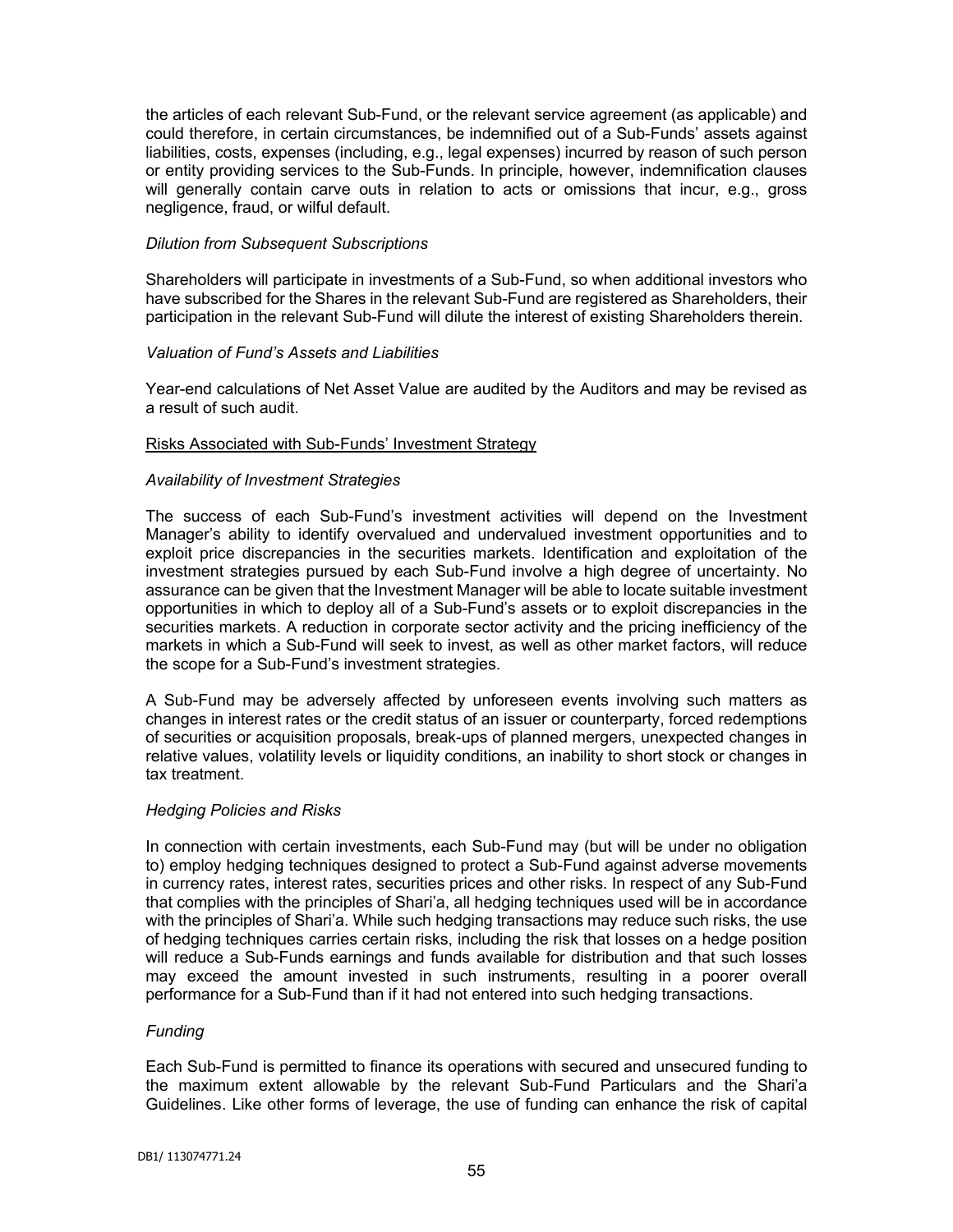loss in the event of adverse changes in the level of market prices of the assets being financed with the funding s. The use of funding creates special risks and may significantly increase the investment risk. Funding will create an opportunity for greater yield and total return but, at the same time, will increase the Sub-Fund's exposure to capital risk and pricing costs. Any investment income and gains earned on investments made through the use of fundings that are in excess of the pricing costs associated therewith may cause the Net Asset Value of the Shares to increase more rapidly than would otherwise be the case. Conversely, where the associated pricing costs are greater than such income and gains, the Net Asset Value of the Shares may decrease more rapidly than would otherwise be the case.

A Sub-Fund may utilize leverage when investing in certain financial instruments, including, but not limited to, hybrid equities and publicly-traded corporate debt securities. There are no limitations on each Sub-Fund's investments in swaps, options and other derivative instruments which effectively contain imbedded leverage. Although leverage increases returns to the Shareholders if a Sub-Fund earns a greater return on the incremental investments made with borrowed funds than it pays for such funds, the use of leverage decreases returns to the Shareholders if a Sub-Fund fails to earn as much on such incremental investments as it pays for such funds. When a Sub-Fund utilizes leverage, the level of interest or profit rates generally, and the rates at which a Sub-Fund can borrow or avail Shari'a compliant financing (as applicable) in particular, will be an expense of a Sub-Fund and therefore affect the operating results of that Sub-Fund. Leverage increases the risk of substantial losses (including the risk of a total loss of capital), and leverage can significantly magnify the volatility of a Sub-Fund's portfolio.

# *Counterparty risk*

Each Sub-Fund will be subject to the risk of the inability of any counterparty (including the Custodian and any counterparty to any derivative arrangement) to perform with respect to transactions, whether due to insolvency, bankruptcy or other causes and the risk that counterparties may not have access to finance and/or assets at the relevant time and may fail to comply with their obligations under the relevant sale and repurchase agreements. In the event of any counterparty (including the Custodian and any counterparty to any derivative arrangement) entering an insolvency procedure, each Sub-Fund could experience delays in liquidating its positions and significant losses, including the loss of that portion of a Sub-Fund's portfolio financed through such a transaction, a decline in value of its investment during the period in which a Sub-Fund seeks to enforce its rights, an inability to realise any gains on its investment during such period and fees and expenses incurred in enforcing its rights. During such a procedure, a Sub-Fund is likely to be an unsecured creditor in relation to certain assets (including the Seed Assets) and accordingly a Sub-Fund may be unable to recover such assets from the insolvent estate of the relevant counterparty in full, or at all.

### *Equities*

The risks associated with investments in equity (and equity-type) securities include significant fluctuations in market prices, adverse issuer or market information and the subordinate status of equity in relation to debt paper issued by the same issuer. Potential investors should also consider the risk attached to fluctuations in exchange rates, possible imposition of exchange controls and other restrictions*.*

# *Transactions in Currencies*

In general, foreign exchange rates can be extremely volatile and difficult to predict. Foreign exchange rates may be influenced by, among other factors: changing supply and demand for a particular currency; trade, fiscal and monetary policies of governments (including exchange control programs, restrictions on local exchanges or markets and limitations on foreign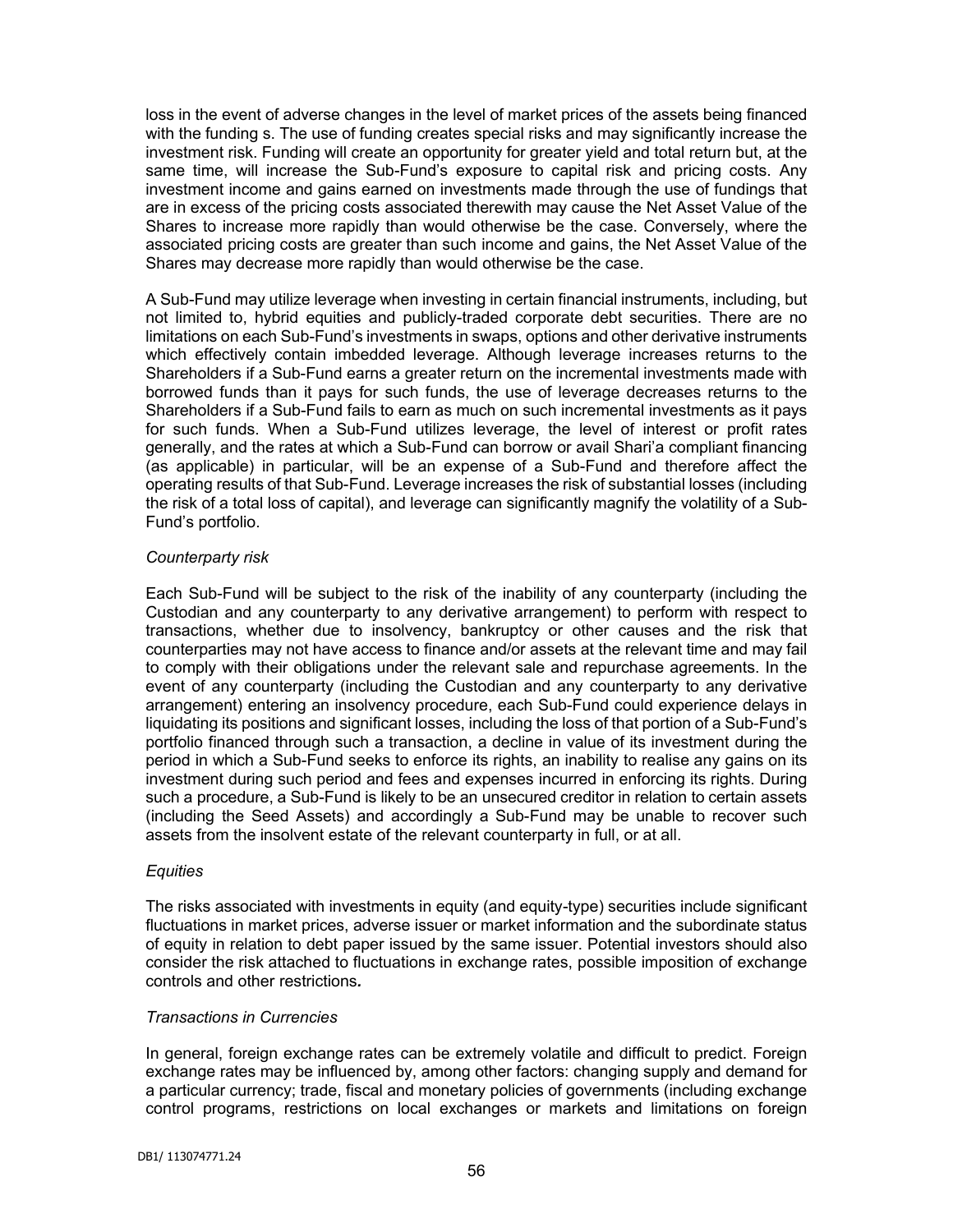investment in a country or on investment by residents of a country in other countries); political events; changes in balances of payments and trade; domestic and foreign rates of inflation; domestic and foreign rates of interest; international trade restrictions; and currency devaluations and revaluations. In addition, governments from time to time intervene, directly and by regulation, in the currency markets to influence prices directly. Variance in the degree of volatility of the market from the Investment Manager's expectations may produce significant losses to each Sub-Fund, particularly in the case of transactions entered into pursuant to nondirectional strategies.

### *"Short Sales"*

"Short sales" are sales of securities a Sub-Fund borrows but does not actually own, usually made with the anticipation that the prices of the securities will decrease and the relevant Sub-Fund will be able to make a profit by purchasing the securities at a later date at the lower prices. For any conventional Sub-Fund, the Investment Manager may engage in short sales, if permitted by law and available in particular markets, as part of hedging transactions or when it believes securities are overvalued. Short sales may only be available through "back-to-back" transactions with broker-dealers and such transactions could be terminated on short notice. A Sub-Fund will incur a loss on a short sale if the price of the security increases prior to the time the Investment Manager purchases the security to replace the borrowed security. A short sale presents greater risk than purchasing a security outright since there is no ceiling on the possible cost of replacing the borrowed security, whereas the risk of loss on a "long" position is limited to the purchase price of the security. Closing out a short position may cause the security to rise further in value creating a greater loss. In addition, the ability to continue borrowing the security is not guaranteed. If the short seller loses the ability to continue borrowing the security, a "buy-in" may occur, forcing the short seller to purchase the security at an inopportune moment.

The above form of short sales is not permitted from a Shari'a perspective and will not be permitted in relation to the Shari'a compliant Sub-Funds. Nevertheless there are Shari'a compliant alternatives which provide a similar economic effect to a conventional short sale arrangement but may entail entering into transactions such as deferred sale transactions with an option sale of securities or other Shari'a structures which involve provision of funding with an option to sell securities provided by the counterparties ("Sharia Alternatives to Short Sales"). The Investment Manager may engage in Sharia Alternatives to Short Sales, if permitted by law and available in particular markets, as part of hedging transactions or when it believes securities are overvalued. Like short sales, these arrangements may only be available through "back-to-back" transactions with broker-dealers and such transactions could be terminated on short notice. A Shari'a-compliant Sub-Fund will incur a loss on a Shari'a Alternative to Short Sales similar to a conventional short sale if the price of the subject matter security increases prior to the time the Investment Manager purchases the security to meet its obligation under the arrangement. As in the case with short sales, the Shari'a Alternatives to Short Sales also present greater risk than purchasing a security outright since there is no ceiling on the possible cost of fulfilling its sale obligation under the option pertaining to the subject matter security, whereas the risk of loss on a "long" position is limited to the purchase price of the security. Closing out a short position may cause the security to rise further in value creating a greater loss. In addition, the ability to continue accessing subject matter securities through Shari'a Alternatives to Short Sales is not guaranteed. As in the case with short sales, if the Investment Manager loses the ability to access further securities under Shari'a Alternative to Short Sales then it may be in a commercial position similar to a "buy-in" under a short sales arrangement thereby forcing the Investment Manager to purchase the subject matter security from the market at an inopportune moment in order to meet its obligations thereunder.

### *Debt Securities*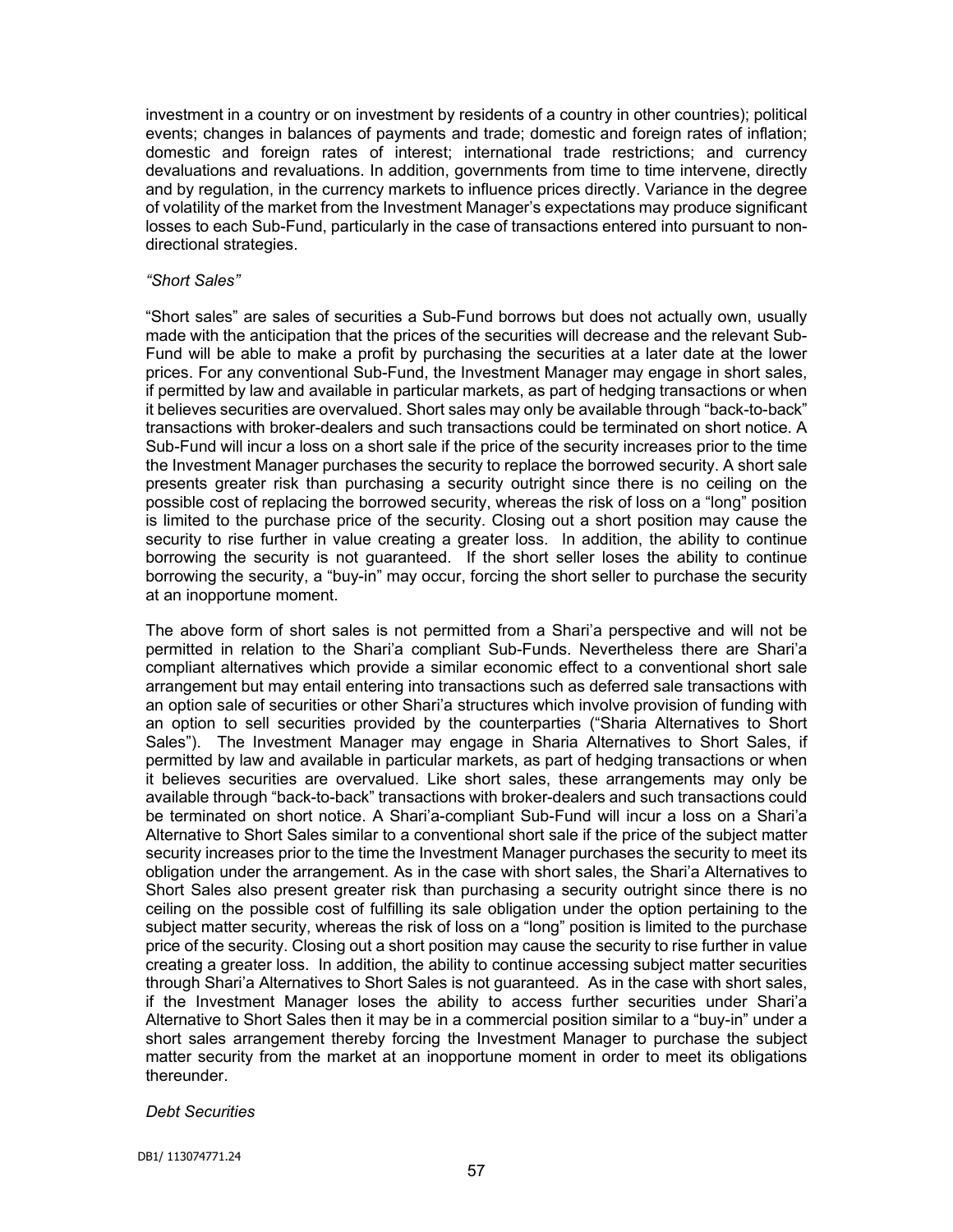A Sub-Fund may invest in both investment grade and sub-investment grade debt securities if permitted by the relevant Sub-Fund Particulars, in the expectation that positive returns can be made. For investment grade securities this will normally be with an assumption that the issuer will be able to make payment of interest or profit (as applicable) and/or principal which will be part of the returns together with any appreciation of the debt or debt-like security. For subinvestment grade securities or debt or debt-like securities that are distressed, payments of interest or profit (as applicable) or of principal may or may not be assumed but there could be other opportunities to generate a positive return from an investment. Sub-investment grade debt or debt-like securities are subject to a greater risk of loss of principal and interest or profit (as applicable) than higher-rated debt securities. A Sub-Fund may invest in distressed debt or debt-like securities if permitted by the relevant Sub-Fund Particulars, which are subject to a significant risk of the issuer's inability to meet principal and interest or profit (as applicable) payments on the obligations and may also be subject to price volatility due to such factors as interest rate sensitivity, market perception of the creditworthiness of the issuer and general market liquidity risk. A Sub-Fund may, if permitted by the relevant Sub-Fund Particulars, invest in (i) debt securities which rank junior to other outstanding securities and obligations of the issuer, all or a significant portion of which may be secured on substantially all of that issuer's assets and/or (ii) debt or debt-like securities that are not protected by financial covenants or limitations on additional indebtedness and may invest in debt securities or obtain exposure to those debt securities by selling the securities short.

The issuers of debt securities may default on their obligations, whether due to insolvency, bankruptcy, fraud or other causes and their failure to make the scheduled payments could cause a Sub-Fund to suffer significant losses. Each Sub-Fund investing in debt securities will therefore be subject to credit, liquidity and interest rate risks. In addition, evaluating credit risk for debt securities involves uncertainty because credit rating agencies throughout the world have different standards, making comparison across countries difficult. Also, the market for debt securities may be inefficient and illiquid, making it difficult to accurately value financial instruments.

### *Low Credit Quality Securities*

The investment strategy of a Sub-Fund may contemplate the making of investments that, in the opinion of the Investment Manager, offer the potential for high returns. As a result, a Sub-Fund may lose all or substantially all of its investment in any particular instance. There is no minimum credit standard for the Fund's investment in any security. The debt securities in which a Sub-Fund is permitted to invest may be rated lower than investment grade, or may not be rated at all, by one or more rating agencies.

### *High-Yield Securities*

Each Sub-Fund may invest in high-yield securities. Such securities are generally not exchange traded and, as a result, these instruments trade in a smaller secondary market than exchangetraded bonds. In addition, each Sub-Fund may invest in bonds of issuers that do not have publicly traded equity securities, making it more difficult to hedge the risks associated with such investments (no Sub-Fund is required to hedge, and may choose not to do so). Highyield securities that are below investment grade or unrated face ongoing uncertainties and exposure to adverse business, financial or economic conditions which could lead to the issuer's inability to meet timely interest and principal payments. The market values of certain of these lower-rated and unrated debt securities tend to reflect individual corporate developments to a greater extent than do higher-rated securities, which react primarily to fluctuations in the general level of interest rates, and tend to be more sensitive to economic conditions than are higher-rated securities. Companies that issue such securities are often highly leveraged and may not have available to them more traditional methods of financing. It is possible that a major economic recession could disrupt severely the market for such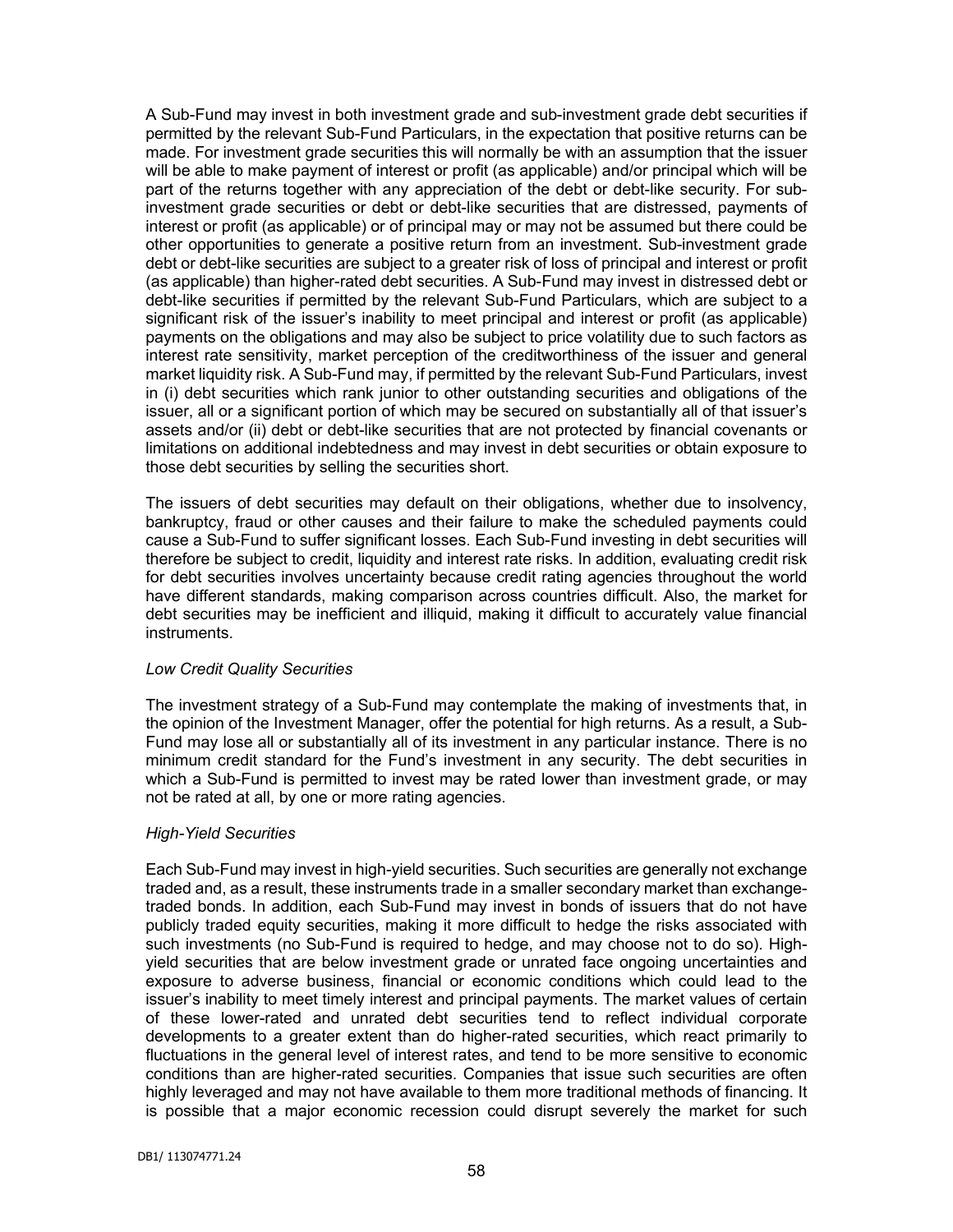securities and may have an adverse impact on the value of such securities. In addition, it is possible that any such economic downturn could adversely affect the ability of the issuers of such securities to repay principal and pay interest thereon and increase the incidence of default of such securities.

## *Credit Risk*

Credit risk is one of the major risks faced by each Sub-Fund in respect of the debt securities it may hold. Bonds or other debt securities involve credit risk to the issuer which may be evidenced by the issuer's credit rating. Securities which are subordinated and/or have a lower credit rating are generally considered to have a higher credit risk and a greater possibility of default than more highly rated securities. Credit risk for each Sub-Fund can be broken down into two main categories: (i) the risk that the issuers of the debt securities in which a Sub-Fund has invested are unable to satisfy their obligations under these securities; and (ii) the risk that the credit quality of the debt securities held by each Sub-Fund deteriorates.

Obligations under the fixed-income securities held by each Sub-Fund include the payment of scheduled interest or profit (as applicable) or distributions and the repayment or conversion of the financings or convertible securities at maturity. In the event that any issuer of bonds or other debt securities experiences financial or economic difficulties, this may affect the value of the relevant securities (which may be zero) and any amounts paid on such securities (which may be zero). Should an issuer fail to make these payments or refinance the debt security, this may ultimately lead to a reduction in yield and a loss of capital for Shareholders in a Sub-Fund. This may in turn affect the Net Asset Value per Share.

A decline in the credit quality of the debt securities held by each Sub-Fund could occur even though the obligations under the security are being met. This could result in a loss of capital in the event that the debt securities were sold prior to their maturity at a discount to their redemption rate.

Some debt investments may be based on publicly available information and limited due diligence which may increase the risk associated with those investments.

### *Financial Failure of Intermediaries*

There is always the possibility that the institutions, including brokerage firms and banks, with which a Sub-Fund does business, or to which securities have been entrusted for custodial purposes, will encounter financial difficulties that may impair their operational capabilities or result in losses to a Sub-Fund.

### *Derivatives*

A Sub-Fund may, if permitted by the relevant Sub-Fund Particulars, utilise both exchangetraded and over-the-counter futures, forwards, credit default and other swaps (including total return swaps), options and contracts for differences as part of its investment policy. These instruments are highly volatile and expose investors to a high risk of loss. Derivatives do not always perfectly or even highly correlate or track the value of the securities, rates or indices they are designed to track. Consequently, each Sub-Fund's use of derivative techniques may not always be an effective means of, and sometimes could be counterproductive to, following a Sub-Fund's investment objective.

The low initial margin deposits normally required to establish a position in such instruments permit a high degree of leverage. As a result, depending on the type of instrument, a relatively small movement in the price of a contract may result in a profit or a loss which is high in proportion to the amount of funds actually placed as initial margin and may result in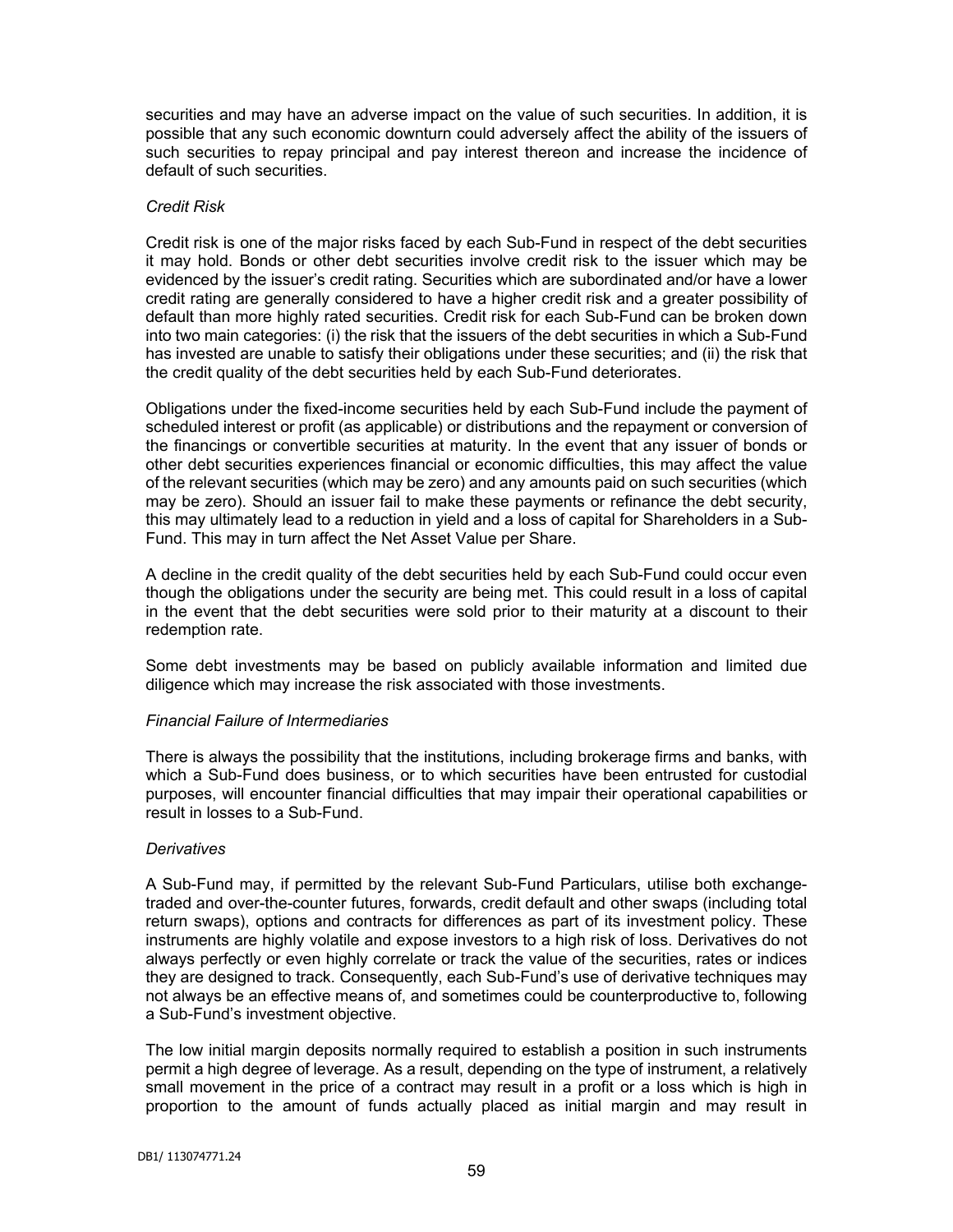unquantifiable further loss exceeding any margin deposited. Transactions in over-the-counter contracts may involve additional risk as there is no exchange market on which to close out an open position. It may be impossible to liquidate an existing position, to assess the value of a position or to assess the exposure to risk.

A Sub-Fund may, if permitted by the relevant Sub-Fund Particulars, also sell covered and uncovered options on securities. To the extent that such options are uncovered, the Sub-Fund could incur an unlimited loss. Both the purchasing and selling of call and put options entail risks. Although an option buyer's risk is limited to the amount of the purchase price of the option, an investment in an option may be subject to greater fluctuation than an investment in the underlying securities. In theory, an uncovered call writer's loss is potentially unlimited, but in practice the loss is limited by the term of existence of the call. The risk for a writer of a put option is that the price of the underlying security may fall below the exercise price.

# *Illiquid Investments*

Each Sub-Fund may make investments that are subject to legal or other restrictions on transfer or for which no liquid market exists. The market prices, if any, of such investments tend to be more volatile and it may not be possible to sell such investments when desired or to realise their fair value in the event of a sale. Moreover, securities in which a Sub-Fund may invest include those that are not listed on a stock exchange or traded in an over-the-counter market. As a result of the absence of a public trading market for these securities, they may be less liquid than publicly traded securities. There may be substantial delays in attempting to sell non-publicly traded securities. Although these securities may be resold in privately negotiated transactions, the prices realised from these sales could be less than those originally paid. Further, companies whose securities are not publicly traded are not subject to the disclosure and other investor protection requirements that would be applicable if their securities were publicly traded.

# *Inside Information*

From time to time the Investment Manager or its affiliates may be in possession of material, non-public information concerning the issuer of securities or other instruments in which a Sub-Fund has considered investing, has invested or may consider investing. The possession of such information may limit the ability of the Investment Manager to cause a Sub-Fund to buy or sell such securities or other instruments. Accordingly, a Sub-Fund may be required to refrain from buying or selling such securities or other instruments at times when the Investment Manager might otherwise wish to cause a Sub-Fund to buy or sell such securities or other instruments.

# *Declining Performance with Asset Growth*

Trading large positions may adversely affect prices and performance. In addition, there can be no assurance that appropriate investment opportunities will be available to accommodate future increases in assets under management which may require the Investment Manager to modify its investment decisions for each Sub-Fund because it cannot deploy all the assets in the manner it desires or the Investment Manager to modify its investment advice for each Sub-Fund. There can be no assurance whatsoever as to the effect of an increase in equity under management may have on each Sub-Funds future performance.

### *Tax Considerations*

Where a Sub-Fund invests in securities that are not subject to withholding tax at the time of acquisition, there can be no assurance that tax may not be withheld in the future as a result of any change in applicable laws, treaties, rules or regulations or the interpretation thereof. A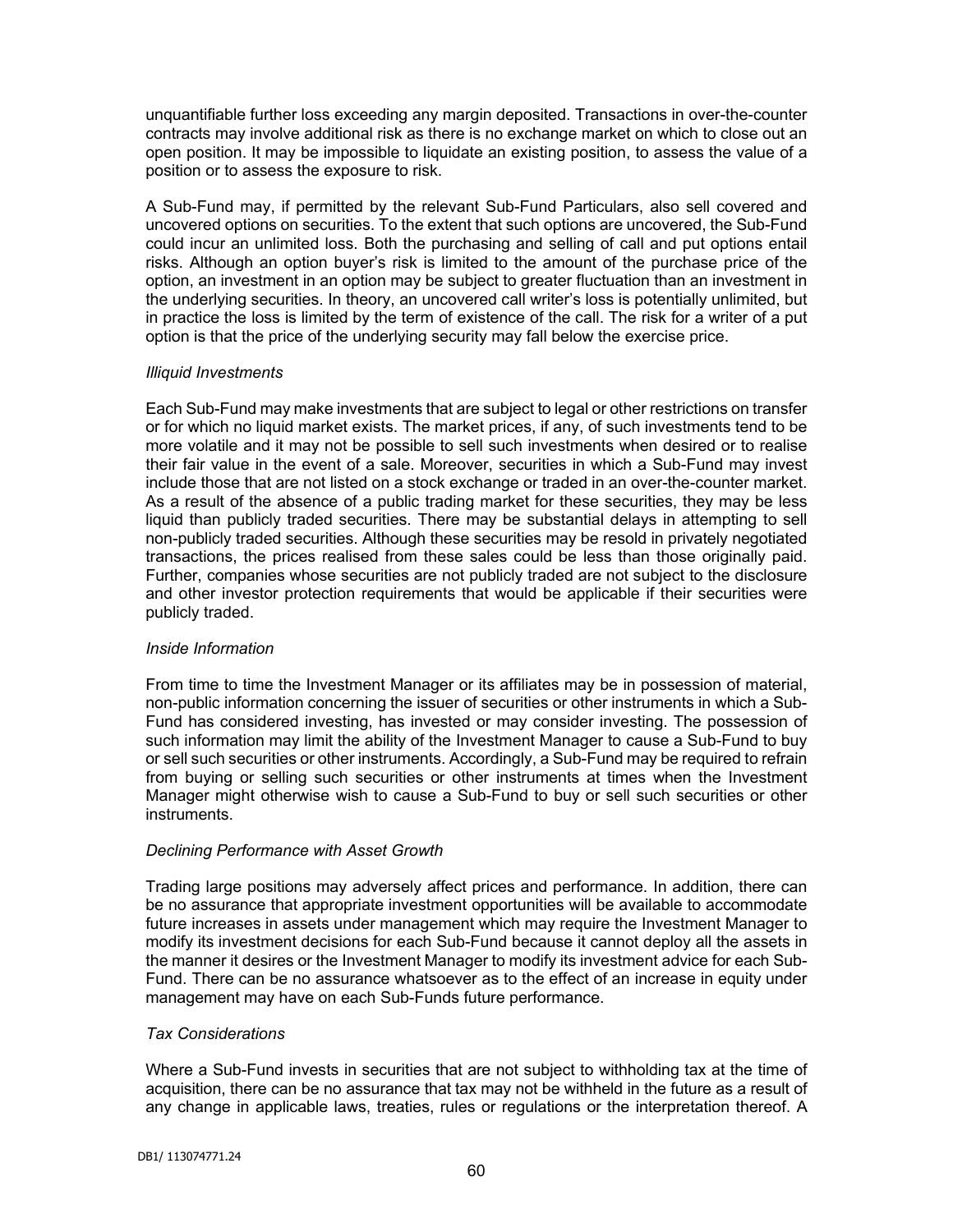Sub-Fund will not be able to recover such withheld tax and so any such change would have an adverse effect on Net Asset Value. Where a Sub-Fund sells securities short that are subject to withholding tax at the time of sale, the price obtained will reflect the withholding tax liability of the purchaser. In the event that in the future such securities cease to be subject to withholding tax, the benefit thereof will accrue to the purchaser and not to a Sub-Fund.

#### *Transaction Costs*

Each Sub-Fund's investment strategy may involve a high level of trading and turnover of the Fund's investments which may generate substantial transaction costs which will be borne by such Sub-Fund.

### *Global investment risk*

Investment in securities of issuers from different countries and denominated in different currencies offer potential benefits not available from investments solely in securities of issuers from a single country, but also involve certain significant risks that are not typically associated with investing in the securities of issuers located in a single country. Among the risks involved are fluctuations in currency exchange rates and the possible imposition of exchange control regulations or other laws or restrictions applicable to such investments. A decline in the value of a particular currency in comparison with the reference currency of a Sub-Fund would reduce the value of certain portfolio securities that are denominated in the former currency. The following risks may also be associated with fixed-interest securities:

Issuers are generally subject to different accounting, auditing and financial reporting standards in different countries throughout the world. The volume of trading, volatility of prices and liquidity of issuers may differ between the markets of different countries. In addition, the level of government supervision and regulation of securities exchanges, securities dealers and listed and unlisted companies differs from one country to another. The laws of some countries may limit a Sub-Fund's ability to invest in securities of certain issuers.

Different markets also have different clearing and settlement procedures. Delays in settlement could result in temporary periods when a portion of the assets of a Sub-Fund is uninvested and no return is earned thereon. The inability of each Sub-Fund to make intended security purchases due to settlement problems could cause a Sub-Fund to miss attractive investment opportunities. Inability to dispose of portfolio securities due to settlement problems could result either in losses to the relevant Sub-Fund due to subsequent declines in value of the portfolio security or, if the relevant Sub-Fund has entered into a contract to sell the security, could result in possible liability to the purchaser.

An issuer of securities may be domiciled in a country other than the country in whose currency the instrument is denominated. The values and relative yields of investments in the securities markets of different countries, and their associated risks, may fluctuate independently of each other.

### *Securities Lending*

Securities lending transactions involve counterparty risk, including the risk that the lent securities may not be returned or returned in a timely manner. Should the borrower of securities fail to return the securities lent by a Sub-Fund, there is a risk that the collateral received may be realized at a lower value than the securities lent, whether due to inaccurate pricing of the collateral, adverse market movements, decrease in the credit rating of the issuer of the collateral or the illiquidity of the market in which the collateral is traded, which could adversely impact the performance of a Sub-Fund.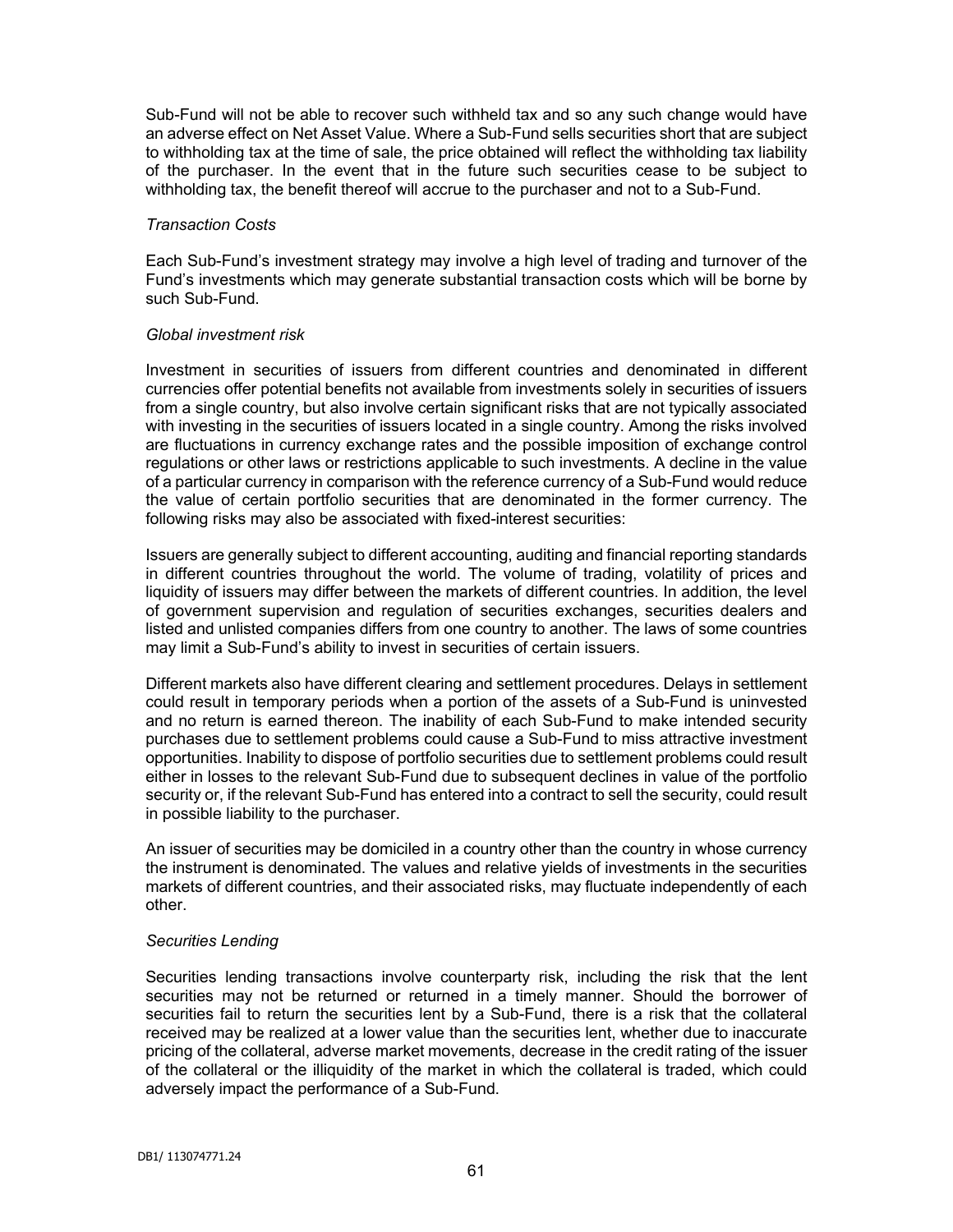The Funds and the Investment Manager undertake to use their reasonable endeavours to resolve fairly any conflicts of interest that may arise in relation to securities lending (having regard to their respective obligations and duties) and to ensure that the interests of the Funds and the Shareholders are not unfairly prejudiced.

## *Unlisted Securities*

*Limited Due Diligence:* Prior to entering into an agreement to acquire any unlisted securities, the Investment Manager will perform due diligence on the proposed investment. In doing so, it would typically rely in part on third parties to conduct a significant portion of this due diligence, as well as relying on information provided by existing and potential obligors, any equity sponsor(s), financiers and other independent sources. Furthermore, the Investment Manager may not have sufficient time to evaluate fully such information even if it is available where investment analysis and decisions by the Investment Manager are undertaken on an expedited basis in order to make it possible for a Sub-Fund to take advantage of short-lived investment opportunities. The due diligence process may at times be required to rely on limited or incomplete information and the value of an investment in unlisted securities made by a Sub-Fund may be affected by fraud, misrepresentation or omission.

*Need for Follow-on Investments:* Following its initial investment in a given portfolio company, a Sub-Fund may decide to provide additional funds to such portfolio company or may have the opportunity to increase its investment in a portfolio company. There is no assurance that a Sub-Fund will make follow-on investments or that a Sub-Fund will have sufficient funds to make all or any of such investments. Any decision by a Sub-Fund not to make follow-on investments or its inability to make such investments may have a substantial negative effect on a portfolio company in need of such an investment, may result in a lost opportunity for a Sub-Fund to increase its participation in a successful operation, may result in a Sub-Fund's investment in the relevant portfolio company becoming diluted and in circumstances where the follow-on investment is offered at a discount to market value, may result in a loss of value for a Sub-Fund.

*Minority and Non-Controlling Interests:* A Sub-Fund may hold a non-controlling interest in certain entities and, therefore, may have a limited ability to protect its position and investment in such entities, although as a condition of investment in an unlisted company, it is expected that appropriate rights generally will be sought to protect the interests of a Sub-Fund.

*Co-investor risk:* A Sub-Fund may co-invest in unlisted entities with third parties through joint ventures or other entities. Such investments may involve risks in connection with such third party involvement, including the possibility that a third party may have financial difficulties, resulting in a negative impact on such investment, may have economic or business interests or goals that are inconsistent with those of a Sub-Fund, or may be in a position to take (or block) action in a manner contrary to a Sub-Fund's investment objective. In addition, a Sub-Fund may in certain circumstances be liable for the actions of its third party co-venturers. In those circumstances where such third parties involve a management group, such third parties may receive compensation arrangements relating to such Investments, including incentive compensation arrangements.

*Exit Strategy Risk:* There can be no assurances that a Sub-Fund's intended exit strategies in respect of investments in unlisted securities may be achieved. Such exit strategies are dependent on a number of factors that are outside the control of the Investment Manager, including general market conditions and the availability of interested purchasers for a Sub-Fund's Investments or portfolio of Investments in unlisted securities. There is a risk that the period in which the exits are expected to be achieved will be longer than expected. If a Sub-Fund is unable to sell its Investments within the anticipated investment term, or at the expected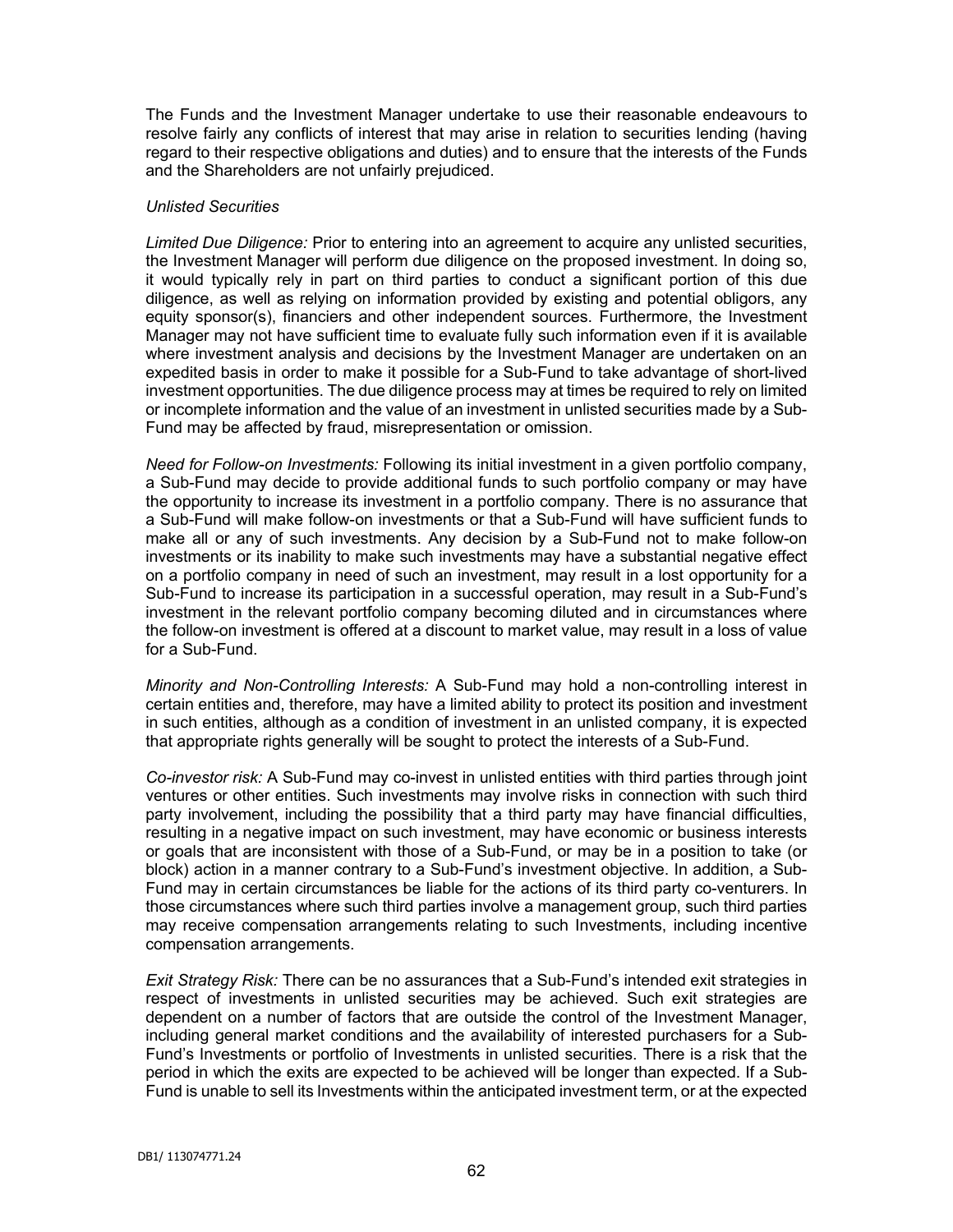sales prices, this may delay the exit from a Sub-Fund's portfolio and may affect a Sub-Fund's profitability.

*Contingent Liabilities on Disposition of Assets:* In connection with the disposition of an Investment, a Sub-Fund may be required to make representations about the accuracy of information with respect to such Investment. A Sub-Fund also may be required to indemnify the purchasers of such Investment to the extent that any such representations are inaccurate. These arrangements may result in the incurrence of contingent liabilities for which a Sub-Fund may establish reserves which, as a consequence, may reduce amounts distributable to the **Shareholders** 

### *Investment In Other Collective Investment Schemes*

*Pooled investments in Secondaries:* In many cases, the Investment Manager expects that a Sub-Fund will have the opportunity to acquire a portfolio of investment funds or direct investments from a seller on an ''all or nothing'' basis. Certain of the investment funds or direct investments in the portfolio may be less attractive than others, and certain of the sponsors of such investment funds (or in some cases, the controlling investors in the portfolio companies) may be more familiar to the Investment Manager than others, or may be more experienced or highly regarded than others. In such cases, it may not be possible for a Sub-Fund to carve out from such purchases those investments which a Sub-Fund considers (for commercial, tax, legal or other reasons) to be less attractive.

*Reliance on management of portfolio funds:* While it is the intent of a Sub-Fund to invest in underlying funds with proven investment fund managers and companies with proven operating management in place, there can be no assurance that such management will continue to operate successfully. Although a Sub-Fund will monitor the performance of each underlying fund and investment, it will rely upon management to operate the underlying funds and portfolio companies on a day-to-day basis.

*No established market for secondaries investments:* There is no established market for secondaries investments and although there has been an increasing volume of sales of secondaries investments, no liquid market is expected to develop for secondaries. Moreover, the market for secondaries has been evolving and is likely to continue to evolve. The Investment Manager expects that a Sub-Fund may acquire interests in investment funds and direct private equity investments in portfolio companies on an opportunistic basis from existing investors in such funds (and not from the issuers of such interests) and from existing holders of direct investments (and not from the portfolio companies directly). There can be no assurance that a Sub-Fund will be able to identify sufficient secondaries investment opportunities or that it will be able to acquire sufficient secondaries investments on attractive terms.

*Limited ability to negotiate secondary transaction terms:* A Sub-Fund will generally not have the ability to negotiate the amendments to the constitutional documents of an underlying fund, enter into side letters or otherwise negotiate the legal or economic terms of the interest in the underlying fund being acquired when making an investment on a secondary basis.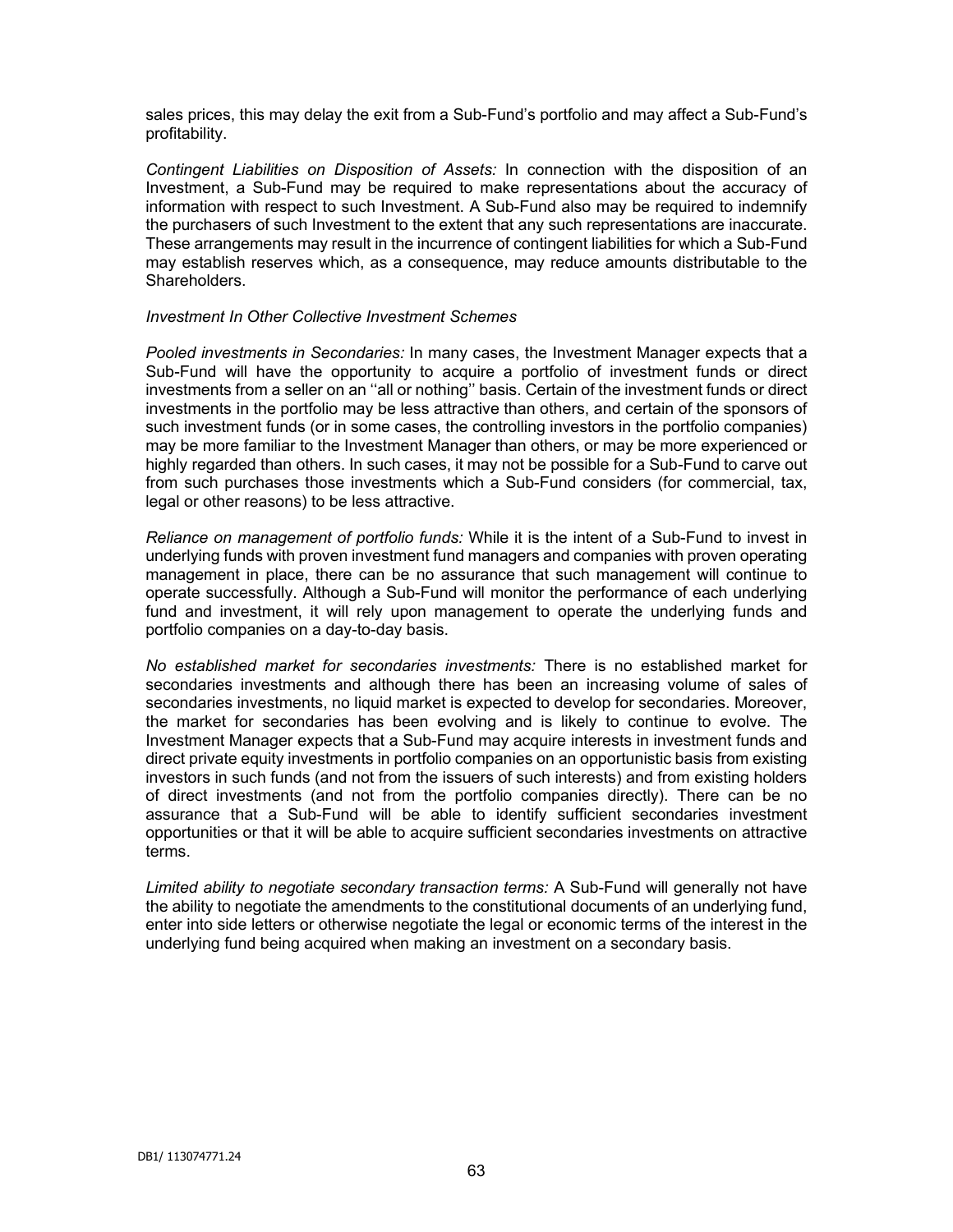# **SUB-FUND PARTICULARS**

# **SHUAA GLOBAL SUKUK FUND**

# **1. Name**

Shuaa Global Sukuk Fund OEIC IC (the "**SGSF Sub-Fund**")

# **2. Base Currency**

US\$

# **3. Share Classes**

The SGSF Sub-Fund has been incorporated as an incorporated cell of the Fund with multiple Classes of shares, being the following:

- Class A shares that have a par value of US\$ 0.01, each being participating and redeemable shares and having limited voting rights (the "**Investor Shares**");
- Class B shares that have a par value of US\$ 1.00, each being voting non-participating, non-redeemable shares (the "**Management Shares**"); and
- Shares that are issued to all Shareholders (the "**Designated Investment Shares**") when the Investment Manager targets certain investments that have less liquidity or are subject to certain strategic initiatives or conditions which limit transferability (the "**Designated Investments**"),

each as described more fully in the section of the Prospectus entitled "General and Statutory Information".

### **4. Investment Objective and Approach**

### Investment Objective and Approach

The investment objective of the SGSF Sub-Fund will be to maximize total returns on Shari'acompliant investments through a combination of income and capital appreciation by investing in a diversified portfolio of listed Sukuk instruments, including high yield Sukuk, and private Shari'a compliant financing (collectively "**Fixed Income Investments**") as well as other collective investment funds. The Investment Manager intends the weighted average modified duration of the SGSF Sub-Fund's Fixed Income Investments to be approximately ten years.

The SGSF Sub-Fund may use Shari'a compliant derivative instruments such as futures, options, swaps and forward contracts that are structured in accordance with the principles of Shari'a (which may be exchange traded or over the counter instruments), for investment and/or hedging purposes.

The SGSF Sub-Fund intends to maintain approximately 15% of its Net Asset Value in Shari'a compliant Money Market Instruments, pending investment or reinvestment provided that the Investment Manager may maintain up to a 100% of its Net Asset Value in Shari'a compliant Money Market Instruments if the Investment Manager otherwise considers this appropriate.

IT MUST BE EMPHASISED, THAT THE PORTFOLIO OF THE SGSF SUB-FUND WILL BE SUBJECT TO NORMAL MARKET RISKS AND NO ASSURANCE CAN BE GIVEN THAT THE INVESTMENT OBJECTIVES OF THE SGSF SUB-FUND WILL BE ACHIEVED. INVESTORS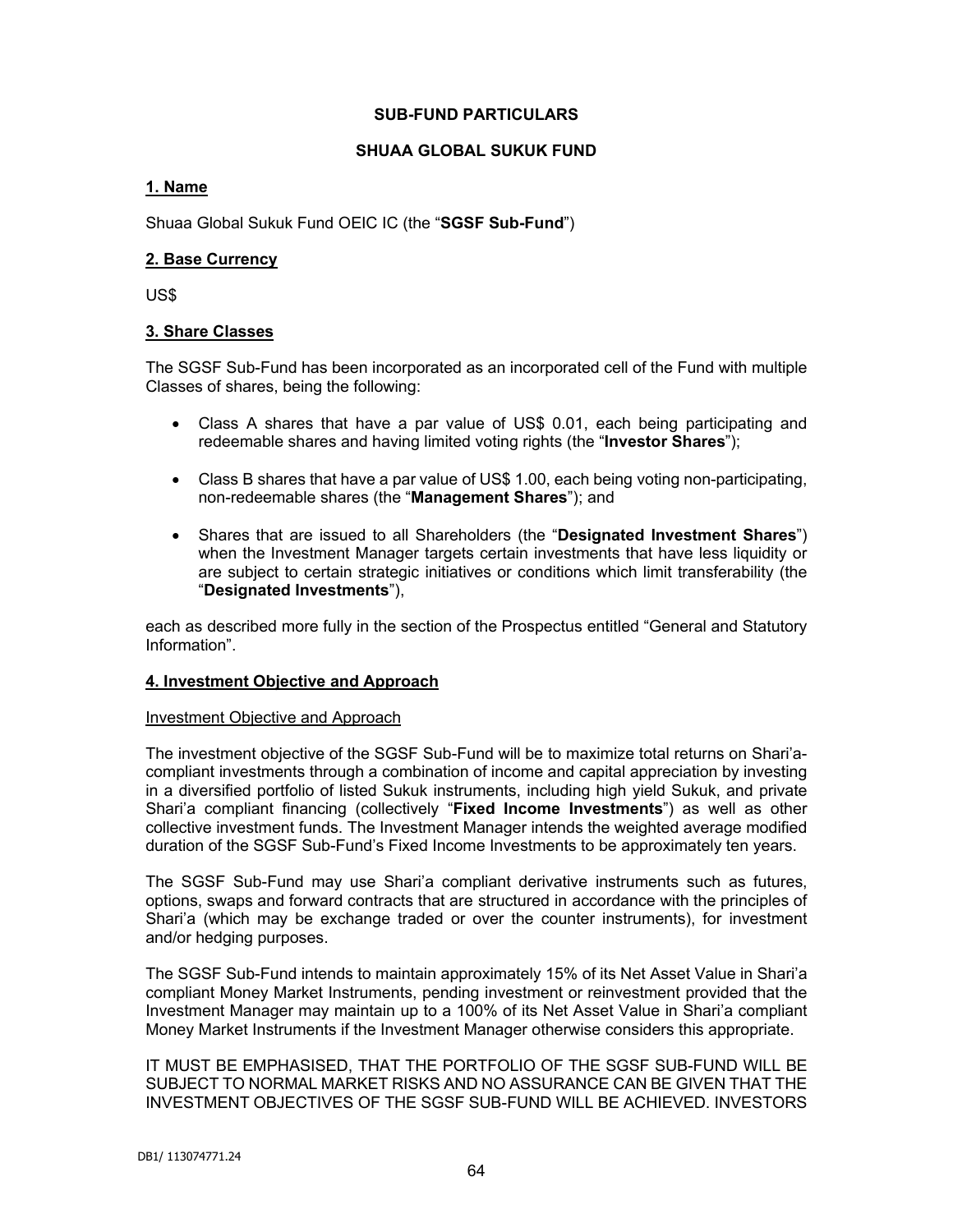# SHOULD CAREFULLY REVIEW THE SECTION OF THE PROSPECTUS ENTITLED "RISK FACTORS".

#### Investment Restrictions

The SGSF Sub-Fund is subject to the following restrictions:

- the SGSF Sub-Fund may not invest in any other Sub-Fund;
- the SGSF Sub-Fund may not invest more than 10% of its Net Asset Value in other collective investment funds;
- the SGSF Sub- Fund may not invest more than 33% of its Net Asset Value in Sharia compliant Private Debt facilities.
- the SGSF Sub-Fund's investments must be in compliance with the Shari'a Guidelines.

These investment restrictions shall be applied only at the time that an investment is made and the Sub-Fund will have no obligation to sell assets or otherwise rebalance the portfolio to bring it into compliance with these restrictions if the Sub-Fund is out of compliance as a result of changes in value, redemption and other causes out of the Investment Manager's and the Sub-Fund's control.

For the avoidance of doubt, an investment in a collective investment fund which solely invests in Money Market Instruments shall be treated for all purposes of this Prospectus as an investment by a Sub-Fund in a Money Market Instrument and not as an investment in another collective investment fund.

### Funding and Shari'a compliant Leverage

The SGSF Sub-Fund will be permitted to seek Shari'a compliant leverage of its investments in Fixed Income Investments only, provided that such leverage does not exceed a finance to value ratio of 66.7%.

There are no limitations on the SGSF Sub-Fund's ability to invest in swaps, options and other derivative instruments which effectively contain embedded leverage provided they conform to the principles of Shari'a.

### Risk Monitoring

The Investment Manager monitors and controls risk in the portfolio through the use of various risk monitoring techniques. Details of the SGSF Sub-Fund's risk profiles, percentage of illiquid assets and the Investment Manager's liquidity risk management systems for the SGSF Sub-Fund are available from the Investment Manager.

### Investment Vehicles

Although the SGSF Sub-Fund will focus on direct investments, it may invest through one or more Investment Vehicles where the Investment Manager considers that it may be commercially and/or tax efficient to do so or provide a practicable means of access to the relevant instrument, investment, asset or strategy.

### Changes to the Investment Objective and Approach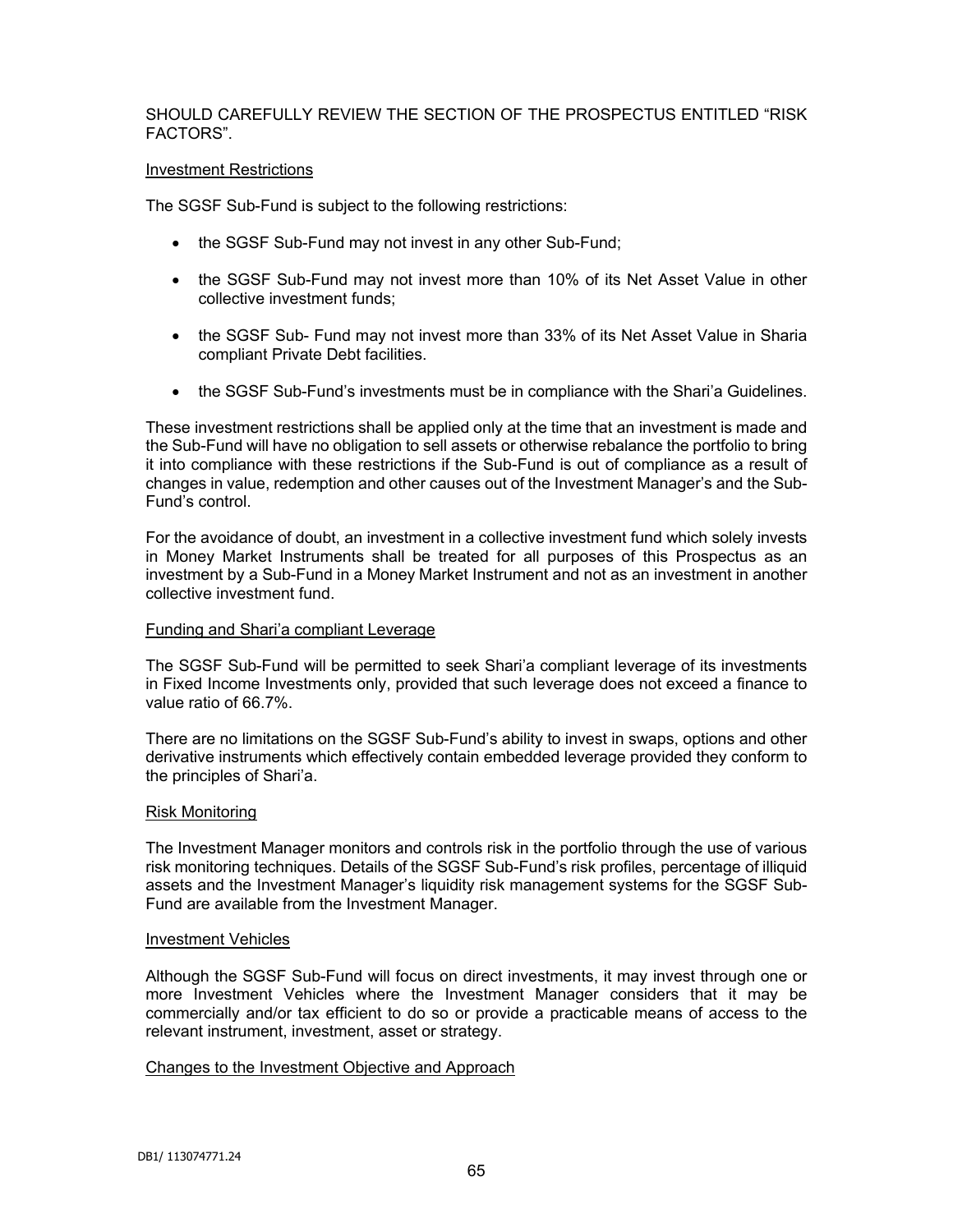Any change to the investment objective and approach set out in these Sub-Fund Particulars may be made by the Directors with the approval of the Shari'a Board and will be notified to Shareholders.

## **5. Shari'a Compliance and Shari'a Guidelines**

The SGSF Sub-Fund was initially certified by the Investment Manager's Shari'a Supervisory Board (the "**Shari'a Board**") on 11 August 2020 to be in compliance with applicable Shari'a principles, which compliance shall be confirmed on an annual basis, with respect to Investments, following Shari'a audits to be conducted annually by the Shari'a Board.

In order to be Shari'a-compliant, the SGSF Sub-Fund will be managed by the Investment Manager in accordance with the principles of Shari'a that have been developed with the Shari'a Board to ensure that the SGSF Sub-Fund maintains Shari'a-compliance.

Further details on the members of the Shari'a Board is provided in the Section of the Prospectus entitled Shari'a Advisor.

The Investment Manager, in consultation with the Shari'a Advisor, is responsible for managing the SGSF Sub-Fund in accordance with the following guidelines (the "**Shari'a Guidelines**") to ensure compliance with Shari'a principles. All aspects of the business of the SGSF Sub-Fund will be conducted in accordance with Shari'a principles as interpreted from time to time by the Shari'a Advisor. With respect to each Investment, the SGSF Sub-Fund's investment criteria will be implemented in a manner which complies with Shari'a as interpreted by the Shari'a Advisor.

The Shari'a Guidelines for each Investment of the SGSF Sub-Fund are set forth below:

### Sector-based Screens

Stocks of companies engaged in business activities related to the following are excluded:

1. Advertising and Media, with the following exceptions:

a. Media and advertising companies generating revenues in excess of 65% of total income from the GCC countries

- b. News Channels
- c. Newspapers
- d. Sports Channels
- 2. Alcohol
- 3. Cloning
- 4. Financials, except:
	- a. Islamic Banks (and Islamic windows of conventional Banks)
	- b. Islamic Financial Institutions (and Islamic windows of conventional Banks)
	- c. Islamic Insurance Companies
- 5. Gambling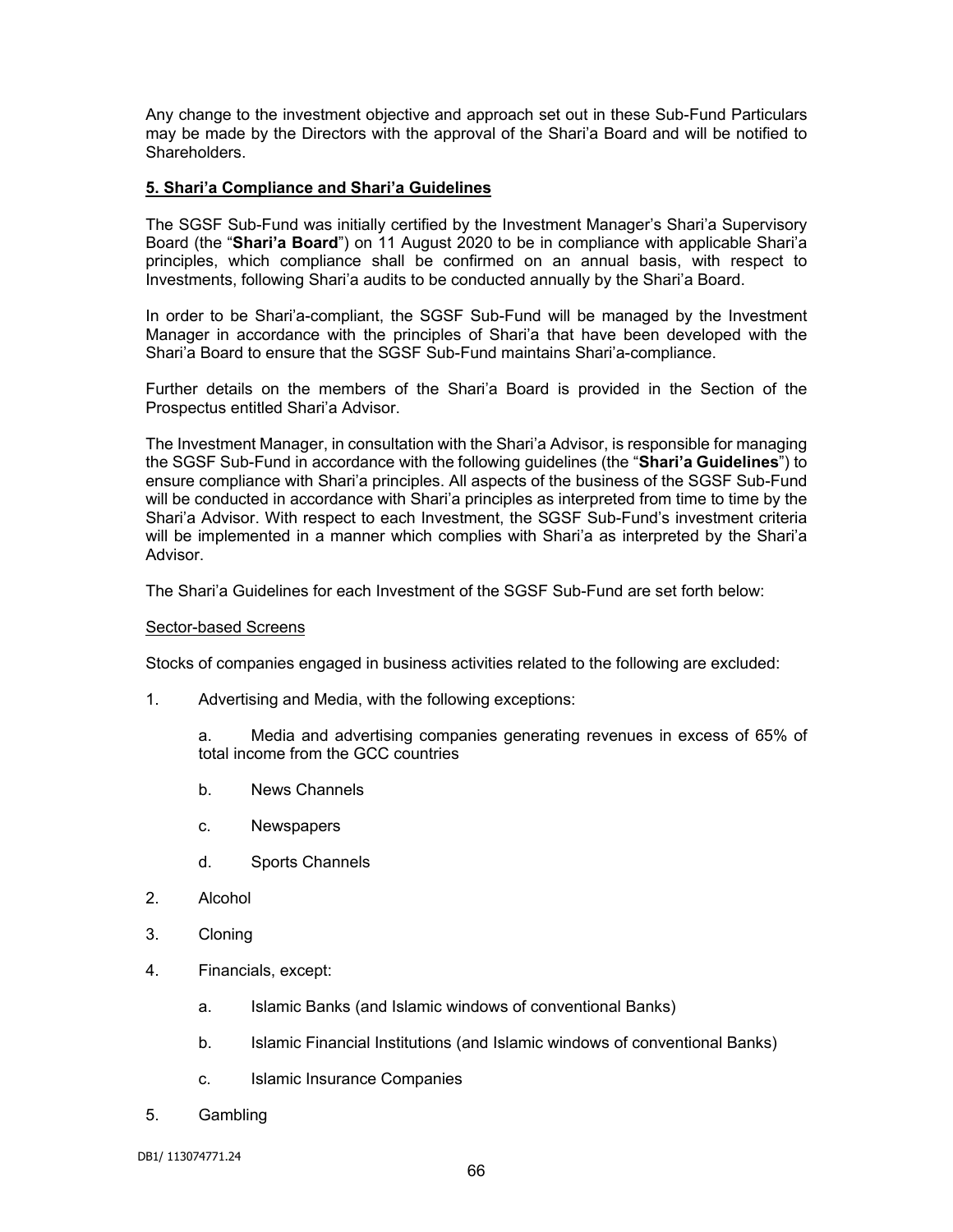- 6. Pork
- 7. Pornography
- 8. Tobacco
- 9. Trading of gold and silver as cash on deferred basis

10. Any other business activities deemed to be Shari'a non-compliant by the Shari'a Advisor

11. In case of any doubt, however, the Shari'a Advisor will be referred to for more discussion.

### Accounting-Based Screens

After removing companies with business activities that are not Shari'a compliant, the rest of the companies are examined for Shari'a compliance in relation to their financial ratios, as certain ratios may violate Shari'a compliance requirements. Three areas of focus are leverage, cash, and the share of revenues derived from non-compliant activities. All of these are subject to evaluation on an ongoing basis.

1. Leverage Compliance:

This Shari'a compliance rule requires that:

The ratio of a company's debt to its total assets should not, on a thirty-six month average basis, exceed 30%

2. Interest-bearing deposits / securities:

The ratio of a company's interest-bearing deposits / securities to its total assets should not, on a thirty-six month average basis, exceed 30%.

3. Cash Compliance:

Shari'a compliance rules with reference to cash holdings require that the ratio of a company's accounts cash and receivables to its total assets should not, on a thirty-six month average basis, exceed 49%

4. Revenue Share from Non-Compliant Activities:

In certain cases, companies' revenues from activities that are not Shari'a compliant can be tolerated, if they comply with the following threshold:

The ratio of a company's non-permissible income (other than interest income) to its total income should not exceed 5%.

5. Dividend Purification Ratio:

Dividends, received where it is known that a proportion of the business that has generated the dividend was business that was not Shari'a compliant, may be purified by giving that same proportion of the dividend to charities duly approved by the Shari'a Advisor: the proportion to be given to charity is calculated by multiplying the amount of the dividend by the ratio of the dividend issuing company's non-permissible revenue to its total revenue. The resulting amount and the relevant charity(ies) will be detailed in the Company's annual reports.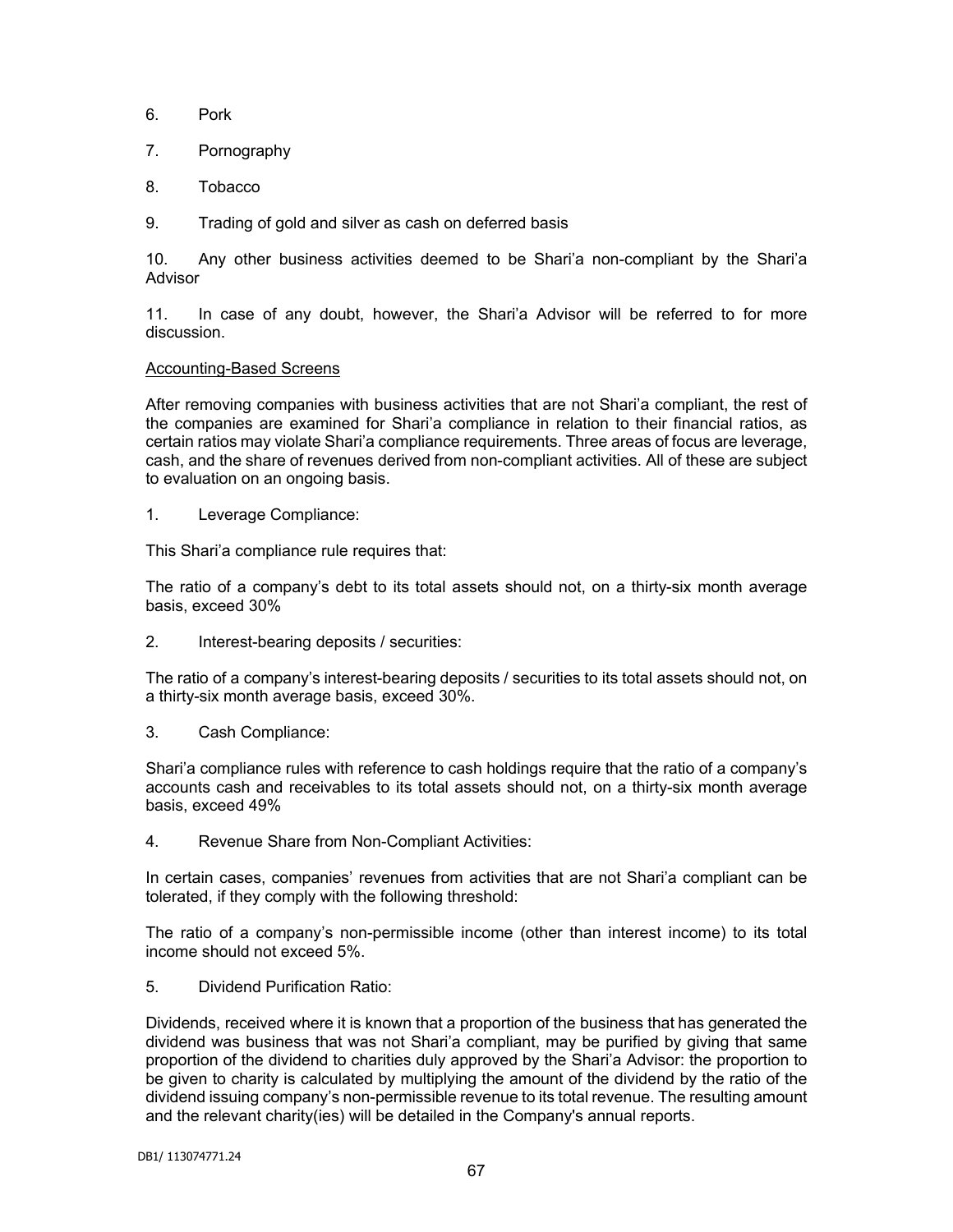Investments into shares and sukuk issued by companies admitted to the MSCI World Islamic Index, the Dow Jones Islamic Market Word Index, the FTSE Global Equity Shariah Index Series, the S&P 500 Shariah Index, the S&P Global BMI Shariah Index, the MSCI Emerging Market Islamic Index, the MSCI ACWI Islamic Index and other Shari'a compliant indices approved by the Shari'a Advisor from time to time will be deemed to be in compliance with the Shari'a Guidelines and the Investment Manager will not be required to assess Sector-Based Screens and Accounting-Based Screens compliance for companies included in such indices.

## **6. Subscriptions**

### **Offer**

Up to US\$100,000,000 of Investor Shares are available for issue, or such other amount as the Directors may determine.

### Initial Offer Period

30 days from the date designated by the Directors, or such other period as the Directors may determine and notify to prospective investors.

#### Initial Offer Price

The Initial Offer Price for Investor Shares is US\$ 100.

#### Subscription Day

Each Business Day

### **7. Redemptions**

Redemption Day

Each Business Day.

### Cut-Off Point for Redemptions

5 p.m. (UAE time) on the Business Day falling at least 45 calendar days before the relevant Redemption Day.

#### Redemption Gate

A Shareholder may not redeem more than 25 per cent of Shareholder's total holding of Shares of any Class in the SGSF Sub-Fund on any Redemption Day, provided that if a Shareholder requests the redemption of more than 25 per cent of its total holding of Shares under any Class, those Shares which are not redeemed on the relevant Redemption Day (the "**Initial Redemption Day**") but which would have been redeemed but for the limit described above will be redeemed on the immediately following Redemption Day, subject to further deferral if the relevant deferred request represents more than 25 per cent of total holding of Shares under any Class immediately prior to the Initial Redemption Day.

Accordingly, and subject to the ability of the Directors to declare a suspension, if a Shareholder requests the redemption of its entire holding of Shares of any Class (a "**Total Redemption Request**"), all such Shares will be redeemed no later than the third Redemption Day following the Initial Redemption Day in respect of that Total Redemption Request. The Directors may waive the foregoing restrictions provided that to do so would not prejudice any other Shareholder.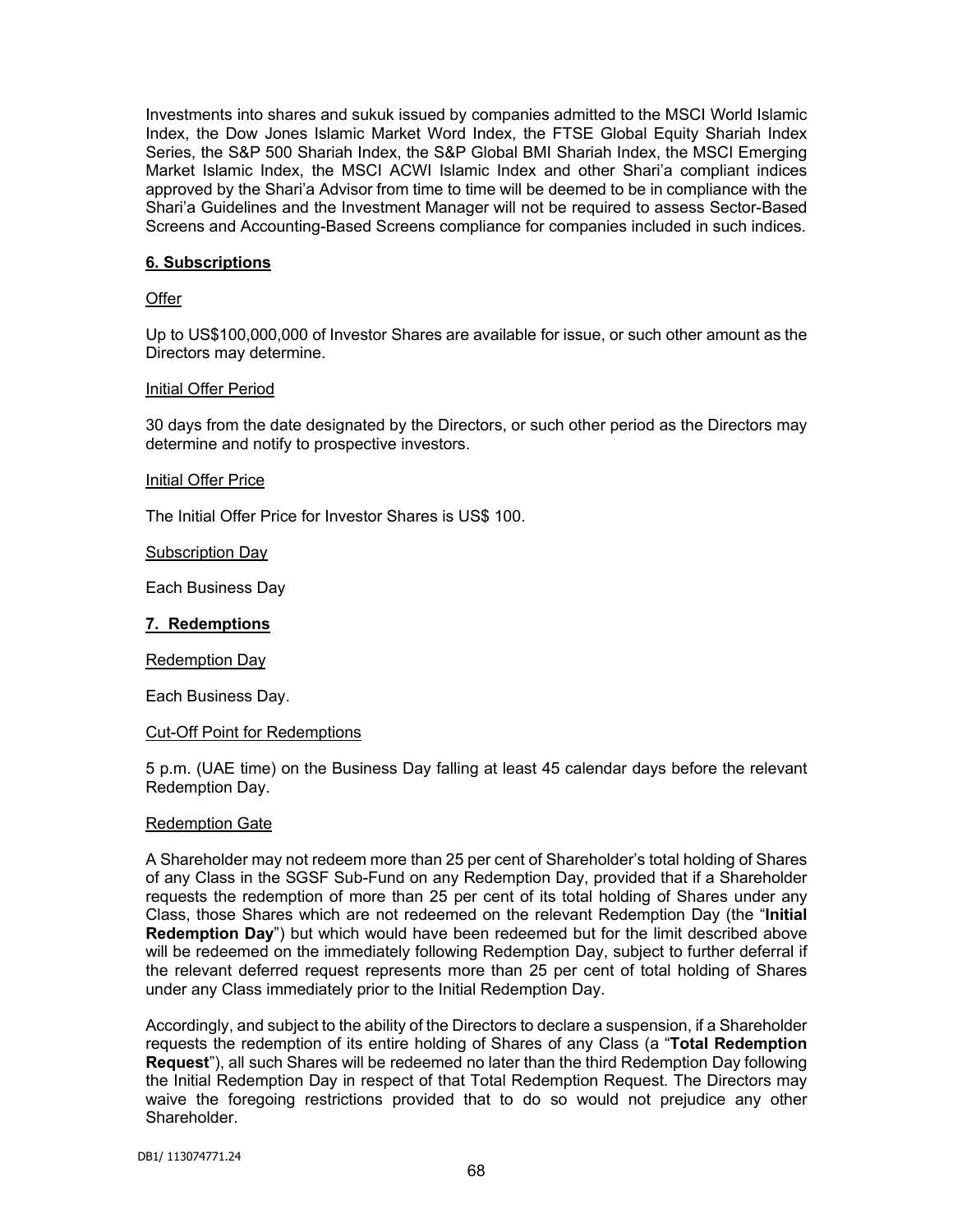Shares will be redeemed at the relevant Redemption Price prevailing on the Redemption Day on which they are redeemed. The Directors intend not to exercise such power to defer redemptions except to the extent they consider that existing Shareholders would otherwise be materially disadvantaged or that such exercise is necessary to comply with applicable law or regulation.

# **8. Fees and Expenses payable by holders of the Investor Shares**

Management Fee Percentage

1 per cent per annum.

**Administration Fee** 

Up to 0.06 per cent per annum of the SGSF Sub-Fund's NAV.

### Performance Fee

*Performance Fee Rate:* 20 per cent.

*Calculation Period:* Quarterly

### **Entry and Exit Fees**

An entry fee of 1 per cent of the Subscription Price.

An exit fee of 1 per cent of the Redemption Price.

### **9. Dividend Policy**

The Directors may make distributions, dividends, repayments or other money payable in cash in respect of the Investor Shares of the Sub-Fund at such times as they determine there are sufficient proceeds in respect of the Investor Shares (after reasonable reserves for fees and expenses including Management Fee and other expenses) for the Sub-Fund to distribute.

Any Distributions may be paid by telegraphic transfer to a bank account from which the relevant Investor Shareholder's subscription proceeds originated from unless otherwise agreed to by the Directors. No payments to third parties shall be made. In the event that a Distributions is declared and remains unclaimed after a period of two years from the date of declaration, such dividend will be forfeited and will revert to the Sub-Fund.

### **10. General and Statutory Information**

The information in this section supplements the information set out in the section of the Prospectus entitled "General and Statutory Information" and includes a summary of some of the provisions of the Articles of Association of the SGSF Sub-Fund and is qualified in its entirety by such Articles.

### The SGSF Sub-Fund

The SGSF Sub-Fund was incorporated as an incorporated cell of the Fund in the ADGM on 26 July 2020 and registered as a Qualified Investor Fund under the provisions of the Fund Rules with Fund Reference Number F-0033A and will comply with the provisions of those rules. The fact that it has been registered should not, however, be taken to imply that any authority in the Abu Dhabi Global Market accepts any responsibility for overseeing or regulating its investment activities.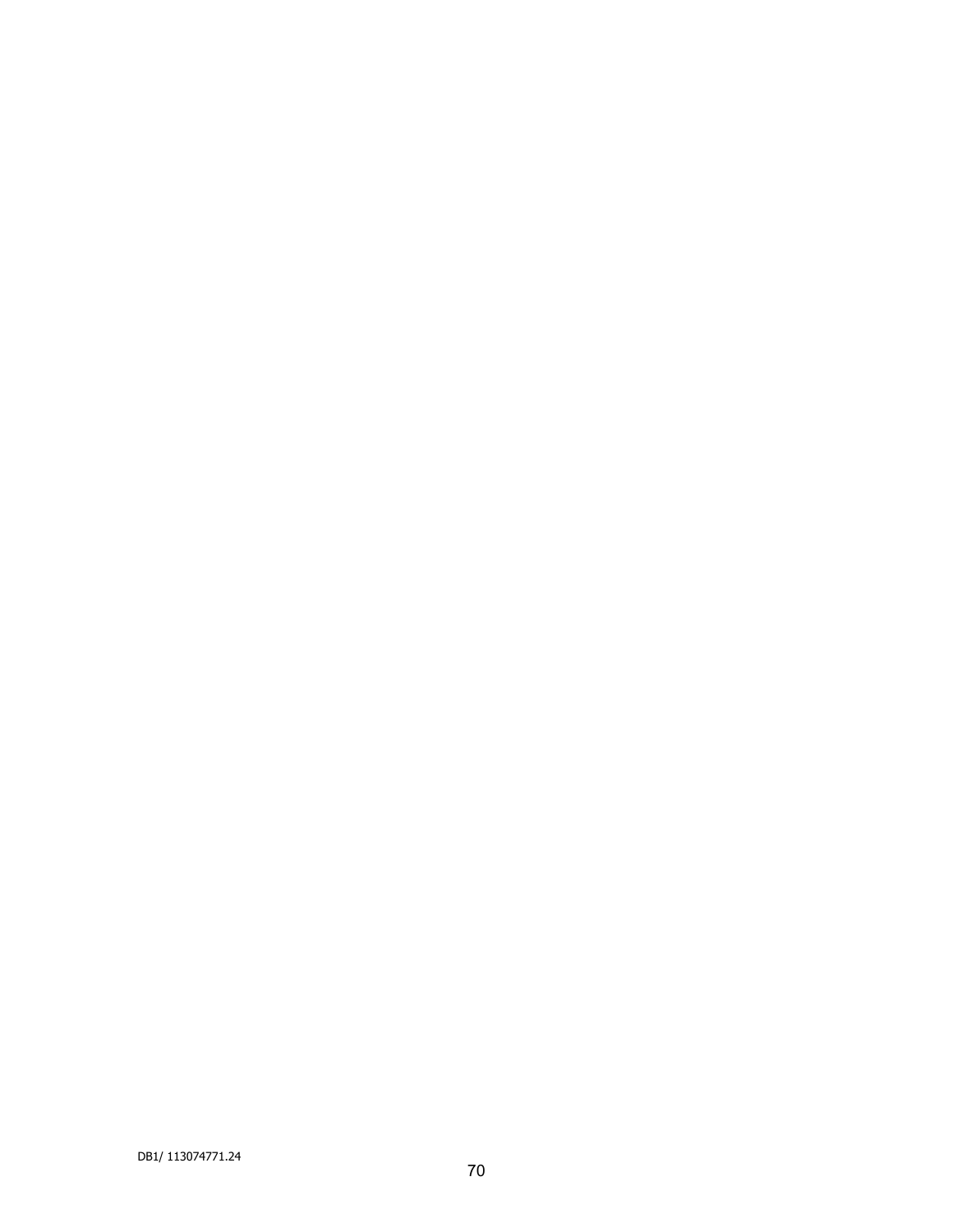## **SUB-FUND PARTICULARS**

## **NUJOOM BALANCED FUND**

# **1. Name**

Nujoom Balanced Fund OEIC IC (the "**NB Sub-Fund**")

## **2. Base Currency**

US\$

## **3. Share Classes**

The NB Sub-Fund has been incorporated as an incorporated cell of the Fund with multiple Classes of shares, being the following:

- Class A shares that have a par value of US\$ 0.01, each being participating and redeemable shares and having limited voting rights (the "**Investor Shares**");
- Class B shares that have a par value of US\$ 1.00, each being voting non-participating, non-redeemable shares (the "**Management Shares**"); and
- Shares that are issued to all Shareholders (the "**Designated Investment Shares**") when the Investment Manager targets certain investments that have less liquidity or are subject to certain strategic initiatives or conditions which limit transferability (the "**Designated Investments**"),

each as described more fully in the section of the Prospectus entitled "General and Statutory Information".

### **4. Investment Objective and Approach**

### Investment Objective and Approach

The NB Sub-Fund's investment objective is to maximise total investment returns consisting of profit distributions and capital appreciation by investing in a global portfolio of Shari'a compliant equity and Shari'a compliant fixed income investments (which will principally be comprised of Sukuk) and Shari'a compliant Money Market Instruments. The NB Sub-Fund will be dynamically managed.

The NB Sub-Fund seeks to achieve its investment objective whilst adhering to the following asset allocation ranges:

|                                 | Minimum | Normal | <b>Maximum</b> |
|---------------------------------|---------|--------|----------------|
| Equity                          | 0%      | 45%    | 60%            |
| <b>Fixed Income Instruments</b> | 0%      | 50%    | 65%            |
| <b>Money Market Instruments</b> | 0%      | 5%     | 100%           |

The NB Sub-Fund will have the flexibility to increase or decrease equity market exposure by adjusting its mix of equity market exposures, fixed income exposure and money market investments. The NB Sub-Fund will tend to have more equity market exposure when attractive investment opportunities are plentiful, and will reduce equity market exposure when there is an absence of compelling ideas, or when risks appear to outweigh reward.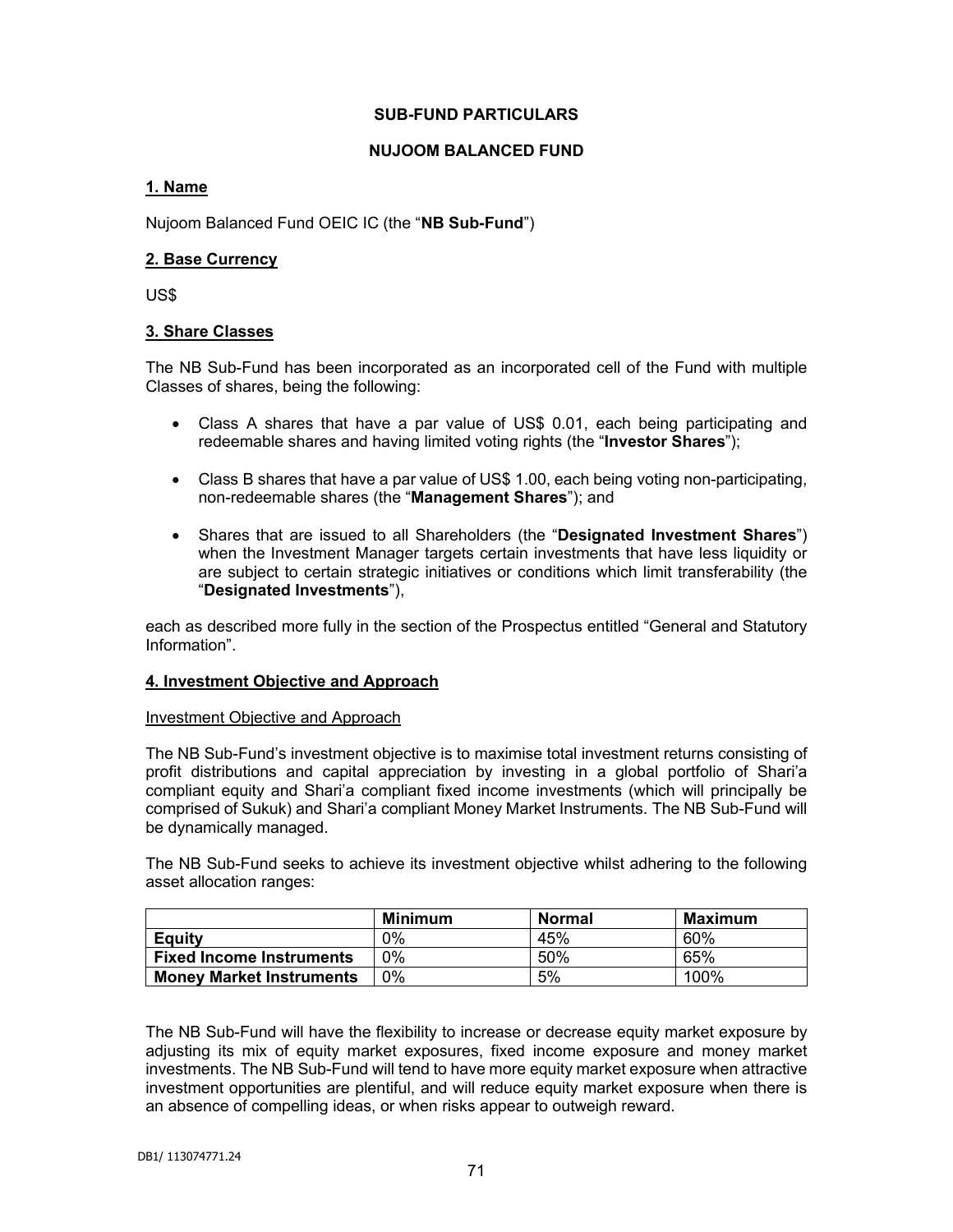### *Equity Investments*

The equity securities in which the NB Sub-Fund will invest are principally common stock and related depositary receipts and participatory notes, which comply with the principles of Shari'a. The NB Sub-Fund may invest in the equity securities of companies of any size. The NB Sub-Fund may also invest in equity linked products such as: Exchange Traded Funds ("**ETFs**"), Index funds and other long-only equity funds provided they comply with the principles of Shari'a. The NB Sub-Fund may also invest in securities such as structured notes, which have been structured in accordance with the principles of Shari'a that pay a rate of return linked to the performance of underlying funds, markets or indices. The NB Sub-Fund may also invest in Shari'a compliant participatory notes which are equity access products structured as debt obligations that are issued or backed by banks and broker-dealers and designed to replicate equity market exposure in markets where direct investment is either impossible or difficult due to local investment restrictions.

## *Fixed Income Investments*

The fixed income securities in which the NB Sub-Fund will invest are principally Shari'a compliant supra-national, government, government-related and corporate Sukuk (Ijara, Wakala, Mudaraba, Musharaka and Murabaha) that have been structured in accordance with the generally acceptable principles of Shari'a (collectively "**Fixed Income Investments**"). The Investment Manager intends the weighted average modified duration of the NB Sub-Fund's Fixed Income Investments to be approximately eight years.

## *Derivative Instruments*

The NB Sub-Fund may use Shari'a compliant derivative instruments such as futures, options, swaps and forward contracts that are structured in accordance with the principles of Shari'a (which may be exchange traded or over the counter instruments), for investment and/or hedging purposes.

IT MUST BE EMPHASISED, THAT THE PORTFOLIO OF THE NB SUB-FUND WILL BE SUBJECT TO NORMAL MARKET RISKS AND NO ASSURANCE CAN BE GIVEN THAT THE INVESTMENT OBJECTIVES OF THE NB SUB-FUND WILL BE ACHIEVED. INVESTORS SHOULD CAREFULLY REVIEW THE SECTION OF THE PROSPECTUS ENTITLED "RISK FACTORS".

### Investment Restrictions

The NB Sub-Fund is subject to the following restrictions:

- the NB Sub-Fund may not invest in any other Sub-Fund;
- the NB Sub-Fund may not invest more than 10% of its Net Asset Value in other collective investment funds;
- a minimum one-third of Sub-Fund fixed income portfolio will be investment grade (as determined by at least one of the internationally recognized rating agencies; Moody's, Fitch, S&P with the highest rating to apply); and
- the NB Sub-Fund's investments must be in compliance with the Shari'a guidelines.

These investment restrictions shall be applied only at the time that an investment is made and the Sub-Fund will have no obligation to sell assets or otherwise rebalance the portfolio to bring it into compliance with these restrictions if the Sub-Fund is out of compliance as a result of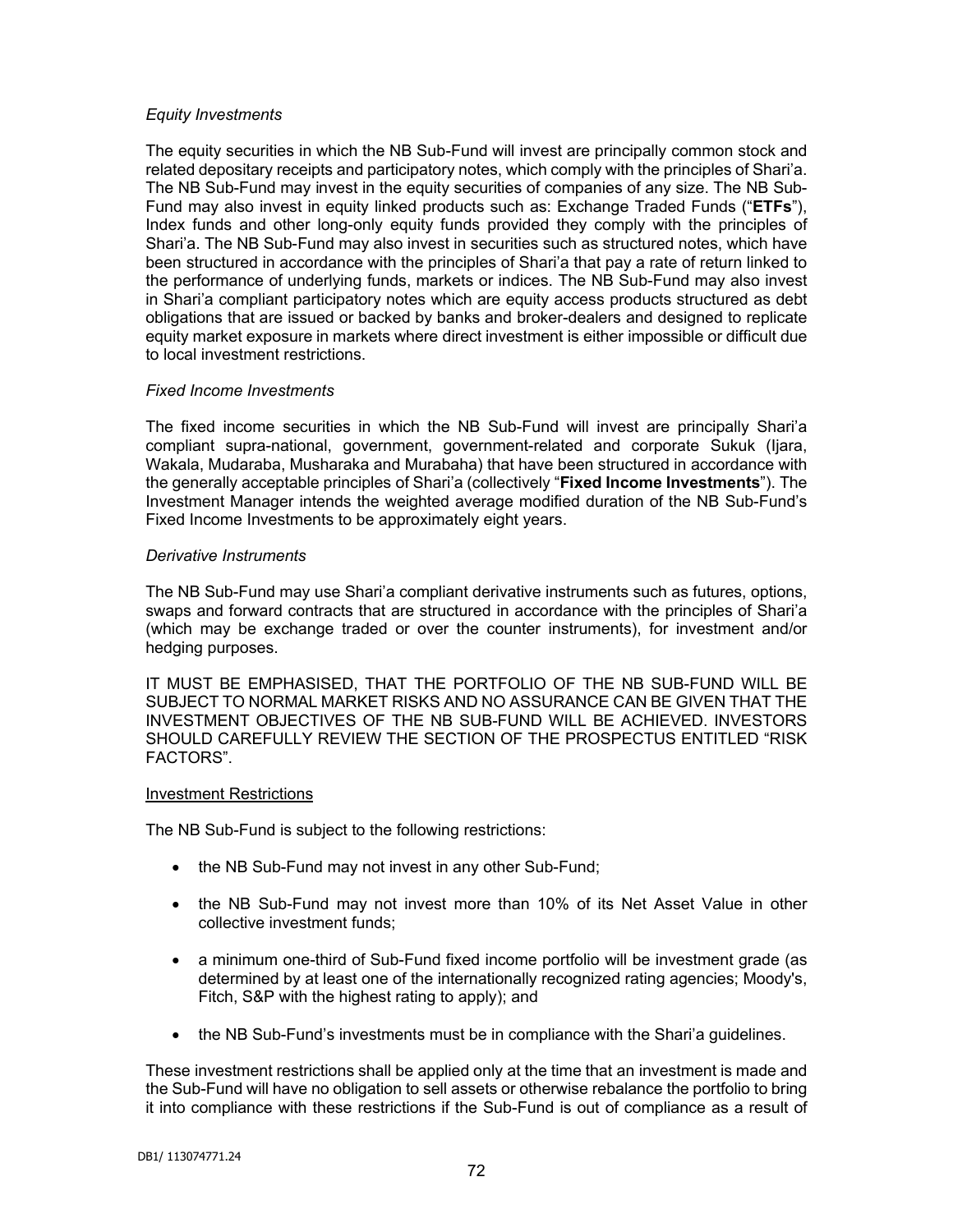changes in value, redemption and other causes out of the Investment Manager's and the Sub-Fund's control.

For the avoidance of doubt, an investment in a collective investment fund which solely invests in Money Market Instruments shall be treated for all purposes of this Prospectus as an investment by a Sub-Fund in a Money Market Instrument and not as an investment in another collective investment fund.

#### Funding and Shari'a compliant Leverage

The NB Sub-Fund will be permitted to seek Shari'a compliant leverage of its investments in Fixed Income Investments only, provided that such leverage does not exceed a finance to value ratio of 50%.

There are no limitations on the NB Sub-Fund's ability to invest in swaps, options and other derivative instruments which effectively contain embedded leverage provided they conform to the principles of Shari'a.

#### Risk Monitoring

The Investment Manager monitors and controls risk in the portfolio through the use of various risk monitoring techniques. Details of the NB Sub-Fund's risk profiles, percentage of illiquid assets and the Investment Manager's liquidity risk management systems for the NB Sub-Fund are available from the Investment Manager.

#### Investment Vehicles

Although the NB Sub-Fund will focus on direct investments, it may invest through one or more Investment Vehicles where the Investment Manager considers that it may be commercially and/or tax efficient to do so or provide a practicable means of access to the relevant instrument, investment, asset or strategy.

### Changes to the Investment Objective and Approach

Any change to the investment objective and approach set out in these Sub-Fund Particulars may be made by the Directors with the approval of the Shari'a Board and will be notified to Shareholders.

### **5. Shari'a Compliance and Shari'a Guidelines**

The NB Sub-Fund was initially certified by the Investment Manager's Shari'a Supervisory Board (the "**Shari'a Board**") on 11 August 2020 to be in compliance with applicable Shari'a principles, which compliance shall be confirmed on an annual basis, with respect to Investments, following Shari'a audits to be conducted annually by the Shari'a Board.

In order to be Shari'a-compliant, the NB Sub-Fund will be managed by the Investment Manager in accordance with the principles of Shari'a that have been developed with the Shari'a Board to ensure that the NB Sub-Fund maintains Shari'a-compliance.

Further details on the members of the Shari'a Board is provided in the Section of the Prospectus entitled Shari'a Advisor.

The Investment Manager, in consultation with the Shari'a Advisor, is responsible for managing the NB Sub-Fund in accordance with the following guidelines (the "**Shari'a Guidelines**") to ensure compliance with Shari'a principles. All aspects of the business of the NB Sub-Fund will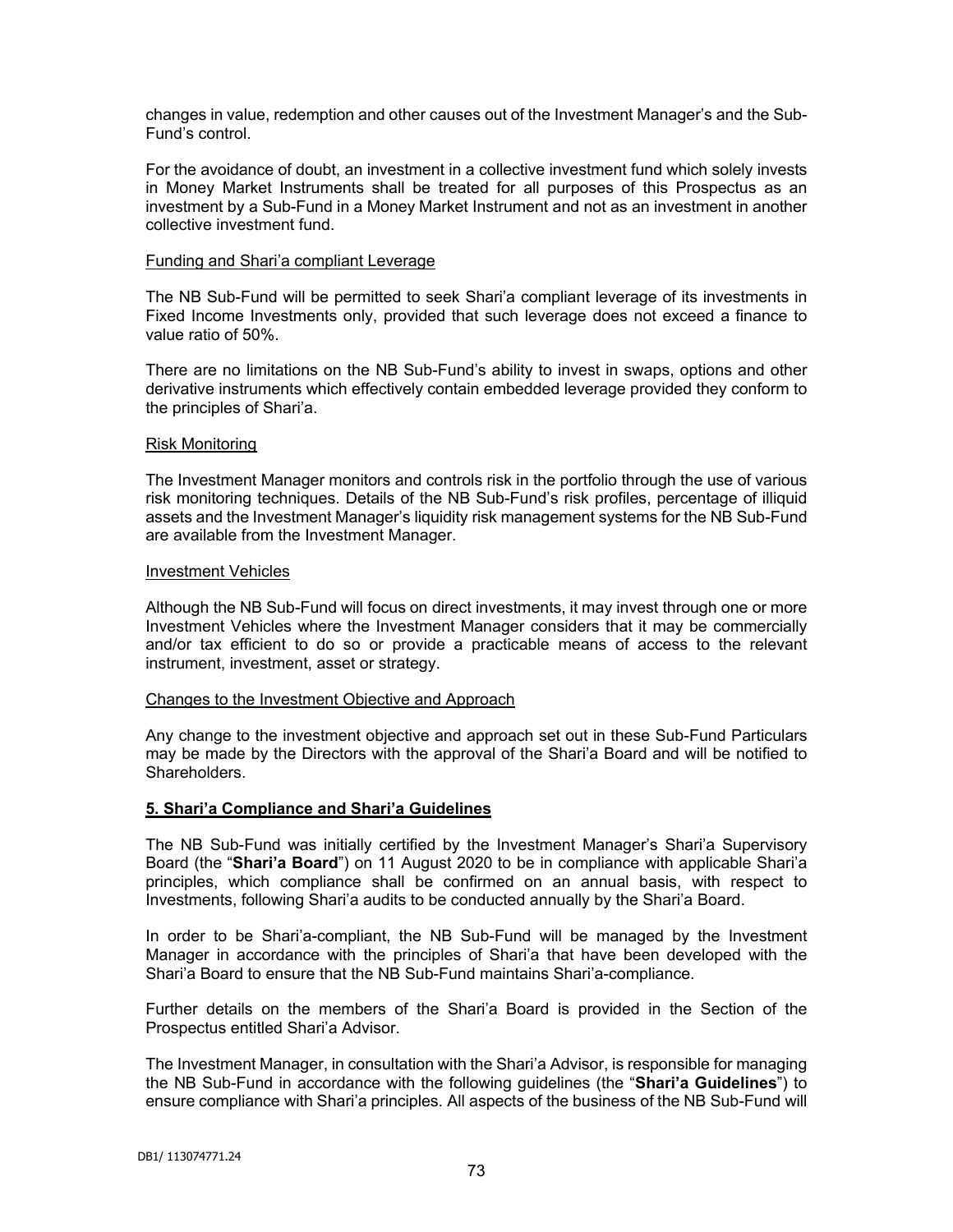be conducted in accordance with Shari'a principles as interpreted from time to time by the Shari'a Advisor. With respect to each Investment, the NB Sub-Fund's investment criteria will be implemented in a manner which complies with Shari'a as interpreted by the Shari'a Advisor.

The Shari'a Guidelines for each Investment of the NB Sub-Fund are set forth below:

### Sector-based Screens

Stocks of companies engaged in business activities related to the following are excluded:

1. Advertising and Media, with the following exceptions:

a. Media and advertising companies generating revenues in excess of 65% of total income from the GCC countries

- b. News Channels
- c. Newspapers
- d. Sports Channels
- 2. Alcohol
- 3. Cloning
- 4. Financials, except:
	- a. Islamic Banks (and Islamic windows of conventional Banks)
	- b. Islamic Financial Institutions (and Islamic windows of conventional Banks)
	- c. Islamic Insurance Companies
- 5. Gambling
- 6. Pork
- 7. Pornography
- 8. Tobacco
- 9. Trading of gold and silver as cash on deferred basis

10. Any other business activities deemed to be Shari'a non-compliant by the Shari'a Advisor

11. In case of any doubt, however, the Shari'a Advisor will be referred to for more discussion.

### Accounting-Based Screens

After removing companies with business activities that are not Shari'a compliant, the rest of the companies are examined for Shari'a compliance in relation to their financial ratios, as certain ratios may violate Shari'a compliance requirements. Three areas of focus are leverage, cash, and the share of revenues derived from non-compliant activities. All of these are subject to evaluation on an ongoing basis.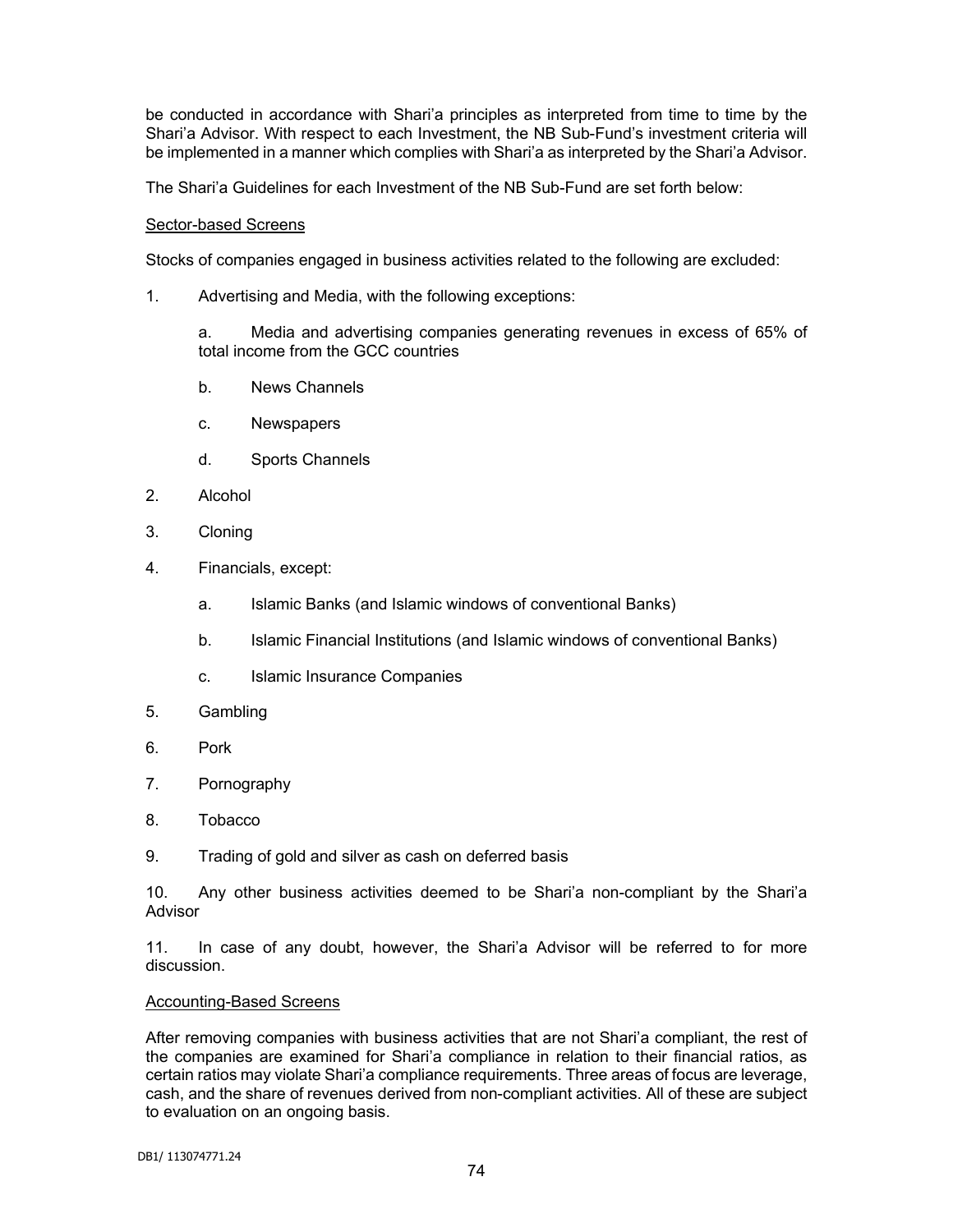### 1. Leverage Compliance:

This Shari'a compliance rule requires that:

The ratio of a company's debt to its total assets should not, on a thirty-six month average basis, exceed 30%

2. Interest bearing deposits / securities:

The ratio of a company's interest- bearing deposits / securities to its total assets should not, on a thirty-six month average basis, exceed 30%.

3. Cash Compliance:

Shari'a compliance rules with reference to cash holdings require that the ratio of a company's accounts cash and receivables to its total assets should not, on a thirty-six month average basis, exceed 49%

4. Revenue Share from Non-Compliant Activities:

In certain cases, companies' revenues from activities that are not Shari'a compliant can be tolerated, if they comply with the following threshold:

The ratio of a company's non-permissible income (other than interest income) to its total income should not exceed 5%.

5. Dividend Purification Ratio:

Dividends, received where it is known that a proportion of the business that has generated the dividend was business that was not Shari'a compliant, may be purified by giving that same proportion of the dividend to charities duly approved by the Shari'a Advisor: the proportion to be given to charity is calculated by multiplying the amount of the dividend by the ratio of the dividend issuing company's non-permissible revenue to its total revenue. The resulting amount and the relevant charity(ies) will be detailed in the Company's annual reports.

Investments into shares and sukuk issued by companies admitted to the MSCI World Islamic Index, the Dow Jones Islamic Market Word Index, the FTSE Global Equity Shariah Index Series, the S&P 500 Shariah Index, the S&P Global BMI Shariah Index, the MSCI Emerging Market Islamic Index, the MSCI ACWI Islamic Index and other Shari'a compliant indices approved by the Shari'a Advisor from time to time will be deemed to be in compliance with the Shari'a Guidelines and the Investment Manager will not be required to assess Sector-Based Screens and Accounting-Based Screens compliance for companies included in such indices.

# **6. Subscriptions**

# Offer

Up to US\$40,000,000 of Investor Shares are available for issue, or such other amount as the Directors may determine.

### Initial Offer Period

30 days from the date designated by the Directors, or such other period as the Directors may determine and notify to prospective investors.

### Initial Offer Price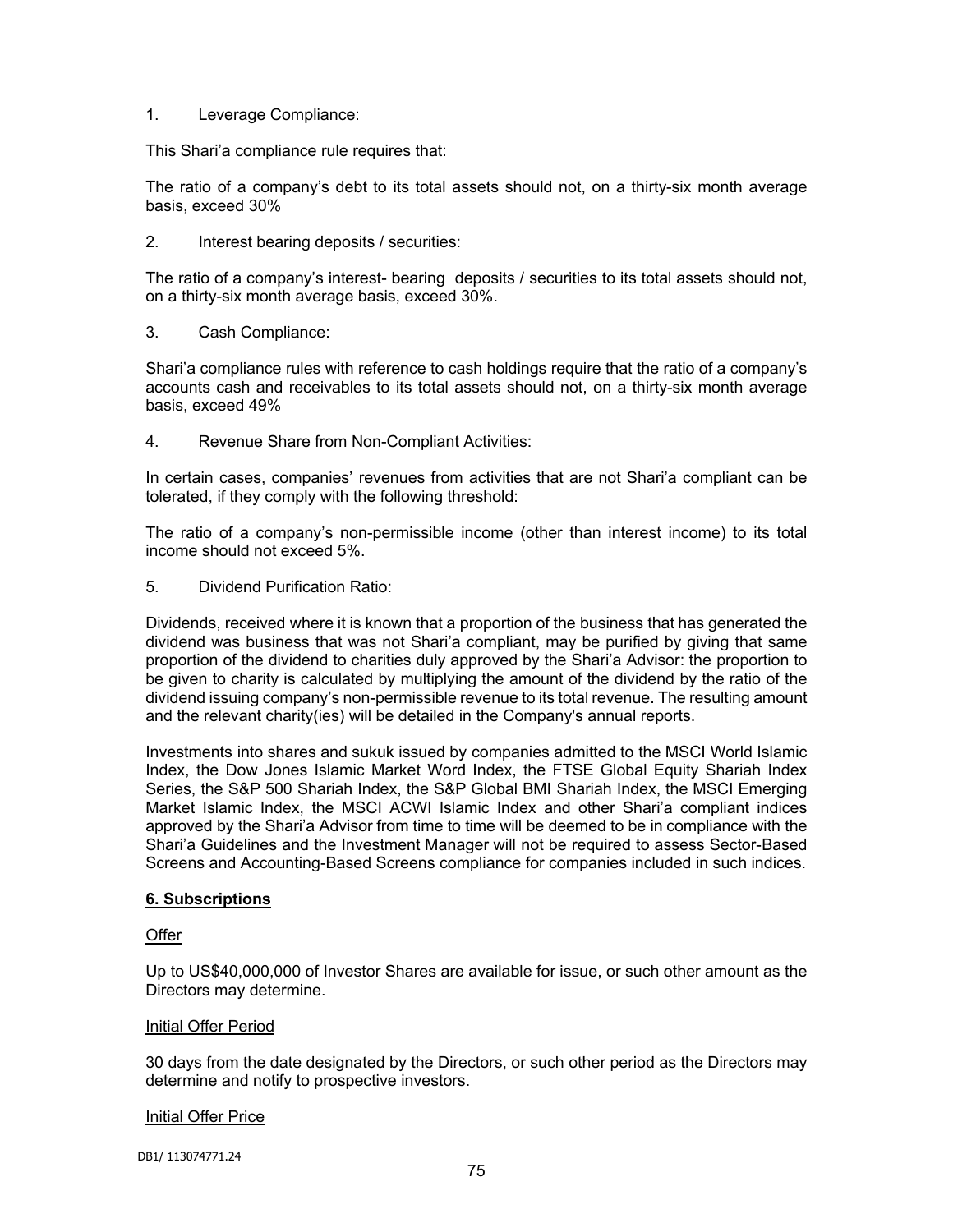The Initial Offer Price for Investor Shares is US\$ 100.

Subscription Day

Each Business Day.

### **7. Redemptions**

### Redemption Day

Each Business Day.

### Cut-Off Point for Redemptions

5 p.m. (UAE time) on the Business Day prior to the relevant Redemption Day.

### Redemption Gate

The NB Sub-Fund may decline to redeem Shares amounting to 10% or more of the Net Asset Value of the NB Sub-Fund on any one Redemption Day. If the NB Sub-Fund receives a request on any Redemption Day for the redemption of more than 10% of the Net Asset Value of the NB Sub-Fund, it may defer such redemptions exceeding the 10% limit for such period as the Directors consider to be in the interests of the NB Sub-Fund. The Directors intend not to exercise such power to defer redemptions except to the extent they consider that existing Shareholders would otherwise be materially disadvantaged or that such exercise is necessary to comply with applicable law or regulation.

## **8. Fees and Expenses payable by holders of the Investor Shares**

Management Fee Percentage

1.25 per cent. per annum.

### Administration Fee

Up to 0.06 per cent per annum of the NB Sub-Fund's NAV.

# Performance Fee

*Performance Fee Rate:* 20 per cent.

*Calculation Period:* Quarterly

### Entry and Exit Fees

An entry fee of 1 per cent of the Subscription Price.

An exit fee of 1 per cent of the Redemption Price.

### **9. Dividend Policy**

The Directors may make distributions, dividends, repayments or other money payable in cash in respect of the Investor Shares of the Sub-Fund at such times as they determine there are sufficient proceeds in respect of the Investor Shares (after reasonable reserves for fees and expenses including Management Fee and other expenses) for the Sub-Fund to distribute.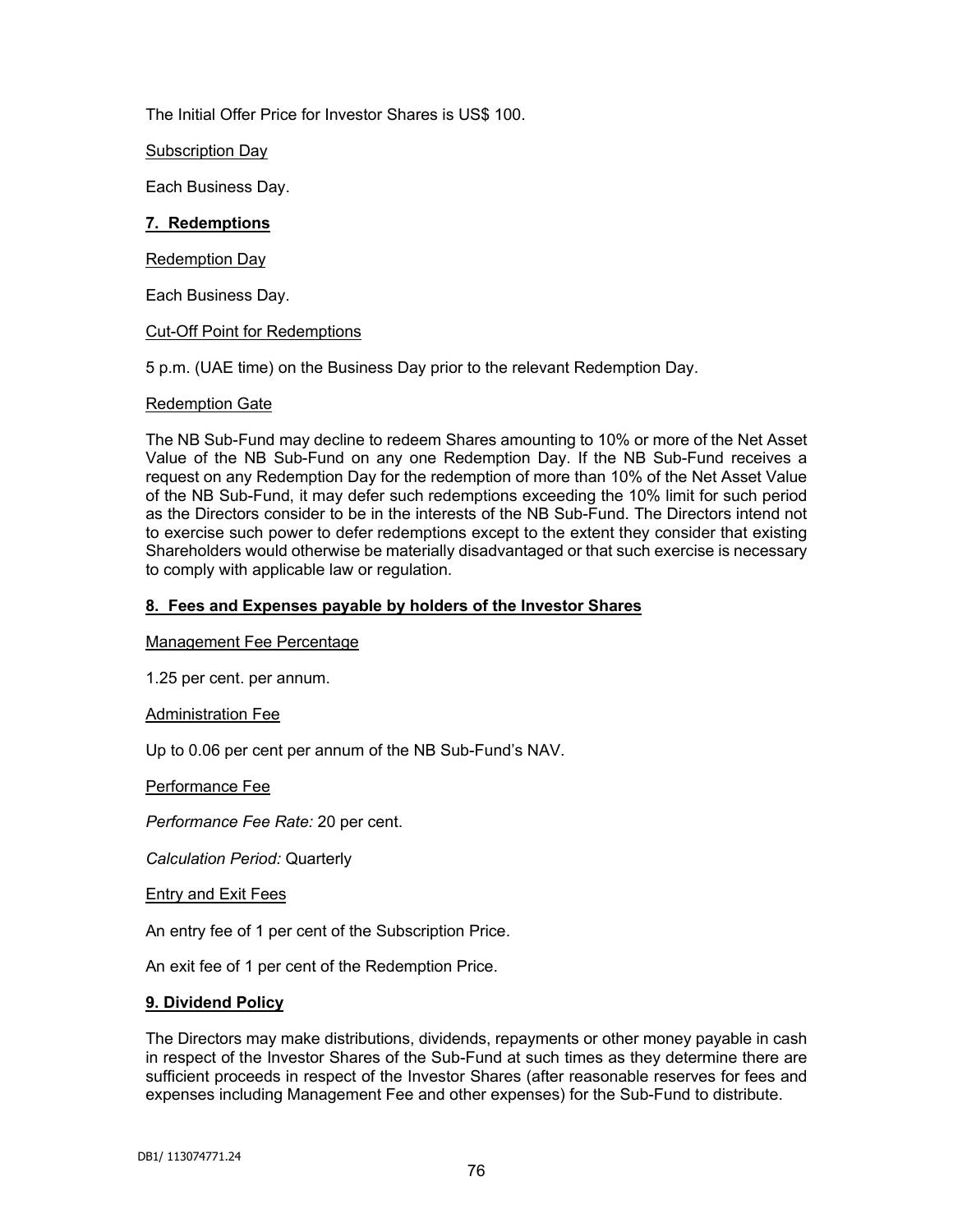Any Distributions may be paid by telegraphic transfer to a bank account from which the relevant Investor Shareholder's subscription proceeds originated from unless otherwise agreed to by the Directors. No payments to third parties shall be made. In the event that a Distributions is declared and remains unclaimed after a period of two years from the date of declaration, such dividend will be forfeited and will revert to the Sub-Fund.

## **10. General and Statutory Information**

The information in this section supplements the information set out in the section of the Prospectus entitled "General and Statutory Information" and includes a summary of some of the provisions of the Articles of Association of the NB Sub-Fund and is qualified in its entirety by such Articles.

## The NB Sub-Fund

The NB Sub-Fund was incorporated as an incorporated cell of the Fund in the ADGM on 28 July 2020 and registered as a Qualified Investor Fund under the provisions of the Fund Rules with Fund Reference Number F-0033C and will comply with the provisions of those rules. The fact that it has been registered should not, however, be taken to imply that any authority in the Abu Dhabi Global Market accepts any responsibility for overseeing or regulating its investment activities.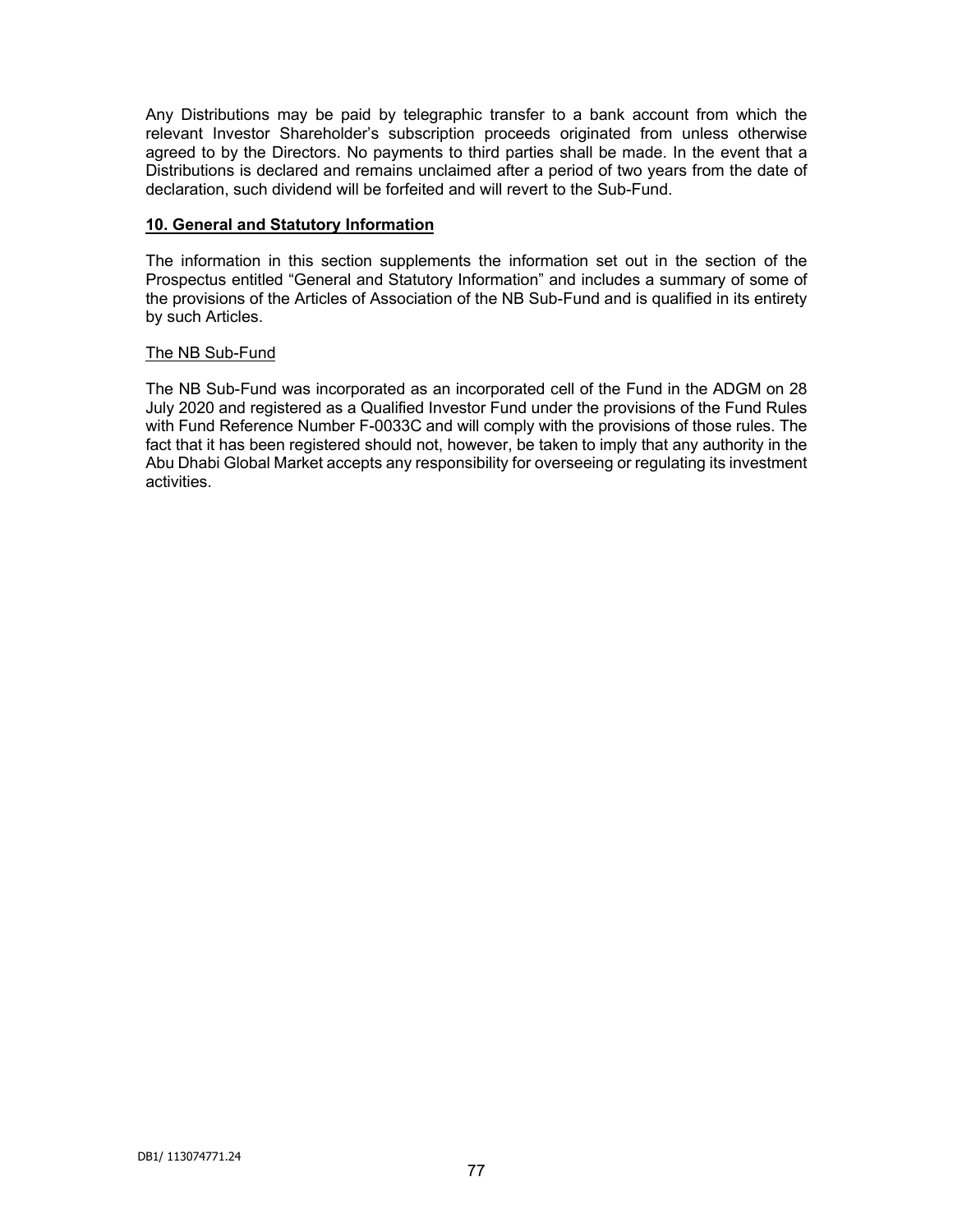### **SUB-FUND PARTICULARS**

## **NUJOOM AGGRESSIVE FUND**

## **1. Name**

Nujoom Aggressive Fund OEIC IC (the "**NA Sub-Fund**")

## **2. Base Currency**

US\$

## **3. Share Classes**

The NA Sub-Fund has been incorporated as an incorporated cell of the Fund with multiple Classes of shares, being the following:

- Class A shares that have a par value of US\$ 0.01, each being participating and redeemable shares and having limited voting rights (the "**Investor Shares**");
- Class B shares that have a par value of US\$ 1.00, each being voting non-participating, non-redeemable shares (the "**Management Shares**"); and
- Shares that are issued to all Shareholders (the "**Designated Investment Shares**") when the Investment Manager targets certain investments that have less liquidity or are subject to certain strategic initiatives or conditions which limit transferability (the "**Designated Investments**"),

each as described more fully in the section of the Prospectus entitled "General and Statutory Information".

### **4. Investment Objective and Approach**

Investment Objective and Approach

The NA Sub-Fund's investment objective is to maximise total investment returns consisting of profit distributions and capital appreciation by investing in a global portfolio of Shari'a compliant equity and Shari'a compliant fixed income investments (which will principally be comprised of Sukuks) and Shari'a compliant Money Market Instruments. The NA Sub-Fund will be dynamically managed.

The NA Sub-Fund seeks to achieve its investment objective whilst adhering to the following asset allocation ranges:

|                               | <b>Minimum</b> | <b>Normal</b> | <b>Maximum</b> |
|-------------------------------|----------------|---------------|----------------|
| <b>Equity</b>                 | 0%             | 70%           | 80%            |
| <b>Sukuk</b>                  | 0%             | 25%           | 50%            |
| <b>Money</b><br><b>Market</b> | 0%             | 5%            | 100%           |
| <b>Instruments</b>            |                |               |                |

The NA Fund will have the flexibility to increase or decrease equity market exposure by adjusting its mix of equity market exposures, fixed income exposure and Money Market Instruments. The NA Fund will tend to have more equity market exposure when attractive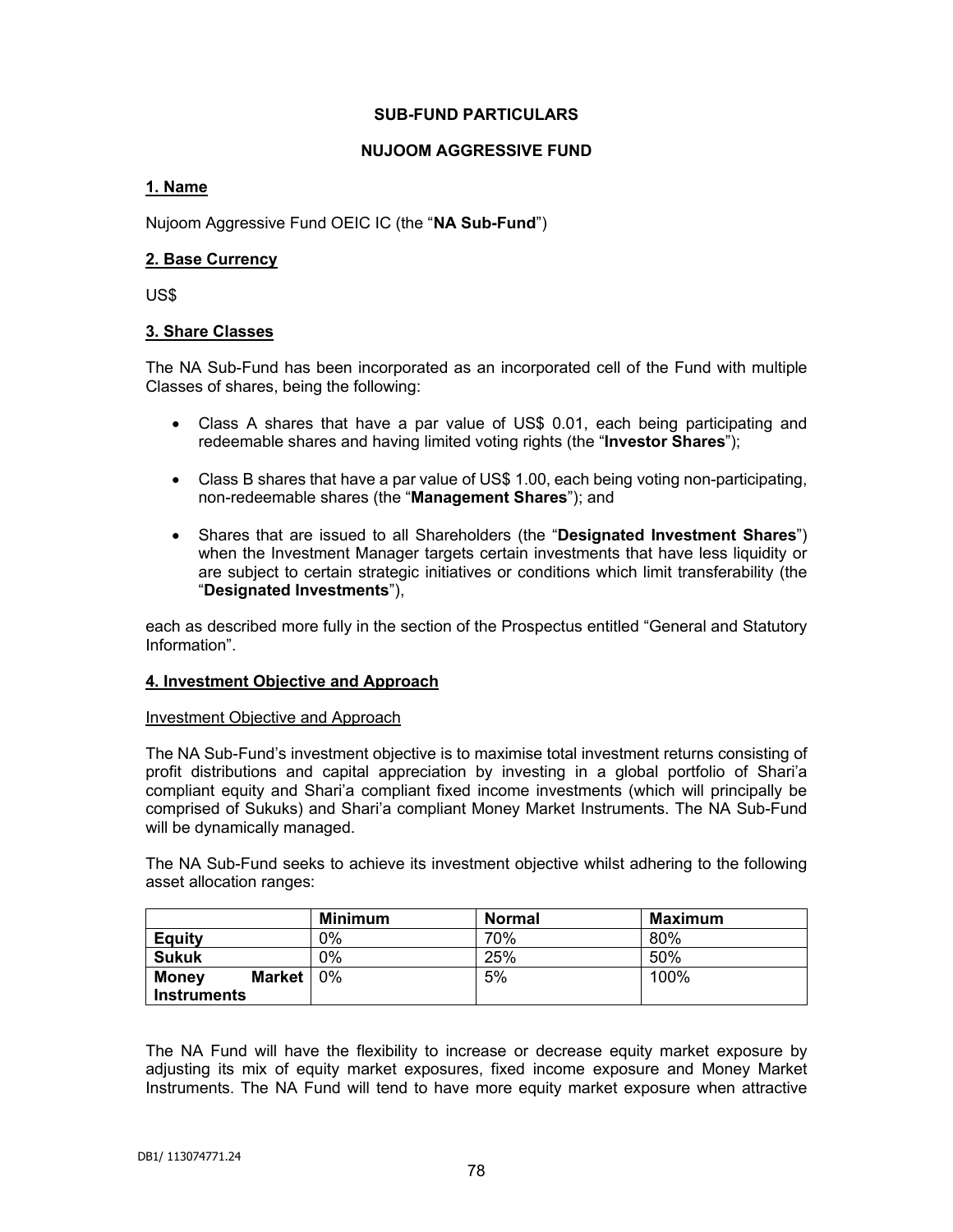investment opportunities are plentiful, and will reduce equity market exposure when there is an absence of compelling ideas, or when risks appear to outweigh reward.

## *Equity Investments*

The equity securities in which the NA Sub-Fund will invest are principally common stock and related depositary receipts and participatory notes, which comply with the principles of Shari'a. The NA Sub-Fund may invest in the equity securities of companies of any size. The NA Sub-Fund may also invest in equity-linked products such as: ETFs, index funds and other longonly equity funds provided they comply with the principles of Shari'a. The NA Sub-Fund may also invest in securities such as structured notes, which have been structured in accordance with the principles of Shari'a that pay a rate of return linked to the performance of underlying funds, markets or indices. The NA Sub-Fund may also invest in Shari'a compliant participatory notes which are equity access products structured as debt obligations that are issued or backed by banks and broker-dealers and designed to replicate equity market exposure in markets where direct investment is either impossible or difficult due to local investment restrictions.

## *Fixed Income Investments*

The fixed income securities in which the NA Sub-Fund will invest are principally Shari'a compliant supra-national, government, government-related and corporate Sukuk (Ijara, Wakala, Mudaraba, Musharaka and Murabaha) that have been structured in accordance with the generally acceptable principles of Shari'a (collectively "**Fixed Income Investments**"). The Investment Manager intends the weighted average modified duration of the NA Sub-Fund's Fixed Income Investments to be approximately eight years.

## *Derivative Instruments*

The NA Sub-Fund may use Shari'a compliant derivative instruments such as futures, options, swaps and forward contracts that are structured in accordance with the principles of Shari'a (which may be exchange traded or over the counter instruments), for investment and/or hedging purposes.

IT MUST BE EMPHASISED, THAT THE PORTFOLIO OF THE NA SUB-FUND WILL BE SUBJECT TO NORMAL MARKET RISKS AND NO ASSURANCE CAN BE GIVEN THAT THE INVESTMENT OBJECTIVES OF THE NA SUB-FUND WILL BE ACHIEVED. INVESTORS SHOULD CAREFULLY REVIEW THE SECTION OF THE PROSPECTUS ENTITLED "RISK FACTORS".

### Investment Restrictions

The NA Sub-Fund is subject to the following restrictions:

- the NA Sub-Fund may not invest in any other Sub-Fund;
- the NA Sub-Fund may not invest more than 10% of its Net Asset Value in other collective investment funds;
- a minimum one-third of Sub-Fund fixed income portfolio will be investment grade (as determined by at least one of the internationally recognized rating agencies; Moody's, Fitch, S&P with the highest rating to apply); and
- the NA Sub-Fund's investments must be in compliance with the Shari'a quidelines.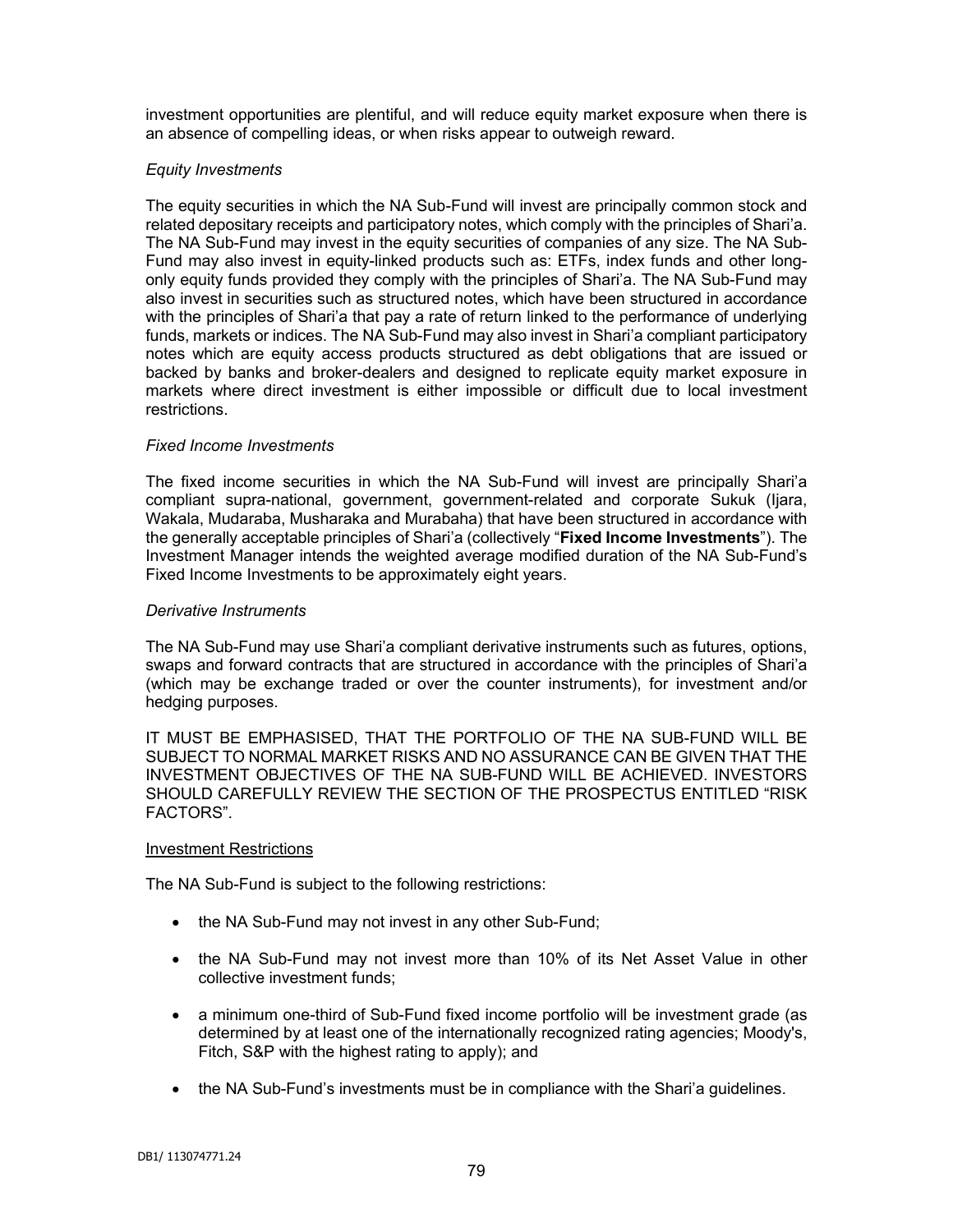These investment restrictions shall be applied only at the time that an investment is made and the Sub-Fund will have no obligation to sell assets or otherwise rebalance the portfolio to bring it into compliance with these restrictions if the Sub-Fund is out of compliance as a result of changes in value, redemption and other causes out of the Investment Manager's and the Sub-Fund's control.

For the avoidance of doubt, an investment in a collective investment fund which solely invests in Money Market Instruments shall be treated for all purposes of this Prospectus as an investment by a Sub-Fund in a Money Market Instrument and not as an investment in another collective investment fund.

### Funding and Shari'a compliant Leverage

The NA Sub-Fund will be permitted to seek Shari'a compliant leverage of its investments in Fixed Income Investments only, provided that such leverage does not exceed a finance to value ratio of 50%.

There are no limitations on the NA Sub-Fund's ability to invest in swaps, options and other derivative instruments which effectively contain embedded leverage provided they conform to the principles of Shari'a.

### Risk Monitoring

The Investment Manager monitors and controls risk in the portfolio through the use of various risk monitoring techniques. Details of the NA Sub-Fund's risk profiles, percentage of illiquid assets and the Investment Manager's liquidity risk management systems for the NA Sub-Fund are available from the Investment Manager.

#### Investment Vehicles

Although the NA Sub-Fund will focus on direct investments, it may invest through one or more Investment Vehicles where the Investment Manager considers that it may be commercially and/or tax efficient to do so or provide a practicable means of access to the relevant instrument, investment, asset or strategy.

### Changes to the Investment Objective and Approach

Any change to the investment objective and approach set out in these Sub-Fund Particulars may be made by the Directors with the approval of the Shari'a Board and will be notified to Shareholders.

### **5. Shari'a Compliance and Shari'a Guidelines**

The NA Sub-Fund was initially certified by the Investment Manager's Shari'a Supervisory Board (the "**Shari'a Board**") on 11 August 2020 to be in compliance with applicable Shari'a principles, which compliance shall be confirmed on an annual basis, with respect to Investments, following Shari'a audits to be conducted annually by the Shari'a Board.

In order to be Shari'a-compliant, the NA Sub-Fund will be managed by the Investment Manager in accordance with the principles of Shari'a that have been developed with the Shari'a Board to ensure that the NA Sub-Fund maintains Shari'a-compliance.

Further details on the members of the Shari'a Board is provided in the Section of the Prospectus entitled Shari'a Advisor.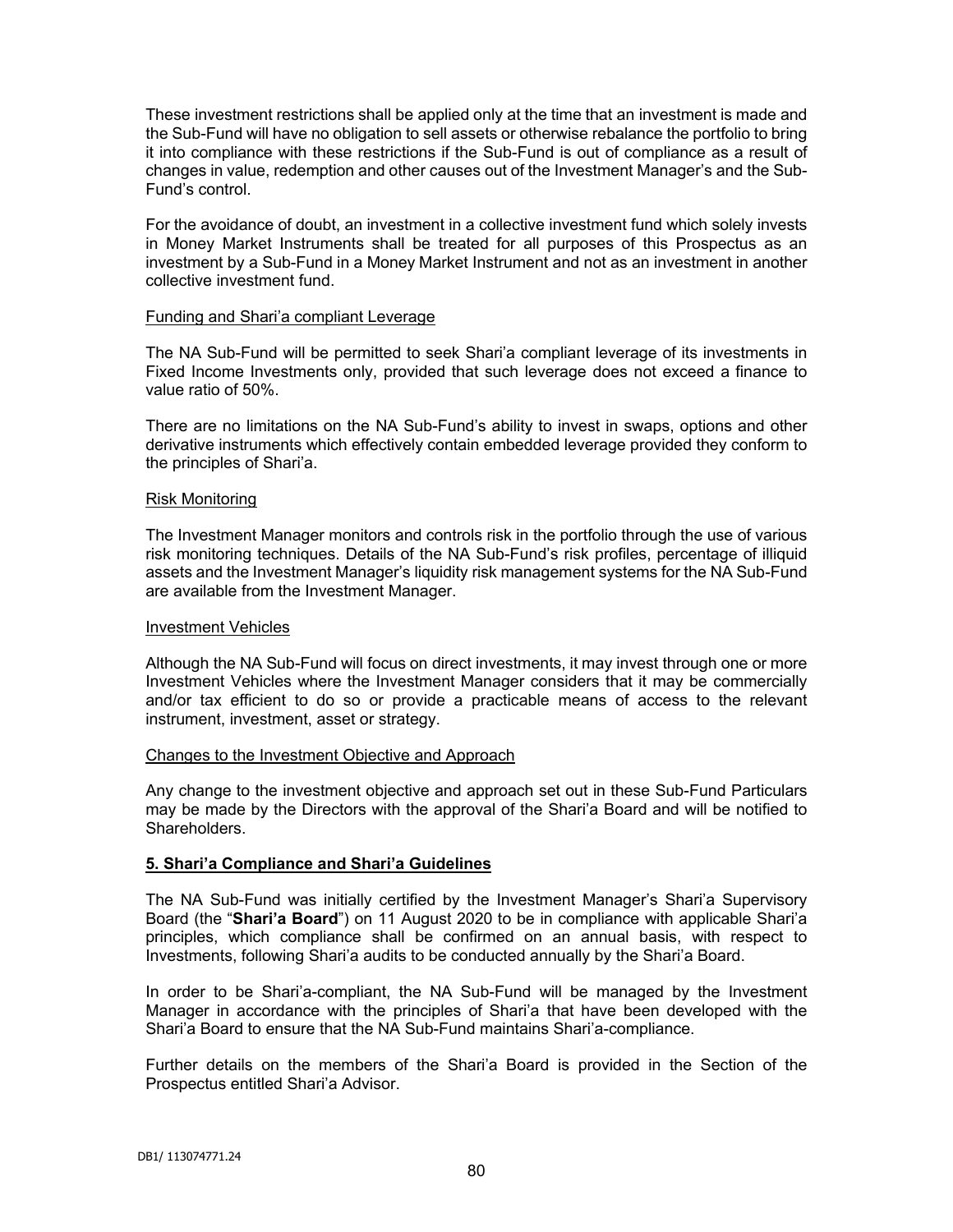The Investment Manager, in consultation with the Shari'a Advisor, is responsible for managing the NA Sub-Fund in accordance with the following guidelines (the "**Shari'a Guidelines**") to ensure compliance with Shari'a principles. All aspects of the business of the NB Sub-Fund will be conducted in accordance with Shari'a principles as interpreted from time to time by the Shari'a Advisor. With respect to each Investment, the NA Sub-Fund's investment criteria will be implemented in a manner which complies with Shari'a as interpreted by the Shari'a Advisor.

The Shari'a Guidelines for each Investment of the NA Sub-Fund are set forth below:

### Sector-based Screens

Stocks of companies engaged in business activities related to the following are excluded:

1. Advertising and Media, with the following exceptions:

a. Media and advertising companies generating revenues in excess of 65% of total income from the GCC countries

- b. News Channels
- c. Newspapers
- d. Sports Channels
- 2. Alcohol
- 3. Cloning
- 4. Financials, except:
	- a. Islamic Banks (and Islamic windows of conventional Banks)
	- b. Islamic Financial Institutions (and Islamic windows of conventional Banks)
	- c. Islamic Insurance Companies
- 5. Gambling
- 6. Pork
- 7. Pornography
- 8. Tobacco
- 9. Trading of gold and silver as cash on deferred basis

10. Any other business activities deemed to be Shari'a non-compliant by the Shari'a Advisor

11. In case of any doubt, however, the Shari'a Advisor will be referred to for more discussion.

### Accounting-Based Screens

After removing companies with business activities that are not Shari'a compliant, the rest of the companies are examined for Shari'a compliance in relation to their financial ratios, as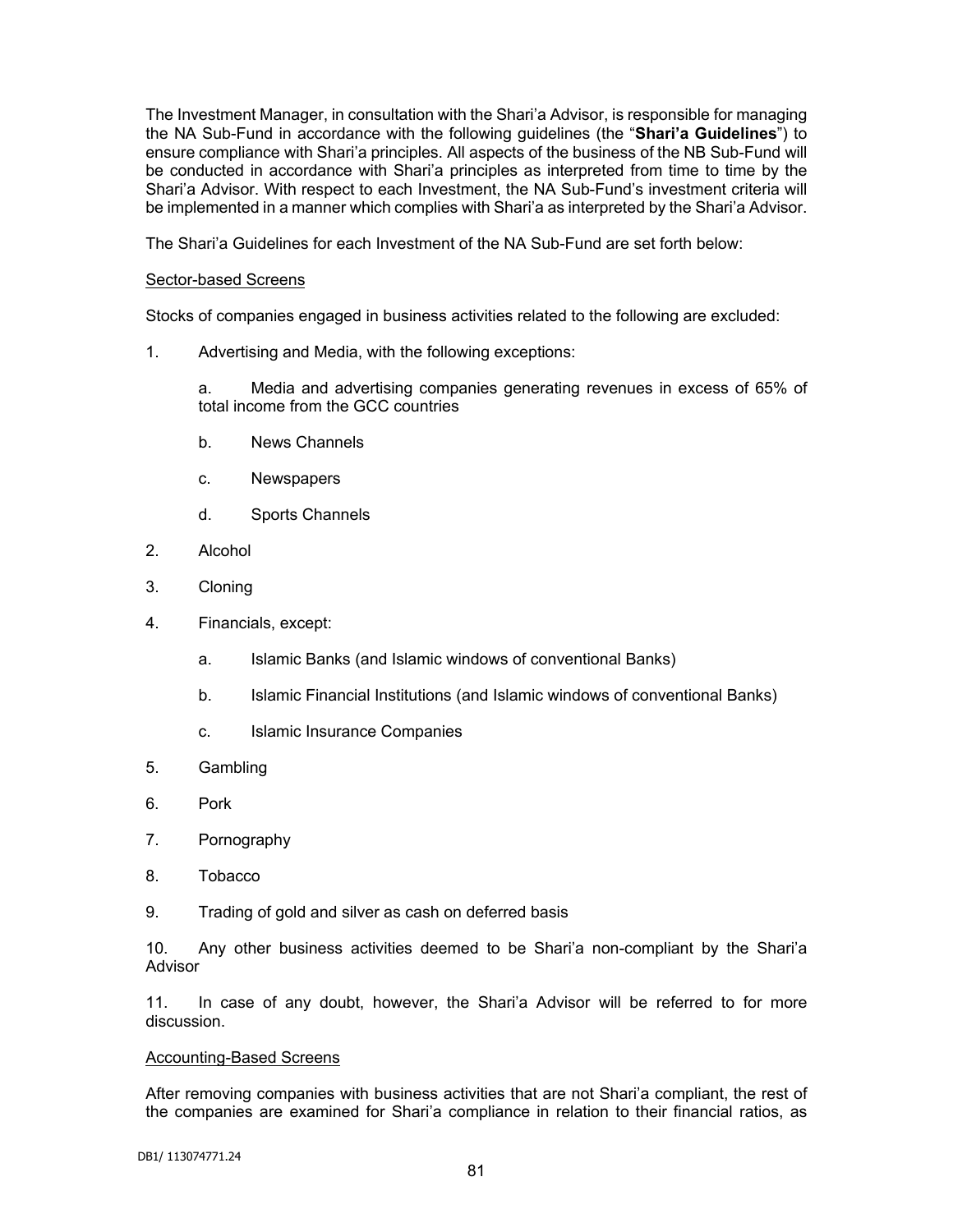certain ratios may violate Shari'a compliance requirements. Three areas of focus are leverage, cash, and the share of revenues derived from non-compliant activities. All of these are subject to evaluation on an ongoing basis.

1. Leverage Compliance:

This Shari'a compliance rule requires that:

The ratio of a company's debt to its total assets should not, on a thirty-six month average basis, exceed 30%

2. Interest- bearing deposits / securities:

The ratio of a company's interest- bearing deposits / securities to its total assets should not, on a thirty-six month average basis, exceed 30%.

3. Cash Compliance:

Shari'a compliance rules with reference to cash holdings require that the ratio of a company's accounts cash and receivables to its total assets should not, on a thirty-six month average basis, exceed 49%

4. Revenue Share from Non-Compliant Activities:

In certain cases, companies' revenues from activities that are not Shari'a compliant can be tolerated, if they comply with the following threshold:

The ratio of a company's non-permissible income (other than interest income) to its total income should not exceed 5%.

5. Dividend Purification Ratio:

Dividends, received where it is known that a proportion of the business that has generated the dividend was business that was not Shari'a compliant, may be purified by giving that same proportion of the dividend to charities duly approved by the Shari'a Advisor: the proportion to be given to charity is calculated by multiplying the amount of the dividend by the ratio of the dividend issuing company's non-permissible revenue to its total revenue. The resulting amount and the relevant charity(ies) will be detailed in the Company's annual reports.

Investments into shares and sukuk issued by companies admitted to the MSCI World Islamic Index, the Dow Jones Islamic Market Word Index, the FTSE Global Equity Shariah Index Series, the S&P 500 Shariah Index, the S&P Global BMI Shariah Index, the MSCI Emerging Market Islamic Index, the MSCI ACWI Islamic Index and other Shari'a compliant indices approved by the Shari'a Advisor from time to time will be deemed to be in compliance with the Shari'a Guidelines and the Investment Manager will not be required to assess Sector-Based Screens and Accounting-Based Screens compliance for companies included in such indices.

# **6. Subscriptions**

# **Offer**

Up to US\$40,000,000 of Investor Shares are available for issue, or such other amount as the Directors may determine.

### Initial Offer Period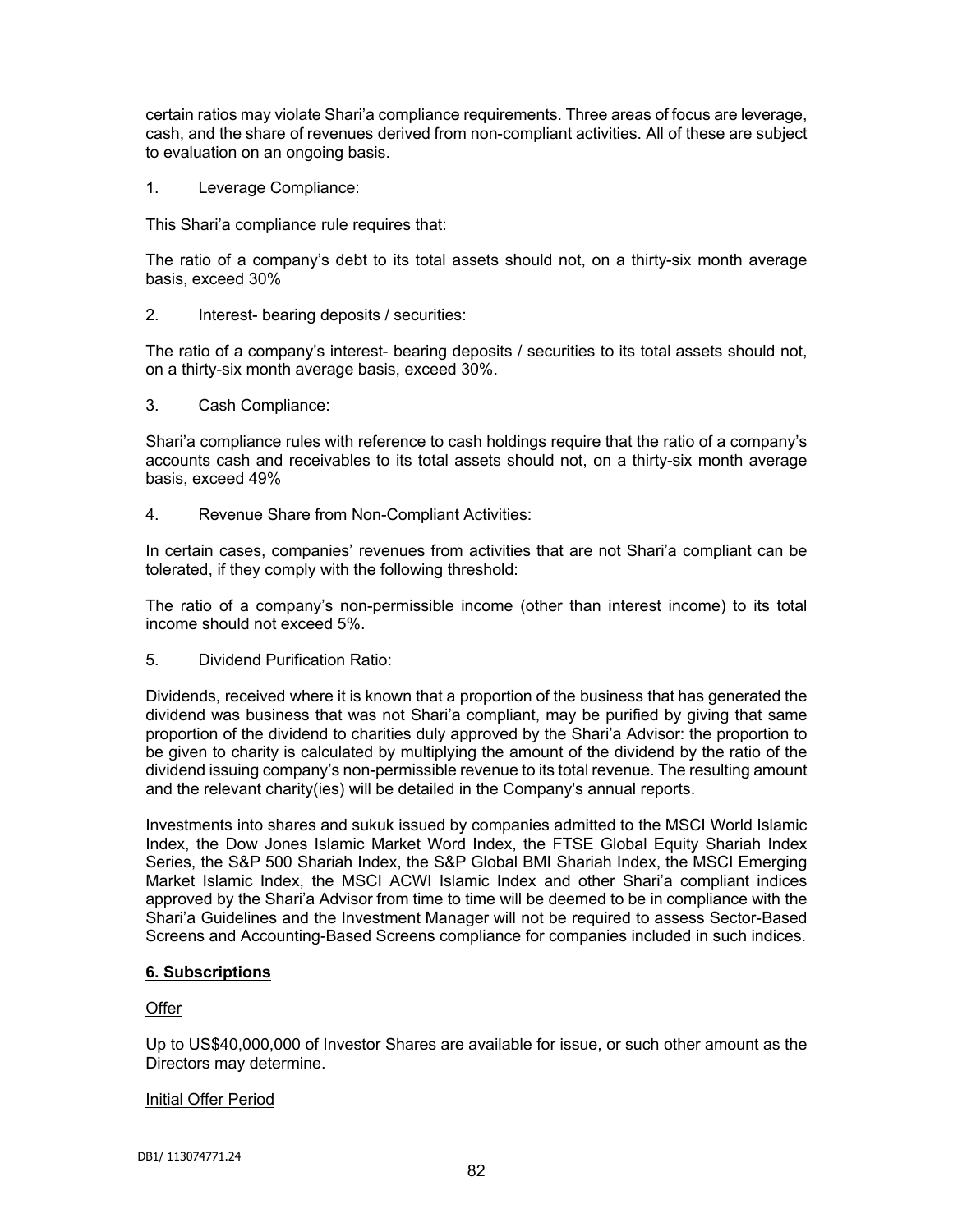30 days from the date designated by the Directors, or such other period as the Directors may determine and notify to prospective investors.

# Initial Offer Price

The Initial Offer Price for Investor Shares is US\$ 100.

### Subscription Day

Each Business Day.

## **7. Redemptions**

**Redemption Day** 

Each Business Day.

## Cut-Off Point for Redemptions

5 p.m. (UAE time) on the Business Day prior to the relevant Redemption Day.

### Redemption Gate

The NA Sub-Fund may decline to redeem Shares amounting to 10% or more of the Net Asset Value of the NA Sub-Fund on any one Redemption Day. If the NA Sub-Fund receives a request on any Redemption Day for the redemption of more than 10% of the Net Asset Value of the NA Sub-Fund, it may defer such redemptions exceeding the 10% limit for such period as the Directors consider to be in the interests of the NA Sub-Fund. The Directors intend not to exercise such power to defer redemptions except to the extent they consider that existing Shareholders would otherwise be materially disadvantaged or that such exercise is necessary to comply with applicable law or regulation.

# **8. Fees and Expenses payable by holders of the Investor Shares**

### Management Fee Percentage

1.75 per cent. per annum.

Administration Fee

Up to 0.06 per cent per annum of the NA Sub-Fund's NAV.

Performance Fee

*Performance Fee Rate:* 20 per cent.

*Calculation Period:* Quarterly

Entry and Exit Fees

An entry fee of 1 per cent of the Subscription Price.

An exit fee of 1 per cent of the Redemption Price.

# **9. Dividend Policy**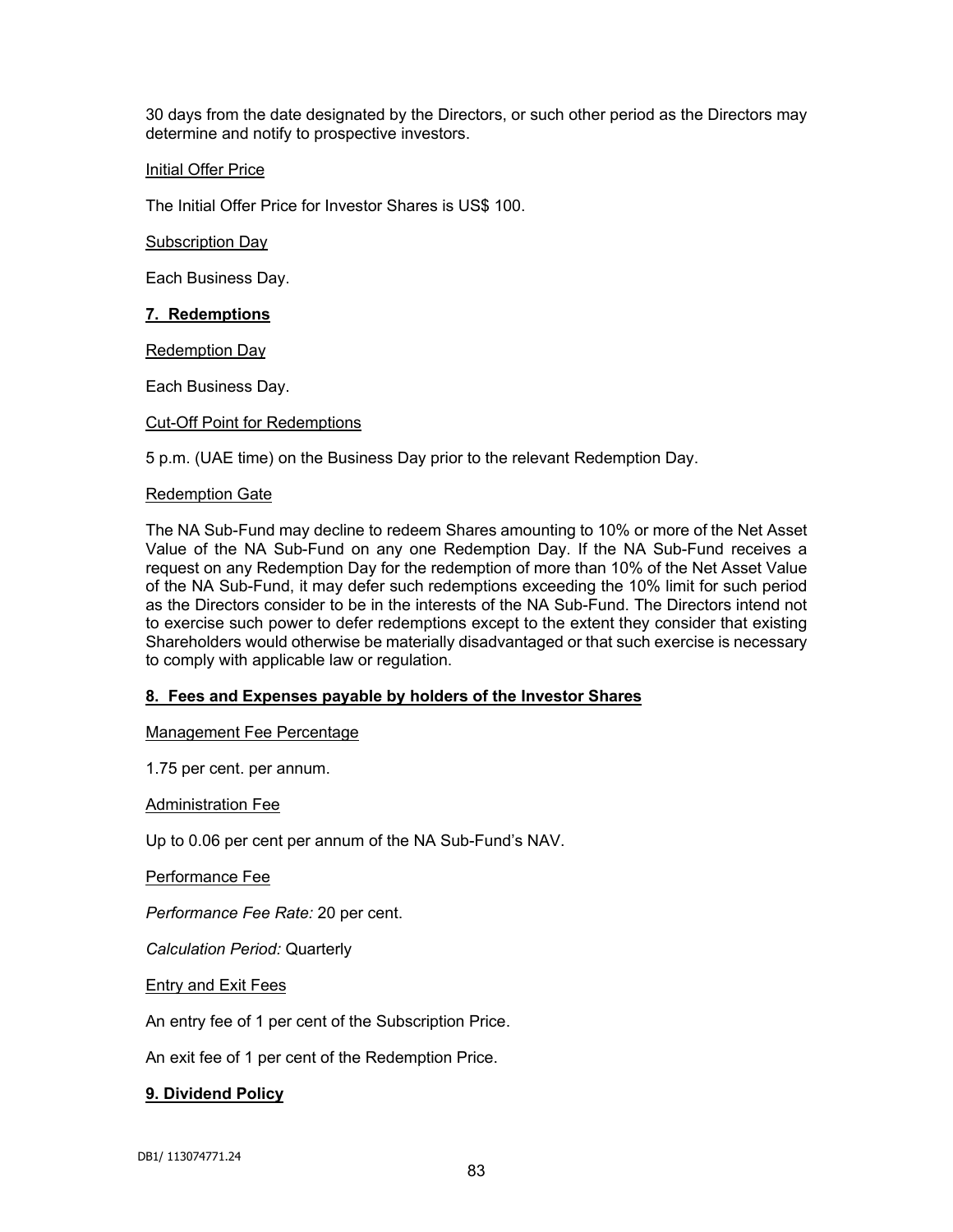The Directors may make distributions, dividends, repayments or other money payable in cash in respect of the Investor Shares of the Sub-Fund at such times as they determine there are sufficient proceeds in respect of the Investor Shares (after reasonable reserves for fees and expenses including Management Fee and other expenses) for the Sub-Fund to distribute.

Any Distributions may be paid by telegraphic transfer to a bank account from which the relevant Investor Shareholder's subscription proceeds originated from unless otherwise agreed to by the Directors. No payments to third parties shall be made. In the event that a Distributions is declared and remains unclaimed after a period of two years from the date of declaration, such dividend will be forfeited and will revert to the Sub-Fund.

## **10. General and Statutory Information**

The information in this section supplements the information set out in the section of the Prospectus entitled "General and Statutory Information" and includes a summary of some of the provisions of the Articles of Association of the NA Sub-Fund and is qualified in its entirety by such Articles.

## The NA Sub-Fund

The NA Sub-Fund was incorporated as an incorporated cell of the Fund in the ADGM on 28 July 2020 and registered as a Qualified Investor Fund under the provisions of the Fund Rules with Fund Reference Number F-0033B and will comply with the provisions of those rules. The fact that it has been registered should not, however, be taken to imply that any authority in the Abu Dhabi Global Market accepts any responsibility for overseeing or regulating its investment activities.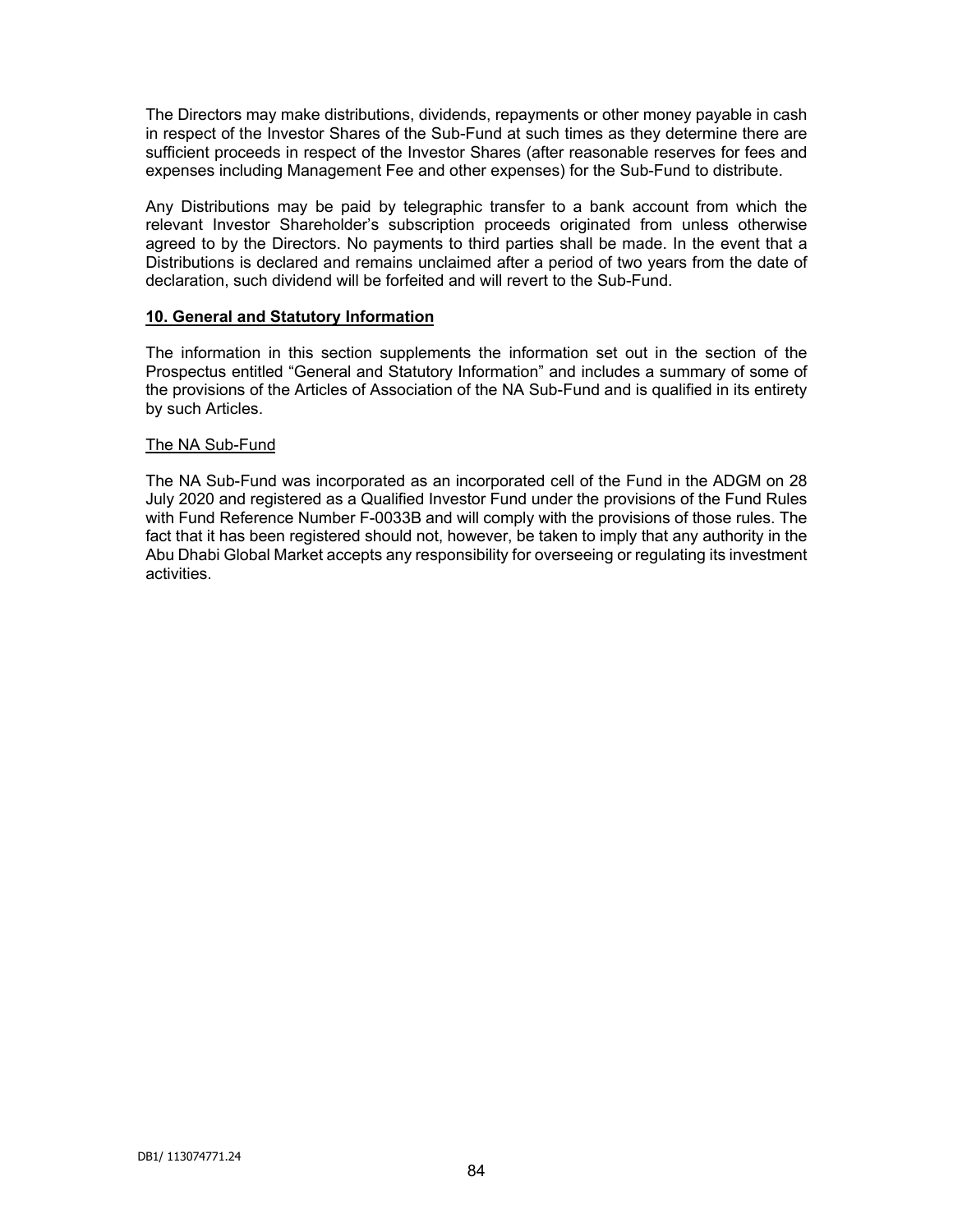# **SUB-FUND PARTICULARS**

# **SHUAA GLOBAL EQUITY FUND**

# **1. Name**

Shuaa Global Equity Fund OEIC IC (the "**SGE Sub-Fund**")

# **2. Base Currency**

US\$

# **3. Share Classes**

The SGE Sub-Fund has been incorporated as an incorporated cell of the Fund with multiple Classes of shares, being the following:

- Class A shares that have a par value of US\$ 0.01, each being participating and redeemable shares and having limited voting rights (the "**Investor Shares**");
- Class B shares that have a par value of US\$ 1.00, each being voting non-participating, non-redeemable shares (the "**Management Shares**"); and
- Shares that are issued to all Shareholders (the "**Designated Investment Shares**") when the Investment Manager targets certain investments that have less liquidity or are subject to certain strategic initiatives or conditions which limit transferability (the "**Designated Investments**"),

each as described more fully in the section of the Prospectus entitled "General and Statutory Information".

# **4. Investment Objective and Approach**

### Investment Objective and Approach

The SGE Sub-Fund's investment objective is to maximise total investment returns consisting of profit distributions and capital appreciation by investing in a global portfolio of Shari'a compliant equity. However, the SGE- Fund may also invest in up to 15% of its assets in Shari'a compliant fixed income investments . The Investment Manager may maintain up to a 100% of its Net Asset Value in Shari'a compliant Money Market Instruments if the Investment Manager otherwise considers this appropriate. The SGE Sub-Fund will be dynamically managed.

# *Equity Investments*

The equity securities in which the SGE Sub-Fund will invest are principally common stock and related depositary receipts and participatory notes, which comply with the principles of Shari'a. The SGE Sub-Fund may invest in the equity securities of companies of any size. The SGE Sub-Fund may also invest in equity-linked products such as: ETFs, index funds and other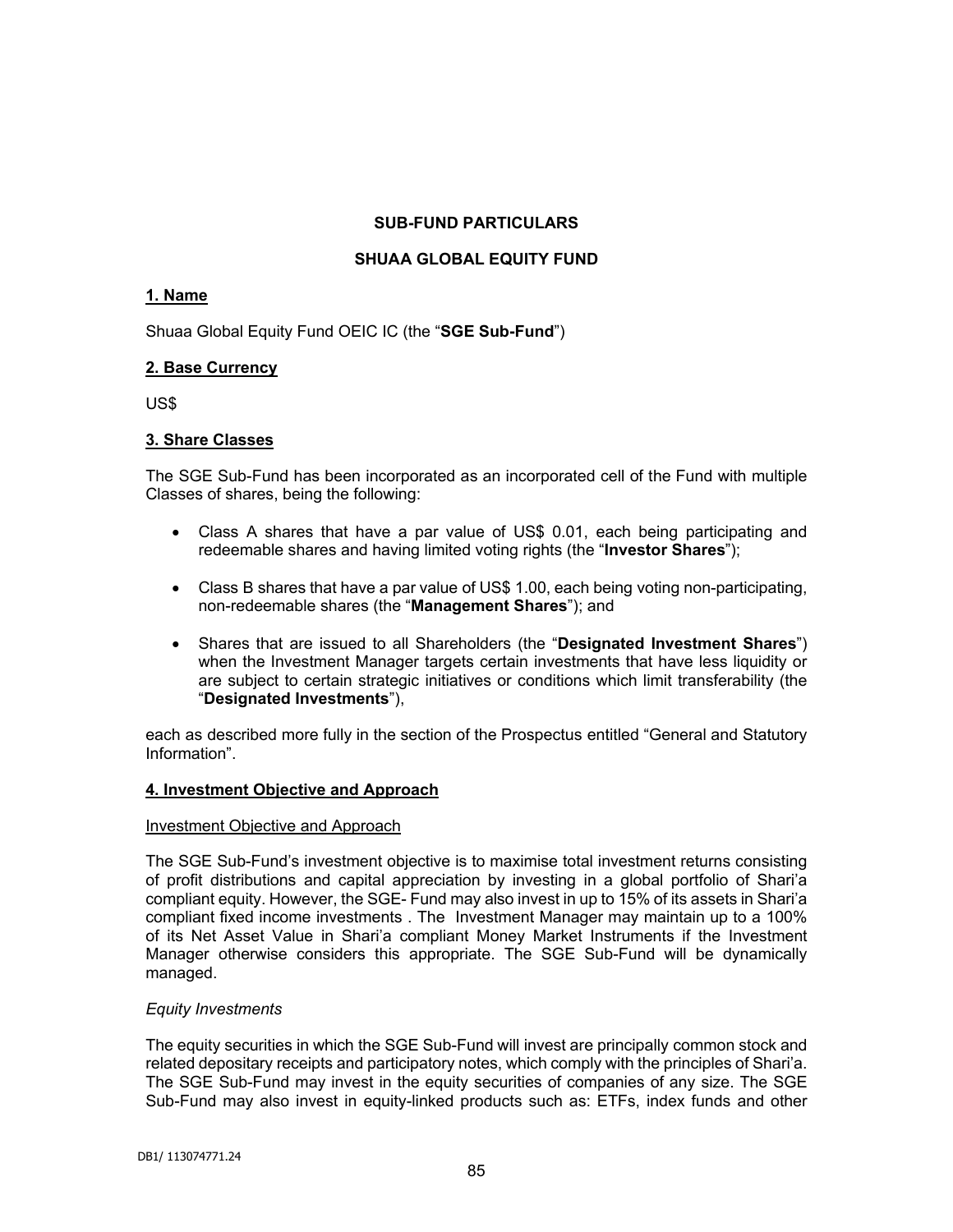long-only equity funds provided they comply with the principles of Shari'a. The SGE Sub-Fund may also invest in securities such as structured notes, which have been structured in accordance with the principles of Shari'a that pay a rate of return linked to the performance of underlying funds, markets or indices. The SGE Sub-Fund may also invest in Shari'a compliant participatory notes which are equity access products structured as debt obligations that are issued or backed by banks and broker-dealers and designed to replicate equity market exposure in markets where direct investment is either impossible or difficult due to local investment restrictions.

### *Fixed Income Investments*

The fixed income securities in which the SGE Sub-Fund will invest are Shari'a compliant supra-national, government, government-related and corporate Sukuk and other Shari'a compliant financings (including, but not limited to Ijara, Wakala, Mudaraba, Musharaka and Murabaha) that have been structured in accordance with the generally acceptable principles of Shari'a (collectively "**Fixed Income Investments**"). The Investment Manager intends the weighted average modified duration of the SGE Sub-Fund's Fixed Income Investments to be approximately eight years.

### *Derivative Instruments*

The SGE Sub-Fund may use Shari'a compliant derivative instruments such as futures, options, swaps and forward contracts that are structured in accordance with the principles of Shari'a (which may be exchange traded or over the counter instruments), for investment and/or hedging purposes.

IT MUST BE EMPHASISED, THAT THE PORTFOLIO OF THE SGE SUB-FUND WILL BE SUBJECT TO NORMAL MARKET RISKS AND NO ASSURANCE CAN BE GIVEN THAT THE INVESTMENT OBJECTIVES OF THE SGE SUB-FUND WILL BE ACHIEVED. INVESTORS SHOULD CAREFULLY REVIEW THE SECTION OF THE PROSPECTUS ENTITLED "RISK FACTORS".

### Investment Restrictions

The SGE Sub-Fund is subject to the following restrictions:

- the SGE Sub-Fund may not invest in any other Sub-Fund;
- the SGE Sub-Fund may not invest more than 10% of its Net Asset Value in other collective investment funds;
- the SGE Sub-Fund's investments must be in compliance with the Shari'a quidelines.

These investment restrictions shall be applied only at the time that an investment is made and the Sub-Fund will have no obligation to sell assets or otherwise rebalance the portfolio to bring it into compliance with these restrictions if the Sub-Fund is out of compliance as a result of changes in value, redemption and other causes out of the Investment Manager's and the Sub-Fund's control.

For the avoidance of doubt, an investment in a collective investment fund which solely invests in Money Market Instruments shall be treated for all purposes of this Prospectus as an investment by a Sub-Fund in a Money Market Instrument and not as an investment in another collective investment fund.

### Funding and Shari'a compliant Leverage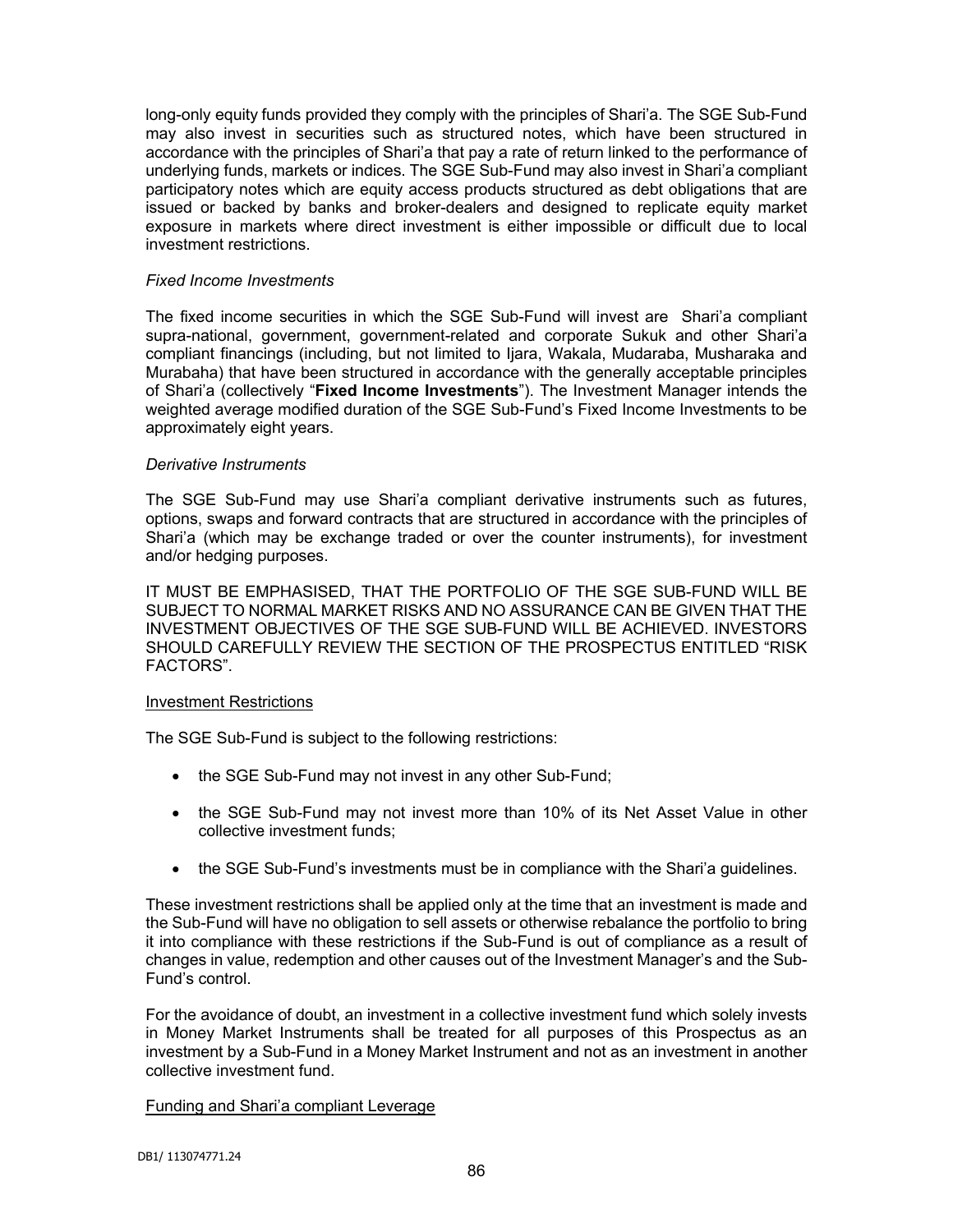The SGE Sub-Fund will be permitted to seek Shari'a compliant leverage of its investments in Fixed Income Investments only, provided that such leverage does not exceed a finance to value ratio of 50%.

There are no limitations on the SGE Sub-Fund's ability to invest in swaps, options and other derivative instruments which effectively contain embedded leverage provided they conform to the principles of Shari'a.

### Risk Monitoring

The Investment Manager monitors and controls risk in the portfolio through the use of various risk monitoring techniques. Details of the SGE Sub-Fund's risk profiles, percentage of illiquid assets and the Investment Manager's liquidity risk management systems for the SGE Sub-Fund are available from the Investment Manager.

### Investment Vehicles

Although the SGE Sub-Fund will focus on direct investments, it may invest through one or more Investment Vehicles where the Investment Manager considers that it may be commercially and/or tax efficient to do so or provide a practicable means of access to the relevant instrument, investment, asset or strategy.

## Changes to the Investment Objective and Approach

Any change to the investment objective and approach set out in these Sub-Fund Particulars may be made by the Directors with the approval of the Shari'a Board and will be notified to Shareholders.

# **5. Shari'a Compliance and Shari'a Guidelines**

The SGE Sub-Fund was initially certified by the Investment Manager's Shari'a Supervisory Board (the "**Shari'a Board**") on 12 January 2021 to be in compliance with applicable Shari'a principles, which compliance shall be confirmed on an annual basis, with respect to Investments, following Shari'a audits to be conducted annually by the Shari'a Board.

In order to be Shari'a-compliant, the SGE Sub-Fund will be managed by the Investment Manager in accordance with the principles of Shari'a that have been developed with the Shari'a Board to ensure that the SGE Sub-Fund maintains Shari'a-compliance.

Further details on the members of the Shari'a Board is provided in the Section of the Prospectus entitled Shari'a Advisor.

The Investment Manager, in consultation with the Shari'a Advisor, is responsible for managing the SGE Sub-Fund in accordance with the following guidelines (the "**Shari'a Guidelines**") to ensure compliance with Shari'a principles. All aspects of the business of the SGE Sub-Fund will be conducted in accordance with Shari'a principles as interpreted from time to time by the Shari'a Advisor. With respect to each Investment, the SGE Sub-Fund's investment criteria will be implemented in a manner which complies with Shari'a as interpreted by the Shari'a Advisor.

The Shari'a Guidelines for each Investment of the SGE Sub-Fund are set forth below:

### Sector-based Screens

Stocks of companies engaged in business activities related to the following are excluded: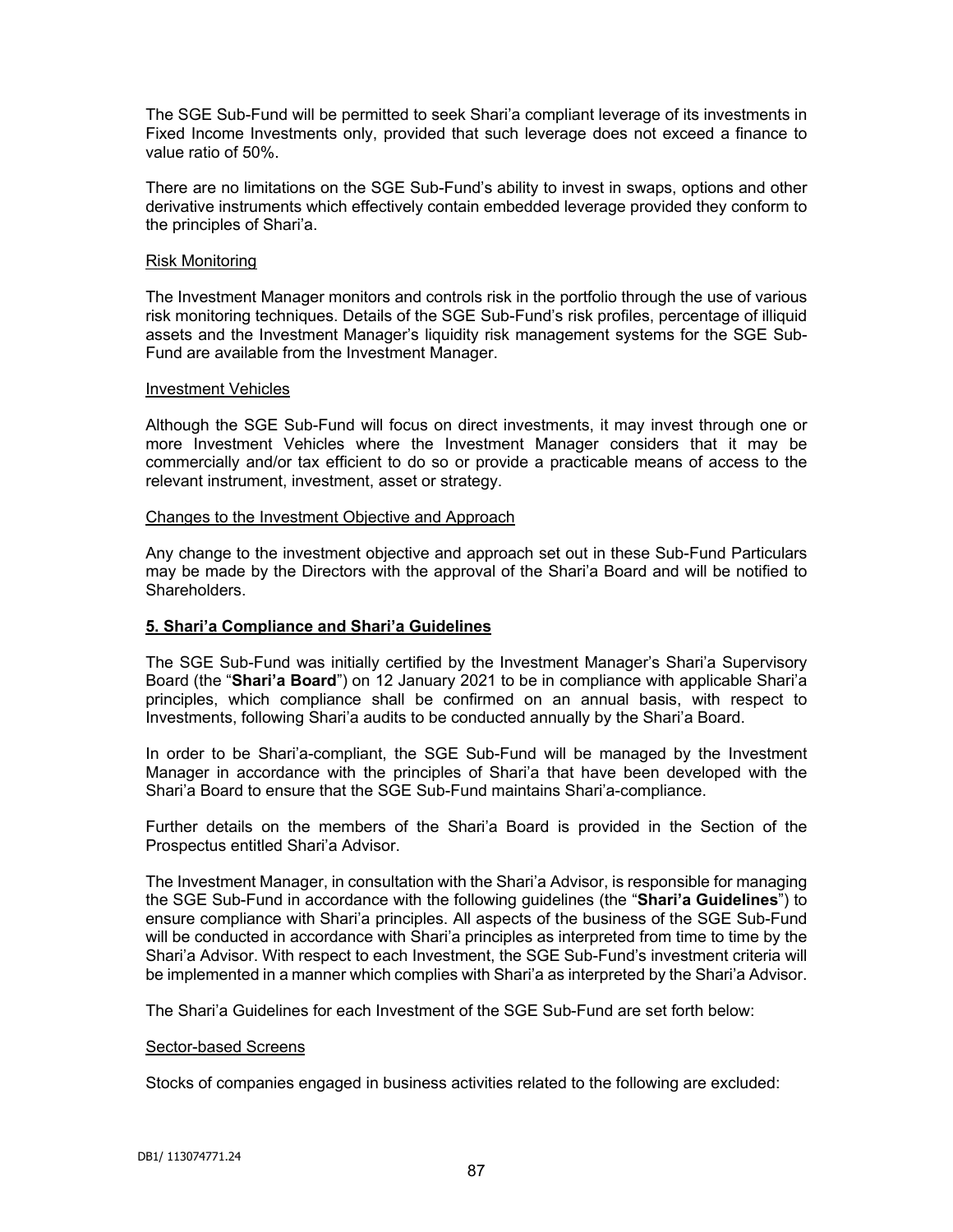1. Advertising and Media, with the following exceptions:

a. Media and advertising companies generating revenues in excess of 65% of total income from the GCC countries

- b. News Channels
- c. Newspapers
- d. Sports Channels
- 2. Alcohol
- 3. Cloning
- 4. Financials, except:
	- a. Islamic Banks (and Islamic windows of conventional Banks)
	- b. Islamic Financial Institutions (and Islamic windows of conventional Banks)
	- c. Islamic Insurance Companies
- 5. Gambling
- 6. Pork
- 7. Pornography
- 8. Tobacco
- 9. Trading of gold and silver as cash on deferred basis

10. Any other business activities deemed to be Shari'a non-compliant by the Shari'a Advisor

11. In case of any doubt, however, the Shari'a Advisor will be referred to for more discussion.

### Accounting-Based Screens

After removing companies with business activities that are not Shari'a compliant, the rest of the companies are examined for Shari'a compliance in relation to their financial ratios, as certain ratios may violate Shari'a compliance requirements. The three areas of focus are leverage, cash, and the share of revenues derived from non-compliant activities. All of these are subject to evaluation on an ongoing basis.

1. Leverage Compliance:

This Shari'a compliance rule requires that:

The ratio of a company's debt to its total assets should not, on a thirty-six month average basis, exceed 30%

2. Interest bearing deposits / securities: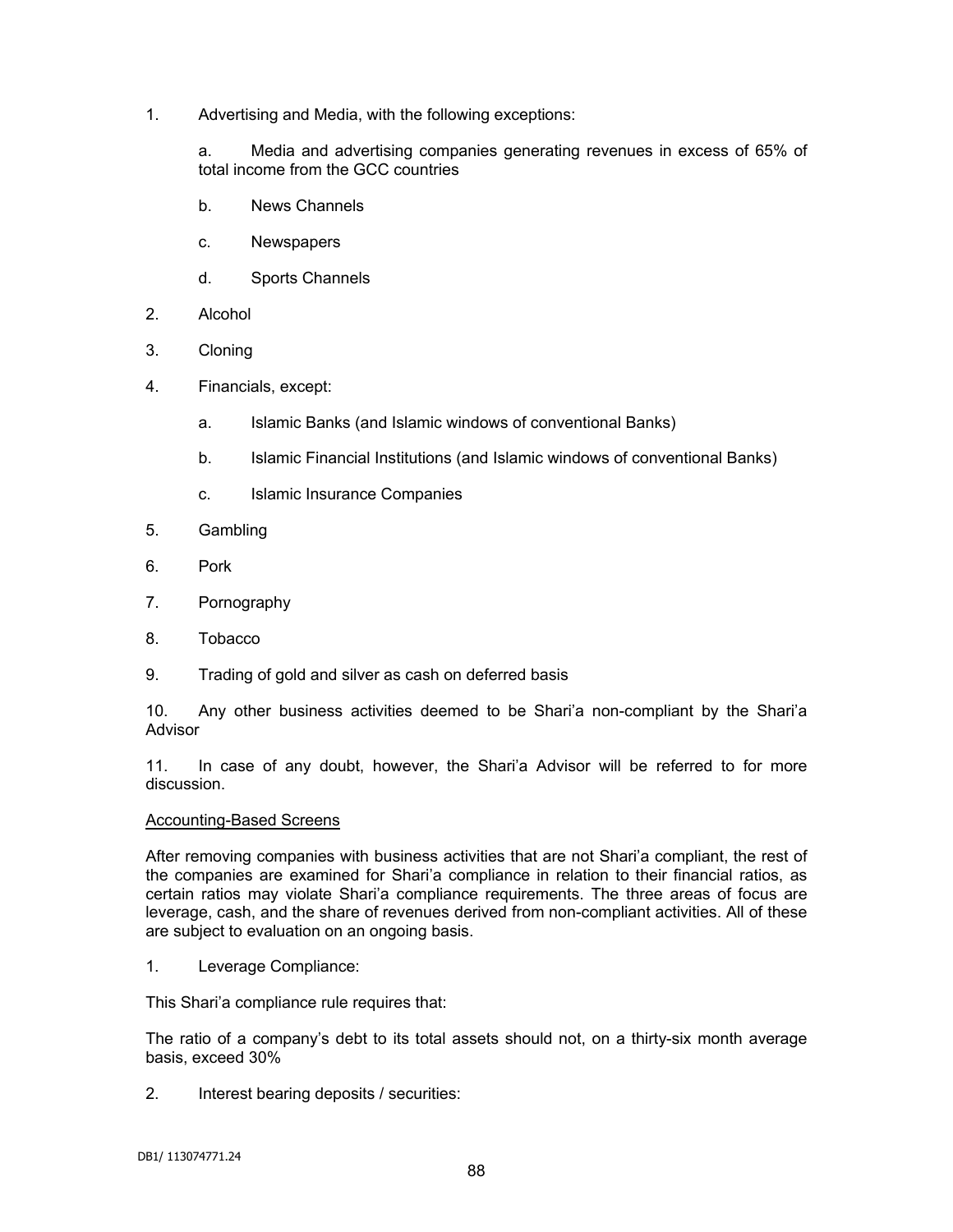The ratio of a company's interest bearing deposits / securities to its total assets should not, on a thirty-six month average basis, exceed 30%.

3. Cash Compliance:

Shari'a compliance rules with reference to cash holdings require that the ratio of a company's accounts cash and receivables to its total assets should not, on a thirty-six month average basis, exceed 49%

4. Revenue Share from Non-Compliant Activities:

In certain cases, companies' revenues from activities that are not Shari'a compliant can be tolerated, if they comply with the following threshold:

The ratio of a company's non-permissible income (other than interest income) to its total income should not exceed 5%.

5. Dividend Purification Ratio:

Dividends, received where it is known that a proportion of the business that has generated the dividend was business that was not Shari'a compliant, may be purified by giving that same proportion of the dividend to charities duly approved by the Shari'a Advisor: the proportion to be given to charity is calculated by multiplying the amount of the dividend by the ratio of the dividend issuing company's non-permissible revenue to its total revenue. The resulting amount and the relevant charity(ies) will be detailed in the Company's annual reports.

Investments into shares and Sukuk issued by companies admitted to the MSCI World Islamic Index, the Dow Jones Islamic Market Word Index, the FTSE Global Equity Shariah Index Series, the S&P 500 Shariah Index, the S&P Global BMI Shariah Index, the MSCI Emerging Market Islamic Index, the MSCI ACWI Islamic Index and other Shari'a compliant indices approved by the Shari'a Advisor from time to time will be deemed to be in compliance with the Shari'a Guidelines and the Investment Manager will not be required to assess Sector-Based Screens and Accounting-Based Screens compliance for companies included in such indices.

# **6. Subscriptions**

### **Offer**

Up to US\$100,000,000 of Investor Shares are available for issue, or such other amount as the Directors may determine.

### Initial Offer Period

30 days from the date designated by the Directors, or such other period as the Directors may determine and notify to prospective investors.

### Initial Offer Price

The Initial Offer Price for Investor Shares is US\$100.

### **Subscription Day**

Each Business Day.

### **7. Redemptions**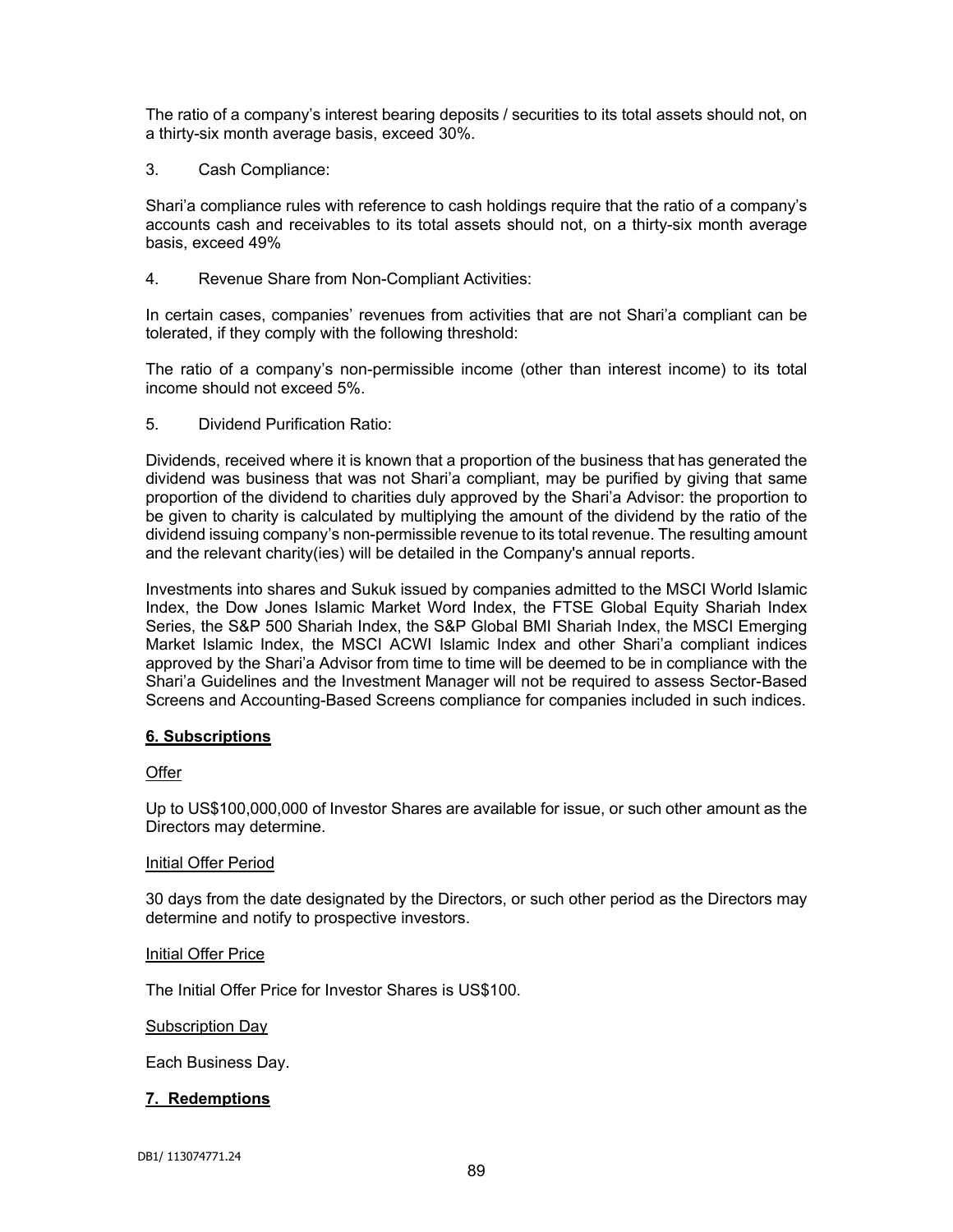# Redemption Day

Each Business Day.

## Cut-Off Point for Redemptions

5 p.m. (UAE time) on the Business Day prior to the relevant Redemption Day.

### Redemption Gate

The SGE Sub-Fund may decline to redeem Shares amounting to 10% or more of the Net Asset Value of the SGE Sub-Fund on any one Redemption Day. If the SGE Sub-Fund receives a request on any Redemption Day for the redemption of more than 10% of the Net Asset Value of the SGE Sub-Fund, it may defer such redemptions exceeding the 10% limit for such period as the Directors consider to be in the interests of the SGE Sub-Fund. The Directors intend not to exercise such power to defer redemptions except to the extent they consider that existing Shareholders would otherwise be materially disadvantaged or that such exercise is necessary to comply with applicable law or regulation.

## **8. Fees and Expenses payable by holders of the Investor Shares**

Management Fee Percentage

1.50 per cent per annum.

Administration Fee

Up to 0.06 per cent per annum of the SGE Sub-Fund's NAV.

Performance Fee

*Performance Fee Rate:* 15 per cent.

*Calculation Period:* Quarterly.

### **9. Dividend Policy**

The Directors may make distributions, dividends, repayments or other money payable in cash in respect of the Investor Shares of the SGE Sub-Fund at such times as they determine there are sufficient proceeds in respect of the Investor Shares (after reasonable reserves for fees and expenses including Management Fee and other expenses) for the SGE Sub-Fund to distribute.

Any Distributions may be paid by telegraphic transfer to a bank account from which the relevant Investor Shareholder's subscription proceeds originated from unless otherwise agreed to by the Directors. No payments to third parties shall be made. In the event that a Distributions is declared and remains unclaimed after a period of two years from the date of declaration, such dividend will be forfeited and will revert to the SGE Sub-Fund.

### **10. General and Statutory Information**

The information in this section supplements the information set out in the section of the Prospectus entitled "General and Statutory Information" and includes a summary of some of the provisions of the Articles of Association of the SGE Sub-Fund and is qualified in its entirety by such Articles.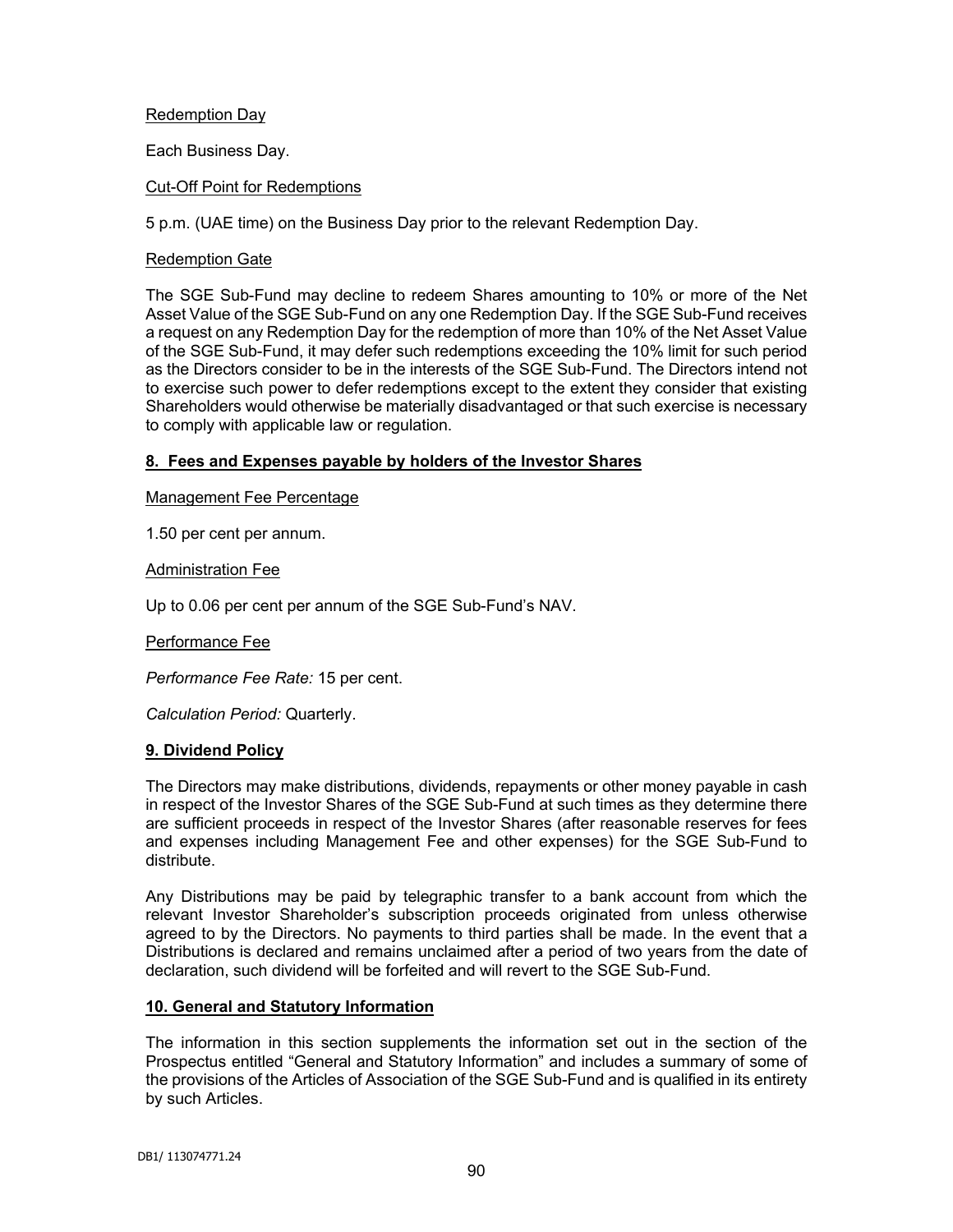## The SGE Sub-Fund

The SGE Sub-Fund was incorporated as an incorporated cell of the Fund in the ADGM on 23 February 2021 and registered as a Qualified Investor Fund under the provisions of the Fund Rules with Fund Reference Number F-0033D and will comply with the provisions of those rules. The fact that it has been registered should not, however, be taken to imply that any authority in the Abu Dhabi Global Market accepts any responsibility for overseeing or regulating its investment activities.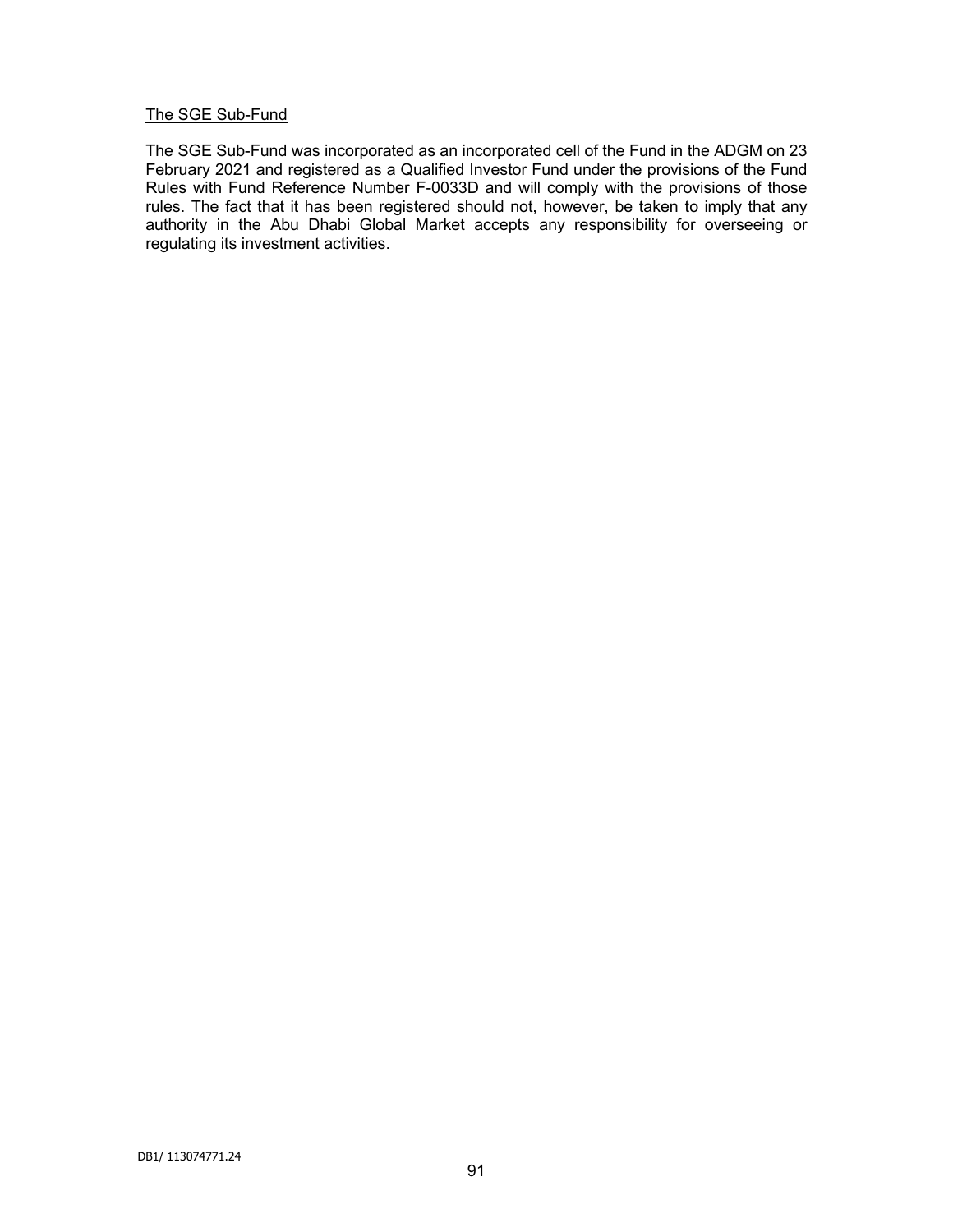## **SUB-FUND PARTICULARS**

# **SHUAA GCC EQUITY FUND**

# **1. Name**

Shuaa GCC Equity Fund OEIC IC (the "**SGCC Sub-Fund**")

# **2. Base Currency**

US\$

# **3. Share Classes**

The SGCC Sub-Fund has been incorporated as an incorporated cell of the Fund with multiple Classes of shares, being the following:

- Class A shares that have a par value of US\$ 0.01, each being participating and redeemable shares and having limited voting rights (the "**Investor Shares**");
- Class B shares that have a par value of US\$ 1.00, each being voting non-participating, non-redeemable shares (the "**Management Shares**"); and
- Shares that are issued to all Shareholders (the "**Designated Investment Shares**") when the Investment Manager targets certain investments that have less liquidity or are subject to certain strategic initiatives or conditions which limit transferability (the "**Designated Investments**"),

each as described more fully in the section of the Prospectus entitled "General and Statutory Information".

# **4. Investment Objective and Approach**

### Investment Objective and Approach

The SGCC Sub-Fund's investment objective is to maximise total investment returns consisting of profit distributions and capital appreciation by investing in a global portfolio of Shari'a compliant equity. However, the SGCC Sub-Fund may also invest in up to 15% of its assets in Shari'a compliant fixed income investments .The Investment Manager may maintain up to a 100% of its Net Asset Value in Shari'a compliant Money Market Instruments if the Investment Manager otherwise considers this appropriate . The SGCC Sub-Fund will be dynamically managed.

# *Equity Investments*

The equity securities in which the SGCC Sub-Fund will invest are principally common stock and related depositary receipts and participatory notes, which comply with the principles of Shari'a. The SGCC Sub-Fund may invest in the equity securities of companies of any size. The SGCC Sub-Fund may also invest in equity-linked products such as: ETFs, index funds and other long-only equity funds provided they comply with the principles of Shari'a. The SGCC Sub-Fund may also invest in securities such as structured notes, which have been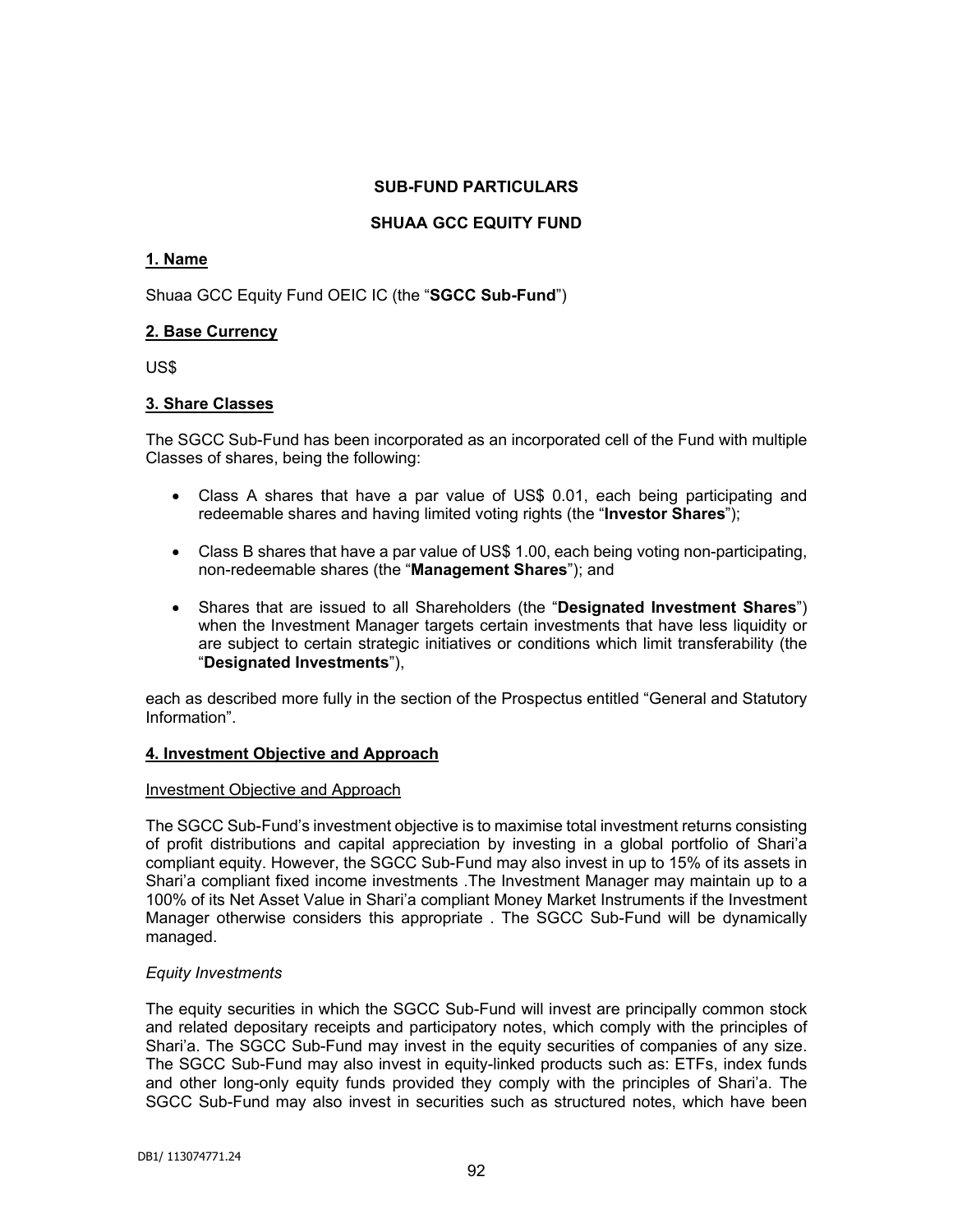structured in accordance with the principles of Shari'a that pay a rate of return linked to the performance of underlying funds, markets or indices. The SGCC Sub-Fund may also invest in Shari'a compliant participatory notes which are equity access products structured as debt obligations that are issued or backed by banks and broker-dealers and designed to replicate equity market exposure in markets where direct investment is either impossible or difficult due to local investment restrictions.

## *Fixed Income Investments*

The fixed income securities in which the SGCC Sub-Fund will invest are Shari'a compliant supra-national, government, government-related and corporate Sukuk and other Shari'a compliant financings (including, but not limited to Ijara, Wakala, Mudaraba, Musharaka and Murabaha) that have been structured in accordance with the generally acceptable principles of Shari'a (collectively "**Fixed Income Investments**"). The Investment Manager intends the weighted average modified duration of the SGCC Sub-Fund's Fixed Income Investments to be approximately eight years.

## *Derivative Instruments*

The SGCC Sub-Fund may use Shari'a compliant derivative instruments such as futures, options, swaps and forward contracts that are structured in accordance with the principles of Shari'a (which may be exchange traded or over the counter instruments), for investment and/or hedging purposes.

IT MUST BE EMPHASISED, THAT THE PORTFOLIO OF THE SGCC SUB-FUND WILL BE SUBJECT TO NORMAL MARKET RISKS AND NO ASSURANCE CAN BE GIVEN THAT THE INVESTMENT OBJECTIVES OF THE SGCC SUB-FUND WILL BE ACHIEVED. INVESTORS SHOULD CAREFULLY REVIEW THE SECTION OF THE PROSPECTUS ENTITLED "RISK FACTORS".

### Investment Restrictions

The SGCC Sub-Fund is subject to the following restrictions:

- the SGCC Sub-Fund may not invest in any other Sub-Fund;
- the SGCC Sub-Fund may not invest more than 10% of its Net Asset Value in other collective investment funds;
- the SGCC Sub-Fund will only invest in securities of issuers that are economically tied to the GCC countries. The Sub- Fund considers an issuer to be economically tied to a GCC country if (1) the issuer maintains its registered office in a GCC country or (2) the issuer's primary operations are based in a GCC country; and
- the SGCC Sub-Fund's investments must be in compliance with the Shari'a guidelines.

These investment restrictions shall be applied only at the time that an investment is made and the Sub-Fund will have no obligation to sell assets or otherwise rebalance the portfolio to bring it into compliance with these restrictions if the Sub-Fund is out of compliance as a result of changes in value, redemption and other causes out of the Investment Manager's and the Sub-Fund's control.

For the avoidance of doubt, an investment in a collective investment fund which solely invests in Money Market Instruments shall be treated for all purposes of this Prospectus as an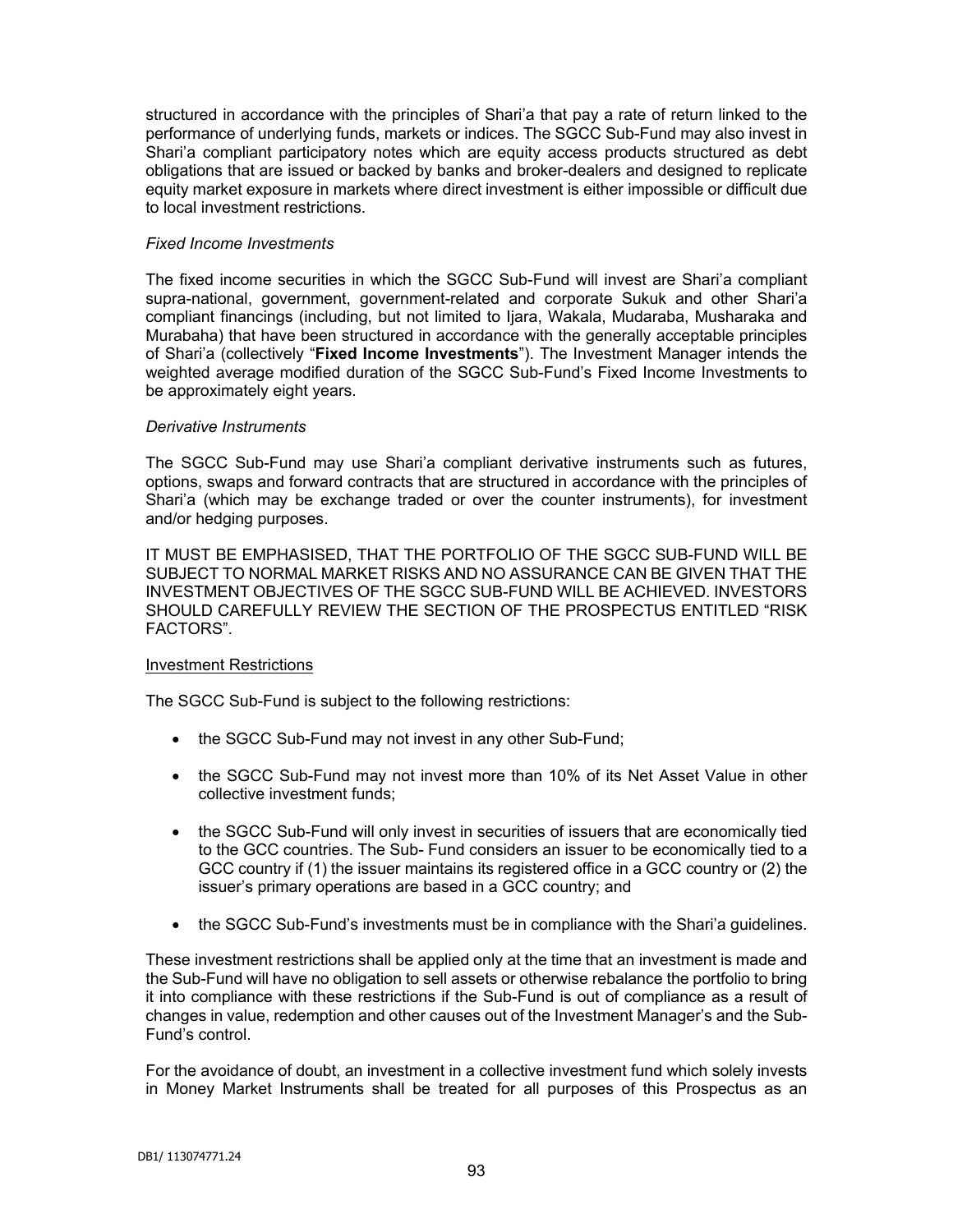investment by a Sub-Fund in a Money Market Instrument and not as an investment in another collective investment fund.

#### Funding and Shari'a compliant Leverage

The SGCC Sub-Fund will be permitted to seek Shari'a compliant leverage of its investments in Fixed Income Investments only, provided that such leverage does not exceed a finance to value ratio of 50%.

There are no limitations on the SGCC Sub-Fund's ability to invest in swaps, options and other derivative instruments which effectively contain embedded leverage provided they conform to the principles of Shari'a.

#### Risk Monitoring

The Investment Manager monitors and controls risk in the portfolio through the use of various risk monitoring techniques. Details of the SGCC Sub-Fund's risk profiles, percentage of illiquid assets and the Investment Manager's liquidity risk management systems for the SGCC Sub-Fund are available from the Investment Manager.

#### Investment Vehicles

Although the SGCC Sub-Fund will focus on direct investments, it may invest through one or more Investment Vehicles where the Investment Manager considers that it may be commercially and/or tax efficient to do so or provide a practicable means of access to the relevant instrument, investment, asset or strategy.

#### Changes to the Investment Objective and Approach

Any change to the investment objective and approach set out in these Sub-Fund Particulars may be made by the Directors with the approval of the Shari'a Board and will be notified to Shareholders.

### **5. Shari'a Compliance and Shari'a Guidelines**

The SGCC Sub-Fund was initially certified by the Investment Manager's Shari'a Supervisory Board (the "**Shari'a Board**") on 12 January 2021 to be in compliance with applicable Shari'a principles, which compliance shall be confirmed on an annual basis, with respect to Investments, following Shari'a audits to be conducted annually by the Shari'a Board.

In order to be Shari'a-compliant, the SGCC Sub-Fund will be managed by the Investment Manager in accordance with the principles of Shari'a that have been developed with the Shari'a Board to ensure that the SGCC Sub-Fund maintains Shari'a-compliance.

Further details on the members of the Shari'a Board is provided in the Section of the Prospectus entitled Shari'a Advisor.

The Investment Manager, in consultation with the Shari'a Advisor, is responsible for managing the SGCC Sub-Fund in accordance with the following guidelines (the "**Shari'a Guidelines**") to ensure compliance with Shari'a principles. All aspects of the business of the SGCC Sub-Fund will be conducted in accordance with Shari'a principles as interpreted from time to time by the Shari'a Advisor. With respect to each Investment, the SGCC Sub-Fund's investment criteria will be implemented in a manner which complies with Shari'a as interpreted by the Shari'a Advisor.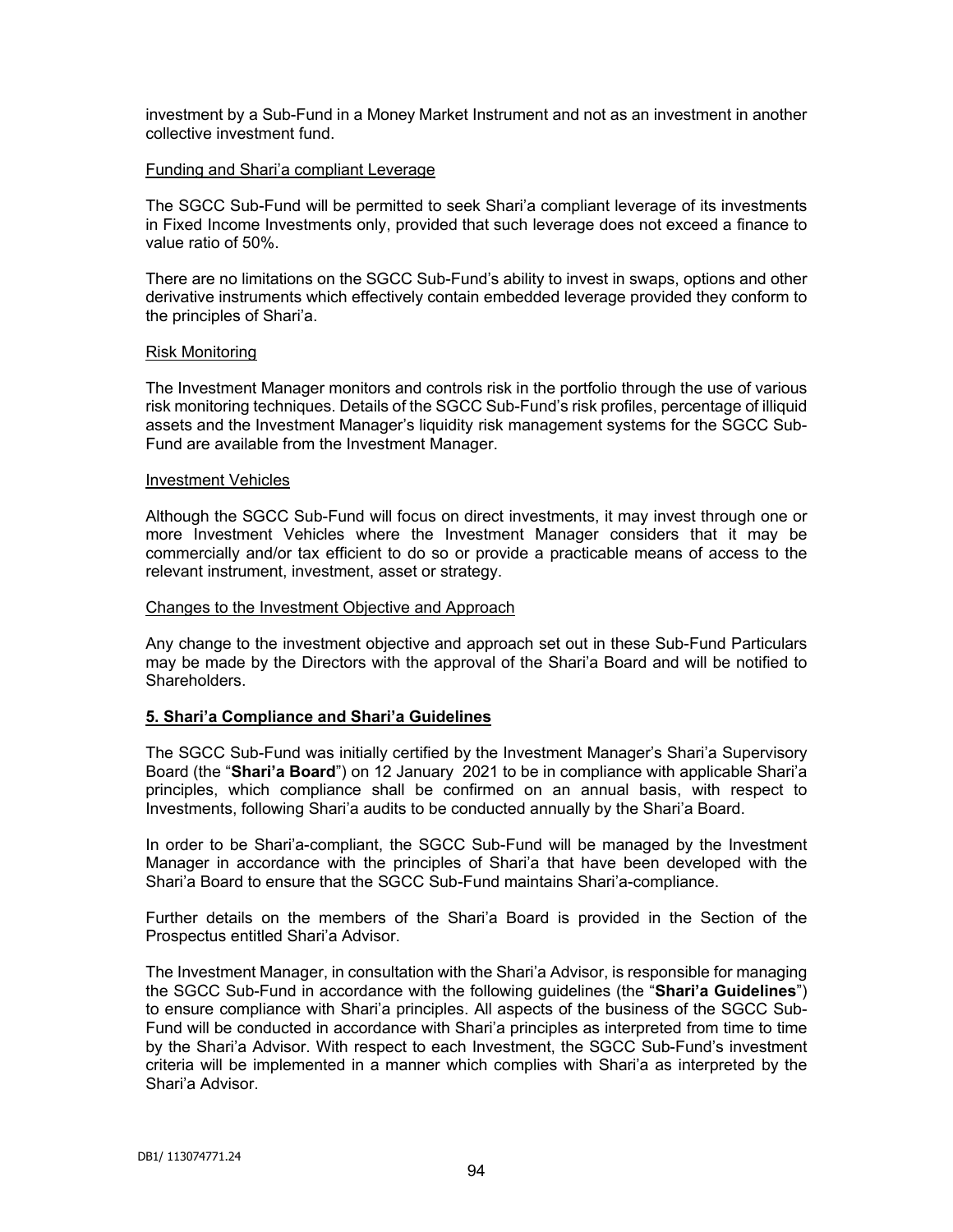The Shari'a Guidelines for each Investment of the SGCC Sub-Fund are set forth below:

### Sector-based Screens

Stocks of companies engaged in business activities related to the following are excluded:

1. Advertising and Media, with the following exceptions:

a. Media and advertising companies generating revenues in excess of 65% of total income from the GCC countries

- b. News Channels
- c. Newspapers
- d. Sports Channels
- 2. Alcohol
- 3. Cloning
- 4. Financials, except:
	- a. Islamic Banks (and Islamic windows of conventional Banks)
	- b. Islamic Financial Institutions (and Islamic windows of conventional Banks)
	- c. Islamic Insurance Companies
- 5. Gambling
- 6. Pork
- 7. Pornography
- 8. Tobacco
- 9. Trading of gold and silver as cash on deferred basis

10. Any other business activities deemed to be Shari'a non-compliant by the Shari'a Advisor

11. In case of any doubt, however, the Shari'a Advisor will be referred to for more discussion.

### Accounting-Based Screens

After removing companies with business activities that are not Shari'a compliant, the rest of the companies are examined for Shari'a compliance in relation to their financial ratios, as certain ratios may violate Shari'a compliance requirements. The three areas of focus are leverage, cash, and the share of revenues derived from non-compliant activities. All of these are subject to evaluation on an ongoing basis.

1. Leverage Compliance:

This Shari'a compliance rule requires that: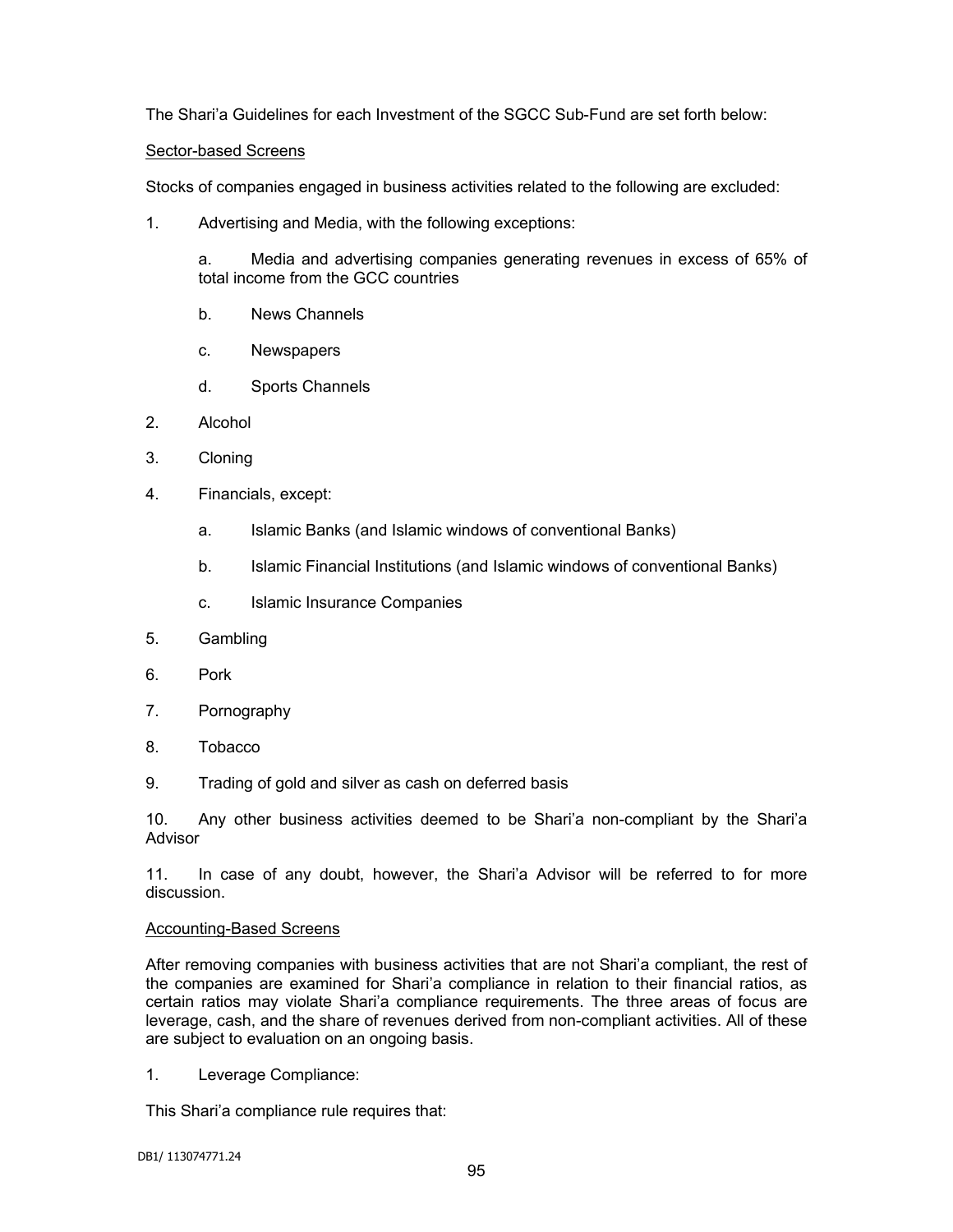The ratio of a company's debt to its total assets should not, on a thirty-six month average basis, exceed 30%

2. Interest bearing deposits / securities:

The ratio of a company's interest bearing deposits / securities to its total assets should not, on a thirty-six month average basis, exceed 30%.

3. Cash Compliance:

Shari'a compliance rules with reference to cash holdings require that the ratio of a company's accounts cash and receivables to its total assets should not, on a thirty-six month average basis, exceed 49%.

4. Revenue Share from Non-Compliant Activities:

In certain cases, companies' revenues from activities that are not Shari'a compliant can be tolerated, if they comply with the following threshold:

The ratio of a company's non-permissible income (other than interest income) to its total income should not exceed 5%.

5. Dividend Purification Ratio:

Dividends, received where it is known that a proportion of the business that has generated the dividend was business that was not Shari'a compliant, may be purified by giving that same proportion of the dividend to charities duly approved by the Shari'a Advisor: the proportion to be given to charity is calculated by multiplying the amount of the dividend by the ratio of the dividend issuing company's non-permissible revenue to its total revenue. The resulting amount and the relevant charity(ies) will be detailed in the Company's annual reports.

Investments into shares and sukuk issued by companies admitted to the MSCI World Islamic Index, the Dow Jones Islamic Market Word Index, the FTSE Global Equity Shariah Index Series, the S&P 500 Shariah Index, the S&P Global BMI Shariah Index, the MSCI Emerging Market Islamic Index, the MSCI ACWI Islamic Index and other Shari'a compliant indices approved by the Shari'a Advisor from time to time will be deemed to be in compliance with the Shari'a Guidelines and the Investment Manager will not be required to assess Sector-Based Screens and Accounting-Based Screens compliance for companies included in such indices.

# **6. Subscriptions**

### **Offer**

Up to US\$100,000,000 of Investor Shares are available for issue, or such other amount as the Directors may determine.

### Initial Offer Period

30 days from the date designated by the Directors, or such other period as the Directors may determine and notify to prospective investors.

### **Initial Offer Price**

The Initial Offer Price for Investor Shares is US\$100.

### Subscription Day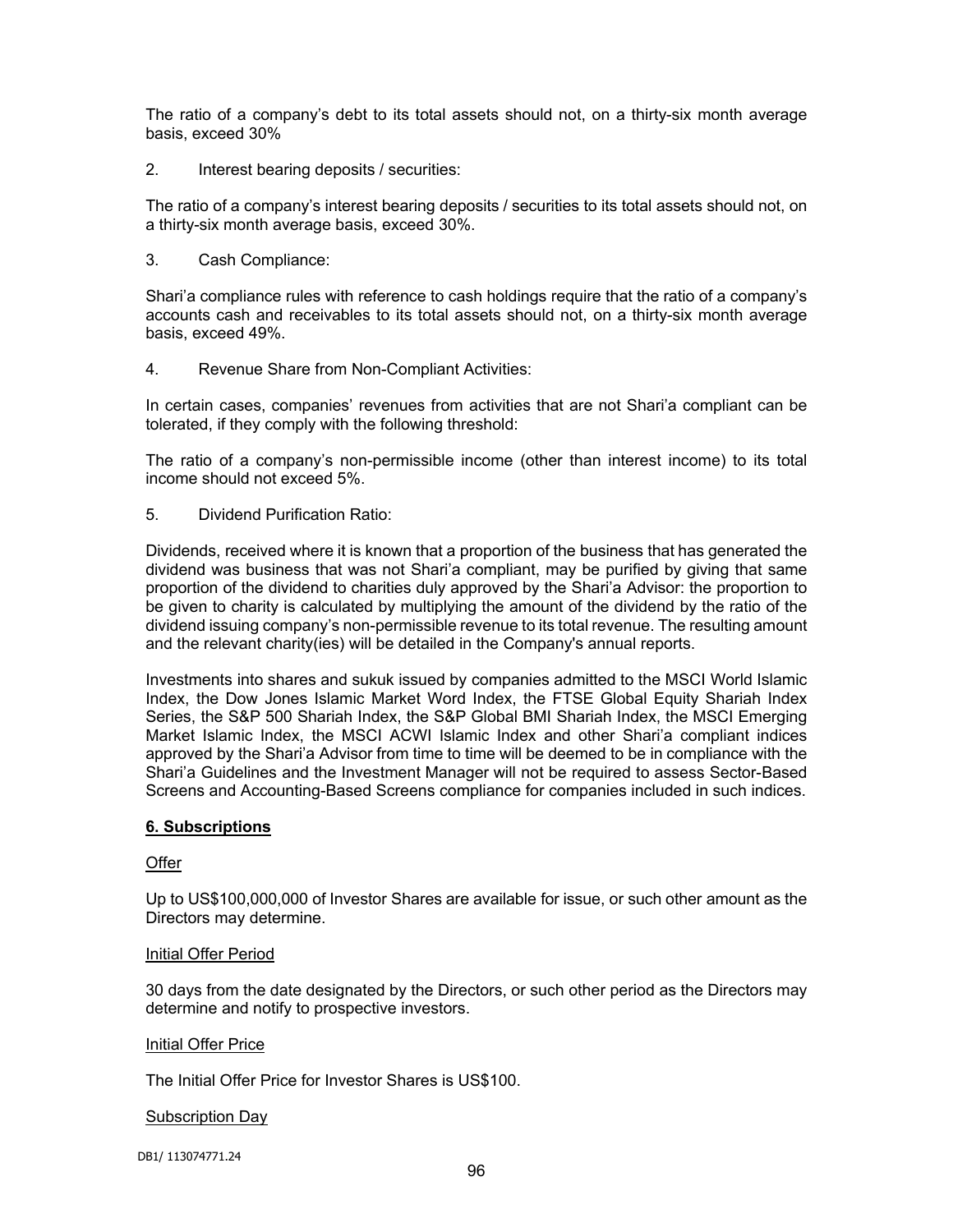Each Business Day.

## **7. Redemptions**

Redemption Day

Each Business Day.

### Cut-Off Point for Redemptions

5 p.m. (UAE time) on the Business Day prior to the relevant Redemption Day.

## Redemption Gate

The SGCC Sub-Fund may decline to redeem Shares amounting to 10% or more of the Net Asset Value of the SGCC Sub-Fund on any one Redemption Day. If the SGCC Sub-Fund receives a request on any Redemption Day for the redemption of more than 10% of the Net Asset Value of the SGCC Sub-Fund, it may defer such redemptions exceeding the 10% limit for such period as the Directors consider to be in the interests of the SGCC Sub-Fund. The Directors intend not to exercise such power to defer redemptions except to the extent they consider that existing Shareholders would otherwise be materially disadvantaged or that such exercise is necessary to comply with applicable law or regulation.

# **8. Fees and Expenses payable by holders of the Investor Shares**

### Management Fee Percentage

1.50 per cent per annum.

### Administration Fee

Up to 0.06 per cent per annum of the SGCC Sub-Fund's NAV.

### Performance Fee

*Performance Fee Rate:* 15 per cent.

*Calculation Period:* Quarterly.

### **9. Dividend Policy**

The Directors may make distributions, dividends, repayments or other money payable in cash in respect of the Investor Shares of the SGCC Sub-Fund at such times as they determine there are sufficient proceeds in respect of the Investor Shares (after reasonable reserves for fees and expenses including Management Fee and other expenses) for the SGCC Sub-Fund to distribute.

Any Distributions may be paid by telegraphic transfer to a bank account from which the relevant Investor Shareholder's subscription proceeds originated from unless otherwise agreed to by the Directors. No payments to third parties shall be made. In the event that a Distributions is declared and remains unclaimed after a period of two years from the date of declaration, such dividend will be forfeited and will revert to the SGCC Sub-Fund.

# **10. General and Statutory Information**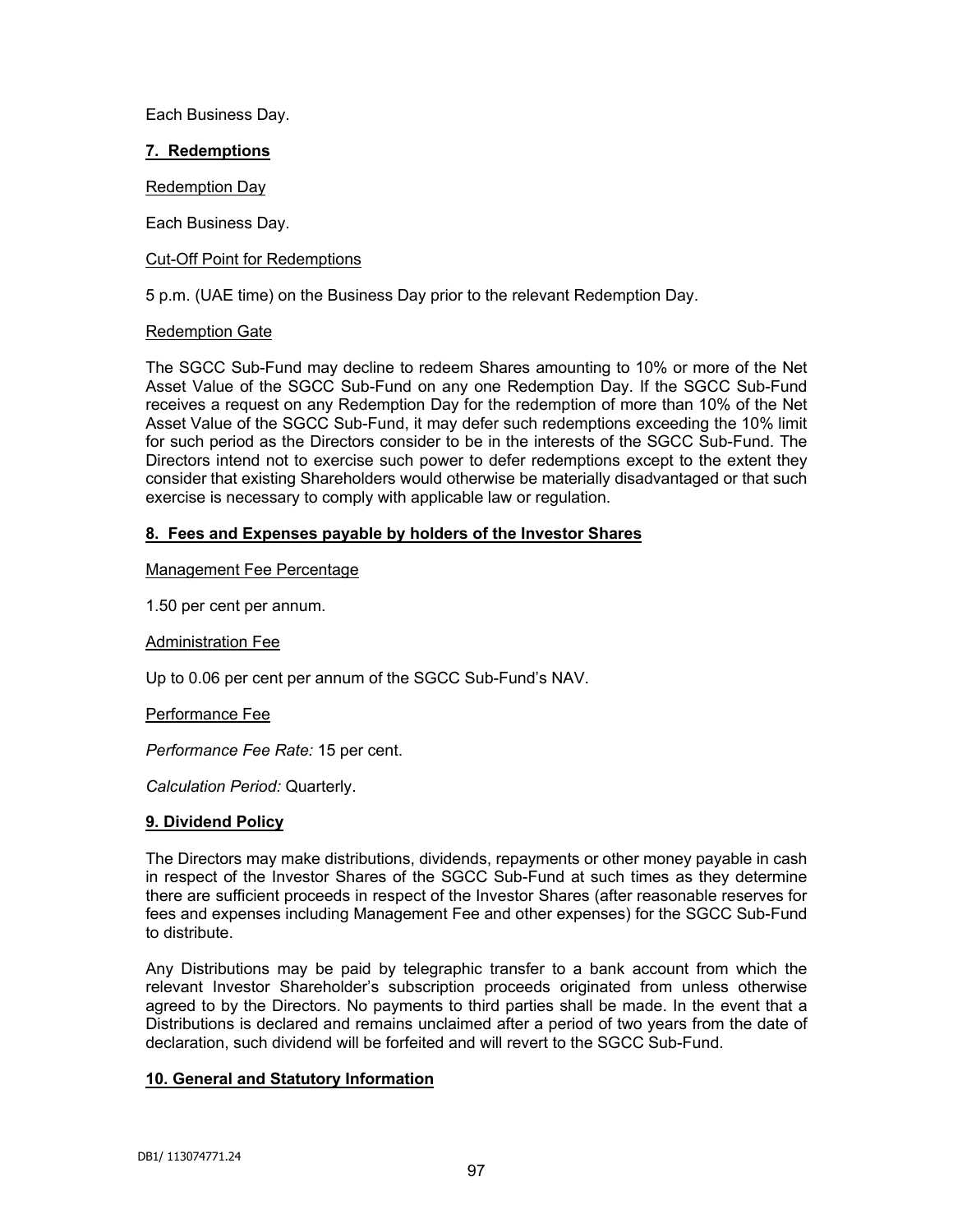The information in this section supplements the information set out in the section of the Prospectus entitled "General and Statutory Information" and includes a summary of some of the provisions of the Articles of Association of the SGCC Sub-Fund and is qualified in its entirety by such Articles.

#### The SGCC Sub-Fund

The SGCC Sub-Fund was incorporated as an incorporated cell of the Fund in the ADGM on 23 February 2021 and registered as a Qualified Investor Fund under the provisions of the Fund Rules with Fund Reference Number F-0033E and will comply with the provisions of those rules. The fact that it has been registered should not, however, be taken to imply that any authority in the Abu Dhabi Global Market accepts any responsibility for overseeing or regulating its investment activities.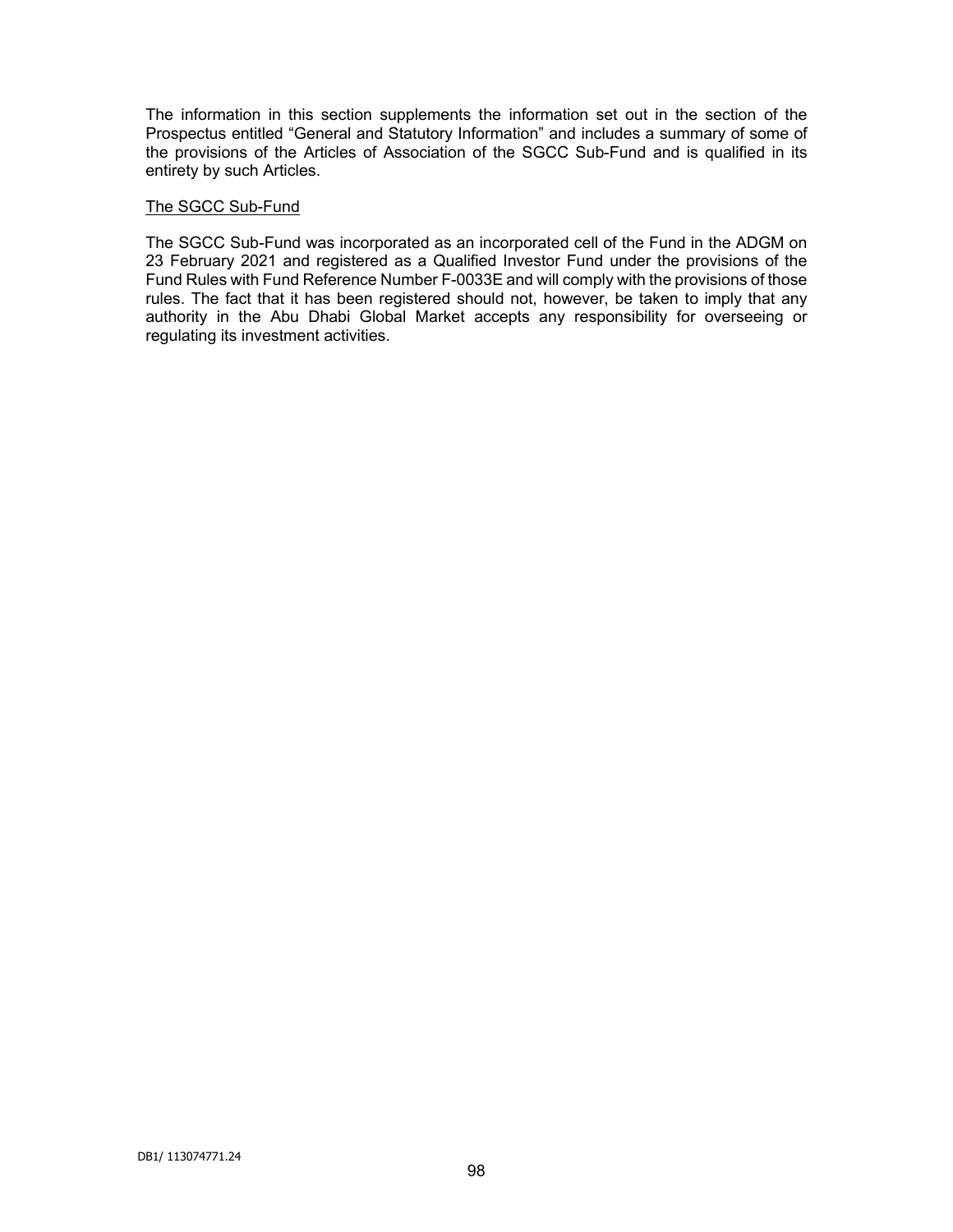## **SUB-FUND PARTICULARS**

# **SHUAA NORTH AMERICA EQUITY FUND**

## **1. Name**

Shuaa North America Equity Fund OEIC IC (the "**SNA Sub-Fund**")

## **2. Base Currency**

US\$

## **3. Share Classes**

The SNA Sub-Fund has been incorporated as an incorporated cell of the Fund with multiple Classes of shares, being the following:

- Class A shares that have a par value of US\$ 0.01, each being participating and redeemable shares and having limited voting rights (the "**Investor Shares**");
- Class B shares that have a par value of US\$ 1.00, each being voting non-participating, non-redeemable shares (the "**Management Shares**"); and
- Shares that are issued to all Shareholders (the "**Designated Investment Shares**") when the Investment Manager targets certain investments that have less liquidity or are subject to certain strategic initiatives or conditions which limit transferability (the "**Designated Investments**"),

each as described more fully in the section of the Prospectus entitled "General and Statutory Information".

### **4. Investment Objective and Approach**

### Investment Objective and Approach

The SNA Sub-Fund's investment objective is to maximise total investment returns consisting of profit distributions and capital appreciation by investing in a global portfolio of Shari'a compliant equity. However, the SNA Sub-Fund may also invest in up to 15% of its assets in Shari'a compliant fixed income investments. The Investment Manager may maintain up to a 100% of its Net Asset Value in Shari'a compliant Money Market Instruments if the Investment Manager otherwise considers this appropriate. The SNA Sub-Fund will be dynamically managed.

### *Equity Investments*

The equity securities in which the SNA Sub-Fund will invest are principally common stock and related depositary receipts and participatory notes, which comply with the principles of Shari'a. The SNA Sub-Fund may invest in the equity securities of companies of any size. The SNA Sub-Fund may also invest in equity-linked products such as: ETFs, index funds and other long-only equity funds provided they comply with the principles of Shari'a. The SNA Sub-Fund may also invest in securities such as structured notes, which have been structured in accordance with the principles of Shari'a that pay a rate of return linked to the performance of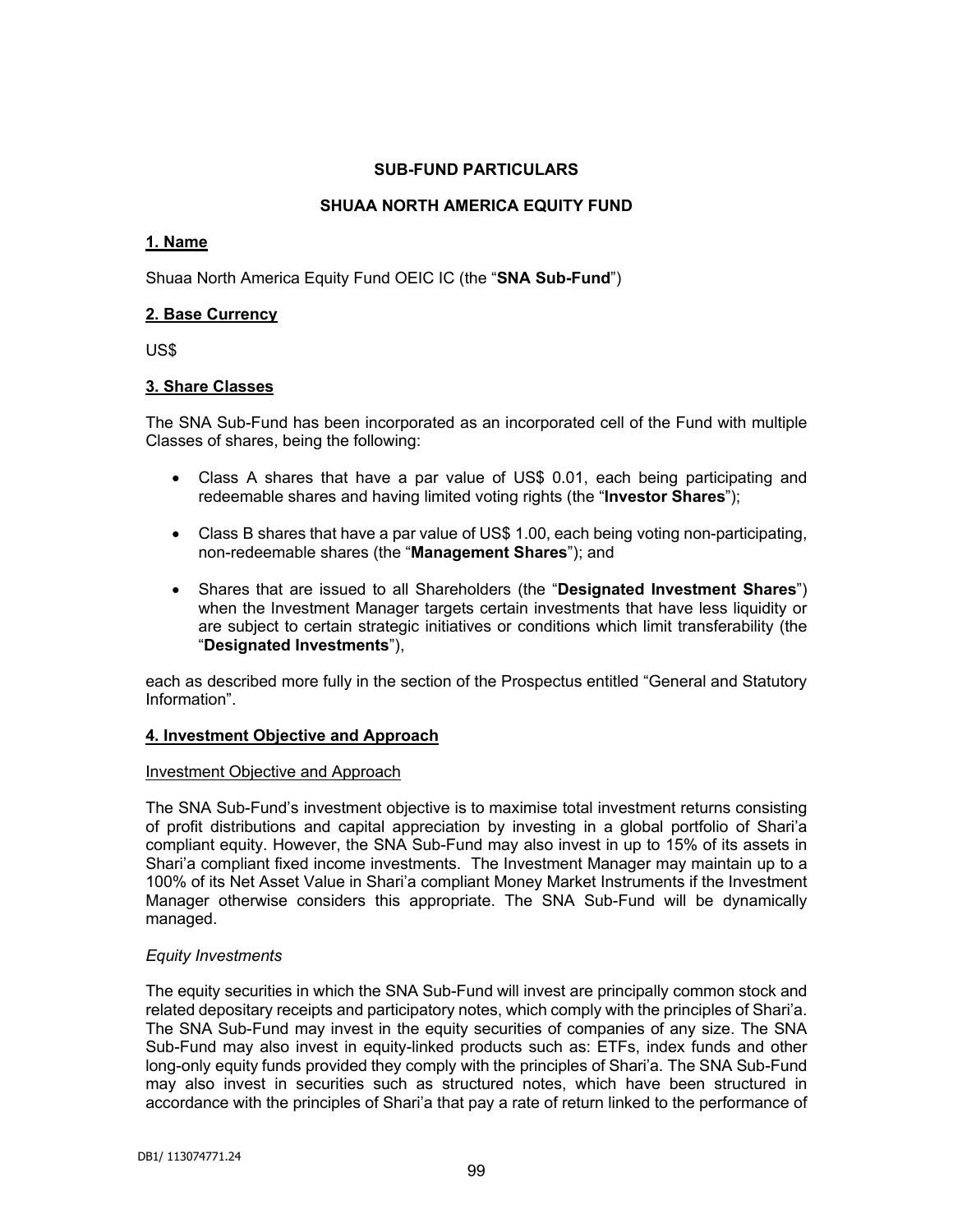underlying funds, markets or indices. The SNA Sub-Fund may also invest in Shari'a compliant participatory notes which are equity access products structured as debt obligations that are issued or backed by banks and broker-dealers and designed to replicate equity market exposure in markets where direct investment is either impossible or difficult due to local investment restrictions.

## *Fixed Income Investments*

The fixed income securities in which the SNA Sub-Fund will invest are Shari'a compliant supra-national, government, government-related and corporate Sukuk and other Shari'a compliant financings (including, but not limited to Ijara, Wakala, Mudaraba, Musharaka and Murabaha) that have been structured in accordance with the generally acceptable principles of Shari'a (collectively "**Fixed Income Investments**"). The Investment Manager intends the weighted average modified duration of the SNA Sub-Fund's Fixed Income Investments to be approximately eight years.

## *Derivative Instruments*

The SNA Sub-Fund may use Shari'a compliant derivative instruments such as futures, options, swaps and forward contracts that are structured in accordance with the principles of Shari'a (which may be exchange traded or over the counter instruments), for investment and/or hedging purposes.

IT MUST BE EMPHASISED, THAT THE PORTFOLIO OF THE SNA SUB-FUND WILL BE SUBJECT TO NORMAL MARKET RISKS AND NO ASSURANCE CAN BE GIVEN THAT THE INVESTMENT OBJECTIVES OF THE SNA SUB-FUND WILL BE ACHIEVED. INVESTORS SHOULD CAREFULLY REVIEW THE SECTION OF THE PROSPECTUS ENTITLED "RISK FACTORS".

# Investment Restrictions

The SNA Sub-Fund is subject to the following restrictions:

- the SNA Sub-Fund may not invest in any other Sub-Fund;
- the SNA Sub-Fund may not invest more than 10% of its Net Asset Value in other collective investment funds;
- the SNA Sub-Fund will only invest in securities of issuers that are economically tied to the United States of America, Canada or Mexico. The Sub- Fund considers an issuer to be economically tied to the United States of America, Canada or Mexico if (1) the issuer maintains its registered office in the United States of America, Canada or Mexico or (2) the issuer's primary operations are based in the United States of America, Canada or Mexico; and
- the SNA Sub-Fund's investments must be in compliance with the Shari'a guidelines.

These investment restrictions shall be applied only at the time that an investment is made and the Sub-Fund will have no obligation to sell assets or otherwise rebalance the portfolio to bring it into compliance with these restrictions if the Sub-Fund is out of compliance as a result of changes in value, redemption and other causes out of the Investment Manager's and the Sub-Fund's control.

For the avoidance of doubt, an investment in a collective investment fund which solely invests in Money Market Instruments shall be treated for all purposes of this Prospectus as an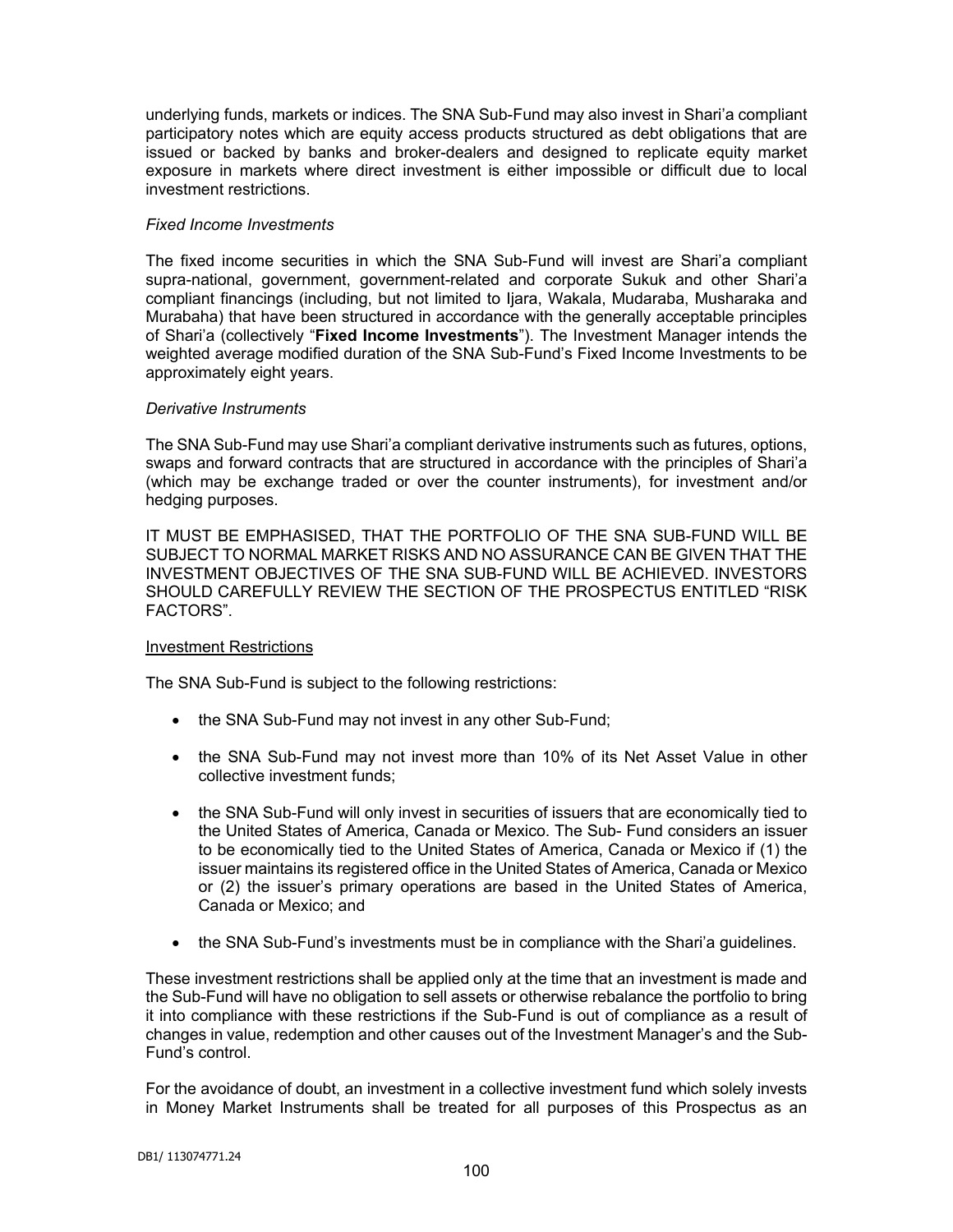investment by a Sub-Fund in a Money Market Instrument and not as an investment in another collective investment fund.

### Funding and Shari'a compliant Leverage

The SNA Sub-Fund will be permitted to seek Shari'a compliant leverage of its investments in Fixed Income Investments only, provided that such leverage does not exceed a finance to value ratio of 50%.

There are no limitations on the SNA Sub-Fund's ability to invest in swaps, options and other derivative instruments which effectively contain embedded leverage provided they conform to the principles of Shari'a.

#### Risk Monitoring

The Investment Manager monitors and controls risk in the portfolio through the use of various risk monitoring techniques. Details of the SNA Sub-Fund's risk profiles, percentage of illiquid assets and the Investment Manager's liquidity risk management systems for the SNA Sub-Fund are available from the Investment Manager.

#### Investment Vehicles

Although the SNA Sub-Fund will focus on direct investments, it may invest through one or more Investment Vehicles where the Investment Manager considers that it may be commercially and/or tax efficient to do so or provide a practicable means of access to the relevant instrument, investment, asset or strategy.

#### Changes to the Investment Objective and Approach

Any change to the investment objective and approach set out in these Sub-Fund Particulars may be made by the Directors with the approval of the Shari'a Board and will be notified to Shareholders.

### **5. Shari'a Compliance and Shari'a Guidelines**

The SNA Sub-Fund was initially certified by the Investment Manager's Shari'a Supervisory Board (the "**Shari'a Board**") on 12 January 2021 to be in compliance with applicable Shari'a principles, which compliance shall be confirmed on an annual basis, with respect to Investments, following Shari'a audits to be conducted annually by the Shari'a Board.

In order to be Shari'a-compliant, the SNA Sub-Fund will be managed by the Investment Manager in accordance with the principles of Shari'a that have been developed with the Shari'a Board to ensure that the SNA Sub-Fund maintains Shari'a-compliance.

Further details on the members of the Shari'a Board is provided in the Section of the Prospectus entitled Shari'a Advisor.

The Investment Manager, in consultation with the Shari'a Advisor, is responsible for managing the SNA Sub-Fund in accordance with the following guidelines (the "**Shari'a Guidelines**") to ensure compliance with Shari'a principles. All aspects of the business of the SNA Sub-Fund will be conducted in accordance with Shari'a principles as interpreted from time to time by the Shari'a Advisor. With respect to each Investment, the SNA Sub-Fund's investment criteria will be implemented in a manner which complies with Shari'a as interpreted by the Shari'a Advisor.

The Shari'a Guidelines for each Investment of the SNA Sub-Fund are set forth below: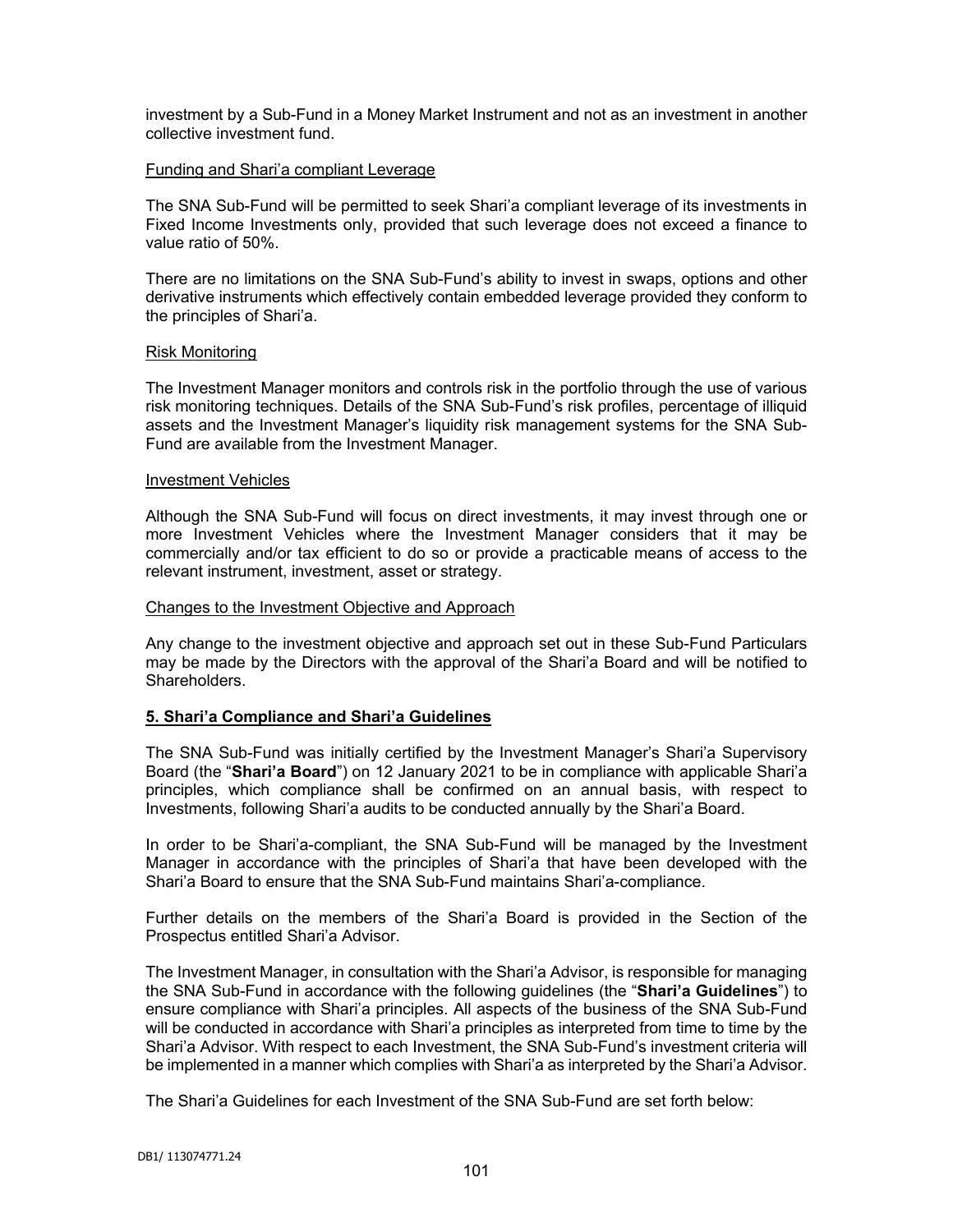## Sector-based Screens

Stocks of companies engaged in business activities related to the following are excluded:

1. Advertising and Media, with the following exceptions:

a. Media and advertising companies generating revenues in excess of 65% of total income from the GCC countries

- b. News Channels
- c. Newspapers
- d. Sports Channels
- 2. Alcohol
- 3. Cloning
- 4. Financials, except:
	- a. Islamic Banks (and Islamic windows of conventional Banks)
	- b. Islamic Financial Institutions (and Islamic windows of conventional Banks)
	- c. Islamic Insurance Companies
- 5. Gambling
- 6. Pork
- 7. Pornography
- 8. Tobacco
- 9. Trading of gold and silver as cash on deferred basis

10. Any other business activities deemed to be Shari'a non-compliant by the Shari'a Advisor

11. In case of any doubt, however, the Shari'a Advisor will be referred to for more discussion.

### Accounting-Based Screens

After removing companies with business activities that are not Shari'a compliant, the rest of the companies are examined for Shari'a compliance in relation to their financial ratios, as certain ratios may violate Shari'a compliance requirements. The three areas of focus are leverage, cash, and the share of revenues derived from non-compliant activities. All of these are subject to evaluation on an ongoing basis.

1. Leverage Compliance:

This Shari'a compliance rule requires that: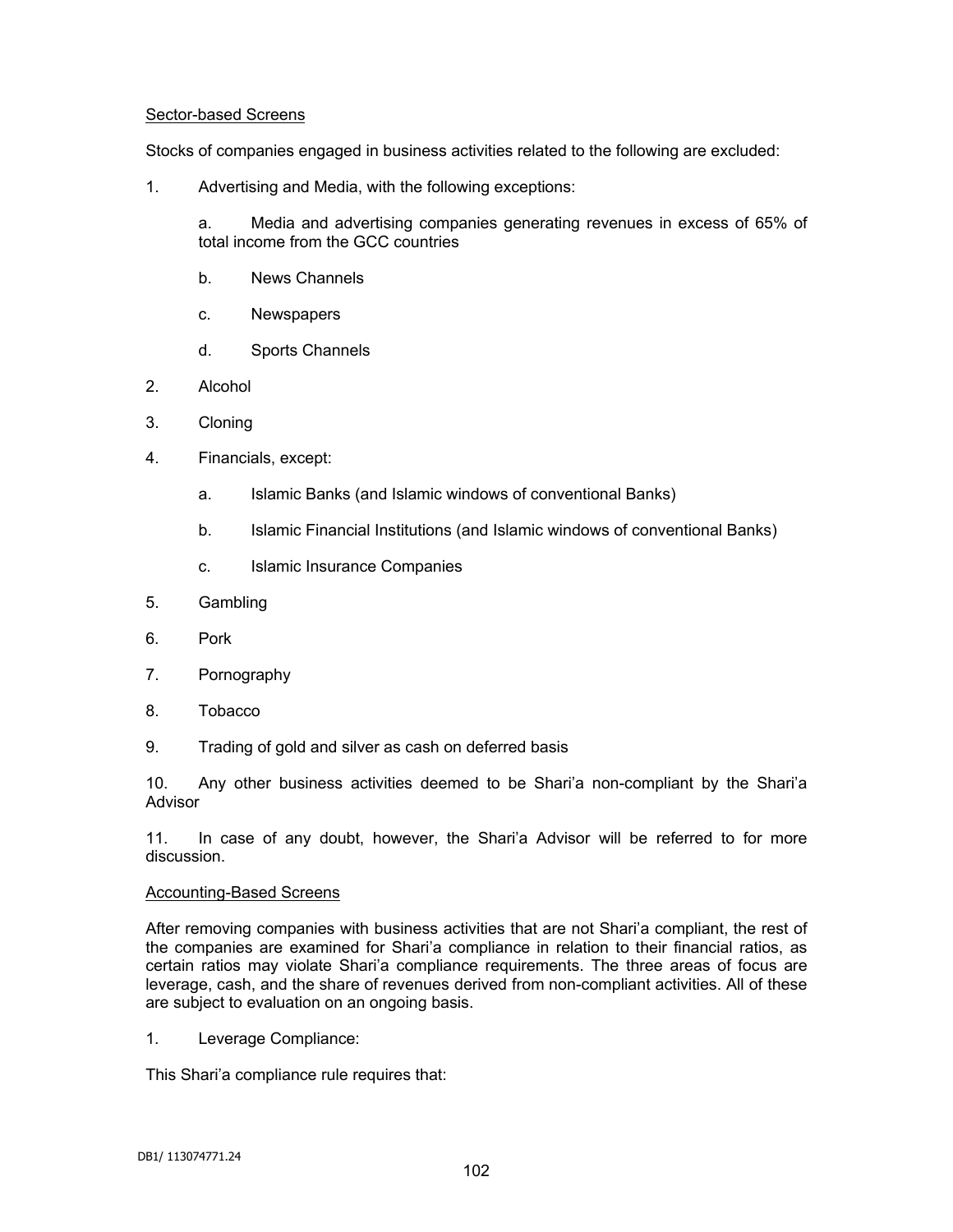The ratio of a company's debt to its total assets should not, on a thirty-six month average basis, exceed 30%

2. Interest bearing deposits / securities:

The ratio of a company's interest bearing deposits / securities to its total assets should not, on a thirty-six month average basis, exceed 30%.

3. Cash Compliance:

Shari'a compliance rules with reference to cash holdings require that the ratio of a company's accounts cash and receivables to its total assets should not, on a thirty-six month average basis, exceed 49%

4. Revenue Share from Non-Compliant Activities:

In certain cases, companies' revenues from activities that are not Shari'a compliant can be tolerated, if they comply with the following threshold:

The ratio of a company's non-permissible income (other than interest income) to its total income should not exceed 5%.

5. Dividend Purification Ratio:

Dividends, received where it is known that a proportion of the business that has generated the dividend was business that was not Shari'a compliant, may be purified by giving that same proportion of the dividend to charities duly approved by the Shari'a Advisor: the proportion to be given to charity is calculated by multiplying the amount of the dividend by the ratio of the dividend issuing company's non-permissible revenue to its total revenue. The resulting amount and the relevant charity(ies) will be detailed in the Company's annual reports.

Investments into shares and sukuk issued by companies admitted to the MSCI World Islamic Index, the Dow Jones Islamic Market Word Index, the FTSE Global Equity Shariah Index Series, the S&P 500 Shariah Index, the S&P Global BMI Shariah Index, the MSCI Emerging Market Islamic Index, the MSCI ACWI Islamic Index and other Shari'a compliant indices approved by the Shari'a Advisor from time to time will be deemed to be in compliance with the Shari'a Guidelines and the Investment Manager will not be required to assess Sector-Based Screens and Accounting-Based Screens compliance for companies included in such indices.

## **6. Subscriptions**

### **Offer**

Up to US\$100,000,000 of Investor Shares are available for issue, or such other amount as the Directors may determine.

### Initial Offer Period

30 days from the date designated by the Directors, or such other period as the Directors may determine and notify to prospective investors.

### **Initial Offer Price**

The Initial Offer Price for Investor Shares is US\$100.

### Subscription Day

DB1/ 113074771.24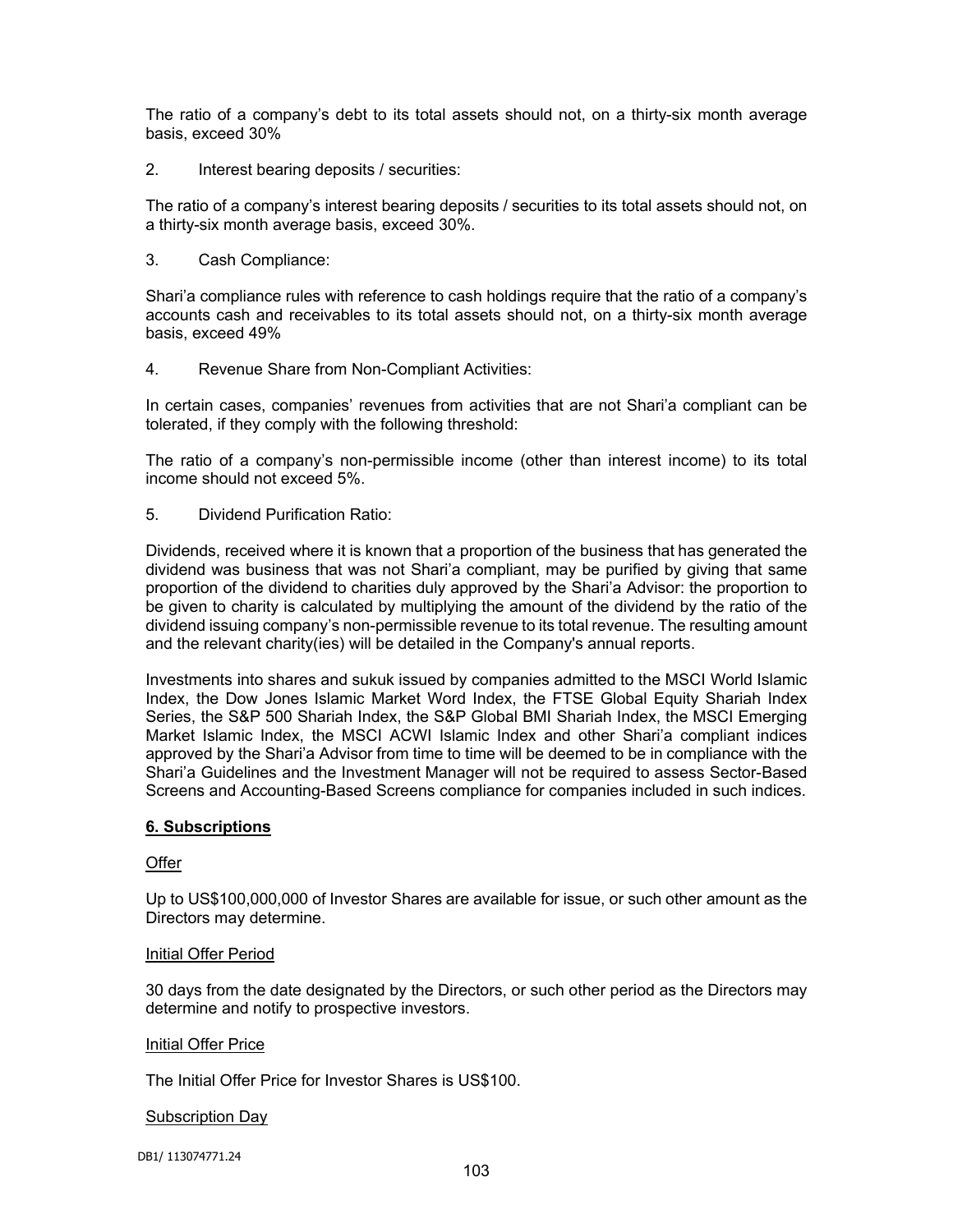Each Business Day.

## **7. Redemptions**

Redemption Day

Each Business Day.

## Cut-Off Point for Redemptions

5 p.m. (UAE time) on the Business Day prior to the relevant Redemption Day.

## Redemption Gate

The SNA Sub-Fund may decline to redeem Shares amounting to 10% or more of the Net Asset Value of the SNA Sub-Fund on any one Redemption Day. If the SNA Sub-Fund receives a request on any Redemption Day for the redemption of more than 10% of the Net Asset Value of the SNA Sub-Fund, it may defer such redemptions exceeding the 10% limit for such period as the Directors consider to be in the interests of the SNA Sub-Fund. The Directors intend not to exercise such power to defer redemptions except to the extent they consider that existing Shareholders would otherwise be materially disadvantaged or that such exercise is necessary to comply with applicable law or regulation.

## **8. Fees and Expenses payable by holders of the Investor Shares**

## Management Fee Percentage

1.50 per cent per annum.

## Administration Fee

Up to 0.06 per cent per annum of the SNA Sub-Fund's NAV.

Performance Fee

*Performance Fee Rate:* 15 per cent.

*Calculation Period:* Quarterly.

### **9. Dividend Policy**

The Directors may make distributions, dividends, repayments or other money payable in cash in respect of the Investor Shares of the SNA Sub-Fund at such times as they determine there are sufficient proceeds in respect of the Investor Shares (after reasonable reserves for fees and expenses including Management Fee and other expenses) for the SNA Sub-Fund to distribute.

Any Distributions may be paid by telegraphic transfer to a bank account from which the relevant Investor Shareholder's subscription proceeds originated from unless otherwise agreed to by the Directors. No payments to third parties shall be made. In the event that a Distributions is declared and remains unclaimed after a period of two years from the date of declaration, such dividend will be forfeited and will revert to the SNA Sub-Fund.

## **10. General and Statutory Information**